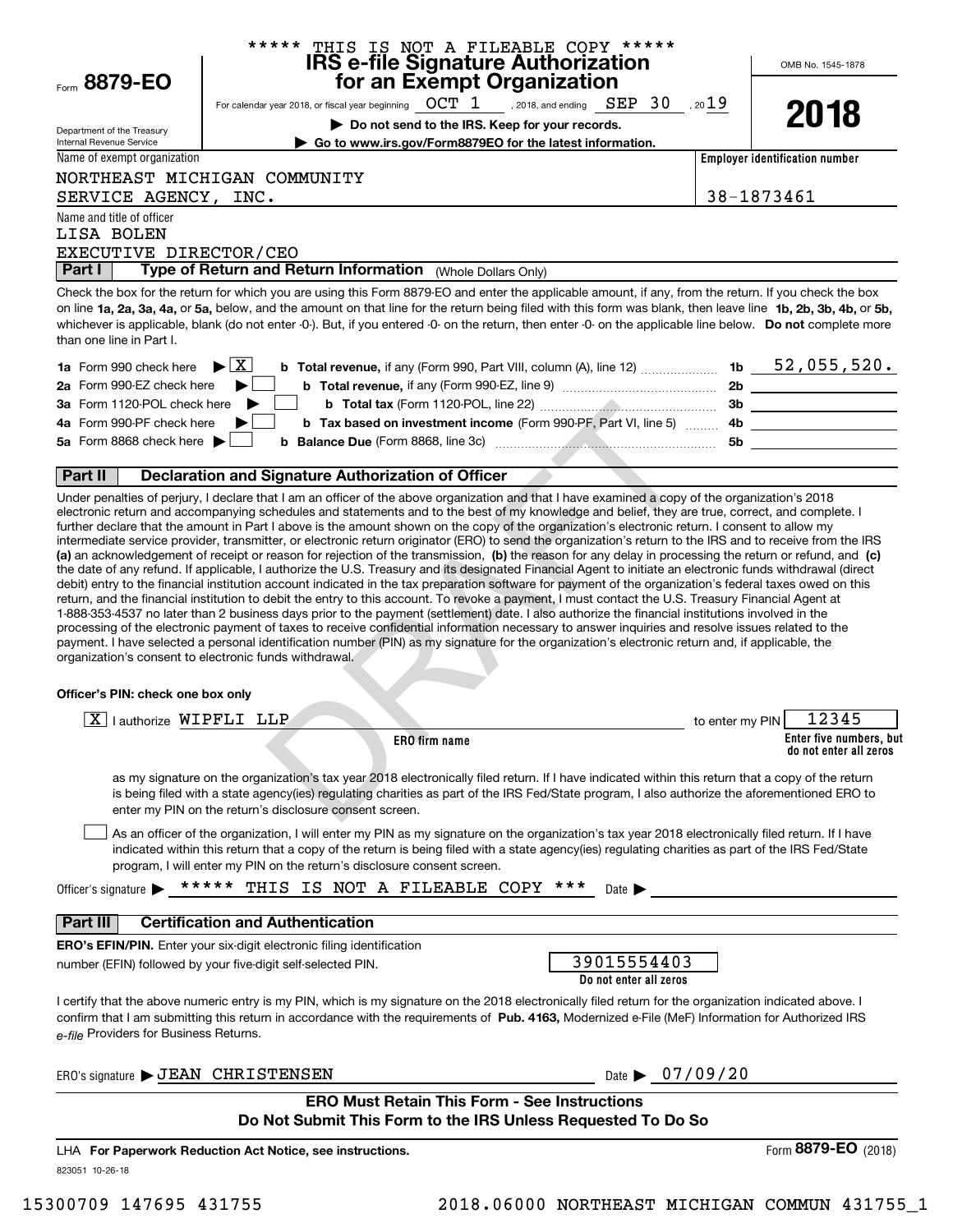| Form <b>Y'S</b>                                                                             |                                                   | <b>Return of Organization Exempt From Income Tax</b>                                                                                                |               |     |                                                           | OMB No. 1545-0047                         |
|---------------------------------------------------------------------------------------------|---------------------------------------------------|-----------------------------------------------------------------------------------------------------------------------------------------------------|---------------|-----|-----------------------------------------------------------|-------------------------------------------|
|                                                                                             |                                                   | Under section 501(c), 527, or 4947(a)(1) of the Internal Revenue Code (except private foundations)                                                  |               |     |                                                           |                                           |
| Department of the Treasury                                                                  |                                                   | Do not enter social security numbers on this form as it may be made public.                                                                         |               |     |                                                           | <b>Open to Public</b>                     |
| Internal Revenue Service                                                                    |                                                   | Go to www.irs.gov/Form990 for instructions and the latest information.                                                                              |               |     |                                                           | <b>Inspection</b>                         |
|                                                                                             |                                                   | A For the 2018 calendar year, or tax year beginning $OCT$ 1, $2018$                                                                                 | and ending    |     | 2019<br>SEP 30,                                           |                                           |
| <b>B</b> Check if<br>applicable:                                                            |                                                   | <b>C</b> Name of organization                                                                                                                       |               |     | D Employer identification number                          |                                           |
| Address                                                                                     |                                                   | NORTHEAST MICHIGAN COMMUNITY                                                                                                                        |               |     |                                                           |                                           |
| change<br>Name                                                                              |                                                   | SERVICE AGENCY, INC.                                                                                                                                |               |     | 38-1873461                                                |                                           |
| change<br>Initial<br>return                                                                 |                                                   | Doing business as<br>Number and street (or P.O. box if mail is not delivered to street address)                                                     | Room/suite    |     | E Telephone number                                        |                                           |
| Final                                                                                       |                                                   | 2375 GORDON ROAD                                                                                                                                    |               |     |                                                           | $989 - 356 - 3474$                        |
| return/<br>termin-<br>ated                                                                  |                                                   | City or town, state or province, country, and ZIP or foreign postal code                                                                            |               |     | G Gross receipts \$                                       | 52,057,962.                               |
| Amended<br>∣return                                                                          |                                                   | 49707<br>ALPENA, MI                                                                                                                                 |               |     | H(a) Is this a group return                               |                                           |
| Applica-<br>tion                                                                            |                                                   | F Name and address of principal officer: LISA BOLEN                                                                                                 |               |     | for subordinates?                                         | $\sqrt{}$ Yes $\sqrt{}$ X $\sqrt{}$ No    |
| pending                                                                                     |                                                   | SAME AS C ABOVE                                                                                                                                     |               |     | H(b) Are all subordinates included?   Yes                 | No                                        |
|                                                                                             | Tax-exempt status: $\boxed{\mathbf{X}}$ 501(c)(3) | $501(c)$ (<br>$\sqrt{\phantom{a}}$ (insert no.)                                                                                                     | 4947(a)(1) or | 527 | If "No," attach a list. (see instructions)                |                                           |
|                                                                                             |                                                   | J Website: WWW.NEMCSA.ORG                                                                                                                           |               |     | $H(c)$ Group exemption number $\blacktriangleright$       |                                           |
|                                                                                             |                                                   | K Form of organization: X Corporation<br>Other $\blacktriangleright$<br>Association<br>Trust                                                        |               |     | L Year of formation: $1968$ M State of legal domicile: MT |                                           |
| Part I I                                                                                    | <b>Summary</b>                                    |                                                                                                                                                     |               |     |                                                           |                                           |
| 1.                                                                                          |                                                   | Briefly describe the organization's mission or most significant activities: TO ACT AS THE PRIMARY ADVOCATE                                          |               |     |                                                           |                                           |
|                                                                                             |                                                   | FOR THE REDUCTION OF THE CAUSES, CONDITIONS & EFFECTS OF POVERTY                                                                                    |               |     |                                                           |                                           |
| 2                                                                                           |                                                   | Check this box $\blacktriangleright$ $\blacksquare$ if the organization discontinued its operations or disposed of more than 25% of its net assets. |               |     |                                                           |                                           |
| З                                                                                           |                                                   | Number of voting members of the governing body (Part VI, line 1a)                                                                                   |               |     | 3                                                         | 30<br>$\overline{30}$                     |
| 4                                                                                           |                                                   |                                                                                                                                                     |               |     | $\overline{4}$                                            |                                           |
| 5                                                                                           |                                                   |                                                                                                                                                     |               |     |                                                           |                                           |
|                                                                                             |                                                   |                                                                                                                                                     |               |     | $\overline{5}$                                            | 917                                       |
| 6                                                                                           |                                                   |                                                                                                                                                     |               |     | 6                                                         | 5321                                      |
|                                                                                             |                                                   |                                                                                                                                                     |               |     | 7a                                                        | 0.                                        |
|                                                                                             |                                                   |                                                                                                                                                     |               |     | 7b                                                        | 0.                                        |
|                                                                                             |                                                   |                                                                                                                                                     |               |     | <b>Prior Year</b>                                         | <b>Current Year</b>                       |
| 8                                                                                           |                                                   | Contributions and grants (Part VIII, line 1h)                                                                                                       |               |     | 49,448,127.                                               | $\overline{51}$ , 613, 111.               |
| 9<br>10                                                                                     |                                                   | Program service revenue (Part VIII, line 2g)                                                                                                        |               |     | 1,461,131.<br>15,378.                                     | 360,550.<br>25,128.                       |
| 11                                                                                          |                                                   |                                                                                                                                                     |               |     | 25,829.                                                   | 56,731.                                   |
| 12                                                                                          |                                                   | Total revenue - add lines 8 through 11 (must equal Part VIII, column (A), line 12)                                                                  |               |     | 50, 950, 465.                                             | $\overline{52}$ , 055, 520.               |
| 13                                                                                          |                                                   | Grants and similar amounts paid (Part IX, column (A), lines 1-3)                                                                                    |               |     | 18, 371, 787.                                             | 18,308,471.                               |
| 14                                                                                          |                                                   | Benefits paid to or for members (Part IX, column (A), line 4)                                                                                       |               |     | 0.                                                        | υ.                                        |
|                                                                                             |                                                   | 15 Salaries, other compensation, employee benefits (Part IX, column (A), lines 5-10)                                                                |               |     | 24, 344, 703.                                             | 24,981,287.                               |
|                                                                                             |                                                   |                                                                                                                                                     |               |     | 0.                                                        | 0.                                        |
|                                                                                             |                                                   | <b>b</b> Total fundraising expenses (Part IX, column (D), line 25)                                                                                  | $0 \cdot$     |     |                                                           |                                           |
| 17                                                                                          |                                                   |                                                                                                                                                     |               |     | 8,008,071.                                                | 8,111,004.                                |
| 18                                                                                          |                                                   | Total expenses. Add lines 13-17 (must equal Part IX, column (A), line 25) [                                                                         |               |     | $\overline{50}$ , 724, 561.                               | $\overline{51}$ , 400, 762.               |
| 19                                                                                          |                                                   |                                                                                                                                                     |               |     | 225,904.                                                  | 654,758.                                  |
|                                                                                             |                                                   |                                                                                                                                                     |               |     | <b>Beginning of Current Year</b>                          | <b>End of Year</b>                        |
| 20                                                                                          |                                                   | Total assets (Part X, line 16)                                                                                                                      |               |     | 13,617,732.                                               | 15,061,267.                               |
| Activities & Governance<br>Revenue<br>ŵ<br>Expense<br>t Assets or<br>d Balances<br>21<br>22 |                                                   | Total liabilities (Part X, line 26)                                                                                                                 |               |     | 3,694,166.<br>9,923,566.                                  | 4,474,497.<br>$\overline{10}$ , 586, 770. |

true, correct, and complete. Declaration of preparer (other than officer) is based on all information of which preparer has any knowledge.

| Sign            | Signature of officer                                                                              |                         | Date                                     |  |  |  |  |
|-----------------|---------------------------------------------------------------------------------------------------|-------------------------|------------------------------------------|--|--|--|--|
| Here            | LISA BOLEN, EXECUTIVE DIRECTOR/CEO                                                                |                         |                                          |  |  |  |  |
|                 | Type or print name and title                                                                      |                         |                                          |  |  |  |  |
|                 | Print/Type preparer's name                                                                        | Preparer's signature    | Date<br><b>PTIN</b><br>Check             |  |  |  |  |
| Paid            | UEAN CHRISTENSEN                                                                                  | <b>JEAN CHRISTENSEN</b> | P00368719<br> 07/09/20 <br>self-emploved |  |  |  |  |
| Preparer        | Firm's name WIPFLI LLP                                                                            |                         | 39-0758449<br>Firm's $EIN$               |  |  |  |  |
| Use Only        | Firm's address PO BOX 8700                                                                        |                         |                                          |  |  |  |  |
|                 | MADISON, WI 53708-8700                                                                            |                         | Phone no. 608.274.1980                   |  |  |  |  |
|                 | $\mathbf{X}$<br>May the IRS discuss this return with the preparer shown above? (see instructions) |                         |                                          |  |  |  |  |
| 832001 12-31-18 | LHA For Paperwork Reduction Act Notice, see the separate instructions.                            |                         | Form 990 (2018)                          |  |  |  |  |
|                 | SEE SCHEDULE O FOR ORGANIZATION MISSION STATEMENT                                                 |                         | CONTINUATION                             |  |  |  |  |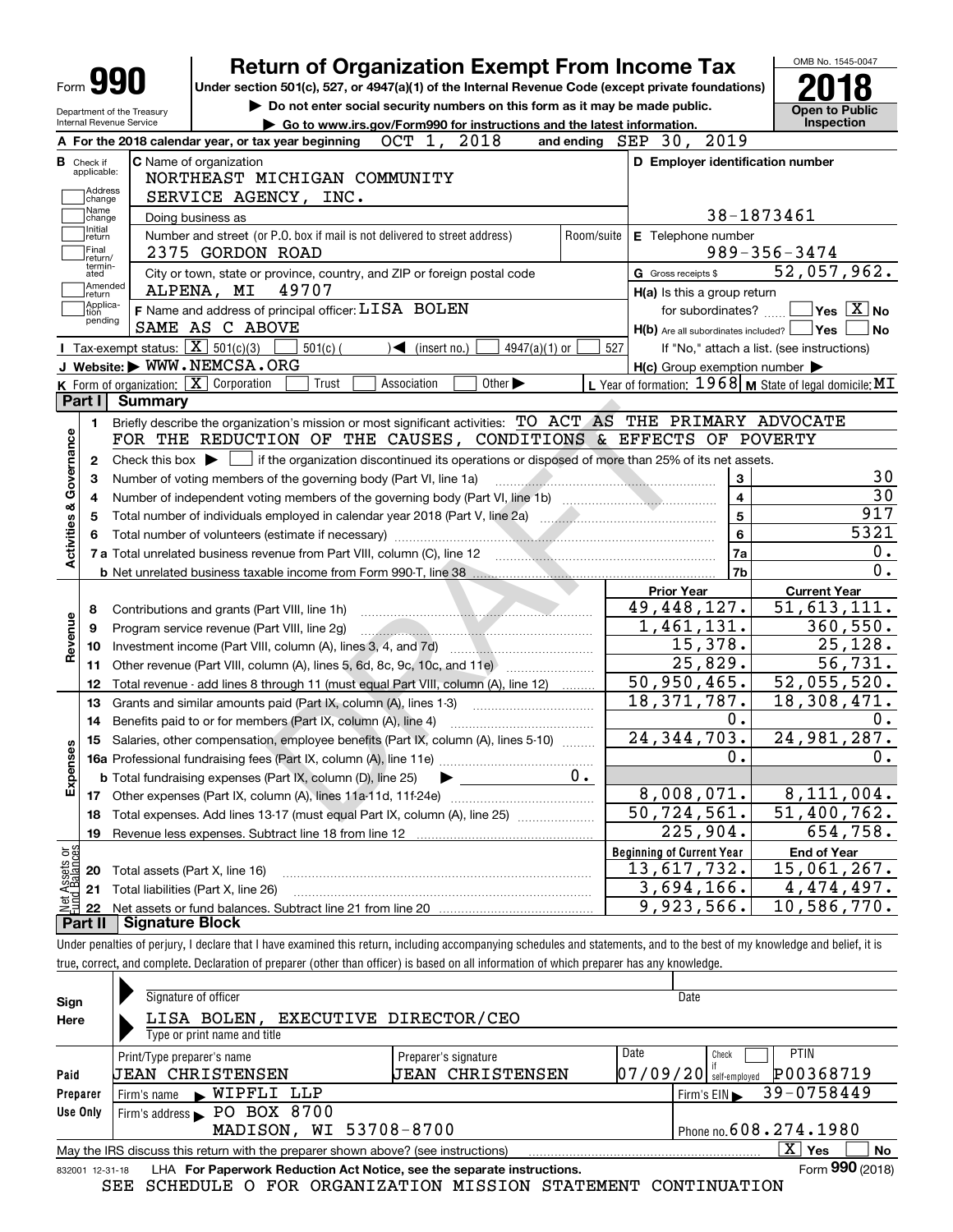|              | NORTHEAST MICHIGAN COMMUNITY                                                                                                                 |               |                                                 |
|--------------|----------------------------------------------------------------------------------------------------------------------------------------------|---------------|-------------------------------------------------|
|              | SERVICE AGENCY, INC.<br>Form 990 (2018)                                                                                                      | 38-1873461    | Page 2                                          |
|              | <b>Statement of Program Service Accomplishments</b><br>Part III                                                                              |               |                                                 |
|              |                                                                                                                                              |               | $\overline{\mathbf{x}}$                         |
| 1            | Briefly describe the organization's mission:<br>TO PROVIDE QUALITY PROGRAMS AND SERVICES TO STRENGTHEN AND ENHANCE THE                       |               |                                                 |
|              | SELF-SUFFICIENCY OF INDIVIDUALS, FAMILIES AND COMMUNITIES THROUGH THE                                                                        |               |                                                 |
|              | BEST USE OF HUMAN AND FINANCIAL RESOURCES, FOCUSING ON THOSE WHO ARE                                                                         |               |                                                 |
|              | EXPERIENCING AN ECONOMIC HARDSHIP.                                                                                                           |               |                                                 |
| $\mathbf{2}$ | Did the organization undertake any significant program services during the year which were not listed on the                                 |               |                                                 |
|              | prior Form 990 or 990-EZ?                                                                                                                    |               | $\overline{\ }$ Yes $\overline{\phantom{X}}$ No |
|              | If "Yes," describe these new services on Schedule O.                                                                                         |               |                                                 |
| 3            | Did the organization cease conducting, or make significant changes in how it conducts, any program services?                                 |               | $\overline{\ }$ Yes $\overline{\ \ X}$ No       |
|              | If "Yes," describe these changes on Schedule O.                                                                                              |               |                                                 |
| 4            | Describe the organization's program service accomplishments for each of its three largest program services, as measured by expenses.         |               |                                                 |
|              | Section 501(c)(3) and 501(c)(4) organizations are required to report the amount of grants and allocations to others, the total expenses, and |               |                                                 |
|              | revenue, if any, for each program service reported.                                                                                          |               |                                                 |
|              | 25, 573, 574. including grants of \$ 1, 739, 433. ) (Revenue \$                                                                              |               | 145, 202.                                       |
| 4a           | ) (Expenses \$<br>(Code:<br>EARLY CHILDHOOD PROGRAMS                                                                                         |               |                                                 |
|              | HEAD START AND GREAT START READINESS SERVED 2,416 CHILDREN AND THEIR                                                                         |               |                                                 |
|              | FAMILIES BY PROVIDING EDUCATION, HEALTH, DISABILITY, AND SOCIAL                                                                              |               |                                                 |
|              | SERVICES FOR 3 - 5 YEAR OLDS IN 21 COUNTIES.<br>FULL DAY PART YEAR                                                                           |               |                                                 |
|              | SERVICES WERE PROVIDED FOR 1,265 CHILDREN; PART DAY PART YEAR SERVICES                                                                       |               |                                                 |
|              | FOR 1,044 CHILDREN; AND HOME-BASED SERVICES FOR 62 CHILDREN.                                                                                 | (NOTE:        |                                                 |
|              | THESE NUMBERS INCLUDE DELEGATE AGENCY MID-MICHIGAN CAA SERVICES).                                                                            |               |                                                 |
|              |                                                                                                                                              |               |                                                 |
|              | NEMCSA ALSO PROVIDED GREAT START READINESS PROGRAM (GSRP)                                                                                    | PRESCHOOL AND |                                                 |
|              | SUPPORTIVE SERVICES FOR AN ADDITIONAL 327 FOUR YEAR OLD CHILDREN AND                                                                         |               |                                                 |
|              | BLENDING GSRP AND HEAD START SERVICES FOR 672 FOUR YEAR OLD CHILDREN.                                                                        |               |                                                 |
|              |                                                                                                                                              |               |                                                 |
|              | $10, 369, 476.$ ) (Revenue \$                                                                                                                |               | 2,555.                                          |
| 4b           | 12,769,106.<br>including grants of \$<br>(Expenses \$<br>(Code:<br>COMMUNITY BASED CARE PROGRAMS                                             |               |                                                 |
|              |                                                                                                                                              |               |                                                 |
|              | PROVIDED ASSISTANCE TO 848 ELIGIBLE PARTICIPANTS IN THE                                                                                      | TWELVE COUNTY |                                                 |
|              | SERVICE AREA OF NORTHEAST MICHIGAN.<br>THESE PARTICIPANTS                                                                                    | WERE          | IN NEED OF                                      |
|              | MEDICAID-COVERED LONG-TERM CARE SERVICES AND SUPPORT IN ORDER TO REMAIN                                                                      |               |                                                 |
|              | IN THEIR OWN HOME.<br>THIS PROGRAM WORKS WITH ELIGIBLE PERSONS AGED 18<br>AND OLDER WHO ARE AT-RISK OF NURSING HOME PLACEMENT AND PROVIDES   |               |                                                 |
|              |                                                                                                                                              |               |                                                 |
|              | SERVICES THAT ARE DESIGNED TO LOCATE, MOBILIZE AND MANAGE A VARIETY OF                                                                       |               |                                                 |
|              | HOME CARE AND OTHER SERVICES TO ENSURE THE PARTICIPANTS ARE ABLE TO                                                                          |               |                                                 |
|              | STAY IN THEIR OWN HOME.                                                                                                                      |               |                                                 |
|              |                                                                                                                                              |               |                                                 |
|              |                                                                                                                                              |               |                                                 |
|              | 4, 364, 126. including grants of \$ 3, 040, 533. Fevenue \$ 207, 232.                                                                        |               |                                                 |
|              | CLIENT SERVICES -                                                                                                                            |               |                                                 |
|              | PROVIDED SERVICES TO 63,726 LOW INCOME AND AT-RISK INDIVIDUALS ACROSS A                                                                      |               |                                                 |
|              | 12 COUNTY REGION. SERVICES INCLUDE: HEATING FUEL AND ENERGY ASSISTANCE,                                                                      |               |                                                 |
|              | HOMELESS PREVENTION AND RENTAL ASSISTANCE SERVICES, FINANCIAL                                                                                |               |                                                 |
|              | EMPOWERMENT AND SELF-SUFFICIENCY, FOOD AND COMMODITY SUPPLEMENTAL                                                                            |               |                                                 |
|              | ASSISTANCE, AND HOME WEATHERIZATION SERVICES. HOME WEATHERIZATION                                                                            |               |                                                 |
|              |                                                                                                                                              |               |                                                 |
|              | SERVICES ARE COMPRISED OF DUCT SEALING AND REPLACEMENT, WATER HEATER                                                                         |               |                                                 |
|              | REPLACEMENT, FURNACE REPLACEMENT, FURNACE TUNING AND CLEANING SERVICES,                                                                      |               |                                                 |
|              | WINDOW SEALING, INSULATION, AND EDUCATION REGARDING ADJUSTMENTS                                                                              |               |                                                 |
|              | RESIDENTS CAN MAKE THAT WILL CONSERVE ENERGY AND SAVE ON ENERGY RELATED                                                                      |               |                                                 |
|              | COSTS OVER TIME.                                                                                                                             |               |                                                 |
|              |                                                                                                                                              |               |                                                 |
|              | 4d Other program services (Describe in Schedule O.)                                                                                          |               |                                                 |
|              | $3,159,029.$ (Revenue \$<br>$6$ , $485$ , $287$ $\cdot$ including grants of \$<br>Expenses \$                                                | 5,561.        |                                                 |
|              | $\overline{49,192,093}$<br>4e Total program service expenses                                                                                 |               |                                                 |
|              |                                                                                                                                              |               | Form 990 (2018)                                 |
|              | 832002 12-31-18<br>2                                                                                                                         |               |                                                 |
|              |                                                                                                                                              |               |                                                 |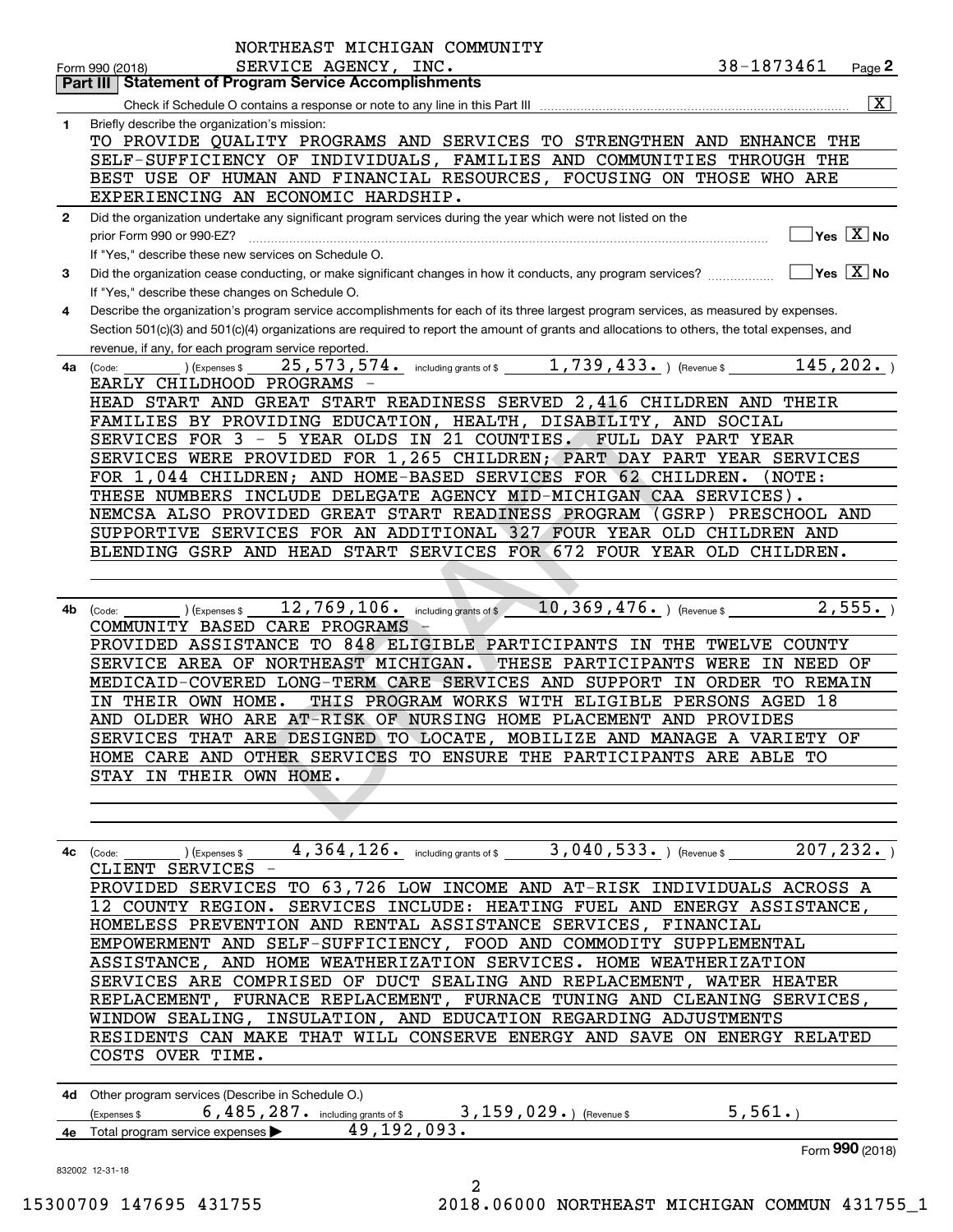| Form 990 (2018) |                                                  | SERVICE AGENCY, | INC. | 38-1873461 | Page $3$ |
|-----------------|--------------------------------------------------|-----------------|------|------------|----------|
|                 | <b>Part IV   Checklist of Required Schedules</b> |                 |      |            |          |

| Is the organization described in section $501(c)(3)$ or $4947(a)(1)$ (other than a private foundation)?<br>х<br>1<br>$\overline{\mathbf{x}}$<br>$\overline{2}$<br>2<br>Did the organization engage in direct or indirect political campaign activities on behalf of or in opposition to candidates for<br>3<br>x<br>3<br>Section 501(c)(3) organizations. Did the organization engage in lobbying activities, or have a section 501(h) election in effect<br>x<br>4<br>Is the organization a section 501(c)(4), 501(c)(5), or 501(c)(6) organization that receives membership dues, assessments, or<br>5<br>x<br>5<br>Did the organization maintain any donor advised funds or any similar funds or accounts for which donors have the right to<br>6<br>x<br>provide advice on the distribution or investment of amounts in such funds or accounts? If "Yes," complete Schedule D, Part I<br>6<br>Did the organization receive or hold a conservation easement, including easements to preserve open space,<br>7<br>x<br>$\overline{7}$<br>Did the organization maintain collections of works of art, historical treasures, or other similar assets? If "Yes," complete<br>8<br>x<br>8<br>Did the organization report an amount in Part X, line 21, for escrow or custodial account liability, serve as a custodian for<br>9<br>amounts not listed in Part X; or provide credit counseling, debt management, credit repair, or debt negotiation services?<br>х<br>9<br>If "Yes," complete Schedule D, Part IV<br>Did the organization, directly or through a related organization, hold assets in temporarily restricted endowments, permanent<br>10<br>x<br>10<br>If the organization's answer to any of the following questions is "Yes," then complete Schedule D, Parts VI, VII, VIII, IX, or X<br>11<br>as applicable.<br>a Did the organization report an amount for land, buildings, and equipment in Part X, line 10? If "Yes," complete Schedule D,<br>Χ<br>11a<br>Did the organization report an amount for investments - other securities in Part X, line 12 that is 5% or more of its total<br>x<br>11 <sub>b</sub><br>Did the organization report an amount for investments - program related in Part X, line 13 that is 5% or more of its total<br>x<br>11c<br>Did the organization report an amount for other assets in Part X, line 15 that is 5% or more of its total assets reported in<br>d<br>х<br>11d<br>$\mathbf{x}$<br>11e<br>Did the organization's separate or consolidated financial statements for the tax year include a footnote that addresses<br>f<br>х<br>the organization's liability for uncertain tax positions under FIN 48 (ASC 740)? If "Yes," complete Schedule D, Part X<br>11f<br>12a Did the organization obtain separate, independent audited financial statements for the tax year? If "Yes," complete<br>x<br>12a<br>Schedule D, Parts XI and XII<br><b>b</b> Was the organization included in consolidated, independent audited financial statements for the tax year?<br>If "Yes," and if the organization answered "No" to line 12a, then completing Schedule D, Parts XI and XII is optional<br>12b<br>Δ.<br>X<br>13<br>13<br>X<br>Did the organization maintain an office, employees, or agents outside of the United States?<br>14a<br>14a<br>Did the organization have aggregate revenues or expenses of more than \$10,000 from grantmaking, fundraising, business,<br>b<br>investment, and program service activities outside the United States, or aggregate foreign investments valued at \$100,000<br>x<br>14b<br>Did the organization report on Part IX, column (A), line 3, more than \$5,000 of grants or other assistance to or for any<br>15<br>x<br>15<br>Did the organization report on Part IX, column (A), line 3, more than \$5,000 of aggregate grants or other assistance to<br>16<br>x<br>16<br>Did the organization report a total of more than \$15,000 of expenses for professional fundraising services on Part IX,<br>17<br>x<br>17<br>Did the organization report more than \$15,000 total of fundraising event gross income and contributions on Part VIII, lines<br>18<br>x<br>18<br>Did the organization report more than \$15,000 of gross income from gaming activities on Part VIII, line 9a? If "Yes."<br>19<br>x<br>19<br>х<br>20a<br>20a<br>20 <sub>b</sub><br>If "Yes" to line 20a, did the organization attach a copy of its audited financial statements to this return?<br>b<br>Did the organization report more than \$5,000 of grants or other assistance to any domestic organization or<br>21<br>х<br>21<br>Form 990 (2018)<br>832003 12-31-18<br>ર |  | Yes | No |
|--------------------------------------------------------------------------------------------------------------------------------------------------------------------------------------------------------------------------------------------------------------------------------------------------------------------------------------------------------------------------------------------------------------------------------------------------------------------------------------------------------------------------------------------------------------------------------------------------------------------------------------------------------------------------------------------------------------------------------------------------------------------------------------------------------------------------------------------------------------------------------------------------------------------------------------------------------------------------------------------------------------------------------------------------------------------------------------------------------------------------------------------------------------------------------------------------------------------------------------------------------------------------------------------------------------------------------------------------------------------------------------------------------------------------------------------------------------------------------------------------------------------------------------------------------------------------------------------------------------------------------------------------------------------------------------------------------------------------------------------------------------------------------------------------------------------------------------------------------------------------------------------------------------------------------------------------------------------------------------------------------------------------------------------------------------------------------------------------------------------------------------------------------------------------------------------------------------------------------------------------------------------------------------------------------------------------------------------------------------------------------------------------------------------------------------------------------------------------------------------------------------------------------------------------------------------------------------------------------------------------------------------------------------------------------------------------------------------------------------------------------------------------------------------------------------------------------------------------------------------------------------------------------------------------------------------------------------------------------------------------------------------------------------------------------------------------------------------------------------------------------------------------------------------------------------------------------------------------------------------------------------------------------------------------------------------------------------------------------------------------------------------------------------------------------------------------------------------------------------------------------------------------------------------------------------------------------------------------------------------------------------------------------------------------------------------------------------------------------------------------------------------------------------------------------------------------------------------------------------------------------------------------------------------------------------------------------------------------------------------------------------------------------------------------------------------------------------------------------------------------------------------------------------------------------------------------------------------------------------------------------------------------------------------------------------------------------------------------------------------------------------------------------------------------------------------------------------------------------------------------------------------------------------------------------------------------------------------------------------------------------------------------|--|-----|----|
|                                                                                                                                                                                                                                                                                                                                                                                                                                                                                                                                                                                                                                                                                                                                                                                                                                                                                                                                                                                                                                                                                                                                                                                                                                                                                                                                                                                                                                                                                                                                                                                                                                                                                                                                                                                                                                                                                                                                                                                                                                                                                                                                                                                                                                                                                                                                                                                                                                                                                                                                                                                                                                                                                                                                                                                                                                                                                                                                                                                                                                                                                                                                                                                                                                                                                                                                                                                                                                                                                                                                                                                                                                                                                                                                                                                                                                                                                                                                                                                                                                                                                                                                                                                                                                                                                                                                                                                                                                                                                                                                                                                                                                                  |  |     |    |
|                                                                                                                                                                                                                                                                                                                                                                                                                                                                                                                                                                                                                                                                                                                                                                                                                                                                                                                                                                                                                                                                                                                                                                                                                                                                                                                                                                                                                                                                                                                                                                                                                                                                                                                                                                                                                                                                                                                                                                                                                                                                                                                                                                                                                                                                                                                                                                                                                                                                                                                                                                                                                                                                                                                                                                                                                                                                                                                                                                                                                                                                                                                                                                                                                                                                                                                                                                                                                                                                                                                                                                                                                                                                                                                                                                                                                                                                                                                                                                                                                                                                                                                                                                                                                                                                                                                                                                                                                                                                                                                                                                                                                                                  |  |     |    |
|                                                                                                                                                                                                                                                                                                                                                                                                                                                                                                                                                                                                                                                                                                                                                                                                                                                                                                                                                                                                                                                                                                                                                                                                                                                                                                                                                                                                                                                                                                                                                                                                                                                                                                                                                                                                                                                                                                                                                                                                                                                                                                                                                                                                                                                                                                                                                                                                                                                                                                                                                                                                                                                                                                                                                                                                                                                                                                                                                                                                                                                                                                                                                                                                                                                                                                                                                                                                                                                                                                                                                                                                                                                                                                                                                                                                                                                                                                                                                                                                                                                                                                                                                                                                                                                                                                                                                                                                                                                                                                                                                                                                                                                  |  |     |    |
|                                                                                                                                                                                                                                                                                                                                                                                                                                                                                                                                                                                                                                                                                                                                                                                                                                                                                                                                                                                                                                                                                                                                                                                                                                                                                                                                                                                                                                                                                                                                                                                                                                                                                                                                                                                                                                                                                                                                                                                                                                                                                                                                                                                                                                                                                                                                                                                                                                                                                                                                                                                                                                                                                                                                                                                                                                                                                                                                                                                                                                                                                                                                                                                                                                                                                                                                                                                                                                                                                                                                                                                                                                                                                                                                                                                                                                                                                                                                                                                                                                                                                                                                                                                                                                                                                                                                                                                                                                                                                                                                                                                                                                                  |  |     |    |
|                                                                                                                                                                                                                                                                                                                                                                                                                                                                                                                                                                                                                                                                                                                                                                                                                                                                                                                                                                                                                                                                                                                                                                                                                                                                                                                                                                                                                                                                                                                                                                                                                                                                                                                                                                                                                                                                                                                                                                                                                                                                                                                                                                                                                                                                                                                                                                                                                                                                                                                                                                                                                                                                                                                                                                                                                                                                                                                                                                                                                                                                                                                                                                                                                                                                                                                                                                                                                                                                                                                                                                                                                                                                                                                                                                                                                                                                                                                                                                                                                                                                                                                                                                                                                                                                                                                                                                                                                                                                                                                                                                                                                                                  |  |     |    |
|                                                                                                                                                                                                                                                                                                                                                                                                                                                                                                                                                                                                                                                                                                                                                                                                                                                                                                                                                                                                                                                                                                                                                                                                                                                                                                                                                                                                                                                                                                                                                                                                                                                                                                                                                                                                                                                                                                                                                                                                                                                                                                                                                                                                                                                                                                                                                                                                                                                                                                                                                                                                                                                                                                                                                                                                                                                                                                                                                                                                                                                                                                                                                                                                                                                                                                                                                                                                                                                                                                                                                                                                                                                                                                                                                                                                                                                                                                                                                                                                                                                                                                                                                                                                                                                                                                                                                                                                                                                                                                                                                                                                                                                  |  |     |    |
|                                                                                                                                                                                                                                                                                                                                                                                                                                                                                                                                                                                                                                                                                                                                                                                                                                                                                                                                                                                                                                                                                                                                                                                                                                                                                                                                                                                                                                                                                                                                                                                                                                                                                                                                                                                                                                                                                                                                                                                                                                                                                                                                                                                                                                                                                                                                                                                                                                                                                                                                                                                                                                                                                                                                                                                                                                                                                                                                                                                                                                                                                                                                                                                                                                                                                                                                                                                                                                                                                                                                                                                                                                                                                                                                                                                                                                                                                                                                                                                                                                                                                                                                                                                                                                                                                                                                                                                                                                                                                                                                                                                                                                                  |  |     |    |
|                                                                                                                                                                                                                                                                                                                                                                                                                                                                                                                                                                                                                                                                                                                                                                                                                                                                                                                                                                                                                                                                                                                                                                                                                                                                                                                                                                                                                                                                                                                                                                                                                                                                                                                                                                                                                                                                                                                                                                                                                                                                                                                                                                                                                                                                                                                                                                                                                                                                                                                                                                                                                                                                                                                                                                                                                                                                                                                                                                                                                                                                                                                                                                                                                                                                                                                                                                                                                                                                                                                                                                                                                                                                                                                                                                                                                                                                                                                                                                                                                                                                                                                                                                                                                                                                                                                                                                                                                                                                                                                                                                                                                                                  |  |     |    |
|                                                                                                                                                                                                                                                                                                                                                                                                                                                                                                                                                                                                                                                                                                                                                                                                                                                                                                                                                                                                                                                                                                                                                                                                                                                                                                                                                                                                                                                                                                                                                                                                                                                                                                                                                                                                                                                                                                                                                                                                                                                                                                                                                                                                                                                                                                                                                                                                                                                                                                                                                                                                                                                                                                                                                                                                                                                                                                                                                                                                                                                                                                                                                                                                                                                                                                                                                                                                                                                                                                                                                                                                                                                                                                                                                                                                                                                                                                                                                                                                                                                                                                                                                                                                                                                                                                                                                                                                                                                                                                                                                                                                                                                  |  |     |    |
|                                                                                                                                                                                                                                                                                                                                                                                                                                                                                                                                                                                                                                                                                                                                                                                                                                                                                                                                                                                                                                                                                                                                                                                                                                                                                                                                                                                                                                                                                                                                                                                                                                                                                                                                                                                                                                                                                                                                                                                                                                                                                                                                                                                                                                                                                                                                                                                                                                                                                                                                                                                                                                                                                                                                                                                                                                                                                                                                                                                                                                                                                                                                                                                                                                                                                                                                                                                                                                                                                                                                                                                                                                                                                                                                                                                                                                                                                                                                                                                                                                                                                                                                                                                                                                                                                                                                                                                                                                                                                                                                                                                                                                                  |  |     |    |
|                                                                                                                                                                                                                                                                                                                                                                                                                                                                                                                                                                                                                                                                                                                                                                                                                                                                                                                                                                                                                                                                                                                                                                                                                                                                                                                                                                                                                                                                                                                                                                                                                                                                                                                                                                                                                                                                                                                                                                                                                                                                                                                                                                                                                                                                                                                                                                                                                                                                                                                                                                                                                                                                                                                                                                                                                                                                                                                                                                                                                                                                                                                                                                                                                                                                                                                                                                                                                                                                                                                                                                                                                                                                                                                                                                                                                                                                                                                                                                                                                                                                                                                                                                                                                                                                                                                                                                                                                                                                                                                                                                                                                                                  |  |     |    |
|                                                                                                                                                                                                                                                                                                                                                                                                                                                                                                                                                                                                                                                                                                                                                                                                                                                                                                                                                                                                                                                                                                                                                                                                                                                                                                                                                                                                                                                                                                                                                                                                                                                                                                                                                                                                                                                                                                                                                                                                                                                                                                                                                                                                                                                                                                                                                                                                                                                                                                                                                                                                                                                                                                                                                                                                                                                                                                                                                                                                                                                                                                                                                                                                                                                                                                                                                                                                                                                                                                                                                                                                                                                                                                                                                                                                                                                                                                                                                                                                                                                                                                                                                                                                                                                                                                                                                                                                                                                                                                                                                                                                                                                  |  |     |    |
|                                                                                                                                                                                                                                                                                                                                                                                                                                                                                                                                                                                                                                                                                                                                                                                                                                                                                                                                                                                                                                                                                                                                                                                                                                                                                                                                                                                                                                                                                                                                                                                                                                                                                                                                                                                                                                                                                                                                                                                                                                                                                                                                                                                                                                                                                                                                                                                                                                                                                                                                                                                                                                                                                                                                                                                                                                                                                                                                                                                                                                                                                                                                                                                                                                                                                                                                                                                                                                                                                                                                                                                                                                                                                                                                                                                                                                                                                                                                                                                                                                                                                                                                                                                                                                                                                                                                                                                                                                                                                                                                                                                                                                                  |  |     |    |
|                                                                                                                                                                                                                                                                                                                                                                                                                                                                                                                                                                                                                                                                                                                                                                                                                                                                                                                                                                                                                                                                                                                                                                                                                                                                                                                                                                                                                                                                                                                                                                                                                                                                                                                                                                                                                                                                                                                                                                                                                                                                                                                                                                                                                                                                                                                                                                                                                                                                                                                                                                                                                                                                                                                                                                                                                                                                                                                                                                                                                                                                                                                                                                                                                                                                                                                                                                                                                                                                                                                                                                                                                                                                                                                                                                                                                                                                                                                                                                                                                                                                                                                                                                                                                                                                                                                                                                                                                                                                                                                                                                                                                                                  |  |     |    |
|                                                                                                                                                                                                                                                                                                                                                                                                                                                                                                                                                                                                                                                                                                                                                                                                                                                                                                                                                                                                                                                                                                                                                                                                                                                                                                                                                                                                                                                                                                                                                                                                                                                                                                                                                                                                                                                                                                                                                                                                                                                                                                                                                                                                                                                                                                                                                                                                                                                                                                                                                                                                                                                                                                                                                                                                                                                                                                                                                                                                                                                                                                                                                                                                                                                                                                                                                                                                                                                                                                                                                                                                                                                                                                                                                                                                                                                                                                                                                                                                                                                                                                                                                                                                                                                                                                                                                                                                                                                                                                                                                                                                                                                  |  |     |    |
|                                                                                                                                                                                                                                                                                                                                                                                                                                                                                                                                                                                                                                                                                                                                                                                                                                                                                                                                                                                                                                                                                                                                                                                                                                                                                                                                                                                                                                                                                                                                                                                                                                                                                                                                                                                                                                                                                                                                                                                                                                                                                                                                                                                                                                                                                                                                                                                                                                                                                                                                                                                                                                                                                                                                                                                                                                                                                                                                                                                                                                                                                                                                                                                                                                                                                                                                                                                                                                                                                                                                                                                                                                                                                                                                                                                                                                                                                                                                                                                                                                                                                                                                                                                                                                                                                                                                                                                                                                                                                                                                                                                                                                                  |  |     |    |
|                                                                                                                                                                                                                                                                                                                                                                                                                                                                                                                                                                                                                                                                                                                                                                                                                                                                                                                                                                                                                                                                                                                                                                                                                                                                                                                                                                                                                                                                                                                                                                                                                                                                                                                                                                                                                                                                                                                                                                                                                                                                                                                                                                                                                                                                                                                                                                                                                                                                                                                                                                                                                                                                                                                                                                                                                                                                                                                                                                                                                                                                                                                                                                                                                                                                                                                                                                                                                                                                                                                                                                                                                                                                                                                                                                                                                                                                                                                                                                                                                                                                                                                                                                                                                                                                                                                                                                                                                                                                                                                                                                                                                                                  |  |     |    |
|                                                                                                                                                                                                                                                                                                                                                                                                                                                                                                                                                                                                                                                                                                                                                                                                                                                                                                                                                                                                                                                                                                                                                                                                                                                                                                                                                                                                                                                                                                                                                                                                                                                                                                                                                                                                                                                                                                                                                                                                                                                                                                                                                                                                                                                                                                                                                                                                                                                                                                                                                                                                                                                                                                                                                                                                                                                                                                                                                                                                                                                                                                                                                                                                                                                                                                                                                                                                                                                                                                                                                                                                                                                                                                                                                                                                                                                                                                                                                                                                                                                                                                                                                                                                                                                                                                                                                                                                                                                                                                                                                                                                                                                  |  |     |    |
|                                                                                                                                                                                                                                                                                                                                                                                                                                                                                                                                                                                                                                                                                                                                                                                                                                                                                                                                                                                                                                                                                                                                                                                                                                                                                                                                                                                                                                                                                                                                                                                                                                                                                                                                                                                                                                                                                                                                                                                                                                                                                                                                                                                                                                                                                                                                                                                                                                                                                                                                                                                                                                                                                                                                                                                                                                                                                                                                                                                                                                                                                                                                                                                                                                                                                                                                                                                                                                                                                                                                                                                                                                                                                                                                                                                                                                                                                                                                                                                                                                                                                                                                                                                                                                                                                                                                                                                                                                                                                                                                                                                                                                                  |  |     |    |
|                                                                                                                                                                                                                                                                                                                                                                                                                                                                                                                                                                                                                                                                                                                                                                                                                                                                                                                                                                                                                                                                                                                                                                                                                                                                                                                                                                                                                                                                                                                                                                                                                                                                                                                                                                                                                                                                                                                                                                                                                                                                                                                                                                                                                                                                                                                                                                                                                                                                                                                                                                                                                                                                                                                                                                                                                                                                                                                                                                                                                                                                                                                                                                                                                                                                                                                                                                                                                                                                                                                                                                                                                                                                                                                                                                                                                                                                                                                                                                                                                                                                                                                                                                                                                                                                                                                                                                                                                                                                                                                                                                                                                                                  |  |     |    |
|                                                                                                                                                                                                                                                                                                                                                                                                                                                                                                                                                                                                                                                                                                                                                                                                                                                                                                                                                                                                                                                                                                                                                                                                                                                                                                                                                                                                                                                                                                                                                                                                                                                                                                                                                                                                                                                                                                                                                                                                                                                                                                                                                                                                                                                                                                                                                                                                                                                                                                                                                                                                                                                                                                                                                                                                                                                                                                                                                                                                                                                                                                                                                                                                                                                                                                                                                                                                                                                                                                                                                                                                                                                                                                                                                                                                                                                                                                                                                                                                                                                                                                                                                                                                                                                                                                                                                                                                                                                                                                                                                                                                                                                  |  |     |    |
|                                                                                                                                                                                                                                                                                                                                                                                                                                                                                                                                                                                                                                                                                                                                                                                                                                                                                                                                                                                                                                                                                                                                                                                                                                                                                                                                                                                                                                                                                                                                                                                                                                                                                                                                                                                                                                                                                                                                                                                                                                                                                                                                                                                                                                                                                                                                                                                                                                                                                                                                                                                                                                                                                                                                                                                                                                                                                                                                                                                                                                                                                                                                                                                                                                                                                                                                                                                                                                                                                                                                                                                                                                                                                                                                                                                                                                                                                                                                                                                                                                                                                                                                                                                                                                                                                                                                                                                                                                                                                                                                                                                                                                                  |  |     |    |
|                                                                                                                                                                                                                                                                                                                                                                                                                                                                                                                                                                                                                                                                                                                                                                                                                                                                                                                                                                                                                                                                                                                                                                                                                                                                                                                                                                                                                                                                                                                                                                                                                                                                                                                                                                                                                                                                                                                                                                                                                                                                                                                                                                                                                                                                                                                                                                                                                                                                                                                                                                                                                                                                                                                                                                                                                                                                                                                                                                                                                                                                                                                                                                                                                                                                                                                                                                                                                                                                                                                                                                                                                                                                                                                                                                                                                                                                                                                                                                                                                                                                                                                                                                                                                                                                                                                                                                                                                                                                                                                                                                                                                                                  |  |     |    |
|                                                                                                                                                                                                                                                                                                                                                                                                                                                                                                                                                                                                                                                                                                                                                                                                                                                                                                                                                                                                                                                                                                                                                                                                                                                                                                                                                                                                                                                                                                                                                                                                                                                                                                                                                                                                                                                                                                                                                                                                                                                                                                                                                                                                                                                                                                                                                                                                                                                                                                                                                                                                                                                                                                                                                                                                                                                                                                                                                                                                                                                                                                                                                                                                                                                                                                                                                                                                                                                                                                                                                                                                                                                                                                                                                                                                                                                                                                                                                                                                                                                                                                                                                                                                                                                                                                                                                                                                                                                                                                                                                                                                                                                  |  |     |    |
|                                                                                                                                                                                                                                                                                                                                                                                                                                                                                                                                                                                                                                                                                                                                                                                                                                                                                                                                                                                                                                                                                                                                                                                                                                                                                                                                                                                                                                                                                                                                                                                                                                                                                                                                                                                                                                                                                                                                                                                                                                                                                                                                                                                                                                                                                                                                                                                                                                                                                                                                                                                                                                                                                                                                                                                                                                                                                                                                                                                                                                                                                                                                                                                                                                                                                                                                                                                                                                                                                                                                                                                                                                                                                                                                                                                                                                                                                                                                                                                                                                                                                                                                                                                                                                                                                                                                                                                                                                                                                                                                                                                                                                                  |  |     |    |
|                                                                                                                                                                                                                                                                                                                                                                                                                                                                                                                                                                                                                                                                                                                                                                                                                                                                                                                                                                                                                                                                                                                                                                                                                                                                                                                                                                                                                                                                                                                                                                                                                                                                                                                                                                                                                                                                                                                                                                                                                                                                                                                                                                                                                                                                                                                                                                                                                                                                                                                                                                                                                                                                                                                                                                                                                                                                                                                                                                                                                                                                                                                                                                                                                                                                                                                                                                                                                                                                                                                                                                                                                                                                                                                                                                                                                                                                                                                                                                                                                                                                                                                                                                                                                                                                                                                                                                                                                                                                                                                                                                                                                                                  |  |     |    |
|                                                                                                                                                                                                                                                                                                                                                                                                                                                                                                                                                                                                                                                                                                                                                                                                                                                                                                                                                                                                                                                                                                                                                                                                                                                                                                                                                                                                                                                                                                                                                                                                                                                                                                                                                                                                                                                                                                                                                                                                                                                                                                                                                                                                                                                                                                                                                                                                                                                                                                                                                                                                                                                                                                                                                                                                                                                                                                                                                                                                                                                                                                                                                                                                                                                                                                                                                                                                                                                                                                                                                                                                                                                                                                                                                                                                                                                                                                                                                                                                                                                                                                                                                                                                                                                                                                                                                                                                                                                                                                                                                                                                                                                  |  |     |    |
|                                                                                                                                                                                                                                                                                                                                                                                                                                                                                                                                                                                                                                                                                                                                                                                                                                                                                                                                                                                                                                                                                                                                                                                                                                                                                                                                                                                                                                                                                                                                                                                                                                                                                                                                                                                                                                                                                                                                                                                                                                                                                                                                                                                                                                                                                                                                                                                                                                                                                                                                                                                                                                                                                                                                                                                                                                                                                                                                                                                                                                                                                                                                                                                                                                                                                                                                                                                                                                                                                                                                                                                                                                                                                                                                                                                                                                                                                                                                                                                                                                                                                                                                                                                                                                                                                                                                                                                                                                                                                                                                                                                                                                                  |  |     |    |
|                                                                                                                                                                                                                                                                                                                                                                                                                                                                                                                                                                                                                                                                                                                                                                                                                                                                                                                                                                                                                                                                                                                                                                                                                                                                                                                                                                                                                                                                                                                                                                                                                                                                                                                                                                                                                                                                                                                                                                                                                                                                                                                                                                                                                                                                                                                                                                                                                                                                                                                                                                                                                                                                                                                                                                                                                                                                                                                                                                                                                                                                                                                                                                                                                                                                                                                                                                                                                                                                                                                                                                                                                                                                                                                                                                                                                                                                                                                                                                                                                                                                                                                                                                                                                                                                                                                                                                                                                                                                                                                                                                                                                                                  |  |     |    |
|                                                                                                                                                                                                                                                                                                                                                                                                                                                                                                                                                                                                                                                                                                                                                                                                                                                                                                                                                                                                                                                                                                                                                                                                                                                                                                                                                                                                                                                                                                                                                                                                                                                                                                                                                                                                                                                                                                                                                                                                                                                                                                                                                                                                                                                                                                                                                                                                                                                                                                                                                                                                                                                                                                                                                                                                                                                                                                                                                                                                                                                                                                                                                                                                                                                                                                                                                                                                                                                                                                                                                                                                                                                                                                                                                                                                                                                                                                                                                                                                                                                                                                                                                                                                                                                                                                                                                                                                                                                                                                                                                                                                                                                  |  |     |    |
|                                                                                                                                                                                                                                                                                                                                                                                                                                                                                                                                                                                                                                                                                                                                                                                                                                                                                                                                                                                                                                                                                                                                                                                                                                                                                                                                                                                                                                                                                                                                                                                                                                                                                                                                                                                                                                                                                                                                                                                                                                                                                                                                                                                                                                                                                                                                                                                                                                                                                                                                                                                                                                                                                                                                                                                                                                                                                                                                                                                                                                                                                                                                                                                                                                                                                                                                                                                                                                                                                                                                                                                                                                                                                                                                                                                                                                                                                                                                                                                                                                                                                                                                                                                                                                                                                                                                                                                                                                                                                                                                                                                                                                                  |  |     |    |
|                                                                                                                                                                                                                                                                                                                                                                                                                                                                                                                                                                                                                                                                                                                                                                                                                                                                                                                                                                                                                                                                                                                                                                                                                                                                                                                                                                                                                                                                                                                                                                                                                                                                                                                                                                                                                                                                                                                                                                                                                                                                                                                                                                                                                                                                                                                                                                                                                                                                                                                                                                                                                                                                                                                                                                                                                                                                                                                                                                                                                                                                                                                                                                                                                                                                                                                                                                                                                                                                                                                                                                                                                                                                                                                                                                                                                                                                                                                                                                                                                                                                                                                                                                                                                                                                                                                                                                                                                                                                                                                                                                                                                                                  |  |     |    |
|                                                                                                                                                                                                                                                                                                                                                                                                                                                                                                                                                                                                                                                                                                                                                                                                                                                                                                                                                                                                                                                                                                                                                                                                                                                                                                                                                                                                                                                                                                                                                                                                                                                                                                                                                                                                                                                                                                                                                                                                                                                                                                                                                                                                                                                                                                                                                                                                                                                                                                                                                                                                                                                                                                                                                                                                                                                                                                                                                                                                                                                                                                                                                                                                                                                                                                                                                                                                                                                                                                                                                                                                                                                                                                                                                                                                                                                                                                                                                                                                                                                                                                                                                                                                                                                                                                                                                                                                                                                                                                                                                                                                                                                  |  |     |    |
|                                                                                                                                                                                                                                                                                                                                                                                                                                                                                                                                                                                                                                                                                                                                                                                                                                                                                                                                                                                                                                                                                                                                                                                                                                                                                                                                                                                                                                                                                                                                                                                                                                                                                                                                                                                                                                                                                                                                                                                                                                                                                                                                                                                                                                                                                                                                                                                                                                                                                                                                                                                                                                                                                                                                                                                                                                                                                                                                                                                                                                                                                                                                                                                                                                                                                                                                                                                                                                                                                                                                                                                                                                                                                                                                                                                                                                                                                                                                                                                                                                                                                                                                                                                                                                                                                                                                                                                                                                                                                                                                                                                                                                                  |  |     |    |
|                                                                                                                                                                                                                                                                                                                                                                                                                                                                                                                                                                                                                                                                                                                                                                                                                                                                                                                                                                                                                                                                                                                                                                                                                                                                                                                                                                                                                                                                                                                                                                                                                                                                                                                                                                                                                                                                                                                                                                                                                                                                                                                                                                                                                                                                                                                                                                                                                                                                                                                                                                                                                                                                                                                                                                                                                                                                                                                                                                                                                                                                                                                                                                                                                                                                                                                                                                                                                                                                                                                                                                                                                                                                                                                                                                                                                                                                                                                                                                                                                                                                                                                                                                                                                                                                                                                                                                                                                                                                                                                                                                                                                                                  |  |     |    |
|                                                                                                                                                                                                                                                                                                                                                                                                                                                                                                                                                                                                                                                                                                                                                                                                                                                                                                                                                                                                                                                                                                                                                                                                                                                                                                                                                                                                                                                                                                                                                                                                                                                                                                                                                                                                                                                                                                                                                                                                                                                                                                                                                                                                                                                                                                                                                                                                                                                                                                                                                                                                                                                                                                                                                                                                                                                                                                                                                                                                                                                                                                                                                                                                                                                                                                                                                                                                                                                                                                                                                                                                                                                                                                                                                                                                                                                                                                                                                                                                                                                                                                                                                                                                                                                                                                                                                                                                                                                                                                                                                                                                                                                  |  |     |    |
|                                                                                                                                                                                                                                                                                                                                                                                                                                                                                                                                                                                                                                                                                                                                                                                                                                                                                                                                                                                                                                                                                                                                                                                                                                                                                                                                                                                                                                                                                                                                                                                                                                                                                                                                                                                                                                                                                                                                                                                                                                                                                                                                                                                                                                                                                                                                                                                                                                                                                                                                                                                                                                                                                                                                                                                                                                                                                                                                                                                                                                                                                                                                                                                                                                                                                                                                                                                                                                                                                                                                                                                                                                                                                                                                                                                                                                                                                                                                                                                                                                                                                                                                                                                                                                                                                                                                                                                                                                                                                                                                                                                                                                                  |  |     |    |
|                                                                                                                                                                                                                                                                                                                                                                                                                                                                                                                                                                                                                                                                                                                                                                                                                                                                                                                                                                                                                                                                                                                                                                                                                                                                                                                                                                                                                                                                                                                                                                                                                                                                                                                                                                                                                                                                                                                                                                                                                                                                                                                                                                                                                                                                                                                                                                                                                                                                                                                                                                                                                                                                                                                                                                                                                                                                                                                                                                                                                                                                                                                                                                                                                                                                                                                                                                                                                                                                                                                                                                                                                                                                                                                                                                                                                                                                                                                                                                                                                                                                                                                                                                                                                                                                                                                                                                                                                                                                                                                                                                                                                                                  |  |     |    |
|                                                                                                                                                                                                                                                                                                                                                                                                                                                                                                                                                                                                                                                                                                                                                                                                                                                                                                                                                                                                                                                                                                                                                                                                                                                                                                                                                                                                                                                                                                                                                                                                                                                                                                                                                                                                                                                                                                                                                                                                                                                                                                                                                                                                                                                                                                                                                                                                                                                                                                                                                                                                                                                                                                                                                                                                                                                                                                                                                                                                                                                                                                                                                                                                                                                                                                                                                                                                                                                                                                                                                                                                                                                                                                                                                                                                                                                                                                                                                                                                                                                                                                                                                                                                                                                                                                                                                                                                                                                                                                                                                                                                                                                  |  |     |    |
|                                                                                                                                                                                                                                                                                                                                                                                                                                                                                                                                                                                                                                                                                                                                                                                                                                                                                                                                                                                                                                                                                                                                                                                                                                                                                                                                                                                                                                                                                                                                                                                                                                                                                                                                                                                                                                                                                                                                                                                                                                                                                                                                                                                                                                                                                                                                                                                                                                                                                                                                                                                                                                                                                                                                                                                                                                                                                                                                                                                                                                                                                                                                                                                                                                                                                                                                                                                                                                                                                                                                                                                                                                                                                                                                                                                                                                                                                                                                                                                                                                                                                                                                                                                                                                                                                                                                                                                                                                                                                                                                                                                                                                                  |  |     |    |
|                                                                                                                                                                                                                                                                                                                                                                                                                                                                                                                                                                                                                                                                                                                                                                                                                                                                                                                                                                                                                                                                                                                                                                                                                                                                                                                                                                                                                                                                                                                                                                                                                                                                                                                                                                                                                                                                                                                                                                                                                                                                                                                                                                                                                                                                                                                                                                                                                                                                                                                                                                                                                                                                                                                                                                                                                                                                                                                                                                                                                                                                                                                                                                                                                                                                                                                                                                                                                                                                                                                                                                                                                                                                                                                                                                                                                                                                                                                                                                                                                                                                                                                                                                                                                                                                                                                                                                                                                                                                                                                                                                                                                                                  |  |     |    |
|                                                                                                                                                                                                                                                                                                                                                                                                                                                                                                                                                                                                                                                                                                                                                                                                                                                                                                                                                                                                                                                                                                                                                                                                                                                                                                                                                                                                                                                                                                                                                                                                                                                                                                                                                                                                                                                                                                                                                                                                                                                                                                                                                                                                                                                                                                                                                                                                                                                                                                                                                                                                                                                                                                                                                                                                                                                                                                                                                                                                                                                                                                                                                                                                                                                                                                                                                                                                                                                                                                                                                                                                                                                                                                                                                                                                                                                                                                                                                                                                                                                                                                                                                                                                                                                                                                                                                                                                                                                                                                                                                                                                                                                  |  |     |    |
|                                                                                                                                                                                                                                                                                                                                                                                                                                                                                                                                                                                                                                                                                                                                                                                                                                                                                                                                                                                                                                                                                                                                                                                                                                                                                                                                                                                                                                                                                                                                                                                                                                                                                                                                                                                                                                                                                                                                                                                                                                                                                                                                                                                                                                                                                                                                                                                                                                                                                                                                                                                                                                                                                                                                                                                                                                                                                                                                                                                                                                                                                                                                                                                                                                                                                                                                                                                                                                                                                                                                                                                                                                                                                                                                                                                                                                                                                                                                                                                                                                                                                                                                                                                                                                                                                                                                                                                                                                                                                                                                                                                                                                                  |  |     |    |
|                                                                                                                                                                                                                                                                                                                                                                                                                                                                                                                                                                                                                                                                                                                                                                                                                                                                                                                                                                                                                                                                                                                                                                                                                                                                                                                                                                                                                                                                                                                                                                                                                                                                                                                                                                                                                                                                                                                                                                                                                                                                                                                                                                                                                                                                                                                                                                                                                                                                                                                                                                                                                                                                                                                                                                                                                                                                                                                                                                                                                                                                                                                                                                                                                                                                                                                                                                                                                                                                                                                                                                                                                                                                                                                                                                                                                                                                                                                                                                                                                                                                                                                                                                                                                                                                                                                                                                                                                                                                                                                                                                                                                                                  |  |     |    |
|                                                                                                                                                                                                                                                                                                                                                                                                                                                                                                                                                                                                                                                                                                                                                                                                                                                                                                                                                                                                                                                                                                                                                                                                                                                                                                                                                                                                                                                                                                                                                                                                                                                                                                                                                                                                                                                                                                                                                                                                                                                                                                                                                                                                                                                                                                                                                                                                                                                                                                                                                                                                                                                                                                                                                                                                                                                                                                                                                                                                                                                                                                                                                                                                                                                                                                                                                                                                                                                                                                                                                                                                                                                                                                                                                                                                                                                                                                                                                                                                                                                                                                                                                                                                                                                                                                                                                                                                                                                                                                                                                                                                                                                  |  |     |    |
|                                                                                                                                                                                                                                                                                                                                                                                                                                                                                                                                                                                                                                                                                                                                                                                                                                                                                                                                                                                                                                                                                                                                                                                                                                                                                                                                                                                                                                                                                                                                                                                                                                                                                                                                                                                                                                                                                                                                                                                                                                                                                                                                                                                                                                                                                                                                                                                                                                                                                                                                                                                                                                                                                                                                                                                                                                                                                                                                                                                                                                                                                                                                                                                                                                                                                                                                                                                                                                                                                                                                                                                                                                                                                                                                                                                                                                                                                                                                                                                                                                                                                                                                                                                                                                                                                                                                                                                                                                                                                                                                                                                                                                                  |  |     |    |
|                                                                                                                                                                                                                                                                                                                                                                                                                                                                                                                                                                                                                                                                                                                                                                                                                                                                                                                                                                                                                                                                                                                                                                                                                                                                                                                                                                                                                                                                                                                                                                                                                                                                                                                                                                                                                                                                                                                                                                                                                                                                                                                                                                                                                                                                                                                                                                                                                                                                                                                                                                                                                                                                                                                                                                                                                                                                                                                                                                                                                                                                                                                                                                                                                                                                                                                                                                                                                                                                                                                                                                                                                                                                                                                                                                                                                                                                                                                                                                                                                                                                                                                                                                                                                                                                                                                                                                                                                                                                                                                                                                                                                                                  |  |     |    |
|                                                                                                                                                                                                                                                                                                                                                                                                                                                                                                                                                                                                                                                                                                                                                                                                                                                                                                                                                                                                                                                                                                                                                                                                                                                                                                                                                                                                                                                                                                                                                                                                                                                                                                                                                                                                                                                                                                                                                                                                                                                                                                                                                                                                                                                                                                                                                                                                                                                                                                                                                                                                                                                                                                                                                                                                                                                                                                                                                                                                                                                                                                                                                                                                                                                                                                                                                                                                                                                                                                                                                                                                                                                                                                                                                                                                                                                                                                                                                                                                                                                                                                                                                                                                                                                                                                                                                                                                                                                                                                                                                                                                                                                  |  |     |    |
|                                                                                                                                                                                                                                                                                                                                                                                                                                                                                                                                                                                                                                                                                                                                                                                                                                                                                                                                                                                                                                                                                                                                                                                                                                                                                                                                                                                                                                                                                                                                                                                                                                                                                                                                                                                                                                                                                                                                                                                                                                                                                                                                                                                                                                                                                                                                                                                                                                                                                                                                                                                                                                                                                                                                                                                                                                                                                                                                                                                                                                                                                                                                                                                                                                                                                                                                                                                                                                                                                                                                                                                                                                                                                                                                                                                                                                                                                                                                                                                                                                                                                                                                                                                                                                                                                                                                                                                                                                                                                                                                                                                                                                                  |  |     |    |
|                                                                                                                                                                                                                                                                                                                                                                                                                                                                                                                                                                                                                                                                                                                                                                                                                                                                                                                                                                                                                                                                                                                                                                                                                                                                                                                                                                                                                                                                                                                                                                                                                                                                                                                                                                                                                                                                                                                                                                                                                                                                                                                                                                                                                                                                                                                                                                                                                                                                                                                                                                                                                                                                                                                                                                                                                                                                                                                                                                                                                                                                                                                                                                                                                                                                                                                                                                                                                                                                                                                                                                                                                                                                                                                                                                                                                                                                                                                                                                                                                                                                                                                                                                                                                                                                                                                                                                                                                                                                                                                                                                                                                                                  |  |     |    |
|                                                                                                                                                                                                                                                                                                                                                                                                                                                                                                                                                                                                                                                                                                                                                                                                                                                                                                                                                                                                                                                                                                                                                                                                                                                                                                                                                                                                                                                                                                                                                                                                                                                                                                                                                                                                                                                                                                                                                                                                                                                                                                                                                                                                                                                                                                                                                                                                                                                                                                                                                                                                                                                                                                                                                                                                                                                                                                                                                                                                                                                                                                                                                                                                                                                                                                                                                                                                                                                                                                                                                                                                                                                                                                                                                                                                                                                                                                                                                                                                                                                                                                                                                                                                                                                                                                                                                                                                                                                                                                                                                                                                                                                  |  |     |    |
|                                                                                                                                                                                                                                                                                                                                                                                                                                                                                                                                                                                                                                                                                                                                                                                                                                                                                                                                                                                                                                                                                                                                                                                                                                                                                                                                                                                                                                                                                                                                                                                                                                                                                                                                                                                                                                                                                                                                                                                                                                                                                                                                                                                                                                                                                                                                                                                                                                                                                                                                                                                                                                                                                                                                                                                                                                                                                                                                                                                                                                                                                                                                                                                                                                                                                                                                                                                                                                                                                                                                                                                                                                                                                                                                                                                                                                                                                                                                                                                                                                                                                                                                                                                                                                                                                                                                                                                                                                                                                                                                                                                                                                                  |  |     |    |
|                                                                                                                                                                                                                                                                                                                                                                                                                                                                                                                                                                                                                                                                                                                                                                                                                                                                                                                                                                                                                                                                                                                                                                                                                                                                                                                                                                                                                                                                                                                                                                                                                                                                                                                                                                                                                                                                                                                                                                                                                                                                                                                                                                                                                                                                                                                                                                                                                                                                                                                                                                                                                                                                                                                                                                                                                                                                                                                                                                                                                                                                                                                                                                                                                                                                                                                                                                                                                                                                                                                                                                                                                                                                                                                                                                                                                                                                                                                                                                                                                                                                                                                                                                                                                                                                                                                                                                                                                                                                                                                                                                                                                                                  |  |     |    |
|                                                                                                                                                                                                                                                                                                                                                                                                                                                                                                                                                                                                                                                                                                                                                                                                                                                                                                                                                                                                                                                                                                                                                                                                                                                                                                                                                                                                                                                                                                                                                                                                                                                                                                                                                                                                                                                                                                                                                                                                                                                                                                                                                                                                                                                                                                                                                                                                                                                                                                                                                                                                                                                                                                                                                                                                                                                                                                                                                                                                                                                                                                                                                                                                                                                                                                                                                                                                                                                                                                                                                                                                                                                                                                                                                                                                                                                                                                                                                                                                                                                                                                                                                                                                                                                                                                                                                                                                                                                                                                                                                                                                                                                  |  |     |    |
|                                                                                                                                                                                                                                                                                                                                                                                                                                                                                                                                                                                                                                                                                                                                                                                                                                                                                                                                                                                                                                                                                                                                                                                                                                                                                                                                                                                                                                                                                                                                                                                                                                                                                                                                                                                                                                                                                                                                                                                                                                                                                                                                                                                                                                                                                                                                                                                                                                                                                                                                                                                                                                                                                                                                                                                                                                                                                                                                                                                                                                                                                                                                                                                                                                                                                                                                                                                                                                                                                                                                                                                                                                                                                                                                                                                                                                                                                                                                                                                                                                                                                                                                                                                                                                                                                                                                                                                                                                                                                                                                                                                                                                                  |  |     |    |
|                                                                                                                                                                                                                                                                                                                                                                                                                                                                                                                                                                                                                                                                                                                                                                                                                                                                                                                                                                                                                                                                                                                                                                                                                                                                                                                                                                                                                                                                                                                                                                                                                                                                                                                                                                                                                                                                                                                                                                                                                                                                                                                                                                                                                                                                                                                                                                                                                                                                                                                                                                                                                                                                                                                                                                                                                                                                                                                                                                                                                                                                                                                                                                                                                                                                                                                                                                                                                                                                                                                                                                                                                                                                                                                                                                                                                                                                                                                                                                                                                                                                                                                                                                                                                                                                                                                                                                                                                                                                                                                                                                                                                                                  |  |     |    |

3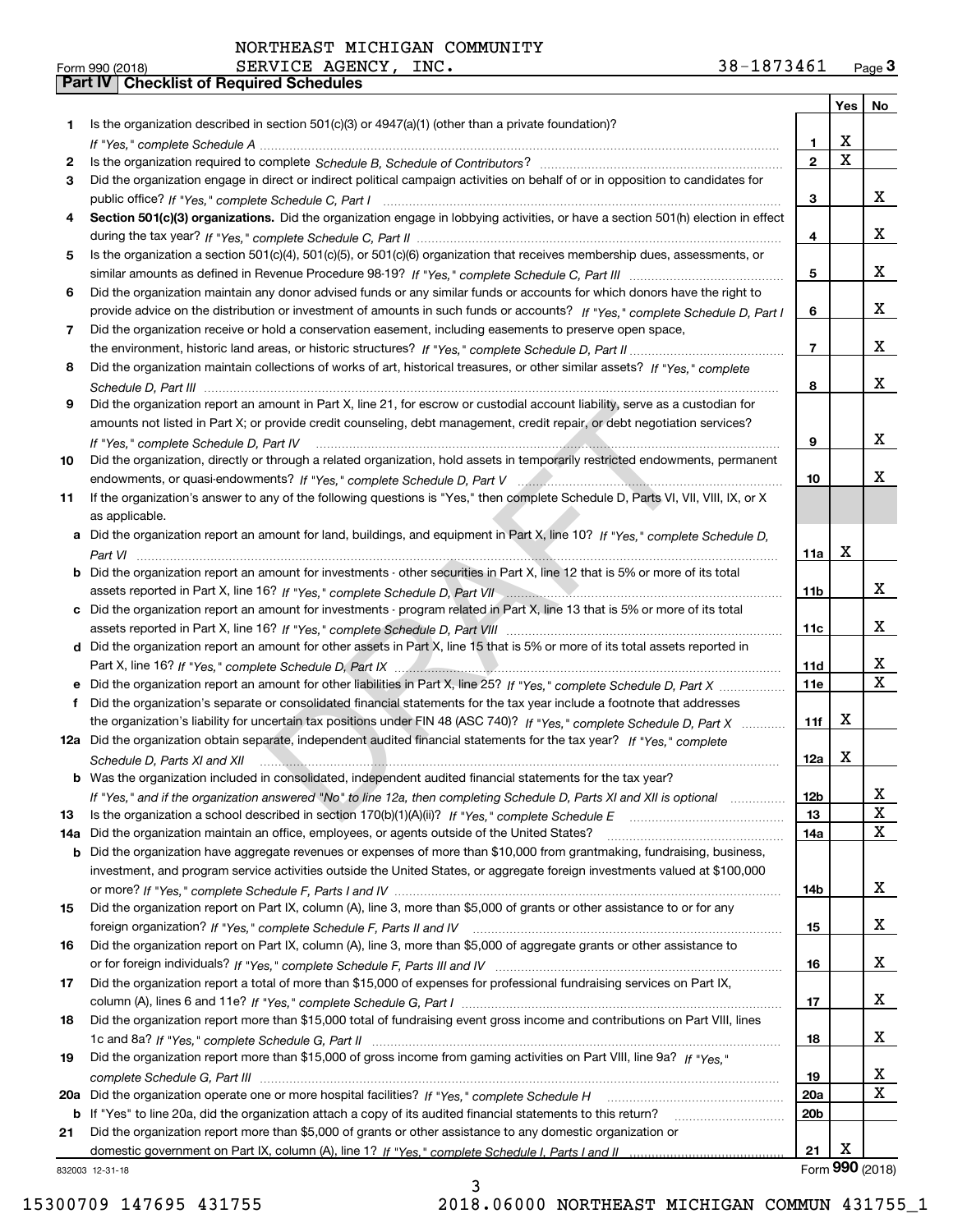*(continued)*

|    |                                                                                                                                                    |                 | Yes | No              |
|----|----------------------------------------------------------------------------------------------------------------------------------------------------|-----------------|-----|-----------------|
| 22 | Did the organization report more than \$5,000 of grants or other assistance to or for domestic individuals on                                      |                 |     |                 |
|    |                                                                                                                                                    | 22              | X   |                 |
| 23 | Did the organization answer "Yes" to Part VII, Section A, line 3, 4, or 5 about compensation of the organization's current                         |                 |     |                 |
|    | and former officers, directors, trustees, key employees, and highest compensated employees? If "Yes," complete                                     |                 |     |                 |
|    |                                                                                                                                                    | 23              |     | X.              |
|    | 24a Did the organization have a tax-exempt bond issue with an outstanding principal amount of more than \$100,000 as of the                        |                 |     |                 |
|    | last day of the year, that was issued after December 31, 2002? If "Yes," answer lines 24b through 24d and complete                                 |                 |     |                 |
|    |                                                                                                                                                    | 24a             |     | x               |
|    | <b>b</b> Did the organization invest any proceeds of tax-exempt bonds beyond a temporary period exception?                                         | 24b             |     |                 |
|    | c Did the organization maintain an escrow account other than a refunding escrow at any time during the year to defease                             |                 |     |                 |
|    |                                                                                                                                                    | 24c             |     |                 |
|    |                                                                                                                                                    | 24d             |     |                 |
|    | 25a Section 501(c)(3), 501(c)(4), and 501(c)(29) organizations. Did the organization engage in an excess benefit                                   |                 |     |                 |
|    |                                                                                                                                                    |                 |     | x               |
|    |                                                                                                                                                    | 25a             |     |                 |
|    | b Is the organization aware that it engaged in an excess benefit transaction with a disqualified person in a prior year, and                       |                 |     |                 |
|    | that the transaction has not been reported on any of the organization's prior Forms 990 or 990-EZ? If "Yes," complete                              |                 |     |                 |
|    | Schedule L. Part I                                                                                                                                 | 25b             |     | x               |
| 26 | Did the organization report any amount on Part X, line 5, 6, or 22 for receivables from or payables to any current or                              |                 |     |                 |
|    | former officers, directors, trustees, key employees, highest compensated employees, or disqualified persons? If "Yes."                             |                 |     |                 |
|    |                                                                                                                                                    | 26              |     | x               |
| 27 | Did the organization provide a grant or other assistance to an officer, director, trustee, key employee, substantial                               |                 |     |                 |
|    | contributor or employee thereof, a grant selection committee member, or to a 35% controlled entity or family member                                |                 |     |                 |
|    |                                                                                                                                                    | 27              |     | х               |
| 28 | Was the organization a party to a business transaction with one of the following parties (see Schedule L, Part IV                                  |                 |     |                 |
|    | instructions for applicable filing thresholds, conditions, and exceptions):                                                                        |                 |     |                 |
|    | a A current or former officer, director, trustee, or key employee? If "Yes," complete Schedule L, Part IV                                          | 28a             |     | x               |
|    | b A family member of a current or former officer, director, trustee, or key employee? If "Yes," complete Schedule L, Part IV                       | 28 <sub>b</sub> |     | X               |
|    | c An entity of which a current or former officer, director, trustee, or key employee (or a family member thereof) was an officer,                  |                 |     |                 |
|    |                                                                                                                                                    | 28c             |     | x               |
| 29 |                                                                                                                                                    | 29              | X   |                 |
| 30 | Did the organization receive contributions of art, historical treasures, or other similar assets, or qualified conservation                        |                 |     |                 |
|    |                                                                                                                                                    | 30              |     | x               |
| 31 | Did the organization liquidate, terminate, or dissolve and cease operations?                                                                       |                 |     |                 |
|    |                                                                                                                                                    | 31              |     | x               |
| 32 | Did the organization sell, exchange, dispose of, or transfer more than 25% of its net assets? If "Yes," complete                                   |                 |     |                 |
|    |                                                                                                                                                    | 32              |     | x               |
| 33 | Did the organization own 100% of an entity disregarded as separate from the organization under Regulations                                         |                 |     |                 |
|    |                                                                                                                                                    | 33              |     | x               |
| 34 | Was the organization related to any tax-exempt or taxable entity? If "Yes," complete Schedule R, Part II, III, or IV, and                          |                 |     |                 |
|    |                                                                                                                                                    | 34              |     | x               |
|    | 35a Did the organization have a controlled entity within the meaning of section 512(b)(13)?                                                        | <b>35a</b>      |     | X               |
|    | <b>b</b> If "Yes" to line 35a, did the organization receive any payment from or engage in any transaction with a controlled entity                 |                 |     |                 |
|    |                                                                                                                                                    | 35 <sub>b</sub> |     |                 |
| 36 | Section 501(c)(3) organizations. Did the organization make any transfers to an exempt non-charitable related organization?                         |                 |     |                 |
|    |                                                                                                                                                    |                 |     | X.              |
|    | Did the organization conduct more than 5% of its activities through an entity that is not a related organization                                   | 36              |     |                 |
| 37 |                                                                                                                                                    |                 |     | x               |
|    |                                                                                                                                                    | 37              |     |                 |
| 38 | Did the organization complete Schedule O and provide explanations in Schedule O for Part VI, lines 11b and 19?                                     |                 | X   |                 |
|    | Note. All Form 990 filers are required to complete Schedule O<br><b>Statements Regarding Other IRS Filings and Tax Compliance</b><br><b>Part V</b> | 38              |     |                 |
|    | Check if Schedule O contains a response or note to any line in this Part V                                                                         |                 |     |                 |
|    |                                                                                                                                                    |                 |     |                 |
|    | 235                                                                                                                                                |                 | Yes | No.             |
|    | <b>1a</b> Enter the number reported in Box 3 of Form 1096. Enter -0- if not applicable <i>manumumumum</i><br>1a<br>0                               |                 |     |                 |
|    | 1b                                                                                                                                                 |                 |     |                 |
|    | c Did the organization comply with backup withholding rules for reportable payments to vendors and reportable gaming                               |                 |     |                 |
|    | (gambling) winnings to prize winners?                                                                                                              | 1c              |     |                 |
|    | 832004 12-31-18                                                                                                                                    |                 |     | Form 990 (2018) |
|    | 4                                                                                                                                                  |                 |     |                 |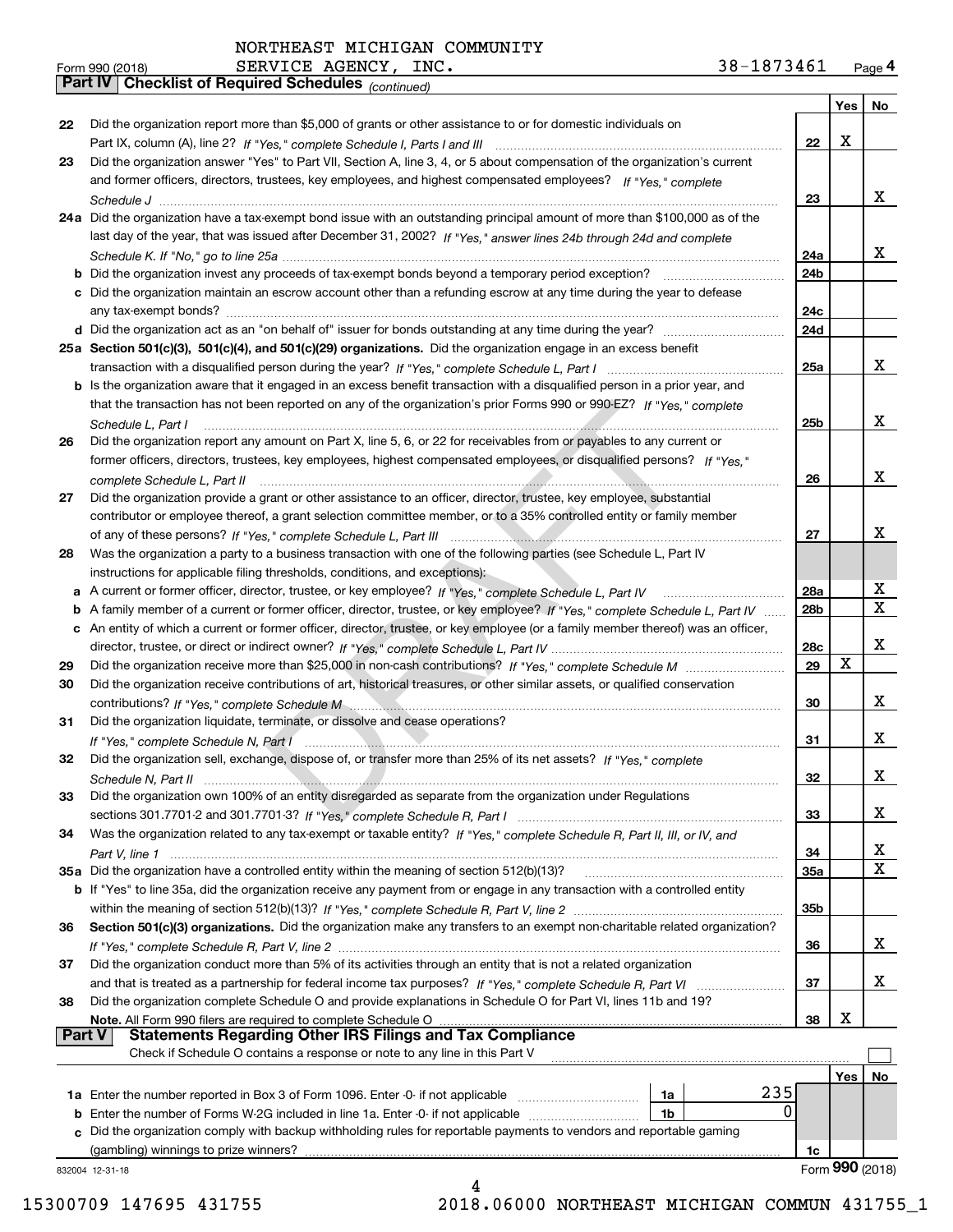| NORTHEAST MICHIGAN COMMUNITY |  |
|------------------------------|--|
|------------------------------|--|

|               | SERVICE AGENCY, INC.<br>38-1873461<br>Form 990 (2018)                                                                                                                                                                                |                |     | $Page$ <sup>5</sup> |
|---------------|--------------------------------------------------------------------------------------------------------------------------------------------------------------------------------------------------------------------------------------|----------------|-----|---------------------|
| <b>Part V</b> | Statements Regarding Other IRS Filings and Tax Compliance (continued)                                                                                                                                                                |                |     |                     |
|               |                                                                                                                                                                                                                                      |                | Yes | No                  |
|               | 2a Enter the number of employees reported on Form W-3, Transmittal of Wage and Tax Statements,                                                                                                                                       |                |     |                     |
|               | 917<br>filed for the calendar year ending with or within the year covered by this return<br>2a                                                                                                                                       |                |     |                     |
|               |                                                                                                                                                                                                                                      | 2 <sub>b</sub> | х   |                     |
|               |                                                                                                                                                                                                                                      |                |     |                     |
|               | 3a Did the organization have unrelated business gross income of \$1,000 or more during the year?                                                                                                                                     | 3a             |     | х                   |
|               |                                                                                                                                                                                                                                      | 3b             |     |                     |
|               | 4a At any time during the calendar year, did the organization have an interest in, or a signature or other authority over, a                                                                                                         |                |     |                     |
|               |                                                                                                                                                                                                                                      | 4a             |     | х                   |
|               | <b>b</b> If "Yes," enter the name of the foreign country: $\blacktriangleright$                                                                                                                                                      |                |     |                     |
|               | See instructions for filing requirements for FinCEN Form 114, Report of Foreign Bank and Financial Accounts (FBAR).                                                                                                                  |                |     |                     |
|               | 5a Was the organization a party to a prohibited tax shelter transaction at any time during the tax year?                                                                                                                             | 5a             |     | x                   |
| b             |                                                                                                                                                                                                                                      | 5b             |     | X                   |
| c             |                                                                                                                                                                                                                                      | 5c             |     |                     |
|               | 6a Does the organization have annual gross receipts that are normally greater than \$100,000, and did the organization solicit                                                                                                       |                |     |                     |
|               | any contributions that were not tax deductible as charitable contributions?                                                                                                                                                          | 6a             |     | x                   |
|               | <b>b</b> If "Yes," did the organization include with every solicitation an express statement that such contributions or gifts                                                                                                        |                |     |                     |
|               | were not tax deductible?                                                                                                                                                                                                             | 6b             |     |                     |
| 7             | Organizations that may receive deductible contributions under section 170(c).                                                                                                                                                        |                |     |                     |
| а             | Did the organization receive a payment in excess of \$75 made partly as a contribution and partly for goods and services provided to the payor?                                                                                      | 7a             |     | х                   |
|               | <b>b</b> If "Yes," did the organization notify the donor of the value of the goods or services provided?                                                                                                                             | 7b             |     |                     |
|               | c Did the organization sell, exchange, or otherwise dispose of tangible personal property for which it was required                                                                                                                  |                |     |                     |
|               |                                                                                                                                                                                                                                      | 7c             |     | х                   |
|               | 7d                                                                                                                                                                                                                                   |                |     |                     |
| е             | Did the organization receive any funds, directly or indirectly, to pay premiums on a personal benefit contract?                                                                                                                      | 7е             |     | х                   |
| f             | Did the organization, during the year, pay premiums, directly or indirectly, on a personal benefit contract?                                                                                                                         | 7f             |     | х                   |
| g             | If the organization received a contribution of qualified intellectual property, did the organization file Form 8899 as required?                                                                                                     | 7g             |     |                     |
| h.            | If the organization received a contribution of cars, boats, airplanes, or other vehicles, did the organization file a Form 1098-C?                                                                                                   | 7h             |     |                     |
| 8             | Sponsoring organizations maintaining donor advised funds. Did a donor advised fund maintained by the                                                                                                                                 |                |     |                     |
|               | sponsoring organization have excess business holdings at any time during the year?                                                                                                                                                   | 8              |     |                     |
| 9             | Sponsoring organizations maintaining donor advised funds.                                                                                                                                                                            |                |     |                     |
| а             | Did the sponsoring organization make any taxable distributions under section 4966?                                                                                                                                                   | 9а             |     |                     |
| b             | Did the sponsoring organization make a distribution to a donor, donor advisor, or related person?                                                                                                                                    | 9b             |     |                     |
| 10            | Section 501(c)(7) organizations. Enter:                                                                                                                                                                                              |                |     |                     |
|               | 10a                                                                                                                                                                                                                                  |                |     |                     |
|               | 10b <br>Gross receipts, included on Form 990, Part VIII, line 12, for public use of club facilities                                                                                                                                  |                |     |                     |
| 11            | Section 501(c)(12) organizations. Enter:                                                                                                                                                                                             |                |     |                     |
| a             | Gross income from members or shareholders Anthrodynamia and the control of the state of the state of the state of the state of the state of the state of the state of the state of the state of the state of the state of the<br>11a |                |     |                     |
|               | b Gross income from other sources (Do not net amounts due or paid to other sources against                                                                                                                                           |                |     |                     |
|               | 11b<br>12a Section 4947(a)(1) non-exempt charitable trusts. Is the organization filing Form 990 in lieu of Form 1041?                                                                                                                |                |     |                     |
|               |                                                                                                                                                                                                                                      | 12a            |     |                     |
|               | 12b<br><b>b</b> If "Yes," enter the amount of tax-exempt interest received or accrued during the year                                                                                                                                |                |     |                     |
| 13            | Section 501(c)(29) qualified nonprofit health insurance issuers.                                                                                                                                                                     | 13а            |     |                     |
| a             | Is the organization licensed to issue qualified health plans in more than one state?<br>Note. See the instructions for additional information the organization must report on Schedule O.                                            |                |     |                     |
|               | <b>b</b> Enter the amount of reserves the organization is required to maintain by the states in which the                                                                                                                            |                |     |                     |
|               | 13b                                                                                                                                                                                                                                  |                |     |                     |
|               | 13с                                                                                                                                                                                                                                  |                |     |                     |
|               | 14a Did the organization receive any payments for indoor tanning services during the tax year?                                                                                                                                       | 14a            |     | х                   |
|               |                                                                                                                                                                                                                                      | 14b            |     |                     |
| 15            | Is the organization subject to the section 4960 tax on payment(s) of more than \$1,000,000 in remuneration or                                                                                                                        |                |     |                     |
|               |                                                                                                                                                                                                                                      | 15             |     | x                   |
|               | If "Yes," see instructions and file Form 4720, Schedule N.                                                                                                                                                                           |                |     |                     |
| 16            | Is the organization an educational institution subject to the section 4968 excise tax on net investment income?                                                                                                                      | 16             |     | X                   |
|               | If "Yes," complete Form 4720, Schedule O.                                                                                                                                                                                            |                |     |                     |
|               |                                                                                                                                                                                                                                      |                |     |                     |

Form (2018) **990**

832005 12-31-18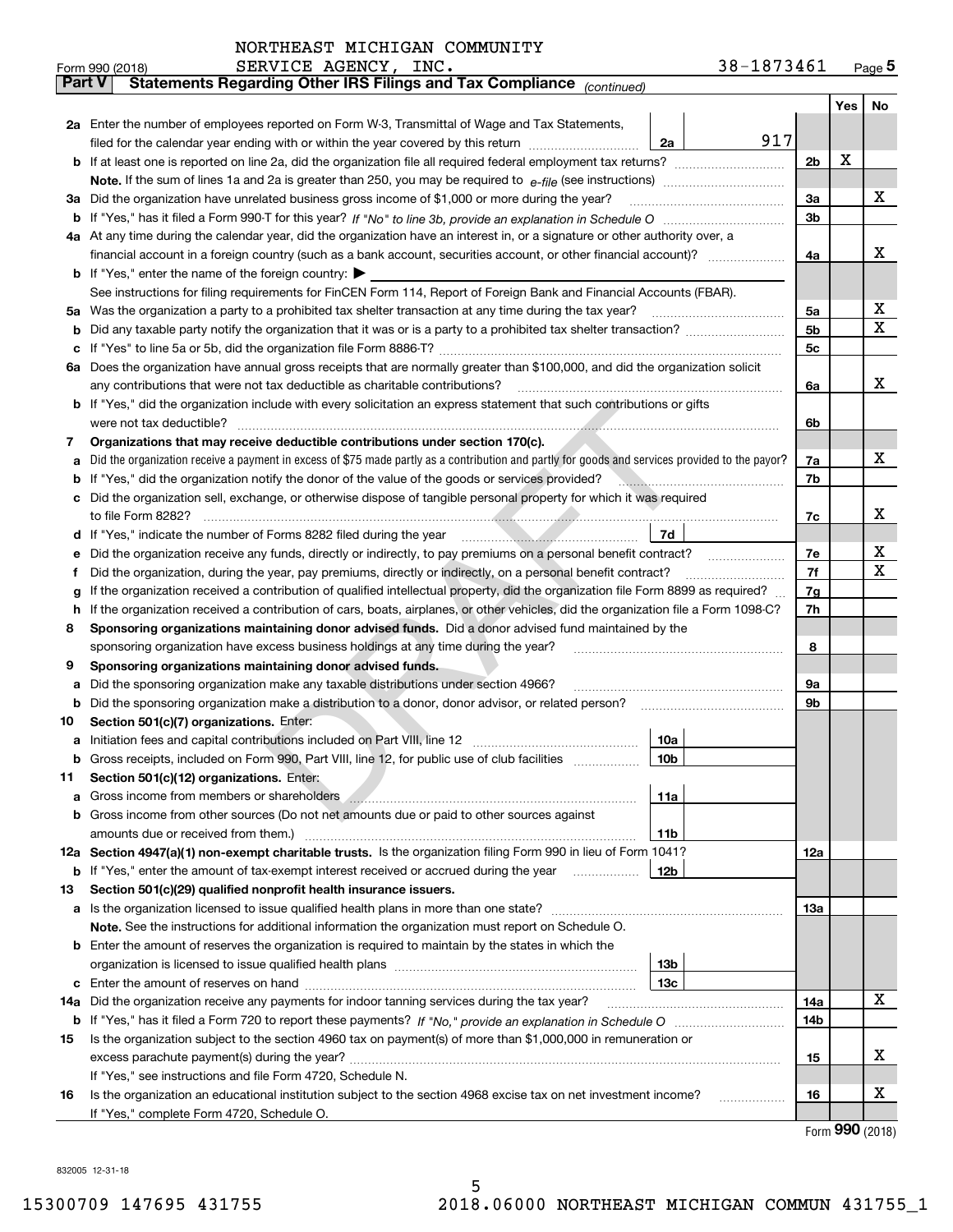*For each "Yes" response to lines 2 through 7b below, and for a "No" response to line 8a, 8b, or 10b below, describe the circumstances, processes, or changes in Schedule O. See instructions.* Form 990 (2018) **COMBING BERVICE AGENCY, INC.** The Section of the Same of the Same of Section of Section of the S<br>**Part VI Governance, Management, and Disclosure** For each "Yes" response to lines 2 through 7b below, and

|     | Check if Schedule O contains a response or note to any line in this Part VI                                                                                                                                                    |    |    |                         |        | $\mathbf{x}$    |
|-----|--------------------------------------------------------------------------------------------------------------------------------------------------------------------------------------------------------------------------------|----|----|-------------------------|--------|-----------------|
|     | <b>Section A. Governing Body and Management</b>                                                                                                                                                                                |    |    |                         |        |                 |
|     |                                                                                                                                                                                                                                |    |    |                         | Yes    | No              |
|     | <b>1a</b> Enter the number of voting members of the governing body at the end of the tax year                                                                                                                                  | 1a | 30 |                         |        |                 |
|     | If there are material differences in voting rights among members of the governing body, or if the governing                                                                                                                    |    |    |                         |        |                 |
|     | body delegated broad authority to an executive committee or similar committee, explain in Schedule O.                                                                                                                          |    |    |                         |        |                 |
| b   | Enter the number of voting members included in line 1a, above, who are independent                                                                                                                                             | 1b | 30 |                         |        |                 |
| 2   | Did any officer, director, trustee, or key employee have a family relationship or a business relationship with any other                                                                                                       |    |    |                         |        |                 |
|     | officer, director, trustee, or key employee?                                                                                                                                                                                   |    |    | 2                       |        | X               |
| 3   | Did the organization delegate control over management duties customarily performed by or under the direct supervision                                                                                                          |    |    |                         |        |                 |
|     |                                                                                                                                                                                                                                |    |    | 3                       |        | x               |
| 4   | Did the organization make any significant changes to its governing documents since the prior Form 990 was filed?                                                                                                               |    |    | $\overline{\mathbf{4}}$ | X      |                 |
| 5   |                                                                                                                                                                                                                                |    |    | 5                       |        | X               |
| 6   | Did the organization have members or stockholders?                                                                                                                                                                             |    |    | 6                       |        | $\mathbf x$     |
| 7a  | Did the organization have members, stockholders, or other persons who had the power to elect or appoint one or                                                                                                                 |    |    |                         |        |                 |
|     | more members of the governing body?                                                                                                                                                                                            |    |    | 7a                      |        | x               |
|     | <b>b</b> Are any governance decisions of the organization reserved to (or subject to approval by) members, stockholders, or                                                                                                    |    |    |                         |        |                 |
|     |                                                                                                                                                                                                                                |    |    |                         |        | х               |
|     | persons other than the governing body?                                                                                                                                                                                         |    |    | 7b                      |        |                 |
| 8   | Did the organization contemporaneously document the meetings held or written actions undertaken during the year by the following:                                                                                              |    |    |                         |        |                 |
| a   | The governing body?                                                                                                                                                                                                            |    |    | 8a                      | х<br>X |                 |
| b   |                                                                                                                                                                                                                                |    |    | 8b                      |        |                 |
| 9   | Is there any officer, director, trustee, or key employee listed in Part VII, Section A, who cannot be reached at the                                                                                                           |    |    |                         |        |                 |
|     |                                                                                                                                                                                                                                |    |    | 9                       |        | x               |
|     | <b>Section B. Policies</b> (This Section B requests information about policies not required by the Internal Revenue Code.)                                                                                                     |    |    |                         |        |                 |
|     |                                                                                                                                                                                                                                |    |    |                         | Yes    | No              |
|     |                                                                                                                                                                                                                                |    |    | 10a                     |        | x               |
|     | <b>b</b> If "Yes," did the organization have written policies and procedures governing the activities of such chapters, affiliates,                                                                                            |    |    |                         |        |                 |
|     | and branches to ensure their operations are consistent with the organization's exempt purposes?                                                                                                                                |    |    | 10 <sub>b</sub>         |        |                 |
|     | 11a Has the organization provided a complete copy of this Form 990 to all members of its governing body before filing the form?                                                                                                |    |    | 11a                     | X      |                 |
| b   | Describe in Schedule O the process, if any, used by the organization to review this Form 990.                                                                                                                                  |    |    |                         |        |                 |
| 12a | Did the organization have a written conflict of interest policy? If "No," go to line 13                                                                                                                                        |    |    | 12a                     | X      |                 |
| b   |                                                                                                                                                                                                                                |    |    | 12 <sub>b</sub>         | X      |                 |
| с   | Did the organization regularly and consistently monitor and enforce compliance with the policy? If "Yes," describe                                                                                                             |    |    |                         |        |                 |
|     | in Schedule O how this was done<br>the contract of the contract of the contract of the contract of the contract of the contract of the contract of                                                                             |    |    | 12c                     | х      |                 |
| 13  | Did the organization have a written whistleblower policy?                                                                                                                                                                      |    |    | 13                      | X      |                 |
| 14  | Did the organization have a written document retention and destruction policy?                                                                                                                                                 |    |    | 14                      | X      |                 |
| 15  | Did the process for determining compensation of the following persons include a review and approval by independent                                                                                                             |    |    |                         |        |                 |
|     | persons, comparability data, and contemporaneous substantiation of the deliberation and decision?                                                                                                                              |    |    |                         |        |                 |
| a   | The organization's CEO, Executive Director, or top management official manufactured content of the organization's CEO, Executive Director, or top management official                                                          |    |    | 15a                     | Χ      |                 |
|     | b Other officers or key employees of the organization manufactured content to content of the organization manufactured content of the organization manufactured content of the organization manufactured content of the organi |    |    | 15b                     | x      |                 |
|     | If "Yes" to line 15a or 15b, describe the process in Schedule O (see instructions).                                                                                                                                            |    |    |                         |        |                 |
|     | 16a Did the organization invest in, contribute assets to, or participate in a joint venture or similar arrangement with a                                                                                                      |    |    |                         |        |                 |
|     | taxable entity during the year?                                                                                                                                                                                                |    |    | 16a                     |        | X               |
|     | b If "Yes," did the organization follow a written policy or procedure requiring the organization to evaluate its participation                                                                                                 |    |    |                         |        |                 |
|     | in joint venture arrangements under applicable federal tax law, and take steps to safequard the organization's                                                                                                                 |    |    |                         |        |                 |
|     | exempt status with respect to such arrangements?                                                                                                                                                                               |    |    | 16b                     |        |                 |
|     | Section C. Disclosure                                                                                                                                                                                                          |    |    |                         |        |                 |
| 17  | List the states with which a copy of this Form 990 is required to be filed $\blacktriangleright\text{MI}$                                                                                                                      |    |    |                         |        |                 |
| 18  | Section 6104 requires an organization to make its Forms 1023 (1024 or 1024-A if applicable), 990, and 990-T (Section 501(c)(3)s only) available                                                                                |    |    |                         |        |                 |
|     | for public inspection. Indicate how you made these available. Check all that apply.                                                                                                                                            |    |    |                         |        |                 |
|     | $X$ Own website<br>$X$ Another's website<br>$X$ Upon request                                                                                                                                                                   |    |    |                         |        |                 |
|     | Other (explain in Schedule O)                                                                                                                                                                                                  |    |    |                         |        |                 |
| 19  | Describe in Schedule O whether (and if so, how) the organization made its governing documents, conflict of interest policy, and financial                                                                                      |    |    |                         |        |                 |
|     | statements available to the public during the tax year.                                                                                                                                                                        |    |    |                         |        |                 |
| 20  | State the name, address, and telephone number of the person who possesses the organization's books and records                                                                                                                 |    |    |                         |        |                 |
|     | KIMBERLEE HINCKA - 989-356-3474                                                                                                                                                                                                |    |    |                         |        |                 |
|     | 49707<br>2375 GORDON ROAD, ALPENA, MI                                                                                                                                                                                          |    |    |                         |        |                 |
|     | 832006 12-31-18                                                                                                                                                                                                                |    |    |                         |        | Form 990 (2018) |
|     | 6                                                                                                                                                                                                                              |    |    |                         |        |                 |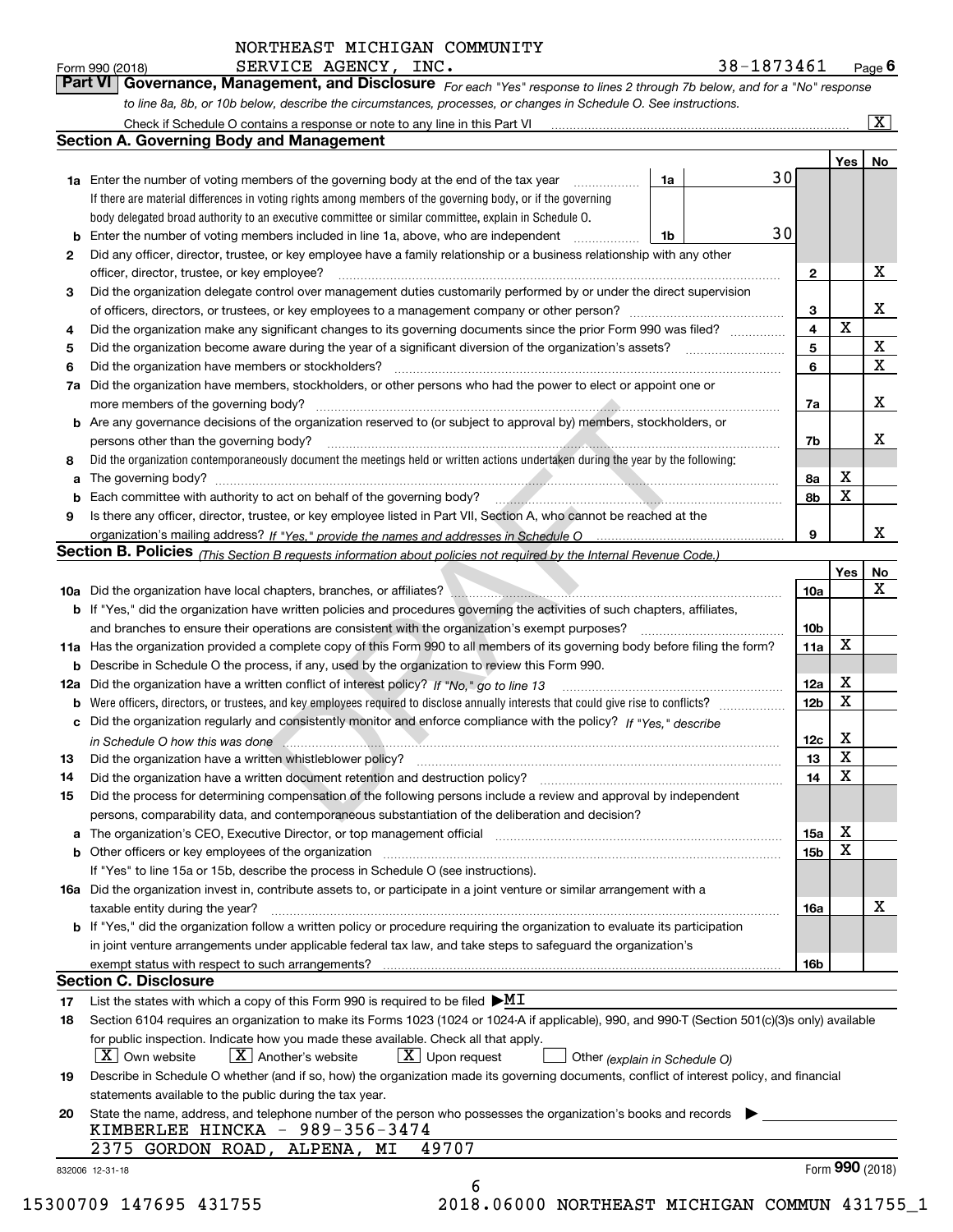$\mathcal{L}^{\text{max}}$ 

| Form 990 (2018) |                                                                                            | SERVICE AGENCY, INC. |  | 38-1873461 | Page / |
|-----------------|--------------------------------------------------------------------------------------------|----------------------|--|------------|--------|
|                 | Part VII Compensation of Officers, Directors, Trustees, Key Employees, Highest Compensated |                      |  |            |        |
|                 | <b>Employees, and Independent Contractors</b>                                              |                      |  |            |        |

## Check if Schedule O contains a response or note to any line in this Part VII

**Section A. Officers, Directors, Trustees, Key Employees, and Highest Compensated Employees**

**1a**  Complete this table for all persons required to be listed. Report compensation for the calendar year ending with or within the organization's tax year.

**•** List all of the organization's current officers, directors, trustees (whether individuals or organizations), regardless of amount of compensation. Enter -0- in columns  $(D)$ ,  $(E)$ , and  $(F)$  if no compensation was paid.

● List all of the organization's **current** key employees, if any. See instructions for definition of "key employee."

**•** List the organization's five current highest compensated employees (other than an officer, director, trustee, or key employee) who received report-<br>compensation (Box 5 of Form W-2 and/or Box 7 of Form 1099-MISC) of mor able compensation (Box 5 of Form W-2 and/or Box 7 of Form 1099-MISC) of more than \$100,000 from the organization and any related organizations.

 $\bullet$  List all of the organization's **former** officers, key employees, and highest compensated employees who received more than \$100,000 of reportable compensation from the organization and any related organizations.

**•** List all of the organization's former directors or trustees that received, in the capacity as a former director or trustee of the organization, more than \$10,000 of reportable compensation from the organization and any related organizations.

List persons in the following order: individual trustees or directors; institutional trustees; officers; key employees; highest compensated employees; and former such persons.

Check this box if neither the organization nor any related organization compensated any current officer, director, or trustee.  $\mathcal{L}^{\text{max}}$ 

| (A)                       | (C)<br>(B)<br>Position |                         |                      |                                                                  |              |                                   |        | (D)             | (E)                              | (F)                      |
|---------------------------|------------------------|-------------------------|----------------------|------------------------------------------------------------------|--------------|-----------------------------------|--------|-----------------|----------------------------------|--------------------------|
| Name and Title            | Average                |                         |                      | (do not check more than one                                      |              |                                   |        | Reportable      | Reportable                       | Estimated                |
|                           | hours per              |                         |                      | box, unless person is both an<br>officer and a director/trustee) |              |                                   |        | compensation    | compensation                     | amount of                |
|                           | week                   |                         |                      |                                                                  |              |                                   |        | from<br>the     | from related                     | other                    |
|                           | (list any<br>hours for |                         |                      |                                                                  |              |                                   |        | organization    | organizations<br>(W-2/1099-MISC) | compensation<br>from the |
|                           | related                |                         |                      |                                                                  |              |                                   |        | (W-2/1099-MISC) |                                  | organization             |
|                           | organizations          | trustee or director     |                      |                                                                  |              |                                   |        |                 |                                  | and related              |
|                           | below                  | ndividual               | nstitutional trustee |                                                                  | Key employee |                                   |        |                 |                                  | organizations            |
|                           | line)                  |                         |                      | Officer                                                          |              | Highest compensated<br>  employee | Former |                 |                                  |                          |
| ELAINE ABLEIDINGER<br>(1) | 2.00                   |                         |                      |                                                                  |              |                                   |        |                 |                                  |                          |
| <b>BOARD MEMBER</b>       |                        | $\mathbf X$             |                      |                                                                  |              |                                   |        | 0.              | $\mathbf 0$ .                    | $\mathbf 0$ .            |
| STUART BARTLETT<br>(2)    | 2.00                   |                         |                      |                                                                  |              |                                   |        |                 |                                  |                          |
| BOARD MEMBER (THRU OCT.)  |                        | $\mathbf X$             |                      |                                                                  |              |                                   |        | $\mathbf 0$ .   | 0.                               | $\mathbf 0$ .            |
| LYN BEHNKE<br>(3)         | 2.00                   |                         |                      |                                                                  |              |                                   |        |                 |                                  |                          |
| <b>BOARD MEMBER</b>       |                        | $\mathbf X$             |                      |                                                                  |              |                                   |        | 0.              | $\mathbf 0$ .                    | $\mathbf 0$ .            |
| <b>KEVIN BURR</b><br>(4)  | $\overline{2.00}$      |                         |                      |                                                                  |              |                                   |        |                 |                                  |                          |
| BOARD MEMBER (THRU MAY)   |                        | $\mathbf X$             |                      |                                                                  |              |                                   |        | 0.              | $\mathbf 0$ .                    | $\mathbf 0$ .            |
| JOHN CHAPPA<br>(5)        | 2.00                   |                         |                      |                                                                  |              |                                   |        |                 |                                  |                          |
| <b>BOARD MEMBER</b>       |                        | $\mathbf X$             |                      |                                                                  |              |                                   |        | $\mathbf 0$ .   | $\mathbf 0$ .                    | $\mathbf 0$ .            |
| EARL CORPE<br>(6)         | 2.00                   |                         |                      |                                                                  |              |                                   |        |                 |                                  |                          |
| <b>BOARD MEMBER</b>       |                        | $\mathbf X$             |                      |                                                                  |              |                                   |        | $0$ .           | $\mathbf 0$ .                    | $\mathbf 0$ .            |
| CHUCK CORWIN<br>(7)       | 2.00                   |                         |                      |                                                                  |              |                                   |        |                 |                                  |                          |
| <b>BOARD MEMBER</b>       |                        | $\mathbf X$             |                      |                                                                  |              |                                   |        | $\mathbf 0$ .   | $\mathbf 0$ .                    | $0$ .                    |
| <b>JENNY DAVID</b><br>(8) | 2.00                   |                         |                      |                                                                  |              |                                   |        |                 |                                  |                          |
| <b>BOARD MEMBER</b>       |                        | $\mathbf X$             |                      |                                                                  |              |                                   |        | 0.              | $\mathbf 0$ .                    | $\mathbf 0$ .            |
| CHARLES FINLEY<br>(9)     | 2.00                   |                         |                      |                                                                  |              |                                   |        |                 |                                  |                          |
| <b>BOARD MEMBER</b>       |                        | $\mathbf X$             |                      |                                                                  |              |                                   |        | $\mathbf 0$ .   | $\mathbf 0$ .                    | $\mathbf 0$ .            |
| (10) NICK FLORIAN         | 2.00                   |                         |                      |                                                                  |              |                                   |        |                 |                                  |                          |
| <b>BOARD MEMBER</b>       |                        | X                       |                      |                                                                  |              |                                   |        | $\mathbf 0$ .   | $\mathbf 0$ .                    | $\mathbf 0$ .            |
| (11) LEE GAPCZYNSKI       | 2.00                   |                         |                      |                                                                  |              |                                   |        |                 |                                  |                          |
| BOARD MEMBER (THRU DEC.)  |                        | $\mathbf X$             |                      |                                                                  |              |                                   |        | $\mathbf 0$ .   | $\mathbf 0$ .                    | 0.                       |
| (12) JEAN GARRATT         | 2.00                   |                         |                      |                                                                  |              |                                   |        |                 |                                  |                          |
| <b>BOARD MEMBER</b>       |                        | $\overline{\textbf{X}}$ |                      |                                                                  |              |                                   |        | $\mathbf 0$ .   | $\mathbf 0$ .                    | $0_{.}$                  |
| (13) DAN GAUTHIER         | $\overline{2.00}$      |                         |                      |                                                                  |              |                                   |        |                 |                                  |                          |
| <b>BOARD MEMBER</b>       |                        | $\mathbf X$             |                      |                                                                  |              |                                   |        | $\mathbf 0$ .   | $\mathbf 0$ .                    | $\mathbf 0$ .            |
| (14) AUBREY HASKILL       | 2.00                   |                         |                      |                                                                  |              |                                   |        |                 |                                  |                          |
| <b>BOARD MEMBER</b>       |                        | X                       |                      |                                                                  |              |                                   |        | 0.              | $\mathbf 0$ .                    | $\mathbf 0$ .            |
| (15) DAVE KARSCHNICK      | 2.00                   |                         |                      |                                                                  |              |                                   |        |                 |                                  |                          |
| <b>BOARD MEMBER</b>       |                        | $\mathbf X$             |                      |                                                                  |              |                                   |        | 0.              | 0.                               | $\mathbf 0$ .            |
| (16) PATRICK KELLY        | 2.00                   |                         |                      |                                                                  |              |                                   |        |                 |                                  |                          |
| BOARD MEMBER (THRU DEC.)  |                        | $\overline{\mathbf{X}}$ |                      |                                                                  |              |                                   |        | $\mathbf 0$ .   | $\mathbf 0$ .                    | $\mathbf 0$ .            |
| (17) REBECCA KWILINSKI    | 2.00                   |                         |                      |                                                                  |              |                                   |        |                 |                                  |                          |
| <b>BOARD MEMBER</b>       |                        | $\mathbf X$             |                      |                                                                  |              |                                   |        | 0.              | $\mathbf 0$ .                    | 0.                       |

832007 12-31-18

7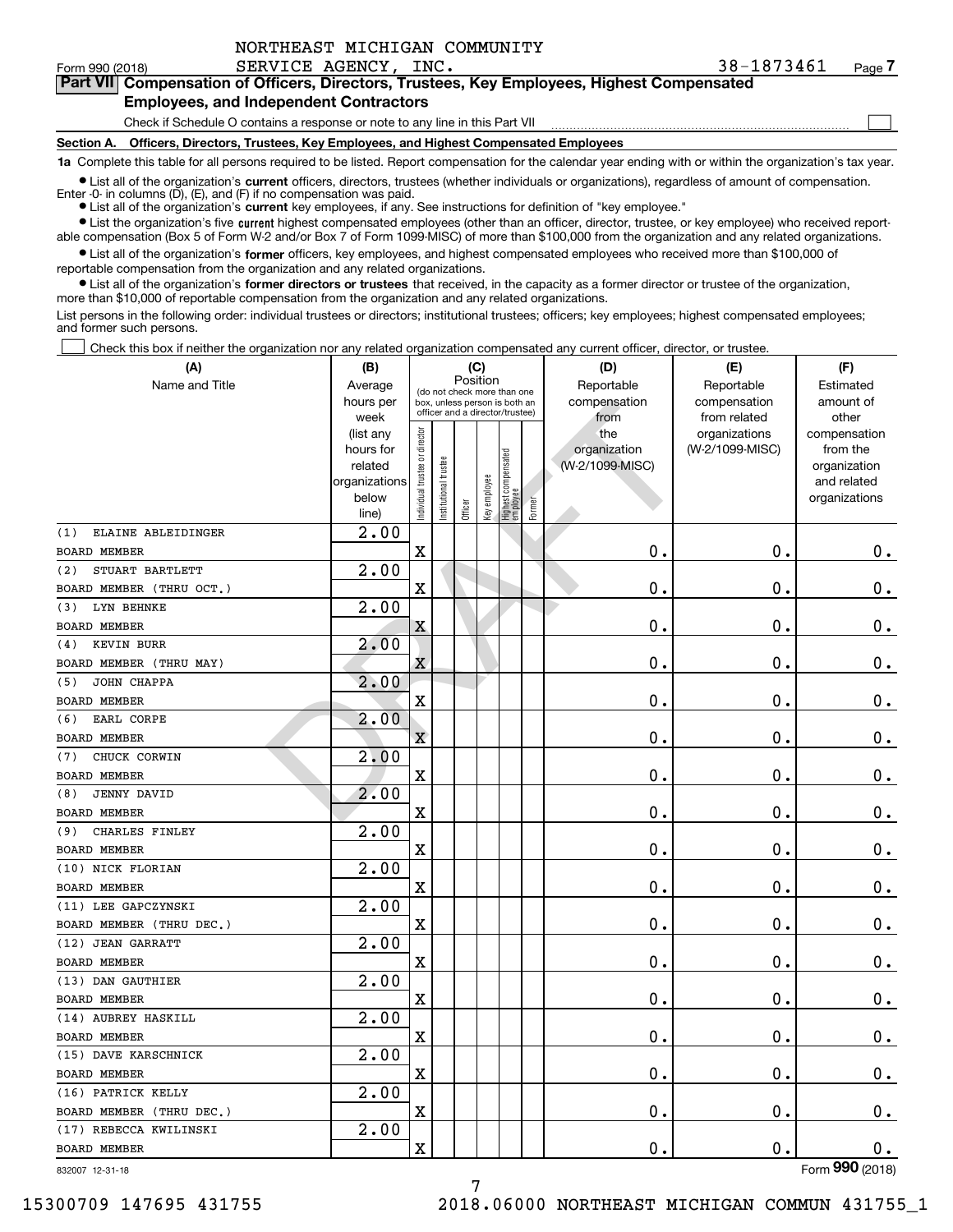| SERVICE AGENCY, INC.<br>Form 990 (2018)                                                                                                      |                   |                               |                                                              |          |     |                                                 |        |                         | 38-1873461      |                  |                   |               | Page 8 |
|----------------------------------------------------------------------------------------------------------------------------------------------|-------------------|-------------------------------|--------------------------------------------------------------|----------|-----|-------------------------------------------------|--------|-------------------------|-----------------|------------------|-------------------|---------------|--------|
| <b>Part VII</b><br>Section A. Officers, Directors, Trustees, Key Employees, and Highest Compensated Employees (continued)                    |                   |                               |                                                              |          |     |                                                 |        |                         |                 |                  |                   |               |        |
| (A)                                                                                                                                          | (B)               |                               |                                                              |          | (C) |                                                 |        | (D)                     | (E)             |                  |                   | (F)           |        |
| Name and title                                                                                                                               | Average           |                               |                                                              | Position |     |                                                 |        | Reportable              | Reportable      |                  |                   | Estimated     |        |
|                                                                                                                                              | hours per         |                               | (do not check more than one<br>box, unless person is both an |          |     |                                                 |        | compensation            | compensation    |                  |                   | amount of     |        |
|                                                                                                                                              | week              |                               | officer and a director/trustee)                              |          |     |                                                 |        | from                    | from related    |                  |                   | other         |        |
|                                                                                                                                              | (list any         |                               |                                                              |          |     |                                                 |        | the                     | organizations   |                  | compensation      |               |        |
|                                                                                                                                              | hours for         |                               |                                                              |          |     |                                                 |        | organization            | (W-2/1099-MISC) |                  |                   | from the      |        |
|                                                                                                                                              | related           |                               |                                                              |          |     |                                                 |        | (W-2/1099-MISC)         |                 |                  |                   | organization  |        |
|                                                                                                                                              | organizations     |                               |                                                              |          |     |                                                 |        |                         |                 |                  |                   | and related   |        |
|                                                                                                                                              | below             |                               |                                                              |          |     |                                                 |        |                         |                 |                  |                   | organizations |        |
|                                                                                                                                              | line)             | ndividual trustee or director | Institutional trustee                                        | Officer  |     | key employee<br>Highest compensated<br>employee | Former |                         |                 |                  |                   |               |        |
| (18) STEPHEN LANG                                                                                                                            | $\overline{2.00}$ |                               |                                                              |          |     |                                                 |        |                         |                 |                  |                   |               |        |
| BOARD MEMBER (THRU MAR.)                                                                                                                     |                   | X                             |                                                              |          |     |                                                 |        | 0.                      |                 | 0.               |                   |               | 0.     |
| (19) JENNIFER LOPEZ-SEUSS                                                                                                                    | 2.00              |                               |                                                              |          |     |                                                 |        |                         |                 |                  |                   |               |        |
| <b>BOARD MEMBER</b>                                                                                                                          |                   | X                             |                                                              |          |     |                                                 |        | 0.                      |                 | 0.               |                   |               | 0.     |
| (20) LEONARD MARCINIAK                                                                                                                       | 2.00              |                               |                                                              |          |     |                                                 |        |                         |                 |                  |                   |               |        |
| <b>BOARD MEMBER</b>                                                                                                                          |                   | X                             |                                                              |          |     |                                                 |        | 0.                      |                 | 0.               |                   |               | 0.     |
| (21) DANIELLE MARTZ                                                                                                                          |                   |                               |                                                              |          |     |                                                 |        |                         |                 |                  |                   |               |        |
|                                                                                                                                              | 2.00              |                               |                                                              |          |     |                                                 |        |                         |                 |                  |                   |               |        |
| BOARD MEMBER (THRU NOV.)                                                                                                                     |                   | X                             |                                                              |          |     |                                                 |        | 0.                      |                 | 0.               |                   |               | 0.     |
| (22) MARK MCKULSKY                                                                                                                           | 2.00              |                               |                                                              |          |     |                                                 |        |                         |                 |                  |                   |               |        |
| BOARD MEMBER (THRU MAY)                                                                                                                      |                   | X                             |                                                              |          |     |                                                 |        | 0.                      |                 | 0.               |                   |               | 0.     |
| (23) RENEE MILLER                                                                                                                            | 2.00              |                               |                                                              |          |     |                                                 |        |                         |                 |                  |                   |               |        |
| <b>BOARD MEMBER</b>                                                                                                                          |                   | X                             |                                                              |          |     |                                                 |        | 0.                      |                 | 0.               |                   |               | 0.     |
| (24) NICK MODRZYNSKI                                                                                                                         | 2.00              |                               |                                                              |          |     |                                                 |        |                         |                 |                  |                   |               |        |
| BOARD MEMBER (THRU DEC.)                                                                                                                     |                   | X                             |                                                              |          |     |                                                 |        | $\overline{0}$ .        |                 | 0.               |                   |               | 0.     |
| (25) JOHN MORRISON                                                                                                                           | 2.00              |                               |                                                              |          |     |                                                 |        |                         |                 |                  |                   |               |        |
| BOARD MEMBER                                                                                                                                 |                   | X                             |                                                              |          |     |                                                 |        | 0.                      |                 | 0.               |                   |               | 0.     |
| (26) LEONARD PAGE                                                                                                                            | 2.00              |                               |                                                              |          |     |                                                 |        |                         |                 |                  |                   |               |        |
| BOARD MEMBER (THRU OCT.)                                                                                                                     |                   | $\mathbf X$                   |                                                              |          |     |                                                 |        | 0.                      |                 | 0.               |                   |               | 0.     |
|                                                                                                                                              |                   |                               |                                                              |          |     |                                                 |        | $\overline{0}$ .        |                 | 0.               |                   |               | 0.     |
| 1b Sub-total                                                                                                                                 |                   |                               |                                                              |          |     |                                                 |        |                         |                 |                  |                   |               |        |
| c Total from continuation sheets to Part VII, Section A <b>Constitution</b> Contains a loss of                                               |                   |                               |                                                              |          |     |                                                 |        | 222,919.                |                 | $0$ .            |                   | 43, 420.      |        |
|                                                                                                                                              |                   |                               |                                                              |          |     |                                                 |        | 222,919.                |                 | $\overline{0}$ . |                   | 43,420.       |        |
| Total number of individuals (including but not limited to those listed above) who received more than \$100,000 of reportable<br>$\mathbf{2}$ |                   |                               |                                                              |          |     |                                                 |        |                         |                 |                  |                   |               |        |
| compensation from the organization $\blacktriangleright$                                                                                     |                   |                               |                                                              |          |     |                                                 |        |                         |                 |                  |                   |               | 2      |
|                                                                                                                                              |                   |                               |                                                              |          |     |                                                 |        |                         |                 |                  |                   | Yes           | No     |
| Did the organization list any former officer, director, or trustee, key employee, or highest compensated employee on<br>3                    |                   |                               |                                                              |          |     |                                                 |        |                         |                 |                  |                   |               |        |
|                                                                                                                                              |                   |                               |                                                              |          |     |                                                 |        |                         |                 |                  | 3                 |               | x      |
| For any individual listed on line 1a, is the sum of reportable compensation and other compensation from the organization                     |                   |                               |                                                              |          |     |                                                 |        |                         |                 |                  |                   |               |        |
|                                                                                                                                              |                   |                               |                                                              |          |     |                                                 |        |                         |                 |                  |                   |               | X      |
|                                                                                                                                              |                   |                               |                                                              |          |     |                                                 |        |                         |                 |                  | 4                 |               |        |
| Did any person listed on line 1a receive or accrue compensation from any unrelated organization or individual for services<br>5              |                   |                               |                                                              |          |     |                                                 |        |                         |                 |                  |                   |               |        |
|                                                                                                                                              |                   |                               |                                                              |          |     |                                                 |        |                         |                 |                  | 5                 |               | X      |
| <b>Section B. Independent Contractors</b>                                                                                                    |                   |                               |                                                              |          |     |                                                 |        |                         |                 |                  |                   |               |        |
| Complete this table for your five highest compensated independent contractors that received more than \$100,000 of compensation from<br>1.   |                   |                               |                                                              |          |     |                                                 |        |                         |                 |                  |                   |               |        |
| the organization. Report compensation for the calendar year ending with or within the organization's tax year.                               |                   |                               |                                                              |          |     |                                                 |        |                         |                 |                  |                   |               |        |
| (A)                                                                                                                                          |                   |                               |                                                              |          |     |                                                 |        | (B)                     |                 |                  | (C)               |               |        |
| Name and business address                                                                                                                    |                   |                               |                                                              |          |     |                                                 |        | Description of services |                 |                  | Compensation      |               |        |
| <b>GT INDEPENDENCE</b>                                                                                                                       |                   |                               |                                                              |          |     |                                                 |        |                         |                 |                  |                   |               |        |
| 215 BROADUS STREET, STURGIS, MI 49091                                                                                                        |                   |                               |                                                              |          |     |                                                 |        | MI CHOICE HCBS          |                 |                  | 2,468,169.        |               |        |
| MID MICHIGAN COMMUNITY ACTION AGENCY                                                                                                         |                   |                               |                                                              |          |     |                                                 |        | EARLY CHILDHOOD         |                 |                  |                   |               |        |
| P.O. BOX 768, FARWELL, MI 48622                                                                                                              |                   |                               |                                                              |          |     |                                                 |        | SERVICES                |                 |                  | <u>1,726,530.</u> |               |        |
| LEELIN HOME HEALTH CARE, 352 E HOUGHTON                                                                                                      |                   |                               |                                                              |          |     |                                                 |        |                         |                 |                  |                   |               |        |
| AVENUE, WEST BRANCH, MI 48661                                                                                                                |                   |                               |                                                              |          |     |                                                 |        | MI CHOICE HCBS          |                 |                  | <u>1,232,782.</u> |               |        |
| SUNRISE SIDE HOME HEALTH CARE                                                                                                                |                   |                               |                                                              |          |     |                                                 |        |                         |                 |                  |                   |               |        |
| P.O. BOX 495, OSCODA, MI 48750                                                                                                               |                   |                               |                                                              |          |     |                                                 |        | CHOICE HCBS<br>MI       |                 |                  | 961,383.          |               |        |
|                                                                                                                                              |                   |                               |                                                              |          |     |                                                 |        |                         |                 |                  |                   |               |        |
| NORTHEAST MICHIGAN HOME HEALTH CARE, LLC                                                                                                     |                   |                               |                                                              |          |     |                                                 |        |                         |                 |                  |                   |               |        |
| 104 MICHIGAN AVENUE, AU GRES, MI 48703                                                                                                       |                   |                               |                                                              |          |     |                                                 |        | MI CHOICE HCBS          |                 |                  | 883,988.          |               |        |

**2**Total number of independent contractors (including but not limited to those listed above) who received more than 42

<sup>832008 12-31-18</sup> \$100,000 of compensation from the organization <sup>|</sup> SEE PART VII, SECTION A CONTINUATION SHEETS Form (2018) **990**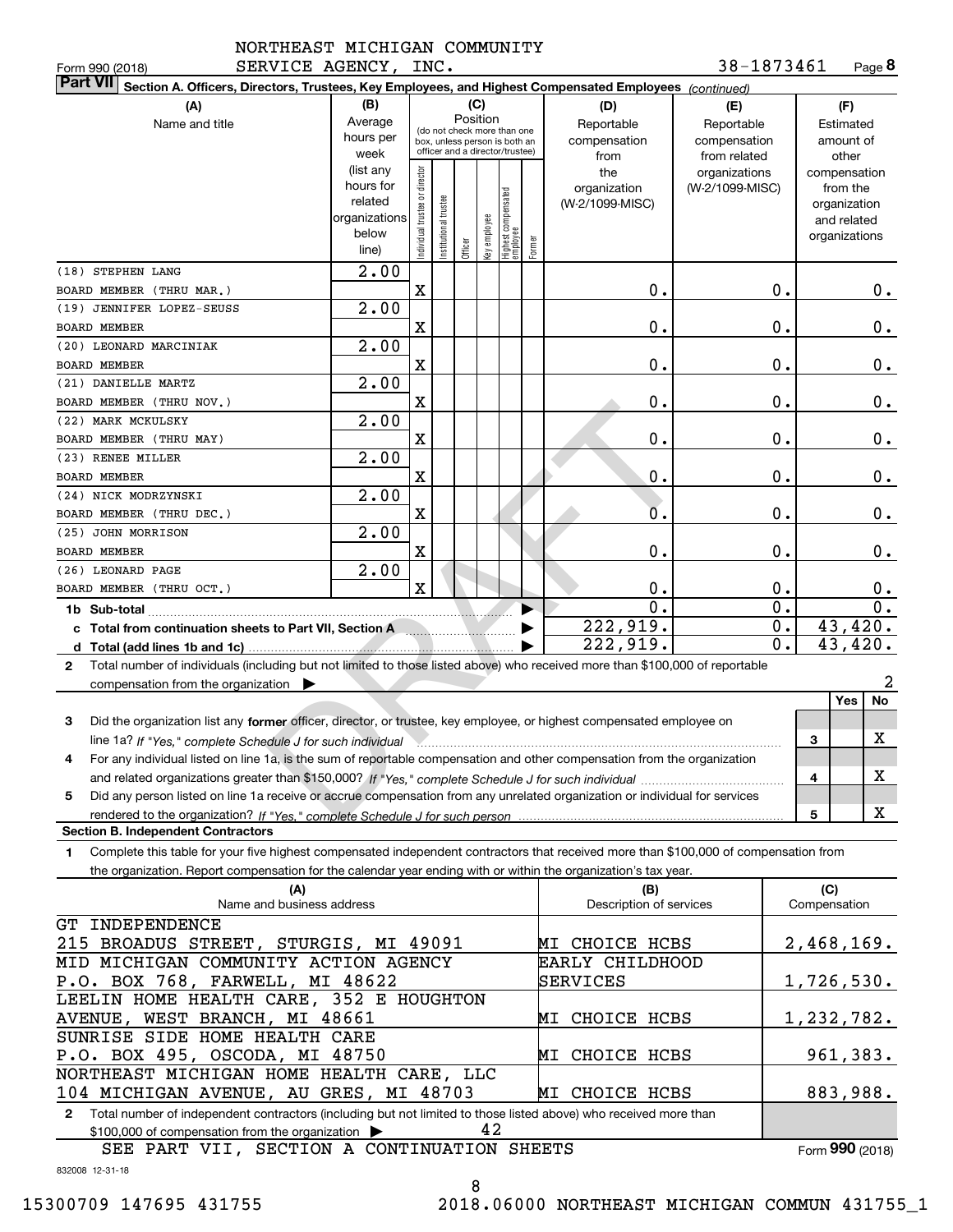SERVICE AGENCY, INC. 38-1873461

| SERVICE AGENCY, INC.<br>Form 990                                                                                          |                      |                               |                        |         |              |                              |        |                 | 38-1873461      |                             |
|---------------------------------------------------------------------------------------------------------------------------|----------------------|-------------------------------|------------------------|---------|--------------|------------------------------|--------|-----------------|-----------------|-----------------------------|
| <b>Part VII</b><br>Section A. Officers, Directors, Trustees, Key Employees, and Highest Compensated Employees (continued) |                      |                               |                        |         |              |                              |        |                 |                 |                             |
| (A)                                                                                                                       | (B)                  |                               |                        |         | (C)          |                              |        | (D)             | (E)             | (F)                         |
| Name and title                                                                                                            | Average              |                               |                        |         | Position     |                              |        | Reportable      | Reportable      | Estimated                   |
|                                                                                                                           | hours                |                               | (check all that apply) |         |              |                              |        | compensation    | compensation    | amount of                   |
|                                                                                                                           | per                  |                               |                        |         |              |                              |        | from            | from related    | other                       |
|                                                                                                                           | week                 |                               |                        |         |              |                              |        | the             | organizations   | compensation                |
|                                                                                                                           | (list any            |                               |                        |         |              |                              |        | organization    | (W-2/1099-MISC) | from the                    |
|                                                                                                                           | hours for<br>related |                               |                        |         |              |                              |        | (W-2/1099-MISC) |                 | organization<br>and related |
|                                                                                                                           | organizations        |                               |                        |         |              |                              |        |                 |                 | organizations               |
|                                                                                                                           | below                | ndividual trustee or director | nstitutional trustee   |         | Key employee | Highest compensated employee |        |                 |                 |                             |
|                                                                                                                           | line)                |                               |                        | Officer |              |                              | Former |                 |                 |                             |
| (27) SHARON PRIEBE                                                                                                        | 2.00                 |                               |                        |         |              |                              |        |                 |                 |                             |
| <b>BOARD MEMBER</b>                                                                                                       |                      | X                             |                        |         |              |                              |        | $\mathbf 0$ .   | $\mathbf 0$ .   | 0.                          |
| (28) CORLEEN PROULX                                                                                                       | $\overline{2.00}$    |                               |                        |         |              |                              |        |                 |                 |                             |
| BOARD MEMBER (THRU MAR.)                                                                                                  |                      | X                             |                        |         |              |                              |        | $\mathbf 0$ .   | $\mathbf 0$ .   | $\mathbf 0$ .               |
| (29) SHIREE ROBIDOU                                                                                                       | $\overline{2.00}$    |                               |                        |         |              |                              |        |                 |                 |                             |
| BOARD MEMBER (THRU JUNE)                                                                                                  |                      | X                             |                        |         |              |                              |        | $\mathbf 0$ .   | $\mathbf 0$ .   | $\mathbf 0$ .               |
| (30) LISA SALGAT                                                                                                          | $\overline{2.00}$    |                               |                        |         |              |                              |        |                 |                 |                             |
| <b>BOARD MEMBER</b>                                                                                                       |                      | X                             |                        |         |              |                              |        | 0.              | $\mathbf 0$ .   | $\mathbf 0$ .               |
| (31) RICHARD SANGSTER                                                                                                     | $\overline{2.00}$    |                               |                        |         |              |                              |        |                 |                 |                             |
| <b>BOARD MEMBER</b>                                                                                                       |                      | $\mathbf X$                   |                        |         |              |                              |        | $\mathbf 0$ .   | $\mathbf 0$ .   | $\mathbf 0$ .               |
| (32) TINA SCHUMACHER                                                                                                      | $\overline{2.00}$    |                               |                        |         |              |                              |        |                 |                 |                             |
| <b>BOARD MEMBER</b>                                                                                                       |                      | X                             |                        |         |              |                              |        | 0.              | $\mathbf 0$ .   | $\mathbf 0$ .               |
| (33) CHUCK VARNER                                                                                                         | $\overline{2.00}$    |                               |                        |         |              |                              |        |                 |                 |                             |
| <b>BOARD MEMBER</b>                                                                                                       |                      | X                             |                        |         |              |                              |        | $\mathbf 0$ .   | $\mathbf 0$ .   | $0$ .                       |
| (34) KATHLEEN VICHUNAS                                                                                                    | $\overline{2.00}$    |                               |                        |         |              |                              |        |                 |                 |                             |
| <b>BOARD MEMBER</b>                                                                                                       |                      | X                             |                        |         |              |                              |        | $\mathbf 0$ .   | $\mathbf 0$ .   | $\mathbf 0$ .               |
| (35) DAVE WAGNER                                                                                                          | $\overline{2.00}$    |                               |                        |         |              |                              |        |                 |                 |                             |
| <b>BOARD MEMBER</b>                                                                                                       |                      | X                             |                        |         |              |                              |        | $\mathbf 0$ .   | $\mathbf 0$ .   | $\mathbf 0$ .               |
| (36) GERALD WALL                                                                                                          | 2.00                 |                               |                        |         |              |                              |        |                 |                 |                             |
| BOARD MEMBER                                                                                                              |                      | $\overline{\textbf{X}}$       |                        |         |              |                              |        | 0.              | 0.              | 0.                          |
| (37) ROSE WALSH                                                                                                           | 2.00                 |                               |                        |         |              |                              |        |                 |                 |                             |
| BOARD MEMBER                                                                                                              |                      | $\mathbf X$                   |                        |         |              |                              |        | $\mathbf 0$ .   | 0.              | $\mathbf 0$ .               |
| (38) CAROL WENZEL                                                                                                         | 2.00                 |                               |                        |         |              |                              |        |                 |                 |                             |
| <b>BOARD MEMBER</b>                                                                                                       |                      | $\mathbf X$                   |                        |         |              |                              |        | $\mathbf 0$ .   | 0.              | 0.                          |
| (39) PETE HENNARD                                                                                                         | 4.00                 |                               |                        |         |              |                              |        |                 |                 |                             |
| PRESIDENT<br>(40) PATRICIA RONDEAU                                                                                        | 4.00                 | X                             |                        | X       |              |                              |        | $\mathbf 0$ .   | $\mathbf 0$ .   | 0.                          |
| VICE-PRESIDENT                                                                                                            |                      | X                             |                        | X       |              |                              |        | $\mathbf 0$ .   | 0.              | $0$ .                       |
| (41) KENNETH GLASSER                                                                                                      | 4.00                 |                               |                        |         |              |                              |        |                 |                 |                             |
| TREASURER                                                                                                                 |                      | $\mathbf X$                   |                        | X       |              |                              |        | $\mathbf 0$ .   | $\mathbf 0$ .   | 0.                          |
| (42) LISA BOLEN                                                                                                           | 40.00                |                               |                        |         |              |                              |        |                 |                 |                             |
| EXECUTIVE DIRECTOR/CEO                                                                                                    |                      |                               |                        | Χ       |              |                              |        | 121,014.        | 0.              | 27,689.                     |
| (43) JAMES ROBARGE                                                                                                        | 40.00                |                               |                        |         |              |                              |        |                 |                 |                             |
| CHIEF FINANCIAL OFFICER (THRU DEC.)                                                                                       |                      |                               |                        | Χ       |              |                              |        | 101,905.        | $\mathbf 0$ .   | <u>15,731.</u>              |
| (44) KIMBERLEE HINCKA                                                                                                     | 40.00                |                               |                        |         |              |                              |        |                 |                 |                             |
| DIRECTOR OF FINANCE (BEG. AUG.)                                                                                           |                      |                               |                        | Χ       |              |                              |        | $\mathbf 0$ .   | 0.              | 0.                          |
|                                                                                                                           |                      |                               |                        |         |              |                              |        |                 |                 |                             |
|                                                                                                                           |                      |                               |                        |         |              |                              |        |                 |                 |                             |
|                                                                                                                           |                      |                               |                        |         |              |                              |        |                 |                 |                             |
|                                                                                                                           |                      |                               |                        |         |              |                              |        |                 |                 |                             |
| Total to Part VII, Section A, line 1c                                                                                     |                      |                               |                        |         |              |                              |        | 222,919.        |                 | 43,420.                     |
|                                                                                                                           |                      |                               |                        |         |              |                              |        |                 |                 |                             |

832201 04-01-18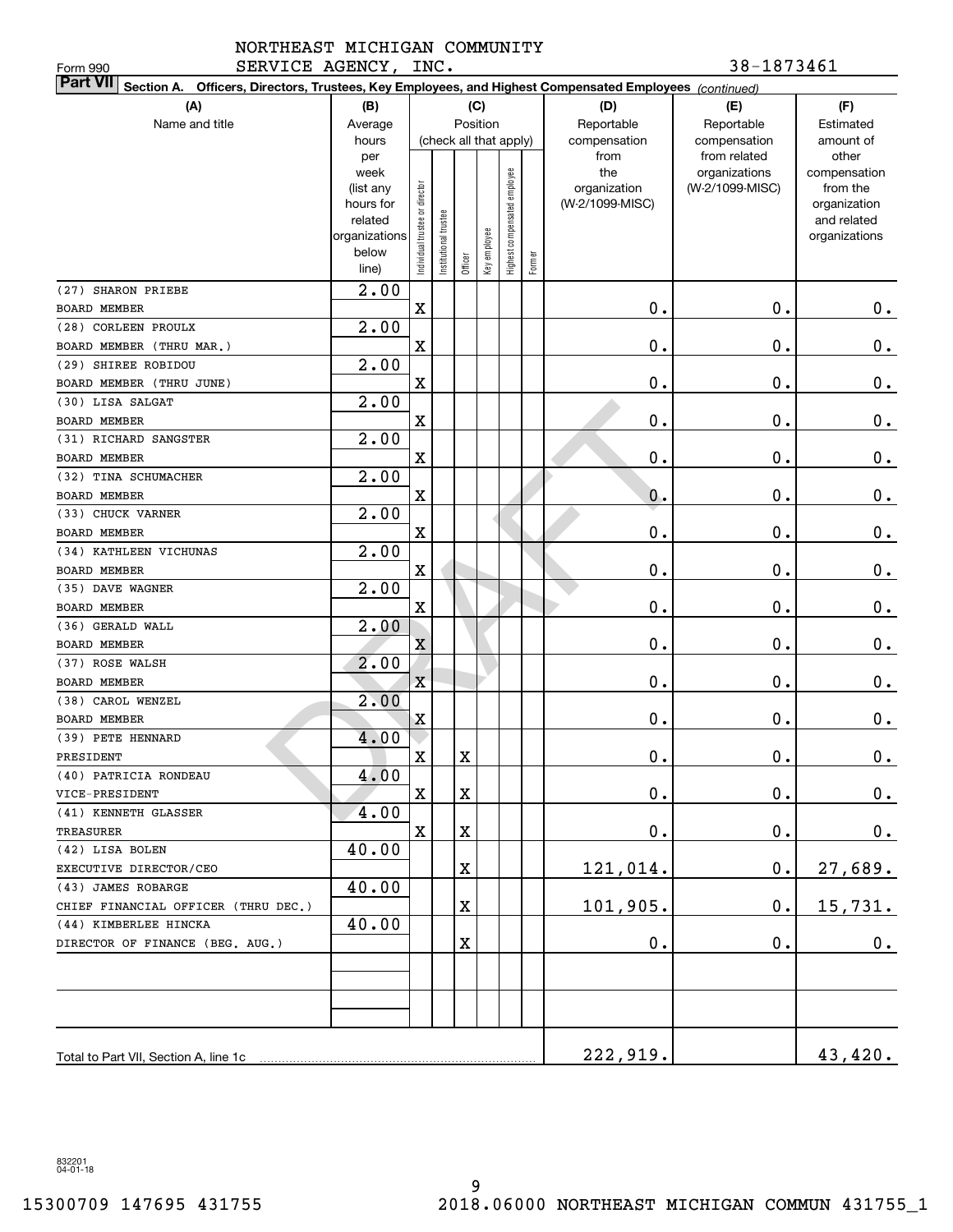**Porm 990 (2018)**<br>**Part VIII Statement** 

## NORTHEAST MICHIGAN COMMUNITY

|                                                           | Part VIII       | Statement of Revenue                                                                                                                                                                                                                                                               |                |                      |                      |                                                 |                                         |                                                                    |
|-----------------------------------------------------------|-----------------|------------------------------------------------------------------------------------------------------------------------------------------------------------------------------------------------------------------------------------------------------------------------------------|----------------|----------------------|----------------------|-------------------------------------------------|-----------------------------------------|--------------------------------------------------------------------|
|                                                           |                 | Check if Schedule O contains a response or note to any line in this Part VIII                                                                                                                                                                                                      |                |                      | (A)<br>Total revenue | (B)<br>Related or<br>exempt function<br>revenue | (C)<br>Unrelated<br>business<br>revenue | (D)<br>Revenuè excluded<br>from tax under<br>sections<br>512 - 514 |
|                                                           |                 | <b>1 a</b> Federated campaigns                                                                                                                                                                                                                                                     | 1a             |                      |                      |                                                 |                                         |                                                                    |
| Contributions, Gifts, Grants<br>and Other Similar Amounts |                 | <b>b</b> Membership dues                                                                                                                                                                                                                                                           | 1b             |                      |                      |                                                 |                                         |                                                                    |
|                                                           |                 | c Fundraising events                                                                                                                                                                                                                                                               | 1 <sub>c</sub> |                      |                      |                                                 |                                         |                                                                    |
|                                                           |                 | d Related organizations                                                                                                                                                                                                                                                            | 1d             |                      |                      |                                                 |                                         |                                                                    |
|                                                           |                 | e Government grants (contributions)                                                                                                                                                                                                                                                | 1e             | 51, 232, 923.        |                      |                                                 |                                         |                                                                    |
|                                                           |                 | f All other contributions, gifts, grants, and                                                                                                                                                                                                                                      |                |                      |                      |                                                 |                                         |                                                                    |
|                                                           |                 | similar amounts not included above                                                                                                                                                                                                                                                 | 1f             | 380,188.             |                      |                                                 |                                         |                                                                    |
|                                                           |                 | g Noncash contributions included in lines 1a-1f: \$                                                                                                                                                                                                                                |                | 1,671,796.           |                      |                                                 |                                         |                                                                    |
|                                                           |                 |                                                                                                                                                                                                                                                                                    |                |                      | 51,613,111.          |                                                 |                                         |                                                                    |
|                                                           |                 |                                                                                                                                                                                                                                                                                    |                | <b>Business Code</b> |                      |                                                 |                                         |                                                                    |
|                                                           | 2а              | CLIENT SERVICE PROGRAMS REVENUE                                                                                                                                                                                                                                                    |                | 624200               | 207,232.             | 207,232.                                        |                                         |                                                                    |
| Program Service<br>Revenue                                |                 | <b>b</b> EARLY CHILDHOOD PROGRAMS REVENUE                                                                                                                                                                                                                                          |                | 624100               | 145,202.             | 145,202.                                        |                                         |                                                                    |
|                                                           |                 | C AGING PROGRAMS REVENUE                                                                                                                                                                                                                                                           |                | 624100               | 2,941.               | 2,941.                                          |                                         |                                                                    |
|                                                           |                 | d COMMUNITY BASED CARE PROGRAMS REV                                                                                                                                                                                                                                                |                | 624200               | 2,555.               | 2,555.                                          |                                         |                                                                    |
|                                                           |                 | VOLUNTEER PROGRAMS REVENUE                                                                                                                                                                                                                                                         |                | 624100               | 2,395.               | 2,395.                                          |                                         |                                                                    |
|                                                           |                 | f All other program service revenue                                                                                                                                                                                                                                                |                | 624200               | 225.                 | 225.                                            |                                         |                                                                    |
|                                                           |                 |                                                                                                                                                                                                                                                                                    |                |                      | 360,550.             |                                                 |                                         |                                                                    |
|                                                           | 3               | Investment income (including dividends, interest, and                                                                                                                                                                                                                              |                |                      |                      |                                                 |                                         |                                                                    |
|                                                           |                 |                                                                                                                                                                                                                                                                                    |                | ▶                    | 27,570.              |                                                 |                                         | 27,570.                                                            |
|                                                           | 4               | Income from investment of tax-exempt bond proceeds                                                                                                                                                                                                                                 |                | ▶                    |                      |                                                 |                                         |                                                                    |
|                                                           | 5               |                                                                                                                                                                                                                                                                                    |                |                      |                      |                                                 |                                         |                                                                    |
|                                                           |                 |                                                                                                                                                                                                                                                                                    | (i) Real       | (ii) Personal        |                      |                                                 |                                         |                                                                    |
|                                                           |                 | 6 a Gross rents                                                                                                                                                                                                                                                                    |                |                      |                      |                                                 |                                         |                                                                    |
|                                                           |                 | <b>b</b> Less: rental expenses                                                                                                                                                                                                                                                     |                |                      |                      |                                                 |                                         |                                                                    |
|                                                           |                 | c Rental income or (loss)                                                                                                                                                                                                                                                          |                |                      |                      |                                                 |                                         |                                                                    |
|                                                           |                 |                                                                                                                                                                                                                                                                                    |                |                      |                      |                                                 |                                         |                                                                    |
|                                                           |                 | 7 a Gross amount from sales of                                                                                                                                                                                                                                                     | (i) Securities | (ii) Other           |                      |                                                 |                                         |                                                                    |
|                                                           |                 | assets other than inventory                                                                                                                                                                                                                                                        |                |                      |                      |                                                 |                                         |                                                                    |
|                                                           |                 | <b>b</b> Less: cost or other basis                                                                                                                                                                                                                                                 |                |                      |                      |                                                 |                                         |                                                                    |
|                                                           |                 | and sales expenses                                                                                                                                                                                                                                                                 |                | 2,442.               |                      |                                                 |                                         |                                                                    |
|                                                           |                 |                                                                                                                                                                                                                                                                                    |                | $-2,442.$            |                      |                                                 |                                         |                                                                    |
|                                                           |                 |                                                                                                                                                                                                                                                                                    |                |                      | $-2,442.$            |                                                 |                                         | $-2,442.$                                                          |
|                                                           |                 | <b>8 a</b> Gross income from fundraising events (not                                                                                                                                                                                                                               |                |                      |                      |                                                 |                                         |                                                                    |
|                                                           |                 | $\blacksquare$ including $\$\blacksquare$                                                                                                                                                                                                                                          | of .           |                      |                      |                                                 |                                         |                                                                    |
| <b>Other Revenue</b>                                      |                 | contributions reported on line 1c). See                                                                                                                                                                                                                                            |                |                      |                      |                                                 |                                         |                                                                    |
|                                                           |                 |                                                                                                                                                                                                                                                                                    |                |                      |                      |                                                 |                                         |                                                                    |
|                                                           |                 |                                                                                                                                                                                                                                                                                    |                | b                    |                      |                                                 |                                         |                                                                    |
|                                                           |                 | c Net income or (loss) from fundraising events                                                                                                                                                                                                                                     |                |                      |                      |                                                 |                                         |                                                                    |
|                                                           |                 | 9 a Gross income from gaming activities. See                                                                                                                                                                                                                                       |                |                      |                      |                                                 |                                         |                                                                    |
|                                                           |                 |                                                                                                                                                                                                                                                                                    |                | а                    |                      |                                                 |                                         |                                                                    |
|                                                           |                 |                                                                                                                                                                                                                                                                                    |                | b                    |                      |                                                 |                                         |                                                                    |
|                                                           |                 | c Net income or (loss) from gaming activities                                                                                                                                                                                                                                      |                |                      |                      |                                                 |                                         |                                                                    |
|                                                           |                 | 10 a Gross sales of inventory, less returns                                                                                                                                                                                                                                        |                |                      |                      |                                                 |                                         |                                                                    |
|                                                           |                 |                                                                                                                                                                                                                                                                                    |                |                      |                      |                                                 |                                         |                                                                    |
|                                                           |                 |                                                                                                                                                                                                                                                                                    |                | b                    |                      |                                                 |                                         |                                                                    |
|                                                           |                 | c Net income or (loss) from sales of inventory                                                                                                                                                                                                                                     |                |                      |                      |                                                 |                                         |                                                                    |
|                                                           |                 | Miscellaneous Revenue                                                                                                                                                                                                                                                              |                | <b>Business Code</b> |                      |                                                 |                                         |                                                                    |
|                                                           |                 | 11 a $\sqrt{2}$ and $\sqrt{2}$ and $\sqrt{2}$ and $\sqrt{2}$ and $\sqrt{2}$ and $\sqrt{2}$ and $\sqrt{2}$ and $\sqrt{2}$ and $\sqrt{2}$ and $\sqrt{2}$ and $\sqrt{2}$ and $\sqrt{2}$ and $\sqrt{2}$ and $\sqrt{2}$ and $\sqrt{2}$ and $\sqrt{2}$ and $\sqrt{2}$ and $\sqrt{2}$ and |                |                      |                      |                                                 |                                         |                                                                    |
|                                                           | b               | <u> 1989 - Andrea Andrew Maria (h. 1989).</u>                                                                                                                                                                                                                                      |                |                      |                      |                                                 |                                         |                                                                    |
|                                                           | с               |                                                                                                                                                                                                                                                                                    |                | 900099               |                      |                                                 |                                         |                                                                    |
|                                                           |                 |                                                                                                                                                                                                                                                                                    |                |                      | 56,731.<br>56,731.   |                                                 |                                         | 56,731.                                                            |
|                                                           |                 |                                                                                                                                                                                                                                                                                    |                |                      | 52,055,520.          | 360,550.                                        | $\mathbf{0}$ .                          | 81,859.                                                            |
|                                                           | 12              |                                                                                                                                                                                                                                                                                    |                |                      |                      |                                                 |                                         | Form 990 (2018)                                                    |
|                                                           | 832009 12-31-18 |                                                                                                                                                                                                                                                                                    |                |                      | 1 N                  |                                                 |                                         |                                                                    |

10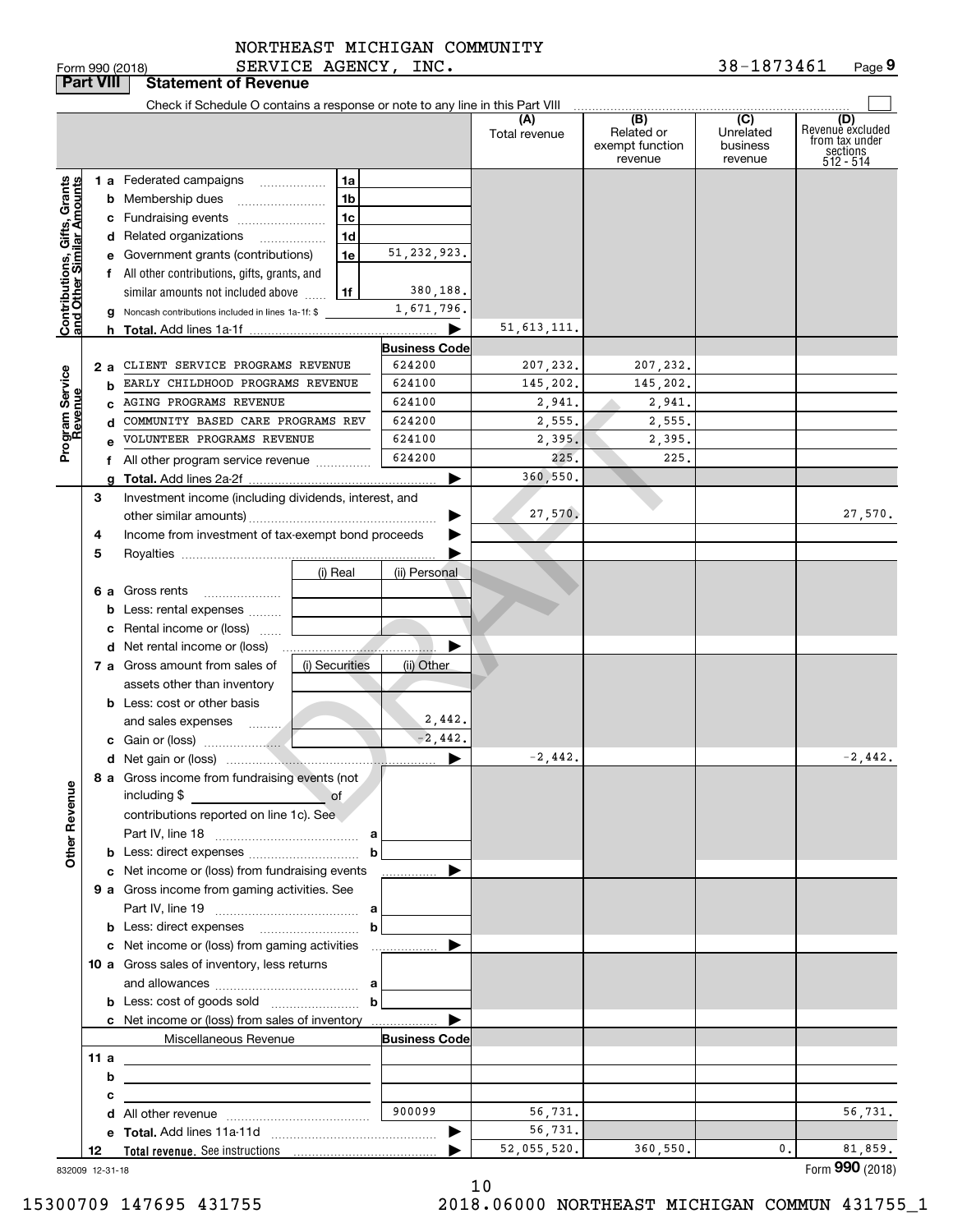### Form 990 (2018) Page **Part IX Statement of Functional Expenses**  $S\texttt{ERVICE}$   $\texttt{AGENT}$ ,  $\texttt{INC:}$   $38\texttt{-}1873461$ NORTHEAST MICHIGAN COMMUNITY

|                 | Section 501(c)(3) and 501(c)(4) organizations must complete all columns. All other organizations must complete column (A).                                                                                  |                           |                                    |                                                      |                                |
|-----------------|-------------------------------------------------------------------------------------------------------------------------------------------------------------------------------------------------------------|---------------------------|------------------------------------|------------------------------------------------------|--------------------------------|
|                 | Check if Schedule O contains a response or note to any line in this Part IX                                                                                                                                 |                           |                                    |                                                      | $\overline{\mathbf{X}}$        |
|                 | Do not include amounts reported on lines 6b,<br>7b, 8b, 9b, and 10b of Part VIII.                                                                                                                           | (A)<br>Total expenses     | (B)<br>Program service<br>expenses | $\overline{C}$<br>Management and<br>general expenses | (D)<br>Fundraising<br>expenses |
| 1.              | Grants and other assistance to domestic organizations                                                                                                                                                       |                           |                                    |                                                      |                                |
|                 | and domestic governments. See Part IV, line 21                                                                                                                                                              | 4,720,653.                | 4,720,653.                         |                                                      |                                |
| 2               | Grants and other assistance to domestic                                                                                                                                                                     |                           |                                    |                                                      |                                |
|                 | individuals. See Part IV, line 22                                                                                                                                                                           |                           | 13,587,818. 13,587,818.            |                                                      |                                |
| 3               | Grants and other assistance to foreign                                                                                                                                                                      |                           |                                    |                                                      |                                |
|                 | organizations, foreign governments, and foreign                                                                                                                                                             |                           |                                    |                                                      |                                |
|                 | individuals. See Part IV, lines 15 and 16                                                                                                                                                                   |                           |                                    |                                                      |                                |
| 4               | Benefits paid to or for members                                                                                                                                                                             |                           |                                    |                                                      |                                |
| 5               | Compensation of current officers, directors,                                                                                                                                                                |                           |                                    |                                                      |                                |
|                 | trustees, and key employees                                                                                                                                                                                 | 277,881.                  |                                    | 277,881.                                             |                                |
| 6               | Compensation not included above, to disqualified                                                                                                                                                            |                           |                                    |                                                      |                                |
|                 | persons (as defined under section 4958(f)(1)) and                                                                                                                                                           |                           |                                    |                                                      |                                |
|                 | persons described in section $4958(c)(3)(B)$<br>.                                                                                                                                                           |                           |                                    |                                                      |                                |
| 7               |                                                                                                                                                                                                             | 17, 156, 555.             | 16, 312, 130.                      | 844,425.                                             |                                |
| 8               | Pension plan accruals and contributions (include                                                                                                                                                            |                           |                                    |                                                      |                                |
|                 | section 401(k) and 403(b) employer contributions)                                                                                                                                                           | 1, 172, 176.              | 1,122,278.                         | 49,898.                                              |                                |
| 9               |                                                                                                                                                                                                             | 4, 245, 235.              | 4,005,218.                         | 240,017.                                             |                                |
| 10              |                                                                                                                                                                                                             | 2,129,440.                | 1,998,019.                         | 131,421.                                             |                                |
| 11              | Fees for services (non-employees):                                                                                                                                                                          |                           |                                    |                                                      |                                |
| а               |                                                                                                                                                                                                             |                           |                                    |                                                      |                                |
| b               |                                                                                                                                                                                                             | 52,280.                   | 280.                               | 52,000.                                              |                                |
| с               |                                                                                                                                                                                                             | 57,500.                   |                                    | $\overline{57,500}$ .                                |                                |
| d               |                                                                                                                                                                                                             |                           |                                    |                                                      |                                |
| е               | Professional fundraising services. See Part IV, line 17                                                                                                                                                     |                           |                                    |                                                      |                                |
| f               | Investment management fees                                                                                                                                                                                  |                           |                                    |                                                      |                                |
| g               | Other. (If line 11g amount exceeds 10% of line 25,                                                                                                                                                          |                           |                                    |                                                      |                                |
|                 | column (A) amount, list line 11g expenses on Sch 0.)                                                                                                                                                        | 730,873.                  | 691,806.                           | 39,067.                                              |                                |
| 12 <sub>2</sub> |                                                                                                                                                                                                             | 561.                      |                                    | $\overline{561}$ .                                   |                                |
| 13              |                                                                                                                                                                                                             | 3,037,442.                | 2,958,206.                         | 79,236.                                              |                                |
| 14              |                                                                                                                                                                                                             | 124,034.                  | 124,034.                           |                                                      |                                |
| 15              |                                                                                                                                                                                                             |                           |                                    |                                                      |                                |
| 16              |                                                                                                                                                                                                             | 1,719,757.                | 1,628,852.                         | 90,905.                                              |                                |
| 17              |                                                                                                                                                                                                             | 942,550.                  | 894,891.                           | 47,659.                                              |                                |
| 18              | Payments of travel or entertainment expenses                                                                                                                                                                |                           |                                    |                                                      |                                |
|                 | for any federal, state, or local public officials                                                                                                                                                           |                           |                                    |                                                      |                                |
| 19              | Conferences, conventions, and meetings                                                                                                                                                                      | 328,086.                  | 304,182.                           | 23,904.                                              |                                |
| 20              | Interest                                                                                                                                                                                                    |                           |                                    |                                                      |                                |
| 21              |                                                                                                                                                                                                             |                           |                                    |                                                      |                                |
| 22              | Depreciation, depletion, and amortization                                                                                                                                                                   | 225,981.                  |                                    | 225,981.                                             |                                |
| 23              | Insurance                                                                                                                                                                                                   | 98,983.                   | 77,568.                            | 21,415.                                              |                                |
| 24              | Other expenses. Itemize expenses not covered<br>above. (List miscellaneous expenses in line 24e. If line<br>24e amount exceeds 10% of line 25, column (A)<br>amount, list line 24e expenses on Schedule O.) |                           |                                    |                                                      |                                |
|                 | a PARTICIPANT COSTS                                                                                                                                                                                         | 425,955.                  | 425,955.                           |                                                      |                                |
| b               | DUES AND MEMBERSHIPS                                                                                                                                                                                        | 39,697.                   | 26, 721.                           | 12,976.                                              |                                |
| с               |                                                                                                                                                                                                             |                           |                                    |                                                      |                                |
| d               |                                                                                                                                                                                                             |                           |                                    |                                                      |                                |
| е               | All other expenses                                                                                                                                                                                          | 327,305.                  | 313,482.                           | 13,823.                                              |                                |
| 25              | Total functional expenses. Add lines 1 through 24e                                                                                                                                                          | $\overline{51,400,762}$ . | 49, 192, 093.                      | 2,208,669.                                           | $\mathbf 0$ .                  |
| 26              | Joint costs. Complete this line only if the organization                                                                                                                                                    |                           |                                    |                                                      |                                |
|                 | reported in column (B) joint costs from a combined                                                                                                                                                          |                           |                                    |                                                      |                                |
|                 | educational campaign and fundraising solicitation.                                                                                                                                                          |                           |                                    |                                                      |                                |
|                 | Check here $\blacktriangleright$<br>if following SOP 98-2 (ASC 958-720)                                                                                                                                     |                           |                                    |                                                      |                                |

11

832010 12-31-18

Form (2018) **990**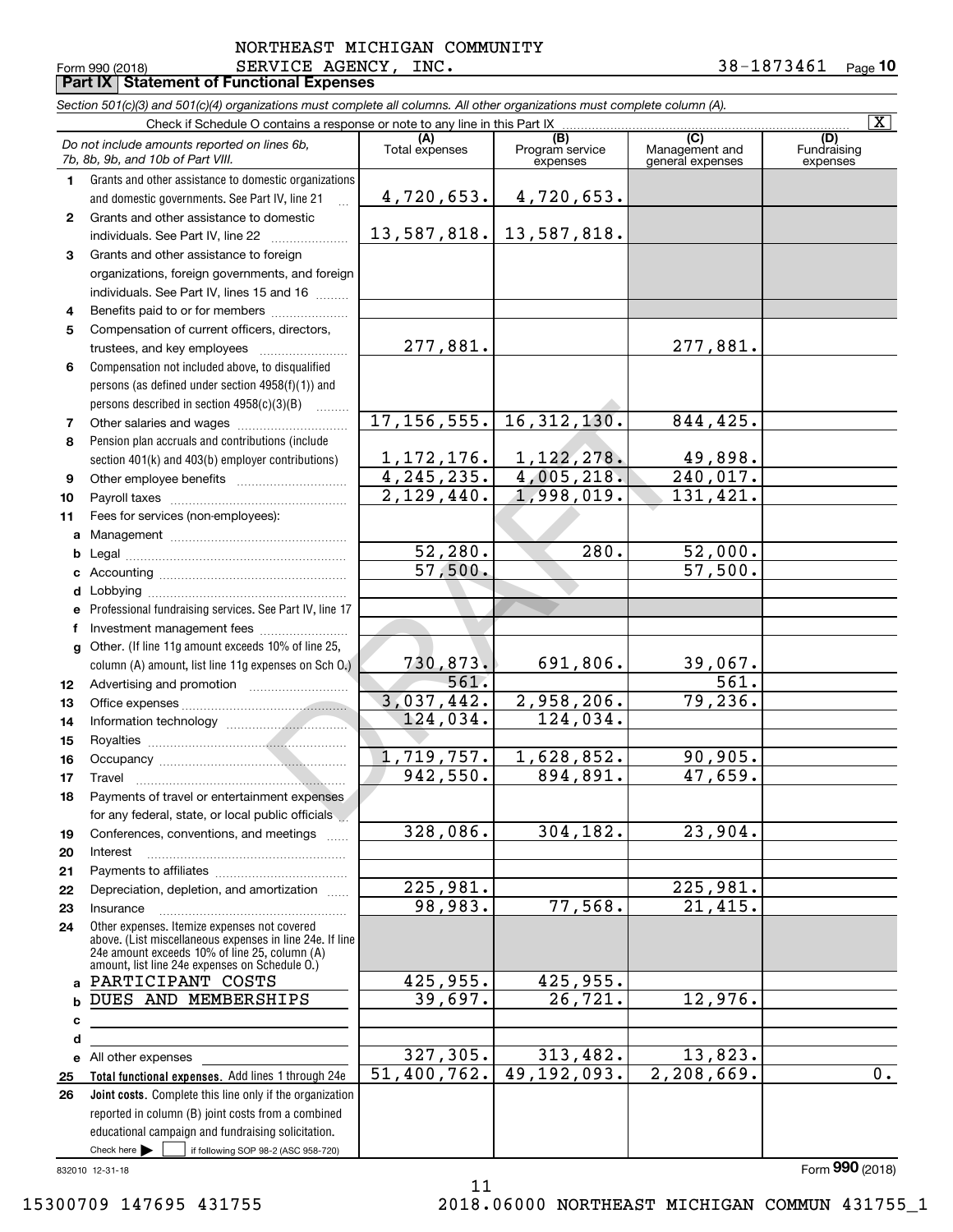#### $C$ ERVITCE ACENCY NORTHEAST MICHIGAN COMMUNITY

|        | Form 990 (2018) | SERVICE AGENCY, INC.                                                                                                                                                                                                                             |           |            |                          |                 | 38-1873461<br>$Page$ 11 |
|--------|-----------------|--------------------------------------------------------------------------------------------------------------------------------------------------------------------------------------------------------------------------------------------------|-----------|------------|--------------------------|-----------------|-------------------------|
|        | Part X          | <b>Balance Sheet</b>                                                                                                                                                                                                                             |           |            |                          |                 |                         |
|        |                 | Check if Schedule O contains a response or note to any line in this Part X                                                                                                                                                                       |           |            |                          |                 |                         |
|        |                 |                                                                                                                                                                                                                                                  |           |            | (A)<br>Beginning of year |                 | (B)<br>End of year      |
|        | 1               | Cash - non-interest-bearing                                                                                                                                                                                                                      |           |            | 22, 131.                 | $\blacksquare$  | 26, 180.                |
|        | 2               |                                                                                                                                                                                                                                                  |           |            | 8,562,527.               | $\overline{2}$  | 9,056,995.              |
|        | 3               |                                                                                                                                                                                                                                                  |           |            | 2,967,583.               | 3               | 3,938,073.              |
|        | 4               |                                                                                                                                                                                                                                                  |           |            | 461,337.                 | $\overline{4}$  | 79,465.                 |
|        | 5               | Loans and other receivables from current and former officers, directors,<br>trustees, key employees, and highest compensated employees. Complete                                                                                                 |           |            |                          |                 |                         |
|        |                 | Part II of Schedule L                                                                                                                                                                                                                            |           |            | 5                        |                 |                         |
|        | 6               | Loans and other receivables from other disqualified persons (as defined under<br>section $4958(f)(1)$ , persons described in section $4958(c)(3)(B)$ , and contributing<br>employers and sponsoring organizations of section 501(c)(9) voluntary |           |            |                          |                 |                         |
|        |                 | employees' beneficiary organizations (see instr). Complete Part II of Sch L                                                                                                                                                                      |           | 6          |                          |                 |                         |
| Assets | 7               |                                                                                                                                                                                                                                                  |           | 7          |                          |                 |                         |
|        | 8               |                                                                                                                                                                                                                                                  | 260, 521. | 8          | 369,455.                 |                 |                         |
|        | 9               |                                                                                                                                                                                                                                                  |           |            | 37, 237.                 | 9               | 27,312.                 |
|        | 10a             | Land, buildings, and equipment: cost or other<br>basis. Complete Part VI of Schedule D    10a   4, 055, 931.                                                                                                                                     |           |            |                          |                 |                         |
|        | b               |                                                                                                                                                                                                                                                  |           | 2,492,144. | 1,306,396.               | 10 <sub>c</sub> | 1,563,787.              |
|        | 11              |                                                                                                                                                                                                                                                  |           |            |                          | 11              |                         |
|        | 12              |                                                                                                                                                                                                                                                  |           | 12         |                          |                 |                         |
|        | 13              | Investments - program-related. See Part IV, line 11                                                                                                                                                                                              |           |            | 13                       |                 |                         |
|        | 14              | Intangible assets                                                                                                                                                                                                                                |           |            | 14                       |                 |                         |

| Prepaid expenses and deferred charges                                                                                     |                 |                   | $37,237$ .  | 9               | 27,312.                      |
|---------------------------------------------------------------------------------------------------------------------------|-----------------|-------------------|-------------|-----------------|------------------------------|
| Land, buildings, and equipment: cost or other                                                                             |                 |                   |             |                 |                              |
| basis. Complete Part VI of Schedule D  10a                                                                                |                 | <u>4,055,931.</u> |             |                 |                              |
| Less: accumulated depreciation                                                                                            | 10 <sub>b</sub> | 2,492,144.        | 1,306,396.  | 10 <sub>c</sub> | 1,563,787.                   |
|                                                                                                                           |                 |                   |             | 11              |                              |
|                                                                                                                           |                 |                   |             | 12              |                              |
| Investments - program-related. See Part IV, line 11                                                                       |                 |                   |             | 13              |                              |
|                                                                                                                           |                 |                   |             | 14              |                              |
|                                                                                                                           |                 |                   |             | 15              |                              |
|                                                                                                                           |                 |                   | 13,617,732. | 16              | 15,061,267.                  |
|                                                                                                                           |                 |                   | 3,618,609.  | 17              | 4,363,802.                   |
|                                                                                                                           |                 |                   |             | 18              |                              |
|                                                                                                                           |                 |                   | 75,557.     | 19              | 110,695.                     |
|                                                                                                                           |                 |                   |             | 20              |                              |
| Escrow or custodial account liability. Complete Part IV of Schedule D                                                     |                 |                   |             | 21              |                              |
| Loans and other payables to current and former officers, directors, trustees,                                             |                 |                   |             |                 |                              |
| key employees, highest compensated employees, and disqualified persons.                                                   |                 |                   |             |                 |                              |
| Complete Part II of Schedule Later and Complete Part II of Schedule Later and Complete Part II of Schedule Later          |                 |                   |             | 22              |                              |
| Secured mortgages and notes payable to unrelated third parties                                                            |                 |                   |             | 23              |                              |
|                                                                                                                           |                 |                   |             | 24              |                              |
| Other liabilities (including federal income tax, payables to related third                                                |                 |                   |             |                 |                              |
| parties, and other liabilities not included on lines 17-24). Complete Part X of                                           |                 |                   |             |                 |                              |
| Schedule D                                                                                                                |                 |                   |             | 25              |                              |
|                                                                                                                           |                 |                   | 3,694,166.  | 26              | 4,474,497.                   |
| Organizations that follow SFAS 117 (ASC 958), check here $\blacktriangleright \begin{array}{c} \boxed{X} \end{array}$ and |                 |                   |             |                 |                              |
| complete lines 27 through 29, and lines 33 and 34.                                                                        |                 |                   |             |                 |                              |
|                                                                                                                           |                 |                   | 9,608,181.  | 27              | $\frac{10,214,365}{372,405}$ |
|                                                                                                                           |                 |                   | 315,385.    | 28              |                              |
| Permanently restricted net assets                                                                                         |                 |                   |             | 29              |                              |
| Organizations that do not follow SFAS 117 (ASC 958), check here ▶                                                         |                 |                   |             |                 |                              |
| and complete lines 30 through 34.                                                                                         |                 |                   |             |                 |                              |
|                                                                                                                           |                 |                   |             | 30              |                              |
| Paid-in or capital surplus, or land, building, or equipment fund                                                          |                 |                   |             | 31              |                              |
| Retained earnings, endowment, accumulated income, or other funds                                                          |                 |                   |             | 32              |                              |
|                                                                                                                           |                 |                   | 9,923,566.  | 33              | 10,586,770.                  |
|                                                                                                                           |                 |                   | 13,617,732. | 34              | 15,061,267.                  |

12 15300709 147695 431755 2018.06000 NORTHEAST MICHIGAN COMMUN 431755\_1

**232425**

**Liabilities**

Liabilities

**26**

**272829**

**Net Assets or Fund Balances**

Net Assets or Fund Balances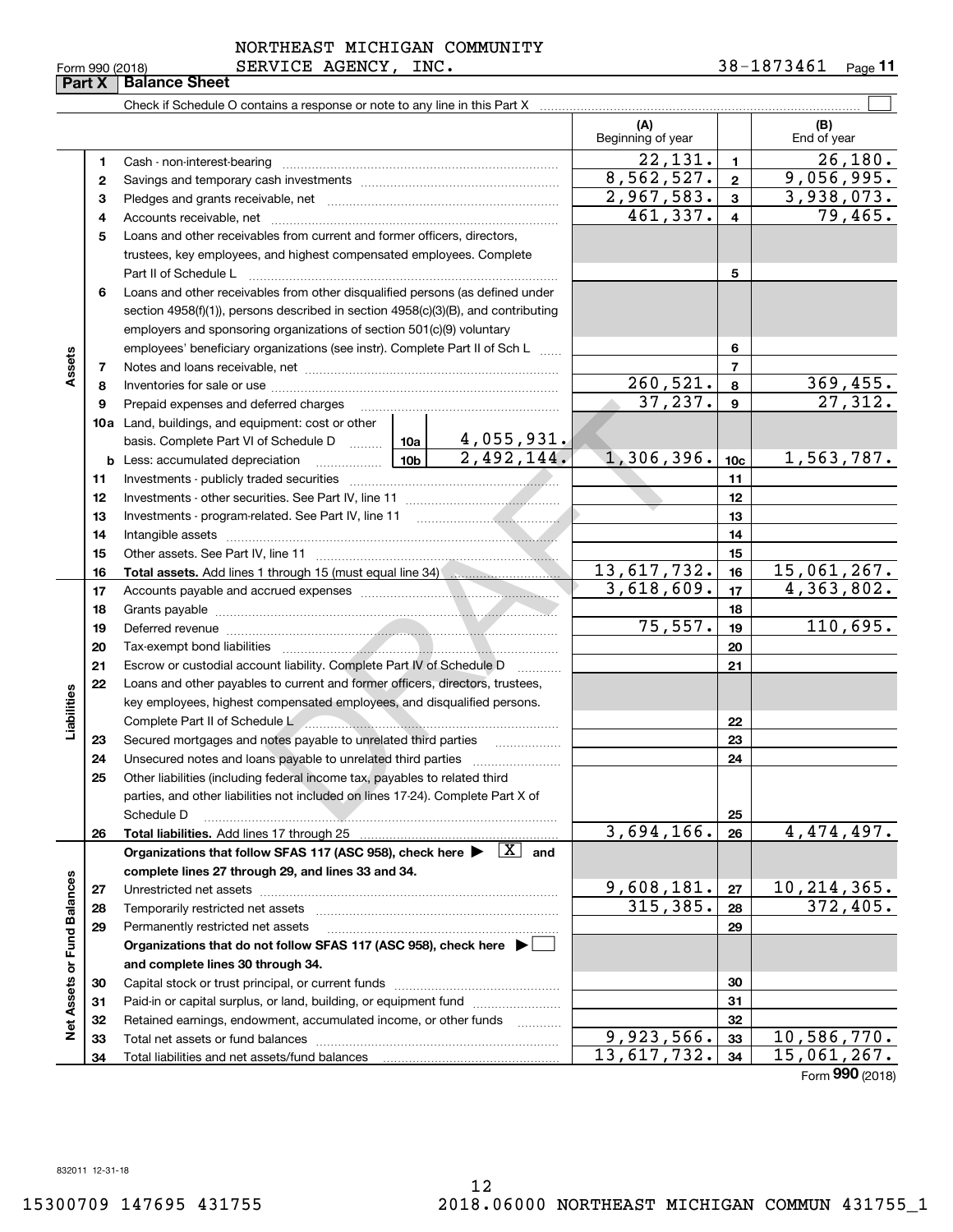|    | NORTHEAST MICHIGAN COMMUNITY                                                                                                                                                                                                                                                                                                                                                                                                                                                           |                |                |     |                  |
|----|----------------------------------------------------------------------------------------------------------------------------------------------------------------------------------------------------------------------------------------------------------------------------------------------------------------------------------------------------------------------------------------------------------------------------------------------------------------------------------------|----------------|----------------|-----|------------------|
|    | SERVICE AGENCY, INC.<br>Form 990 (2018)                                                                                                                                                                                                                                                                                                                                                                                                                                                |                | 38-1873461     |     | Page 12          |
|    | <b>Part XI   Reconciliation of Net Assets</b>                                                                                                                                                                                                                                                                                                                                                                                                                                          |                |                |     |                  |
|    | Check if Schedule O contains a response or note to any line in this Part XI                                                                                                                                                                                                                                                                                                                                                                                                            |                |                |     |                  |
|    |                                                                                                                                                                                                                                                                                                                                                                                                                                                                                        |                |                |     |                  |
| 1  | Total revenue (must equal Part VIII, column (A), line 12)                                                                                                                                                                                                                                                                                                                                                                                                                              | $\mathbf{1}$   | 52,055,520.    |     |                  |
| 2  | Total expenses (must equal Part IX, column (A), line 25)<br>$\overline{a_1, \ldots, a_n, \ldots, a_n, \ldots, a_n, \ldots, a_n, \ldots, a_n, \ldots, a_n, \ldots, a_n, \ldots, a_n, \ldots, a_n, \ldots, a_n, \ldots, a_n, \ldots, a_n, \ldots, a_n, \ldots, a_n, \ldots, a_n, \ldots, a_n, \ldots, a_n, \ldots, a_n, \ldots, a_n, \ldots, a_n, \ldots, a_n, \ldots, a_n, \ldots, a_n, \ldots, a_n, \ldots, a_n, \ldots, a_n, \ldots, a_n, \ldots, a_n, \ldots, a_n, \ldots, a_n, \ld$ | $\mathbf{2}$   | 51,400,762.    |     |                  |
| 3  | Revenue less expenses. Subtract line 2 from line 1                                                                                                                                                                                                                                                                                                                                                                                                                                     | 3              |                |     | 654,758.         |
| 4  |                                                                                                                                                                                                                                                                                                                                                                                                                                                                                        | 4              | 9,923,566.     |     |                  |
| 5  | Net unrealized gains (losses) on investments [11] matter continuum matter is a set of the set of the set of the                                                                                                                                                                                                                                                                                                                                                                        | 5              |                |     | 8,446.           |
| 6  | Donated services and use of facilities                                                                                                                                                                                                                                                                                                                                                                                                                                                 | 6              |                |     |                  |
| 7  | Investment expenses                                                                                                                                                                                                                                                                                                                                                                                                                                                                    | $\overline{7}$ |                |     |                  |
| 8  | Prior period adjustments measurements and contact the contract of the contract of the contract of the contract of the contract of the contract of the contract of the contract of the contract of the contract of the contract                                                                                                                                                                                                                                                         | 8              |                |     |                  |
| 9  | Other changes in net assets or fund balances (explain in Schedule O) [[[[[[[[[[[[[[[[[[[]]]]]]]]]]]]                                                                                                                                                                                                                                                                                                                                                                                   | 9              |                |     | $\overline{0}$ . |
| 10 | Net assets or fund balances at end of year. Combine lines 3 through 9 (must equal Part X, line 33,                                                                                                                                                                                                                                                                                                                                                                                     |                |                |     |                  |
|    | column (B))                                                                                                                                                                                                                                                                                                                                                                                                                                                                            | 10             | 10,586,770.    |     |                  |
|    | Part XII Financial Statements and Reporting                                                                                                                                                                                                                                                                                                                                                                                                                                            |                |                |     |                  |
|    | Check if Schedule O contains a response or note to any line in this Part XII [11] [12] Check if Schedule O contains a response or note to any line in this Part XII                                                                                                                                                                                                                                                                                                                    |                |                |     |                  |
|    |                                                                                                                                                                                                                                                                                                                                                                                                                                                                                        |                |                | Yes | No               |
| 1. | $\boxed{\text{X}}$ Accrual $\boxed{\phantom{1}}$ Other<br>Accounting method used to prepare the Form 990: [130] Cash                                                                                                                                                                                                                                                                                                                                                                   |                |                |     |                  |
|    | If the organization changed its method of accounting from a prior year or checked "Other," explain in Schedule O.                                                                                                                                                                                                                                                                                                                                                                      |                |                |     |                  |
|    | 2a Were the organization's financial statements compiled or reviewed by an independent accountant?                                                                                                                                                                                                                                                                                                                                                                                     |                | 2a             |     | x                |
|    | If "Yes," check a box below to indicate whether the financial statements for the year were compiled or reviewed on a                                                                                                                                                                                                                                                                                                                                                                   |                |                |     |                  |
|    | separate basis, consolidated basis, or both:                                                                                                                                                                                                                                                                                                                                                                                                                                           |                |                |     |                  |
|    | Separate basis<br>Consolidated basis<br>Both consolidated and separate basis                                                                                                                                                                                                                                                                                                                                                                                                           |                |                |     |                  |
|    | <b>b</b> Were the organization's financial statements audited by an independent accountant?                                                                                                                                                                                                                                                                                                                                                                                            |                | 2 <sub>b</sub> | x   |                  |
|    | If "Yes," check a box below to indicate whether the financial statements for the year were audited on a separate basis,                                                                                                                                                                                                                                                                                                                                                                |                |                |     |                  |
|    | consolidated basis, or both:                                                                                                                                                                                                                                                                                                                                                                                                                                                           |                |                |     |                  |
|    | $\boxed{\textbf{X}}$ Separate basis<br>Consolidated basis<br>Both consolidated and separate basis                                                                                                                                                                                                                                                                                                                                                                                      |                |                |     |                  |
|    | c If "Yes" to line 2a or 2b, does the organization have a committee that assumes responsibility for oversight of the audit,                                                                                                                                                                                                                                                                                                                                                            |                |                | х   |                  |
|    |                                                                                                                                                                                                                                                                                                                                                                                                                                                                                        |                | 2c             |     |                  |
|    | If the organization changed either its oversight process or selection process during the tax year, explain in Schedule O.                                                                                                                                                                                                                                                                                                                                                              |                |                |     |                  |
|    | 3a As a result of a federal award, was the organization required to undergo an audit or audits as set forth in the Single Audit                                                                                                                                                                                                                                                                                                                                                        |                | За             | X   |                  |
|    | b If "Yes," did the organization undergo the required audit or audits? If the organization did not undergo the required audit                                                                                                                                                                                                                                                                                                                                                          |                |                |     |                  |
|    |                                                                                                                                                                                                                                                                                                                                                                                                                                                                                        |                | 3b             | X   |                  |
|    |                                                                                                                                                                                                                                                                                                                                                                                                                                                                                        |                |                |     | Form 990 (2018)  |
|    |                                                                                                                                                                                                                                                                                                                                                                                                                                                                                        |                |                |     |                  |
|    |                                                                                                                                                                                                                                                                                                                                                                                                                                                                                        |                |                |     |                  |
|    |                                                                                                                                                                                                                                                                                                                                                                                                                                                                                        |                |                |     |                  |
|    |                                                                                                                                                                                                                                                                                                                                                                                                                                                                                        |                |                |     |                  |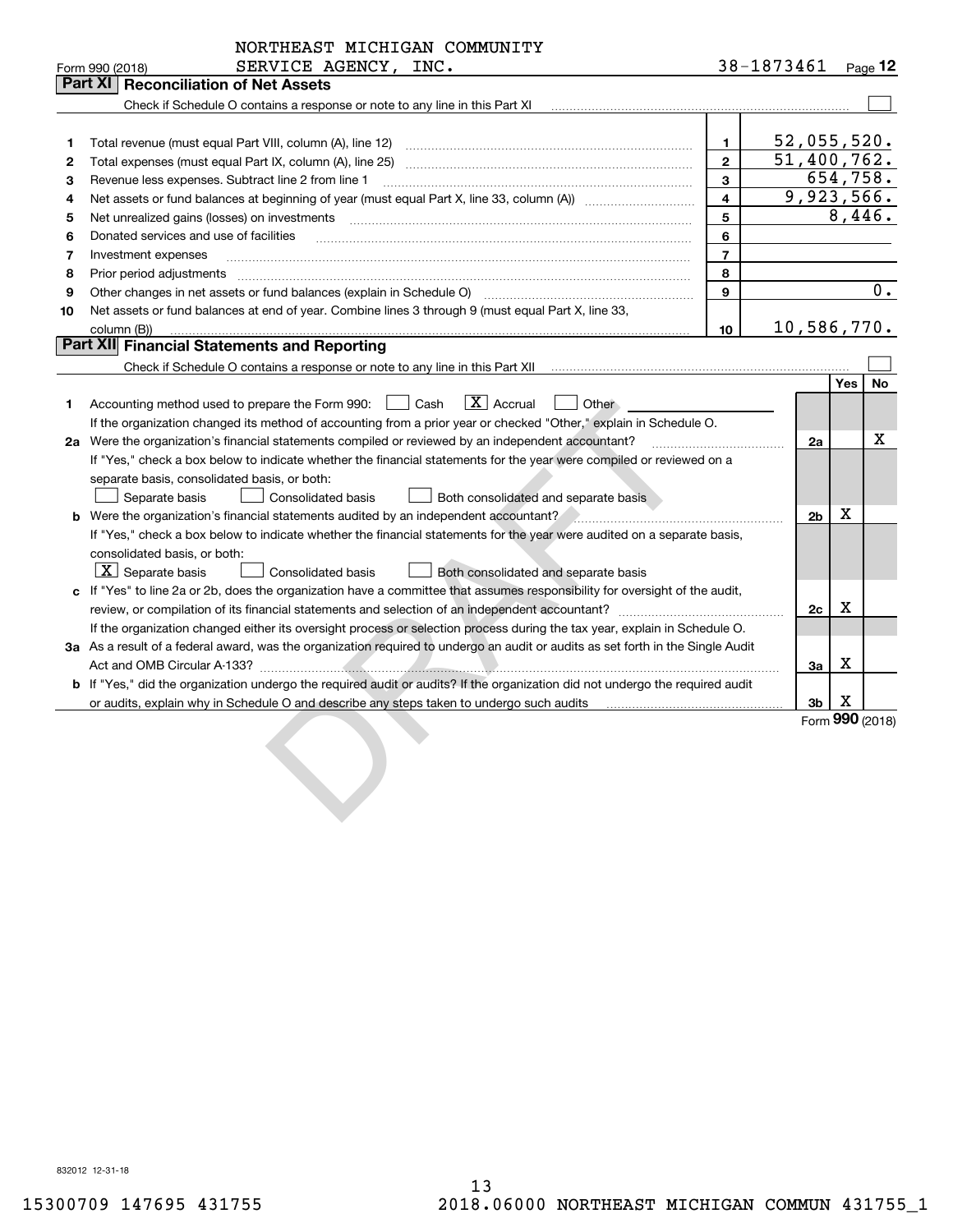|                          | <b>SCHEDULE A</b>                                    |                                                                        | <b>Public Charity Status and Public Support</b>                                                                                                                                                                     |     |                                                                |                            | OMB No. 1545-0047                                   |
|--------------------------|------------------------------------------------------|------------------------------------------------------------------------|---------------------------------------------------------------------------------------------------------------------------------------------------------------------------------------------------------------------|-----|----------------------------------------------------------------|----------------------------|-----------------------------------------------------|
|                          | (Form 990 or 990-EZ)                                 |                                                                        | Complete if the organization is a section 501(c)(3) organization or a section                                                                                                                                       |     |                                                                |                            |                                                     |
|                          |                                                      |                                                                        | 4947(a)(1) nonexempt charitable trust.                                                                                                                                                                              |     |                                                                |                            |                                                     |
| Internal Revenue Service | Department of the Treasury                           |                                                                        | Attach to Form 990 or Form 990-EZ.                                                                                                                                                                                  |     |                                                                |                            | <b>Open to Public</b><br><b>Inspection</b>          |
|                          |                                                      |                                                                        | ► Go to www.irs.gov/Form990 for instructions and the latest information.                                                                                                                                            |     |                                                                |                            |                                                     |
|                          | Name of the organization                             |                                                                        | NORTHEAST MICHIGAN COMMUNITY                                                                                                                                                                                        |     |                                                                |                            | <b>Employer identification number</b><br>38-1873461 |
| Part I                   |                                                      | SERVICE AGENCY, INC.                                                   | Reason for Public Charity Status (All organizations must complete this part.) See instructions.                                                                                                                     |     |                                                                |                            |                                                     |
|                          |                                                      |                                                                        |                                                                                                                                                                                                                     |     |                                                                |                            |                                                     |
| 1                        |                                                      |                                                                        | The organization is not a private foundation because it is: (For lines 1 through 12, check only one box.)<br>A church, convention of churches, or association of churches described in section 170(b)(1)(A)(i).     |     |                                                                |                            |                                                     |
| 2                        |                                                      |                                                                        | A school described in section 170(b)(1)(A)(ii). (Attach Schedule E (Form 990 or 990-EZ).)                                                                                                                           |     |                                                                |                            |                                                     |
| 3                        |                                                      |                                                                        | A hospital or a cooperative hospital service organization described in section 170(b)(1)(A)(iii).                                                                                                                   |     |                                                                |                            |                                                     |
|                          |                                                      |                                                                        | A medical research organization operated in conjunction with a hospital described in section 170(b)(1)(A)(iii). Enter the hospital's name,                                                                          |     |                                                                |                            |                                                     |
|                          | city, and state:                                     |                                                                        |                                                                                                                                                                                                                     |     |                                                                |                            |                                                     |
| 5                        |                                                      |                                                                        | An organization operated for the benefit of a college or university owned or operated by a governmental unit described in                                                                                           |     |                                                                |                            |                                                     |
|                          |                                                      | section 170(b)(1)(A)(iv). (Complete Part II.)                          |                                                                                                                                                                                                                     |     |                                                                |                            |                                                     |
| 6                        |                                                      |                                                                        | A federal, state, or local government or governmental unit described in section 170(b)(1)(A)(v).                                                                                                                    |     |                                                                |                            |                                                     |
| $\lfloor x \rfloor$<br>7 |                                                      |                                                                        | An organization that normally receives a substantial part of its support from a governmental unit or from the general public described in                                                                           |     |                                                                |                            |                                                     |
|                          |                                                      | section 170(b)(1)(A)(vi). (Complete Part II.)                          |                                                                                                                                                                                                                     |     |                                                                |                            |                                                     |
| 8                        |                                                      |                                                                        | A community trust described in section 170(b)(1)(A)(vi). (Complete Part II.)                                                                                                                                        |     |                                                                |                            |                                                     |
| 9                        |                                                      |                                                                        | An agricultural research organization described in section 170(b)(1)(A)(ix) operated in conjunction with a land-grant college                                                                                       |     |                                                                |                            |                                                     |
|                          |                                                      |                                                                        | or university or a non-land-grant college of agriculture (see instructions). Enter the name, city, and state of the college or                                                                                      |     |                                                                |                            |                                                     |
|                          | university:                                          |                                                                        |                                                                                                                                                                                                                     |     |                                                                |                            |                                                     |
| 10                       |                                                      |                                                                        | An organization that normally receives: (1) more than 33 1/3% of its support from contributions, membership fees, and gross receipts from                                                                           |     |                                                                |                            |                                                     |
|                          |                                                      |                                                                        | activities related to its exempt functions - subject to certain exceptions, and (2) no more than 33 1/3% of its support from gross investment                                                                       |     |                                                                |                            |                                                     |
|                          |                                                      | See section 509(a)(2). (Complete Part III.)                            | income and unrelated business taxable income (less section 511 tax) from businesses acquired by the organization after June 30, 1975.                                                                               |     |                                                                |                            |                                                     |
| 11                       |                                                      |                                                                        | An organization organized and operated exclusively to test for public safety. See section 509(a)(4).                                                                                                                |     |                                                                |                            |                                                     |
| 12                       |                                                      |                                                                        | An organization organized and operated exclusively for the benefit of, to perform the functions of, or to carry out the purposes of one or                                                                          |     |                                                                |                            |                                                     |
|                          |                                                      |                                                                        | more publicly supported organizations described in section 509(a)(1) or section 509(a)(2). See section 509(a)(3). Check the box in                                                                                  |     |                                                                |                            |                                                     |
|                          |                                                      |                                                                        | lines 12a through 12d that describes the type of supporting organization and complete lines 12e, 12f, and 12g.                                                                                                      |     |                                                                |                            |                                                     |
| а                        |                                                      |                                                                        | Type I. A supporting organization operated, supervised, or controlled by its supported organization(s), typically by giving                                                                                         |     |                                                                |                            |                                                     |
|                          |                                                      |                                                                        | the supported organization(s) the power to regularly appoint or elect a majority of the directors or trustees of the supporting                                                                                     |     |                                                                |                            |                                                     |
|                          |                                                      | organization. You must complete Part IV, Sections A and B.             |                                                                                                                                                                                                                     |     |                                                                |                            |                                                     |
| b                        |                                                      |                                                                        | Type II. A supporting organization supervised or controlled in connection with its supported organization(s), by having                                                                                             |     |                                                                |                            |                                                     |
|                          |                                                      |                                                                        | control or management of the supporting organization vested in the same persons that control or manage the supported                                                                                                |     |                                                                |                            |                                                     |
|                          |                                                      | organization(s). You must complete Part IV, Sections A and C.          |                                                                                                                                                                                                                     |     |                                                                |                            |                                                     |
| с                        |                                                      |                                                                        | Type III functionally integrated. A supporting organization operated in connection with, and functionally integrated with,                                                                                          |     |                                                                |                            |                                                     |
|                          |                                                      |                                                                        | its supported organization(s) (see instructions). You must complete Part IV, Sections A, D, and E.                                                                                                                  |     |                                                                |                            |                                                     |
| d                        |                                                      |                                                                        | Type III non-functionally integrated. A supporting organization operated in connection with its supported organization(s)                                                                                           |     |                                                                |                            |                                                     |
|                          |                                                      |                                                                        | that is not functionally integrated. The organization generally must satisfy a distribution requirement and an attentiveness                                                                                        |     |                                                                |                            |                                                     |
|                          |                                                      |                                                                        | requirement (see instructions). You must complete Part IV, Sections A and D, and Part V.<br>Check this box if the organization received a written determination from the IRS that it is a Type I, Type II, Type III |     |                                                                |                            |                                                     |
| е                        |                                                      |                                                                        | functionally integrated, or Type III non-functionally integrated supporting organization.                                                                                                                           |     |                                                                |                            |                                                     |
|                          | <b>f</b> Enter the number of supported organizations |                                                                        |                                                                                                                                                                                                                     |     |                                                                |                            |                                                     |
|                          |                                                      | Provide the following information about the supported organization(s). |                                                                                                                                                                                                                     |     |                                                                |                            |                                                     |
|                          | (i) Name of supported                                | (ii) EIN                                                               | (iii) Type of organization                                                                                                                                                                                          |     | (iv) Is the organization listed<br>in your governing document? | (v) Amount of monetary     | (vi) Amount of other                                |
|                          | organization                                         |                                                                        | (described on lines 1-10<br>above (see instructions))                                                                                                                                                               | Yes | No                                                             | support (see instructions) | support (see instructions)                          |
|                          |                                                      |                                                                        |                                                                                                                                                                                                                     |     |                                                                |                            |                                                     |
|                          |                                                      |                                                                        |                                                                                                                                                                                                                     |     |                                                                |                            |                                                     |
|                          |                                                      |                                                                        |                                                                                                                                                                                                                     |     |                                                                |                            |                                                     |
|                          |                                                      |                                                                        |                                                                                                                                                                                                                     |     |                                                                |                            |                                                     |
|                          |                                                      |                                                                        |                                                                                                                                                                                                                     |     |                                                                |                            |                                                     |
|                          |                                                      |                                                                        |                                                                                                                                                                                                                     |     |                                                                |                            |                                                     |
|                          |                                                      |                                                                        |                                                                                                                                                                                                                     |     |                                                                |                            |                                                     |
|                          |                                                      |                                                                        |                                                                                                                                                                                                                     |     |                                                                |                            |                                                     |
|                          |                                                      |                                                                        |                                                                                                                                                                                                                     |     |                                                                |                            |                                                     |
| Total                    |                                                      |                                                                        |                                                                                                                                                                                                                     |     |                                                                |                            |                                                     |
|                          |                                                      |                                                                        | I HA For Panerwork Reduction Act Notice see the Instructions for Form 990 or 990-FZ 022021 10-11-10 Schedule A (Form 990 or 990-FZ) 2018                                                                            |     |                                                                |                            |                                                     |

**or 990-EZ.** 832021 10-11-18 **For Paperwork Reduction Act Notice, see the Instructions for Form 990 or 990-EZ. Schedule A (Form 990 or 990-EZ) 2018 LHA For Paperwork Reduction A** 14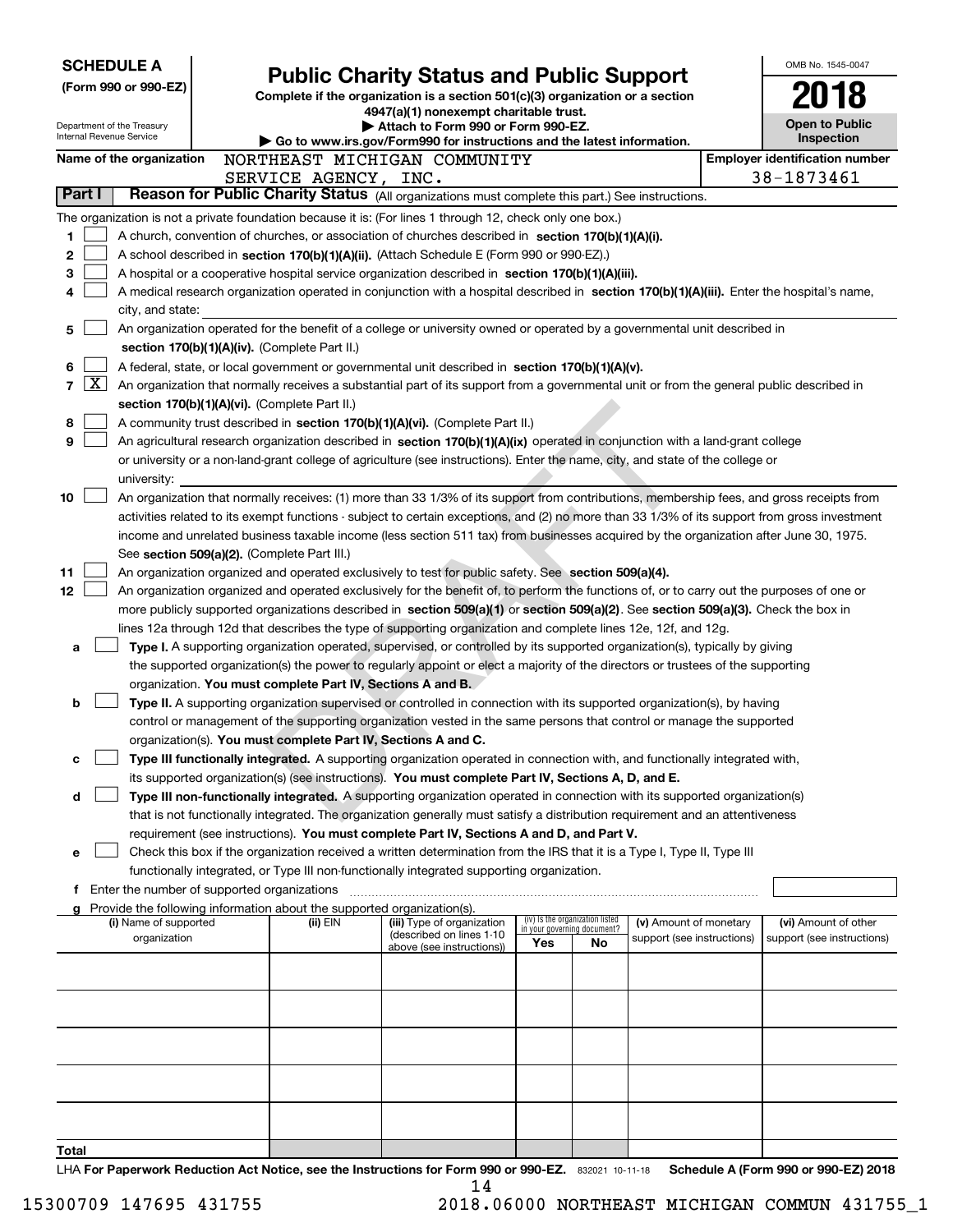| Schedule A (Form 990 or 990-EZ) 2018 SERVICE AGENCY, | INC. | $-1873461$<br>$38 -$<br>Page 2 |
|------------------------------------------------------|------|--------------------------------|
|------------------------------------------------------|------|--------------------------------|

**Part II Support Schedule for Organizations Described in Sections 170(b)(1)(A)(iv) and 170(b)(1)(A)(vi)**

(Complete only if you checked the box on line 5, 7, or 8 of Part I or if the organization failed to qualify under Part III. If the organization fails to qualify under the tests listed below, please complete Part III.)

|    | <b>Section A. Public Support</b>                                                                                                                                                                            |          |            |            |            |          |                                                        |
|----|-------------------------------------------------------------------------------------------------------------------------------------------------------------------------------------------------------------|----------|------------|------------|------------|----------|--------------------------------------------------------|
|    | Calendar year (or fiscal year beginning in)                                                                                                                                                                 | (a) 2014 | $(b)$ 2015 | $(c)$ 2016 | $(d)$ 2017 | (e) 2018 | (f) Total                                              |
|    | 1 Gifts, grants, contributions, and<br>membership fees received. (Do not                                                                                                                                    |          |            |            |            |          |                                                        |
|    | include any "unusual grants.")                                                                                                                                                                              |          |            |            |            |          | 26702724.34080795.48501476.49448127.51613111.210346233 |
|    | 2 Tax revenues levied for the organ-                                                                                                                                                                        |          |            |            |            |          |                                                        |
|    | ization's benefit and either paid to                                                                                                                                                                        |          |            |            |            |          |                                                        |
|    | or expended on its behalf                                                                                                                                                                                   |          |            |            |            |          |                                                        |
|    | 3 The value of services or facilities                                                                                                                                                                       |          |            |            |            |          |                                                        |
|    | furnished by a governmental unit to                                                                                                                                                                         |          |            |            |            |          |                                                        |
|    | the organization without charge                                                                                                                                                                             |          |            |            |            |          |                                                        |
|    | 4 Total. Add lines 1 through 3                                                                                                                                                                              |          |            |            |            |          | 26702724.34080795.48501476.49448127.51613111.210346233 |
|    | 5 The portion of total contributions                                                                                                                                                                        |          |            |            |            |          |                                                        |
|    | by each person (other than a                                                                                                                                                                                |          |            |            |            |          |                                                        |
|    | governmental unit or publicly                                                                                                                                                                               |          |            |            |            |          |                                                        |
|    | supported organization) included                                                                                                                                                                            |          |            |            |            |          |                                                        |
|    | on line 1 that exceeds 2% of the                                                                                                                                                                            |          |            |            |            |          |                                                        |
|    | amount shown on line 11,                                                                                                                                                                                    |          |            |            |            |          |                                                        |
|    | column (f)                                                                                                                                                                                                  |          |            |            |            |          |                                                        |
|    | 6 Public support. Subtract line 5 from line 4.                                                                                                                                                              |          |            |            |            |          | 210346233                                              |
|    | <b>Section B. Total Support</b>                                                                                                                                                                             |          |            |            |            |          |                                                        |
|    | Calendar year (or fiscal year beginning in)                                                                                                                                                                 | (a) 2014 | (b) 2015   | $(c)$ 2016 | $(d)$ 2017 | (e) 2018 | (f) Total                                              |
|    | <b>7</b> Amounts from line 4                                                                                                                                                                                |          |            |            |            |          | 26702724.34080795.48501476.49448127.51613111.210346233 |
|    | 8 Gross income from interest,                                                                                                                                                                               |          |            |            |            |          |                                                        |
|    | dividends, payments received on                                                                                                                                                                             |          |            |            |            |          |                                                        |
|    | securities loans, rents, royalties,                                                                                                                                                                         |          |            |            |            |          |                                                        |
|    | and income from similar sources                                                                                                                                                                             | 3,553.   | 4,193.     | 8,528.     | 15,378.    | 27,570.  | 59,222.                                                |
|    | <b>9</b> Net income from unrelated business                                                                                                                                                                 |          |            |            |            |          |                                                        |
|    | activities, whether or not the                                                                                                                                                                              |          |            |            |            |          |                                                        |
|    | business is regularly carried on                                                                                                                                                                            |          |            |            |            |          |                                                        |
|    | 10 Other income. Do not include gain                                                                                                                                                                        |          |            |            |            |          |                                                        |
|    | or loss from the sale of capital                                                                                                                                                                            |          |            |            |            |          |                                                        |
|    | assets (Explain in Part VI.)                                                                                                                                                                                |          |            |            |            |          | 210405455                                              |
|    | <b>11 Total support.</b> Add lines 7 through 10                                                                                                                                                             |          |            |            |            |          | 36,009,654.                                            |
|    | 12 Gross receipts from related activities, etc. (see instructions)<br>13 First five years. If the Form 990 is for the organization's first, second, third, fourth, or fifth tax year as a section 501(c)(3) |          |            |            |            | 12       |                                                        |
|    | organization, check this box and stop here                                                                                                                                                                  |          |            |            |            |          |                                                        |
|    | Section C. Computation of Public Support Percentage                                                                                                                                                         |          |            |            |            |          |                                                        |
|    | 14 Public support percentage for 2018 (line 6, column (f) divided by line 11, column (f) <i>manumeronominimi</i> ng                                                                                         |          |            |            |            | 14       | 99.97<br>%                                             |
|    |                                                                                                                                                                                                             |          |            |            |            | 15       | 99.98<br>%                                             |
|    | 16a 33 1/3% support test - 2018. If the organization did not check the box on line 13, and line 14 is 33 1/3% or more, check this box and                                                                   |          |            |            |            |          |                                                        |
|    | stop here. The organization qualifies as a publicly supported organization                                                                                                                                  |          |            |            |            |          | $\blacktriangleright$ $\mid$ X                         |
|    | b 33 1/3% support test - 2017. If the organization did not check a box on line 13 or 16a, and line 15 is 33 1/3% or more, check this box                                                                    |          |            |            |            |          |                                                        |
|    | and stop here. The organization qualifies as a publicly supported organization                                                                                                                              |          |            |            |            |          |                                                        |
|    | 17a 10% -facts-and-circumstances test - 2018. If the organization did not check a box on line 13, 16a, or 16b, and line 14 is 10% or more,                                                                  |          |            |            |            |          |                                                        |
|    | and if the organization meets the "facts-and-circumstances" test, check this box and stop here. Explain in Part VI how the organization                                                                     |          |            |            |            |          |                                                        |
|    | meets the "facts-and-circumstances" test. The organization qualifies as a publicly supported organization                                                                                                   |          |            |            |            |          |                                                        |
|    | b 10% -facts-and-circumstances test - 2017. If the organization did not check a box on line 13, 16a, 16b, or 17a, and line 15 is 10% or                                                                     |          |            |            |            |          |                                                        |
|    | more, and if the organization meets the "facts-and-circumstances" test, check this box and stop here. Explain in Part VI how the                                                                            |          |            |            |            |          |                                                        |
|    | organization meets the "facts-and-circumstances" test. The organization qualifies as a publicly supported organization                                                                                      |          |            |            |            |          |                                                        |
| 18 | Private foundation. If the organization did not check a box on line 13, 16a, 16b, 17a, or 17b, check this box and see instructions                                                                          |          |            |            |            |          |                                                        |
|    |                                                                                                                                                                                                             |          |            |            |            |          | Schedule A (Form 990 or 990-EZ) 2018                   |

832022 10-11-18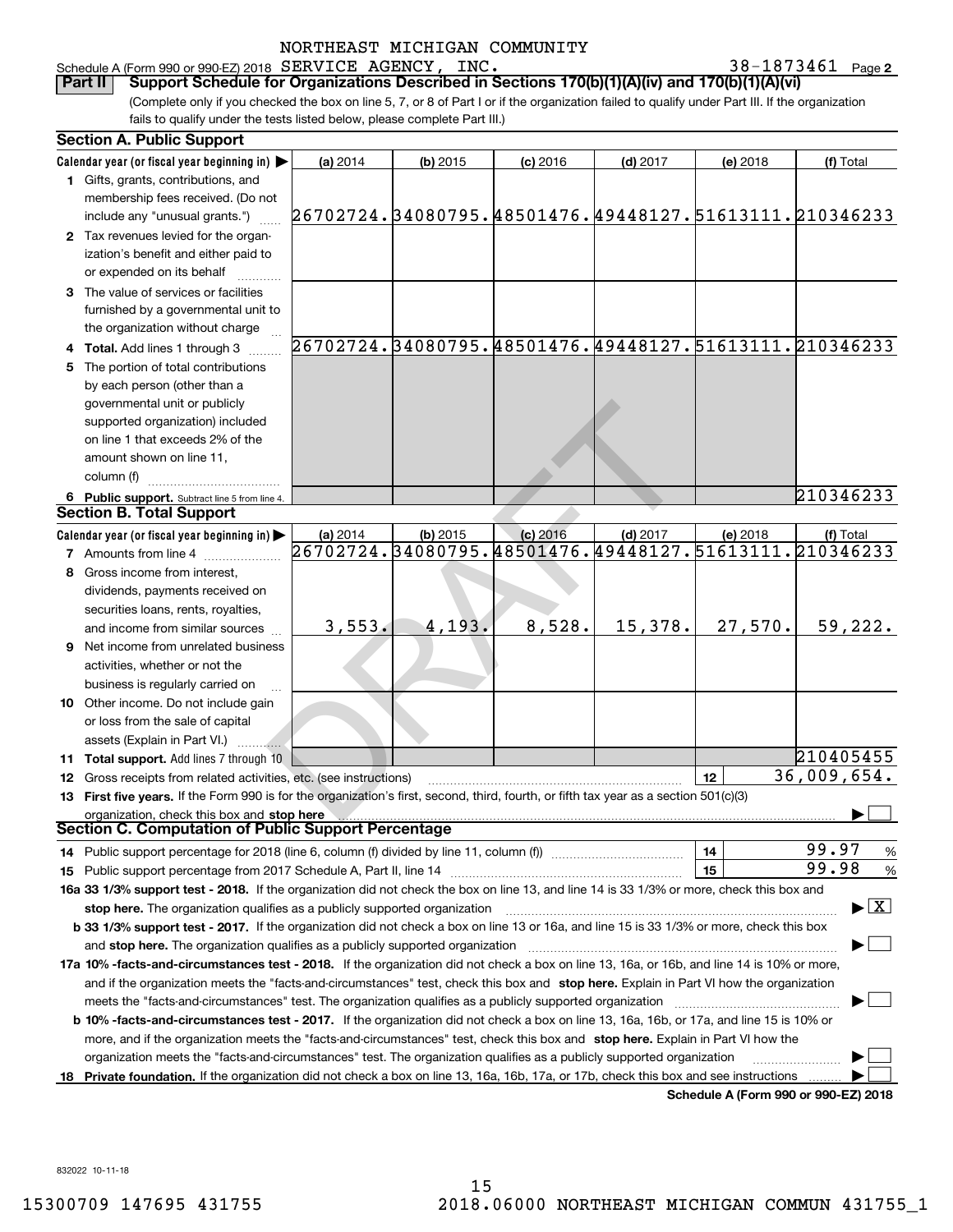**Part III** | Support Schedule for Organizations Described in Section 509(a)(2)

(Complete only if you checked the box on line 10 of Part I or if the organization failed to qualify under Part II. If the organization fails to qualify under the tests listed below, please complete Part II.)

|    | <b>Section A. Public Support</b>                                                                                                                                                                                                                                                                  |            |            |            |            |          |                                      |
|----|---------------------------------------------------------------------------------------------------------------------------------------------------------------------------------------------------------------------------------------------------------------------------------------------------|------------|------------|------------|------------|----------|--------------------------------------|
|    | Calendar year (or fiscal year beginning in) $\blacktriangleright$                                                                                                                                                                                                                                 | (a) 2014   | $(b)$ 2015 | $(c)$ 2016 | $(d)$ 2017 | (e) 2018 | (f) Total                            |
|    | 1 Gifts, grants, contributions, and                                                                                                                                                                                                                                                               |            |            |            |            |          |                                      |
|    | membership fees received. (Do not                                                                                                                                                                                                                                                                 |            |            |            |            |          |                                      |
|    | include any "unusual grants.")                                                                                                                                                                                                                                                                    |            |            |            |            |          |                                      |
|    | <b>2</b> Gross receipts from admissions,<br>merchandise sold or services per-<br>formed, or facilities furnished in<br>any activity that is related to the<br>organization's tax-exempt purpose                                                                                                   |            |            |            |            |          |                                      |
|    | 3 Gross receipts from activities that<br>are not an unrelated trade or bus-<br>iness under section 513                                                                                                                                                                                            |            |            |            |            |          |                                      |
|    | 4 Tax revenues levied for the organ-<br>ization's benefit and either paid to<br>or expended on its behalf                                                                                                                                                                                         |            |            |            |            |          |                                      |
|    | 5 The value of services or facilities<br>furnished by a governmental unit to<br>the organization without charge                                                                                                                                                                                   |            |            |            |            |          |                                      |
|    | <b>6 Total.</b> Add lines 1 through 5                                                                                                                                                                                                                                                             |            |            |            |            |          |                                      |
|    | 7a Amounts included on lines 1, 2, and<br>3 received from disqualified persons                                                                                                                                                                                                                    |            |            |            |            |          |                                      |
|    | <b>b</b> Amounts included on lines 2 and 3 received<br>from other than disqualified persons that<br>exceed the greater of \$5,000 or 1% of the<br>amount on line 13 for the year                                                                                                                  |            |            |            |            |          |                                      |
|    | c Add lines 7a and 7b                                                                                                                                                                                                                                                                             |            |            |            |            |          |                                      |
|    | 8 Public support. (Subtract line 7c from line 6.)                                                                                                                                                                                                                                                 |            |            |            |            |          |                                      |
|    | <b>Section B. Total Support</b>                                                                                                                                                                                                                                                                   |            |            |            |            |          |                                      |
|    | Calendar year (or fiscal year beginning in)                                                                                                                                                                                                                                                       | (a) $2014$ | $(b)$ 2015 | $(c)$ 2016 | $(d)$ 2017 | (e) 2018 | (f) Total                            |
|    | 9 Amounts from line 6<br><b>10a</b> Gross income from interest,<br>dividends, payments received on<br>securities loans, rents, royalties,<br>and income from similar sources                                                                                                                      |            |            |            |            |          |                                      |
|    | <b>b</b> Unrelated business taxable income<br>(less section 511 taxes) from businesses<br>acquired after June 30, 1975                                                                                                                                                                            |            |            |            |            |          |                                      |
|    | c Add lines 10a and 10b<br>11 Net income from unrelated business<br>activities not included in line 10b,<br>whether or not the business is<br>regularly carried on                                                                                                                                |            |            |            |            |          |                                      |
|    | <b>12</b> Other income. Do not include gain<br>or loss from the sale of capital<br>assets (Explain in Part VI.)                                                                                                                                                                                   |            |            |            |            |          |                                      |
|    | <b>13</b> Total support. (Add lines 9, 10c, 11, and 12.)                                                                                                                                                                                                                                          |            |            |            |            |          |                                      |
|    | 14 First five years. If the Form 990 is for the organization's first, second, third, fourth, or fifth tax year as a section 501(c)(3) organization,                                                                                                                                               |            |            |            |            |          |                                      |
|    | check this box and stop here <i>machine and content and a content and a content and a content and stop</i> here and and stop here and a content and a content and a content and a content and a content and a content and a content<br><b>Section C. Computation of Public Support Percentage</b> |            |            |            |            |          |                                      |
|    | 15 Public support percentage for 2018 (line 8, column (f), divided by line 13, column (f))                                                                                                                                                                                                        |            |            |            |            | 15       | %                                    |
|    | 16 Public support percentage from 2017 Schedule A, Part III, line 15                                                                                                                                                                                                                              |            |            |            |            | 16       | %                                    |
|    | <b>Section D. Computation of Investment Income Percentage</b>                                                                                                                                                                                                                                     |            |            |            |            |          |                                      |
|    | 17 Investment income percentage for 2018 (line 10c, column (f), divided by line 13, column (f))                                                                                                                                                                                                   |            |            |            |            | 17       | %                                    |
|    | 18 Investment income percentage from 2017 Schedule A, Part III, line 17                                                                                                                                                                                                                           |            |            |            |            | 18       | %                                    |
|    | 19a 33 1/3% support tests - 2018. If the organization did not check the box on line 14, and line 15 is more than 33 1/3%, and line 17 is not                                                                                                                                                      |            |            |            |            |          |                                      |
|    | more than 33 1/3%, check this box and stop here. The organization qualifies as a publicly supported organization                                                                                                                                                                                  |            |            |            |            |          | $\sim$                               |
|    | b 33 1/3% support tests - 2017. If the organization did not check a box on line 14 or line 19a, and line 16 is more than 33 1/3%, and                                                                                                                                                             |            |            |            |            |          |                                      |
|    | line 18 is not more than 33 1/3%, check this box and stop here. The organization qualifies as a publicly supported organization                                                                                                                                                                   |            |            |            |            |          |                                      |
| 20 | Private foundation. If the organization did not check a box on line 14, 19a, or 19b, check this box and see instructions                                                                                                                                                                          |            |            |            |            |          |                                      |
|    | 832023 10-11-18                                                                                                                                                                                                                                                                                   |            |            |            |            |          | Schedule A (Form 990 or 990-EZ) 2018 |
|    |                                                                                                                                                                                                                                                                                                   |            | 16         |            |            |          |                                      |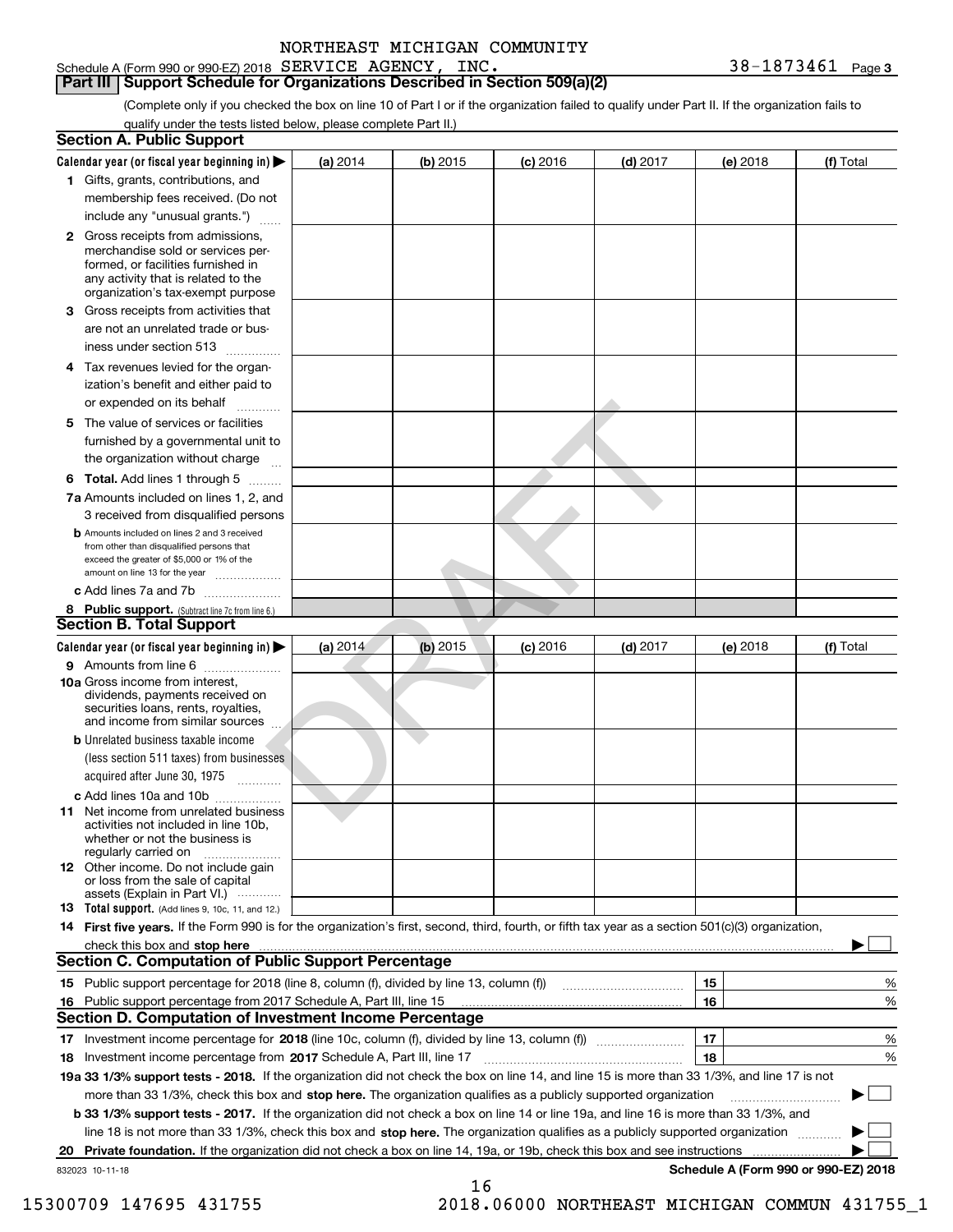# Schedule A (Form 990 or 990-EZ) 2018 Page SERVICE AGENCY, INC. 38-1873461

**Part IV Supporting Organizations**

(Complete only if you checked a box in line 12 on Part I. If you checked 12a of Part I, complete Sections A and B. If you checked 12b of Part I, complete Sections A and C. If you checked 12c of Part I, complete Sections A, D, and E. If you checked 12d of Part I, complete Sections A and D, and complete Part V.)

## **Section A. All Supporting Organizations**

- **1** Are all of the organization's supported organizations listed by name in the organization's governing documents? If "No," describe in **Part VI** how the supported organizations are designated. If designated by *class or purpose, describe the designation. If historic and continuing relationship, explain.*
- **2** Did the organization have any supported organization that does not have an IRS determination of status under section 509(a)(1) or (2)? If "Yes," explain in Part VI how the organization determined that the supported *organization was described in section 509(a)(1) or (2).*
- **3a** Did the organization have a supported organization described in section 501(c)(4), (5), or (6)? If "Yes," answer *(b) and (c) below.*
- **b** Did the organization confirm that each supported organization qualified under section 501(c)(4), (5), or (6) and satisfied the public support tests under section 509(a)(2)? If "Yes," describe in **Part VI** when and how the *organization made the determination.*
- **c**Did the organization ensure that all support to such organizations was used exclusively for section 170(c)(2)(B) purposes? If "Yes," explain in **Part VI** what controls the organization put in place to ensure such use.
- **4a***If* Was any supported organization not organized in the United States ("foreign supported organization")? *"Yes," and if you checked 12a or 12b in Part I, answer (b) and (c) below.*
- **b** Did the organization have ultimate control and discretion in deciding whether to make grants to the foreign supported organization? If "Yes," describe in **Part VI** how the organization had such control and discretion *despite being controlled or supervised by or in connection with its supported organizations.*
- **c** Did the organization support any foreign supported organization that does not have an IRS determination under sections 501(c)(3) and 509(a)(1) or (2)? If "Yes," explain in **Part VI** what controls the organization used *to ensure that all support to the foreign supported organization was used exclusively for section 170(c)(2)(B) purposes.*
- **5a** Did the organization add, substitute, or remove any supported organizations during the tax year? If "Yes," answer (b) and (c) below (if applicable). Also, provide detail in **Part VI,** including (i) the names and EIN *numbers of the supported organizations added, substituted, or removed; (ii) the reasons for each such action; (iii) the authority under the organization's organizing document authorizing such action; and (iv) how the action was accomplished (such as by amendment to the organizing document).* all support to such organizations was used exclusively for section 170(c)(2)(t<br>art **VI** what controls the organization put in place to ensure such use.<br>
not organization in the United States ("foreign supported organizati
- **b** Type I or Type II only. Was any added or substituted supported organization part of a class already designated in the organization's organizing document?
- **cSubstitutions only.**  Was the substitution the result of an event beyond the organization's control?
- **6** Did the organization provide support (whether in the form of grants or the provision of services or facilities) to **Part VI.** *If "Yes," provide detail in* support or benefit one or more of the filing organization's supported organizations? anyone other than (i) its supported organizations, (ii) individuals that are part of the charitable class benefited by one or more of its supported organizations, or (iii) other supporting organizations that also
- **7**Did the organization provide a grant, loan, compensation, or other similar payment to a substantial contributor *If "Yes," complete Part I of Schedule L (Form 990 or 990-EZ).* regard to a substantial contributor? (as defined in section 4958(c)(3)(C)), a family member of a substantial contributor, or a 35% controlled entity with
- **8** Did the organization make a loan to a disqualified person (as defined in section 4958) not described in line 7? *If "Yes," complete Part I of Schedule L (Form 990 or 990-EZ).*
- **9a** Was the organization controlled directly or indirectly at any time during the tax year by one or more in section 509(a)(1) or (2))? If "Yes," *provide detail in* <code>Part VI.</code> disqualified persons as defined in section 4946 (other than foundation managers and organizations described
- **b** Did one or more disqualified persons (as defined in line 9a) hold a controlling interest in any entity in which the supporting organization had an interest? If "Yes," provide detail in P**art VI**.
- **c**Did a disqualified person (as defined in line 9a) have an ownership interest in, or derive any personal benefit from, assets in which the supporting organization also had an interest? If "Yes," provide detail in P**art VI.**
- **10a** Was the organization subject to the excess business holdings rules of section 4943 because of section supporting organizations)? If "Yes," answer 10b below. 4943(f) (regarding certain Type II supporting organizations, and all Type III non-functionally integrated
- **b** Did the organization have any excess business holdings in the tax year? (Use Schedule C, Form 4720, to *determine whether the organization had excess business holdings.)*

17

832024 10-11-18

**10a10b**

**Schedule A (Form 990 or 990-EZ) 2018**

15300709 147695 431755 2018.06000 NORTHEAST MICHIGAN COMMUN 431755\_1

**1**

**2**

**3a**

**3b**

**3c**

**4a**

**4b**

**4c**

**5a**

**5b5c**

**6**

**7**

**8**

**9a**

**9b**

**9c**

**Yes No**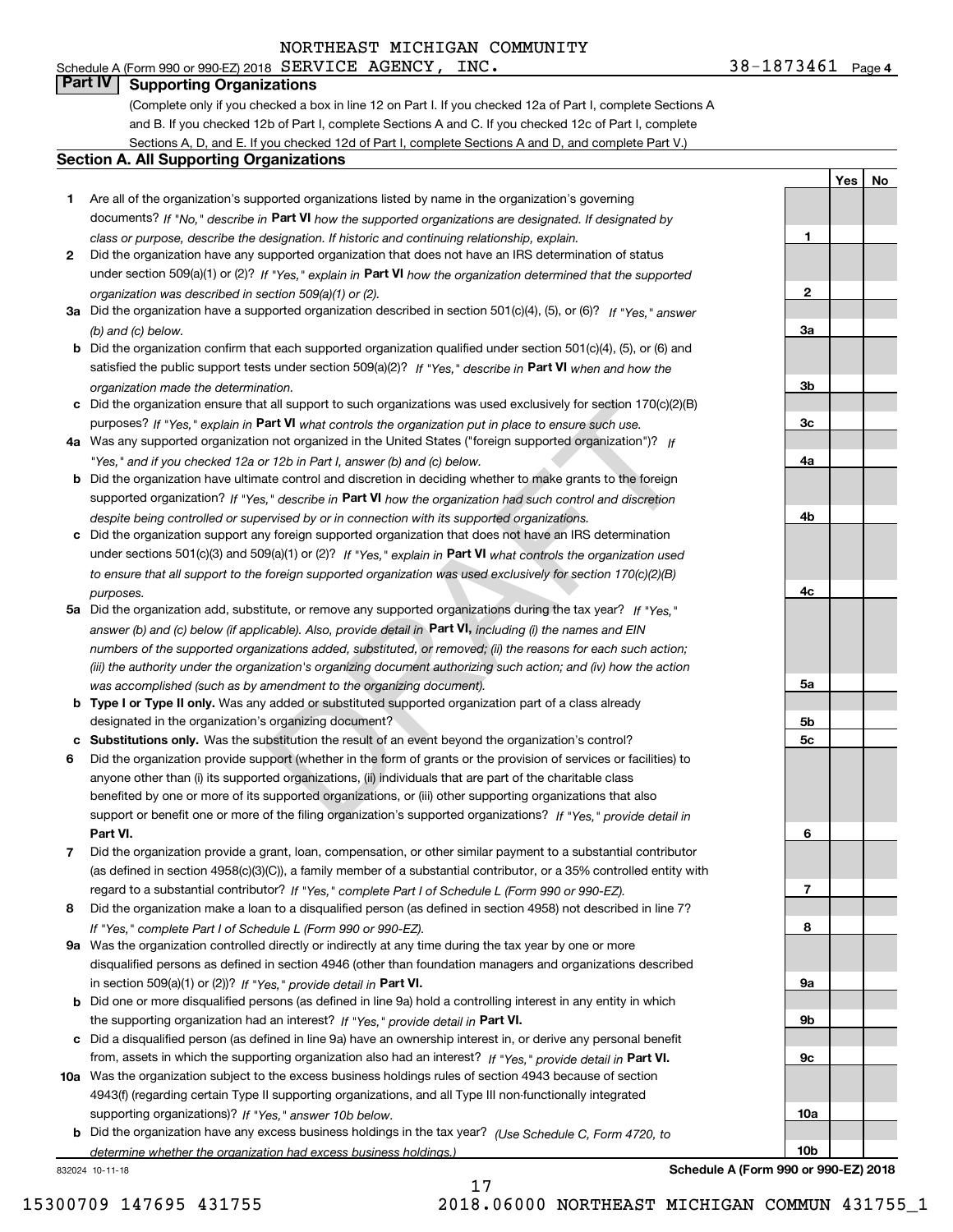**5** Schedule A (Form 990 or 990-EZ) 2018 Page SERVICE AGENCY, INC. 38-1873461

|     | <b>Part IV</b><br><b>Supporting Organizations (continued)</b>                                                                     |                 |     |    |
|-----|-----------------------------------------------------------------------------------------------------------------------------------|-----------------|-----|----|
|     |                                                                                                                                   |                 | Yes | No |
| 11. | Has the organization accepted a gift or contribution from any of the following persons?                                           |                 |     |    |
|     | a A person who directly or indirectly controls, either alone or together with persons described in (b) and (c)                    |                 |     |    |
|     | below, the governing body of a supported organization?                                                                            | 11a             |     |    |
|     | <b>b</b> A family member of a person described in (a) above?                                                                      | 11 <sub>b</sub> |     |    |
|     | c A 35% controlled entity of a person described in (a) or (b) above? If "Yes" to a, b, or c, provide detail in Part VI.           | 11c             |     |    |
|     | <b>Section B. Type I Supporting Organizations</b>                                                                                 |                 |     |    |
|     |                                                                                                                                   |                 | Yes | No |
| 1   | Did the directors, trustees, or membership of one or more supported organizations have the power to                               |                 |     |    |
|     | regularly appoint or elect at least a majority of the organization's directors or trustees at all times during the                |                 |     |    |
|     | tax year? If "No," describe in Part VI how the supported organization(s) effectively operated, supervised, or                     |                 |     |    |
|     | controlled the organization's activities. If the organization had more than one supported organization,                           |                 |     |    |
|     | describe how the powers to appoint and/or remove directors or trustees were allocated among the supported                         |                 |     |    |
|     | organizations and what conditions or restrictions, if any, applied to such powers during the tax year.                            | 1               |     |    |
| 2   | Did the organization operate for the benefit of any supported organization other than the supported                               |                 |     |    |
|     | organization(s) that operated, supervised, or controlled the supporting organization? If "Yes," explain in                        |                 |     |    |
|     | Part VI how providing such benefit carried out the purposes of the supported organization(s) that operated,                       |                 |     |    |
|     | supervised, or controlled the supporting organization.<br><b>Section C. Type II Supporting Organizations</b>                      | $\mathbf{2}$    |     |    |
|     |                                                                                                                                   |                 |     |    |
| 1.  | Were a majority of the organization's directors or trustees during the tax year also a majority of the directors                  |                 | Yes | No |
|     | or trustees of each of the organization's supported organization(s)? If "No," describe in Part VI how control                     |                 |     |    |
|     | or management of the supporting organization was vested in the same persons that controlled or managed                            |                 |     |    |
|     | the supported organization(s).                                                                                                    | 1               |     |    |
|     | <b>Section D. All Type III Supporting Organizations</b>                                                                           |                 |     |    |
|     |                                                                                                                                   |                 | Yes | No |
| 1   | Did the organization provide to each of its supported organizations, by the last day of the fifth month of the                    |                 |     |    |
|     | organization's tax year, (i) a written notice describing the type and amount of support provided during the prior tax             |                 |     |    |
|     | year, (ii) a copy of the Form 990 that was most recently filed as of the date of notification, and (iii) copies of the            |                 |     |    |
|     | organization's governing documents in effect on the date of notification, to the extent not previously provided?                  | 1               |     |    |
| 2   | Were any of the organization's officers, directors, or trustees either (i) appointed or elected by the supported                  |                 |     |    |
|     | organization(s) or (ii) serving on the governing body of a supported organization? If "No," explain in Part VI how                |                 |     |    |
|     | the organization maintained a close and continuous working relationship with the supported organization(s).                       | 2               |     |    |
| з   | By reason of the relationship described in (2), did the organization's supported organizations have a                             |                 |     |    |
|     | significant voice in the organization's investment policies and in directing the use of the organization's                        |                 |     |    |
|     | income or assets at all times during the tax year? If "Yes," describe in Part VI the role the organization's                      |                 |     |    |
|     | supported organizations played in this regard.                                                                                    | З               |     |    |
|     | Section E. Type III Functionally Integrated Supporting Organizations                                                              |                 |     |    |
| 1   | Check the box next to the method that the organization used to satisfy the Integral Part Test during the year (see instructions). |                 |     |    |
| a   | The organization satisfied the Activities Test. Complete line 2 below.                                                            |                 |     |    |
| b   | The organization is the parent of each of its supported organizations. Complete line 3 below.                                     |                 |     |    |
| c   | The organization supported a governmental entity. Describe in Part VI how you supported a government entity (see instructions).   |                 |     |    |
| 2   | Activities Test. Answer (a) and (b) below.                                                                                        |                 | Yes | No |
| a   | Did substantially all of the organization's activities during the tax year directly further the exempt purposes of                |                 |     |    |
|     | the supported organization(s) to which the organization was responsive? If "Yes." then in Part VI identify                        |                 |     |    |
|     | those supported organizations and explain how these activities directly furthered their exempt purposes,                          |                 |     |    |
|     | how the organization was responsive to those supported organizations, and how the organization determined                         |                 |     |    |
|     | that these activities constituted substantially all of its activities.                                                            | 2a              |     |    |
|     | <b>b</b> Did the activities described in (a) constitute activities that, but for the organization's involvement, one or more      |                 |     |    |
|     | of the organization's supported organization(s) would have been engaged in? If "Yes," explain in Part VI the                      |                 |     |    |
|     | reasons for the organization's position that its supported organization(s) would have engaged in these                            | 2b              |     |    |
| з   | activities but for the organization's involvement.<br>Parent of Supported Organizations. Answer (a) and (b) below.                |                 |     |    |
|     | a Did the organization have the power to regularly appoint or elect a majority of the officers, directors, or                     |                 |     |    |
|     | trustees of each of the supported organizations? Provide details in Part VI.                                                      | За              |     |    |
|     | <b>b</b> Did the organization exercise a substantial degree of direction over the policies, programs, and activities of each      |                 |     |    |
|     | of its supported organizations? If "Yes." describe in Part VI the role played by the organization in this regard.                 | 3b              |     |    |
|     |                                                                                                                                   |                 |     |    |

18

832025 10-11-18

**Schedule A (Form 990 or 990-EZ) 2018**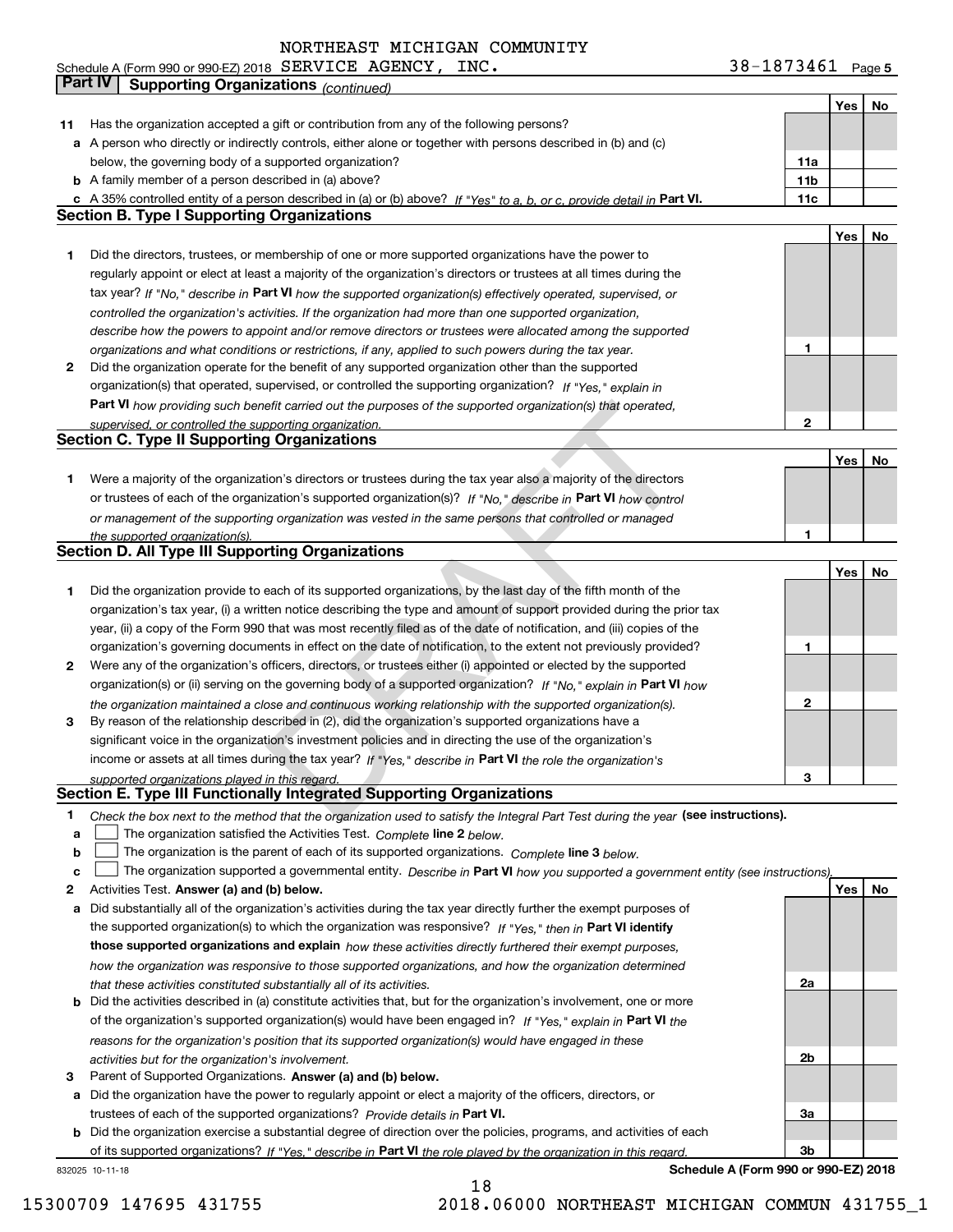#### **1SEP 10. See instructions.** All antegral Part Test as a qualifying trust on Nov. 20, 1970 (explain in Part VI.) See instructions. All **Section A - Adjusted Net Income 123** Other gross income (see instructions) **4**Add lines 1 through 3 **56** Portion of operating expenses paid or incurred for production or **7** Other expenses (see instructions) **8** Adjusted Net Income (subtract lines 5, 6, and 7 from line 4) **8 8 1234567Section B - Minimum Asset Amount 1**Aggregate fair market value of all non-exempt-use assets (see **2**Acquisition indebtedness applicable to non-exempt-use assets **3** Subtract line 2 from line 1d **4**Cash deemed held for exempt use. Enter 1-1/2% of line 3 (for greater amount, **5** Net value of non-exempt-use assets (subtract line 4 from line 3) **678a** Average monthly value of securities **b** Average monthly cash balances **c**Fair market value of other non-exempt-use assets **dTotal**  (add lines 1a, 1b, and 1c) **eDiscount** claimed for blockage or other **1a1b1c1d2345678**factors (explain in detail in **Part VI**): **Minimum Asset Amount**  (add line 7 to line 6) **Section C - Distributable Amount 123456123456Distributable Amount.** Subtract line 5 from line 4, unless subject to other Type III non-functionally integrated supporting organizations must complete Sections A through E. (B) Current Year (optional)(A) Prior Year Net short-term capital gain Recoveries of prior-year distributions Depreciation and depletion collection of gross income or for management, conservation, or maintenance of property held for production of income (see instructions) (B) Current Year (optional)(A) Prior Year instructions for short tax year or assets held for part of year): see instructions) Multiply line 5 by .035 Recoveries of prior-year distributions Current Year Adjusted net income for prior year (from Section A, line 8, Column A) Enter 85% of line 1 Minimum asset amount for prior year (from Section B, line 8, Column A) Enter greater of line 2 or line 3 Income tax imposed in prior year emergency temporary reduction (see instructions) **Part V** Type III Non-Functionally Integrated 509(a)(3) Supporting Organizations  $\mathcal{L}^{\text{max}}$ DRAFT

**7**Check here if the current year is the organization's first as a non-functionally integrated Type III supporting organization (see instructions). $\mathcal{L}^{\text{max}}$ 

**Schedule A (Form 990 or 990-EZ) 2018**

832026 10-11-18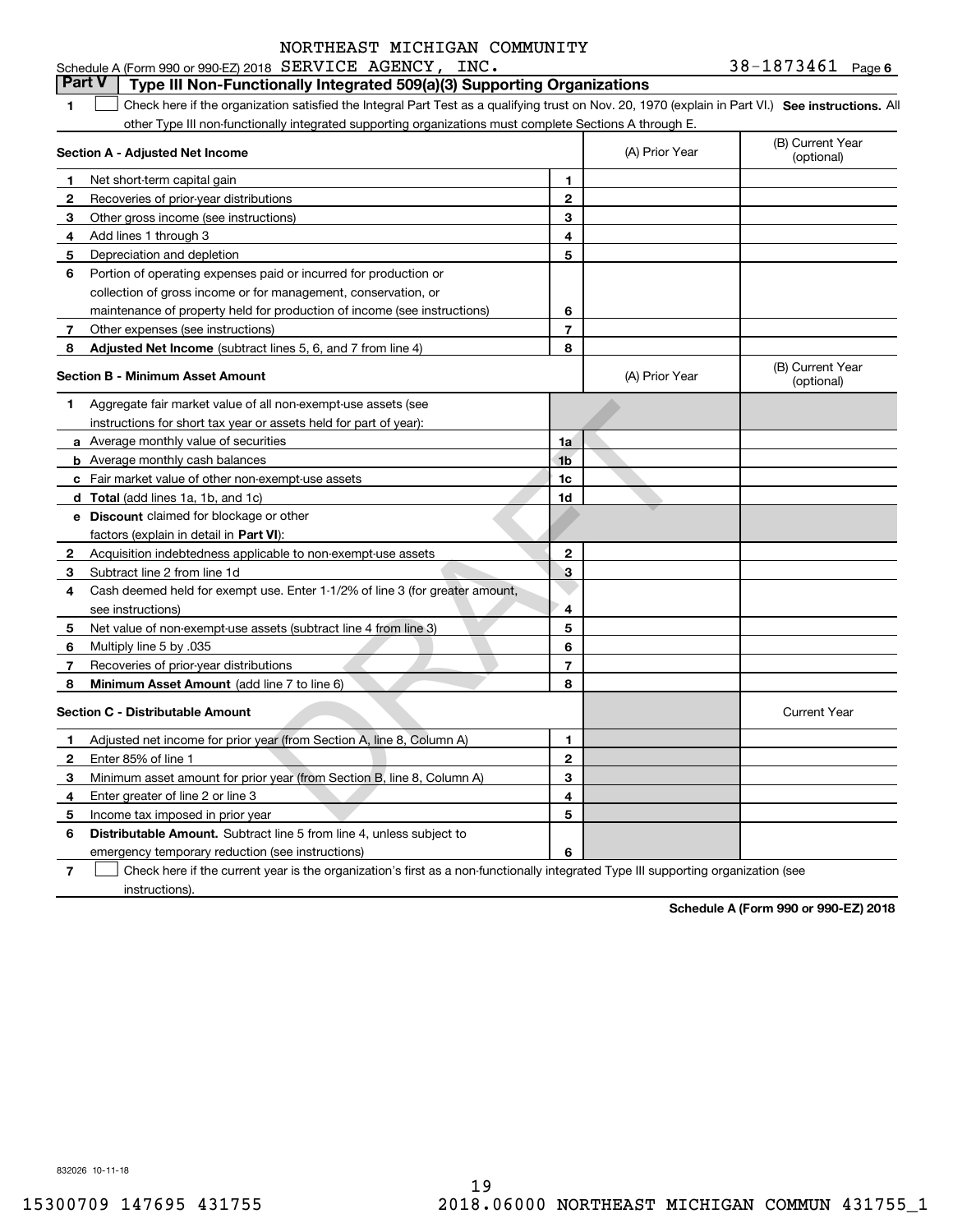| <b>Part V</b> | Schedule A (Form 990 or 990-EZ) 2018 SERVICE AGENCY, INC.<br>Type III Non-Functionally Integrated 509(a)(3) Supporting Organizations |                                    | (continued)                                   | 38-1873461 Page 7                                |
|---------------|--------------------------------------------------------------------------------------------------------------------------------------|------------------------------------|-----------------------------------------------|--------------------------------------------------|
|               | <b>Section D - Distributions</b>                                                                                                     |                                    |                                               | <b>Current Year</b>                              |
| -1            | Amounts paid to supported organizations to accomplish exempt purposes                                                                |                                    |                                               |                                                  |
| 2             | Amounts paid to perform activity that directly furthers exempt purposes of supported                                                 |                                    |                                               |                                                  |
|               | organizations, in excess of income from activity                                                                                     |                                    |                                               |                                                  |
| 3             | Administrative expenses paid to accomplish exempt purposes of supported organizations                                                |                                    |                                               |                                                  |
| 4             | Amounts paid to acquire exempt-use assets                                                                                            |                                    |                                               |                                                  |
| 5             | Qualified set-aside amounts (prior IRS approval required)                                                                            |                                    |                                               |                                                  |
| 6             | Other distributions (describe in Part VI). See instructions.                                                                         |                                    |                                               |                                                  |
| 7             | <b>Total annual distributions.</b> Add lines 1 through 6.                                                                            |                                    |                                               |                                                  |
| 8             | Distributions to attentive supported organizations to which the organization is responsive                                           |                                    |                                               |                                                  |
|               | (provide details in Part VI). See instructions.                                                                                      |                                    |                                               |                                                  |
| 9             | Distributable amount for 2018 from Section C, line 6                                                                                 |                                    |                                               |                                                  |
| 10            | Line 8 amount divided by line 9 amount                                                                                               |                                    |                                               |                                                  |
|               | <b>Section E - Distribution Allocations</b> (see instructions)                                                                       | (i)<br><b>Excess Distributions</b> | (ii)<br><b>Underdistributions</b><br>Pre-2018 | (iii)<br><b>Distributable</b><br>Amount for 2018 |
| 1             | Distributable amount for 2018 from Section C, line 6                                                                                 |                                    |                                               |                                                  |
| 2             | Underdistributions, if any, for years prior to 2018 (reason-                                                                         |                                    |                                               |                                                  |
|               | able cause required- explain in Part VI). See instructions.                                                                          |                                    |                                               |                                                  |
| З.            | Excess distributions carryover, if any, to 2018                                                                                      |                                    |                                               |                                                  |
|               | <b>a</b> From 2013                                                                                                                   |                                    |                                               |                                                  |
|               | <b>b</b> From 2014                                                                                                                   |                                    |                                               |                                                  |
|               | c From 2015                                                                                                                          |                                    |                                               |                                                  |
|               | d From 2016                                                                                                                          |                                    |                                               |                                                  |
|               | e From 2017                                                                                                                          |                                    |                                               |                                                  |
|               | f Total of lines 3a through e                                                                                                        |                                    |                                               |                                                  |
|               | g Applied to underdistributions of prior years                                                                                       |                                    |                                               |                                                  |
|               | <b>h</b> Applied to 2018 distributable amount                                                                                        |                                    |                                               |                                                  |
|               | i Carryover from 2013 not applied (see instructions)                                                                                 |                                    |                                               |                                                  |
|               | Remainder. Subtract lines 3g, 3h, and 3i from 3f.                                                                                    |                                    |                                               |                                                  |
| 4             | Distributions for 2018 from Section D,                                                                                               |                                    |                                               |                                                  |
|               | \$<br>line $7:$                                                                                                                      |                                    |                                               |                                                  |
|               | a Applied to underdistributions of prior years                                                                                       |                                    |                                               |                                                  |
|               | <b>b</b> Applied to 2018 distributable amount                                                                                        |                                    |                                               |                                                  |
|               | <b>c</b> Remainder. Subtract lines 4a and 4b from 4.                                                                                 |                                    |                                               |                                                  |
| 5             | Remaining underdistributions for years prior to 2018, if                                                                             |                                    |                                               |                                                  |
|               | any. Subtract lines 3g and 4a from line 2. For result greater                                                                        |                                    |                                               |                                                  |
|               | than zero, explain in Part VI. See instructions.                                                                                     |                                    |                                               |                                                  |
| 6             | Remaining underdistributions for 2018. Subtract lines 3h                                                                             |                                    |                                               |                                                  |
|               | and 4b from line 1. For result greater than zero, explain in                                                                         |                                    |                                               |                                                  |
|               | <b>Part VI.</b> See instructions.                                                                                                    |                                    |                                               |                                                  |
| 7             | Excess distributions carryover to 2019. Add lines 3j                                                                                 |                                    |                                               |                                                  |
|               | and 4c.                                                                                                                              |                                    |                                               |                                                  |
| 8             | Breakdown of line 7:                                                                                                                 |                                    |                                               |                                                  |
|               | a Excess from 2014                                                                                                                   |                                    |                                               |                                                  |
|               | <b>b</b> Excess from 2015                                                                                                            |                                    |                                               |                                                  |
|               | c Excess from 2016                                                                                                                   |                                    |                                               |                                                  |
|               | d Excess from 2017                                                                                                                   |                                    |                                               |                                                  |
|               | e Excess from 2018                                                                                                                   |                                    |                                               |                                                  |

**Schedule A (Form 990 or 990-EZ) 2018**

832027 10-11-18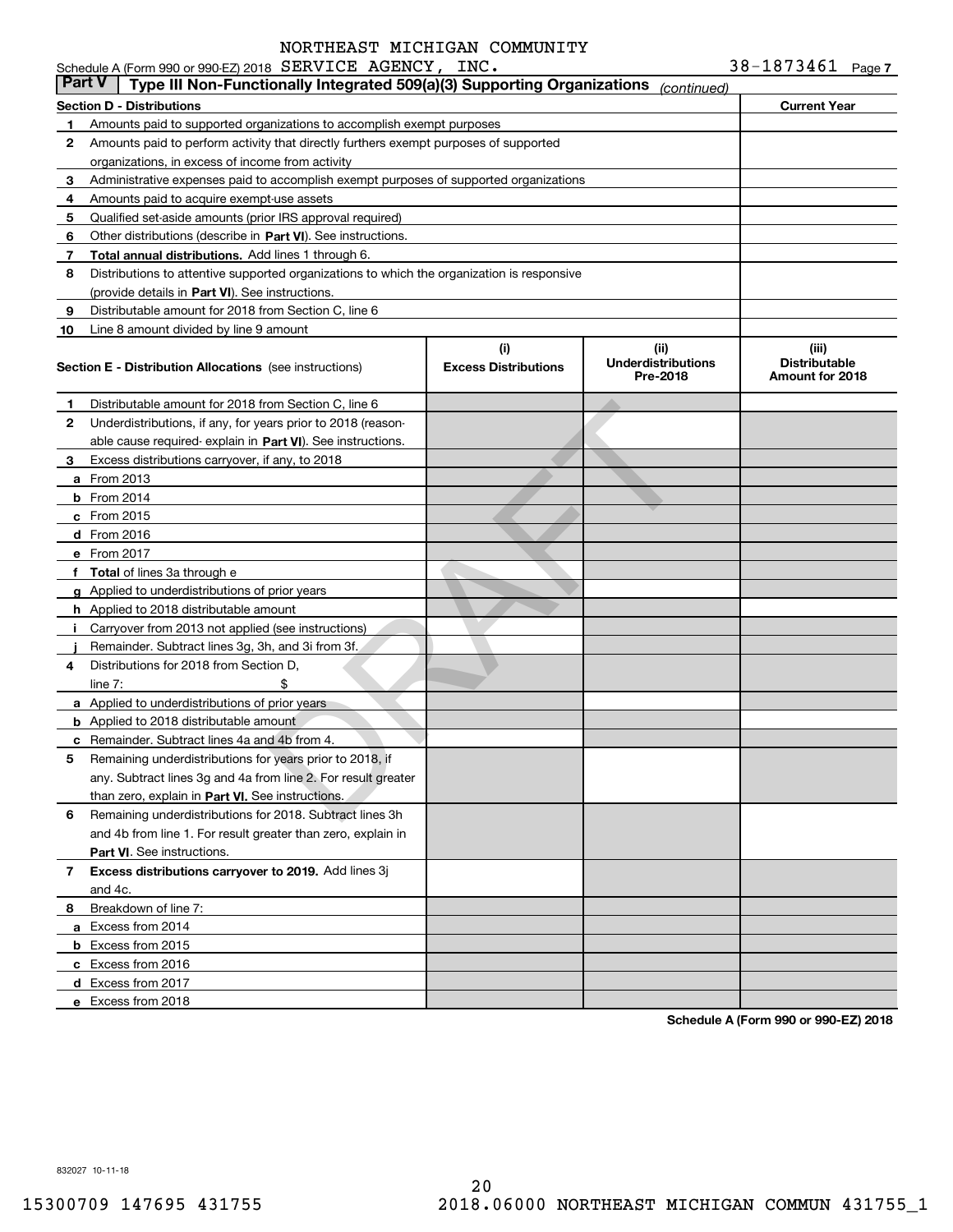|                |                                                           |  | NORTHEAST MICHIGAN COMMUNITY |                                                                                                                                                                                                                                                                                                                                                                                                                                                                                                                                                                      |
|----------------|-----------------------------------------------------------|--|------------------------------|----------------------------------------------------------------------------------------------------------------------------------------------------------------------------------------------------------------------------------------------------------------------------------------------------------------------------------------------------------------------------------------------------------------------------------------------------------------------------------------------------------------------------------------------------------------------|
|                | Schedule A (Form 990 or 990-EZ) 2018 SERVICE AGENCY, INC. |  |                              | 38-1873461 Page 8                                                                                                                                                                                                                                                                                                                                                                                                                                                                                                                                                    |
| <b>Part VI</b> | (See instructions.)                                       |  |                              | Supplemental Information. Provide the explanations required by Part II, line 10; Part II, line 17a or 17b; Part III, line 12;<br>Part IV, Section A, lines 1, 2, 3b, 3c, 4b, 4c, 5a, 6, 9a, 9b, 9c, 11a, 11b, and 11c; Part IV, Section B, lines 1 and 2; Part IV, Section C,<br>line 1; Part IV, Section D, lines 2 and 3; Part IV, Section E, lines 1c, 2a, 2b, 3a, and 3b; Part V, line 1; Part V, Section B, line 1e; Part V,<br>Section D, lines 5, 6, and 8; and Part V, Section E, lines 2, 5, and 6. Also complete this part for any additional information. |
|                |                                                           |  |                              |                                                                                                                                                                                                                                                                                                                                                                                                                                                                                                                                                                      |
|                |                                                           |  |                              |                                                                                                                                                                                                                                                                                                                                                                                                                                                                                                                                                                      |
|                |                                                           |  |                              |                                                                                                                                                                                                                                                                                                                                                                                                                                                                                                                                                                      |
|                |                                                           |  |                              |                                                                                                                                                                                                                                                                                                                                                                                                                                                                                                                                                                      |
|                |                                                           |  |                              |                                                                                                                                                                                                                                                                                                                                                                                                                                                                                                                                                                      |
|                |                                                           |  |                              |                                                                                                                                                                                                                                                                                                                                                                                                                                                                                                                                                                      |
|                |                                                           |  |                              |                                                                                                                                                                                                                                                                                                                                                                                                                                                                                                                                                                      |
|                |                                                           |  |                              |                                                                                                                                                                                                                                                                                                                                                                                                                                                                                                                                                                      |
|                |                                                           |  |                              |                                                                                                                                                                                                                                                                                                                                                                                                                                                                                                                                                                      |
|                |                                                           |  |                              |                                                                                                                                                                                                                                                                                                                                                                                                                                                                                                                                                                      |
|                |                                                           |  |                              |                                                                                                                                                                                                                                                                                                                                                                                                                                                                                                                                                                      |
|                |                                                           |  |                              |                                                                                                                                                                                                                                                                                                                                                                                                                                                                                                                                                                      |
|                |                                                           |  |                              |                                                                                                                                                                                                                                                                                                                                                                                                                                                                                                                                                                      |
|                |                                                           |  |                              |                                                                                                                                                                                                                                                                                                                                                                                                                                                                                                                                                                      |
|                |                                                           |  |                              |                                                                                                                                                                                                                                                                                                                                                                                                                                                                                                                                                                      |
|                |                                                           |  |                              |                                                                                                                                                                                                                                                                                                                                                                                                                                                                                                                                                                      |
|                |                                                           |  |                              |                                                                                                                                                                                                                                                                                                                                                                                                                                                                                                                                                                      |
|                |                                                           |  |                              |                                                                                                                                                                                                                                                                                                                                                                                                                                                                                                                                                                      |
|                |                                                           |  |                              |                                                                                                                                                                                                                                                                                                                                                                                                                                                                                                                                                                      |
|                |                                                           |  |                              |                                                                                                                                                                                                                                                                                                                                                                                                                                                                                                                                                                      |
|                |                                                           |  |                              |                                                                                                                                                                                                                                                                                                                                                                                                                                                                                                                                                                      |
|                |                                                           |  |                              |                                                                                                                                                                                                                                                                                                                                                                                                                                                                                                                                                                      |
|                |                                                           |  |                              |                                                                                                                                                                                                                                                                                                                                                                                                                                                                                                                                                                      |
|                |                                                           |  |                              |                                                                                                                                                                                                                                                                                                                                                                                                                                                                                                                                                                      |
|                |                                                           |  |                              |                                                                                                                                                                                                                                                                                                                                                                                                                                                                                                                                                                      |
|                |                                                           |  |                              |                                                                                                                                                                                                                                                                                                                                                                                                                                                                                                                                                                      |
|                |                                                           |  |                              |                                                                                                                                                                                                                                                                                                                                                                                                                                                                                                                                                                      |
|                |                                                           |  |                              |                                                                                                                                                                                                                                                                                                                                                                                                                                                                                                                                                                      |
|                |                                                           |  |                              |                                                                                                                                                                                                                                                                                                                                                                                                                                                                                                                                                                      |
|                |                                                           |  |                              |                                                                                                                                                                                                                                                                                                                                                                                                                                                                                                                                                                      |
|                |                                                           |  |                              |                                                                                                                                                                                                                                                                                                                                                                                                                                                                                                                                                                      |
|                |                                                           |  |                              | Schedule A (Form 990 or 990-EZ) 2018                                                                                                                                                                                                                                                                                                                                                                                                                                                                                                                                 |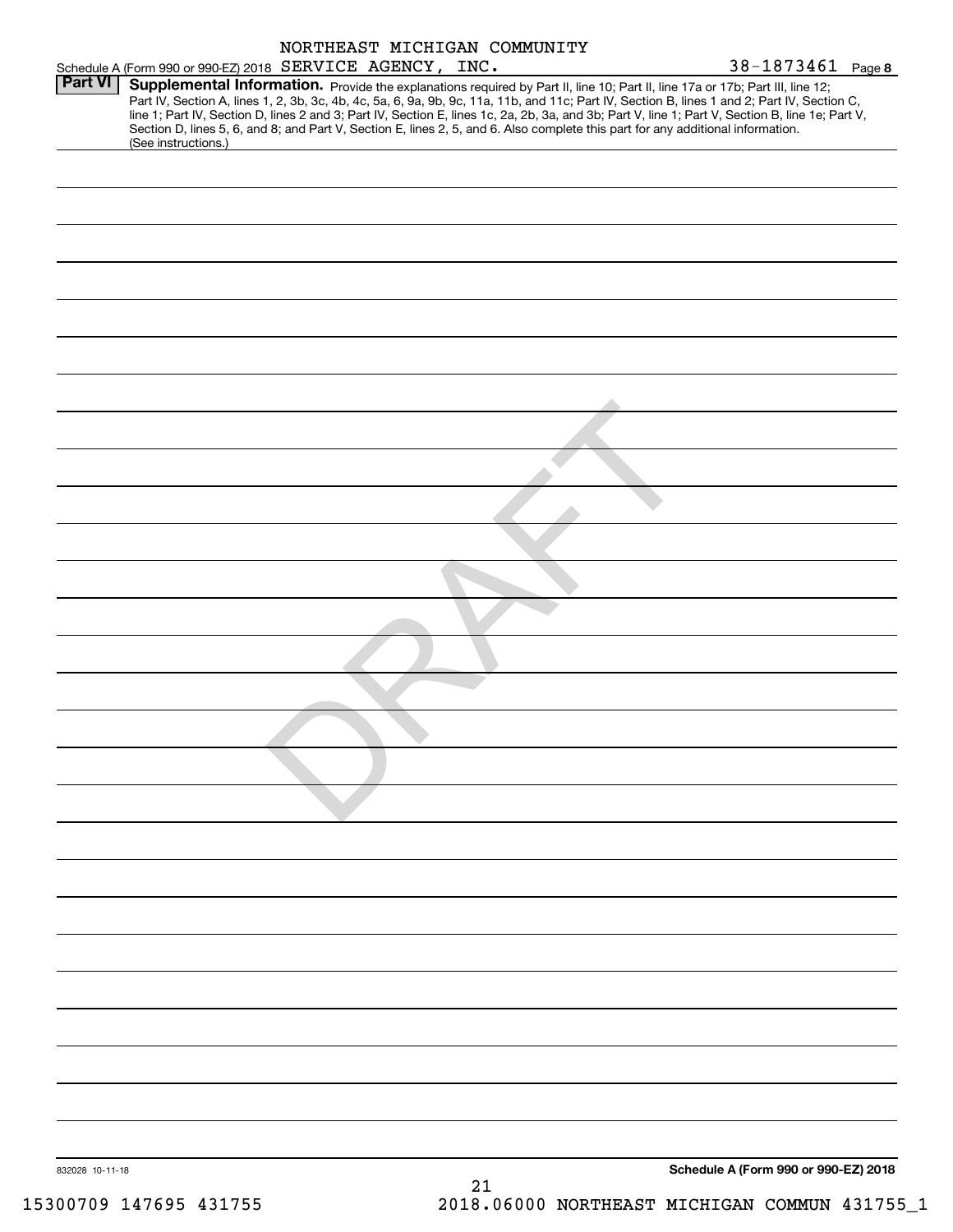Department of the Treasury Internal Revenue Service **(Form 990, 990-EZ, or 990-PF)**

# **Schedule B Schedule of Contributors**

**| Attach to Form 990, Form 990-EZ, or Form 990-PF. | Go to www.irs.gov/Form990 for the latest information.** OMB No. 1545-0047

**2018**

**Employer identification number**

SERVICE AGENCY, INC. 38-1873461

| Name of the organization<br>NORTHEAST MICHIGAN COMMUNITY<br>SERVICE AGENCY, INC. |                                                            |  |  |  |
|----------------------------------------------------------------------------------|------------------------------------------------------------|--|--|--|
| <b>Organization type (check one):</b>                                            |                                                            |  |  |  |
| Filers of:                                                                       | Section:                                                   |  |  |  |
| Form 990 or 990-EZ                                                               | $\lfloor x \rfloor$ 501(c)( 3) (enter number) organization |  |  |  |

| 4947(a)(1) nonexempt charitable trust not treated as a private foundation |  |
|---------------------------------------------------------------------------|--|
|                                                                           |  |

|  |  |  | 527 political organization |
|--|--|--|----------------------------|
|--|--|--|----------------------------|

|--|--|

4947(a)(1) nonexempt charitable trust treated as a private foundation  $\mathcal{L}^{\text{max}}$ 

501(c)(3) taxable private foundation  $\mathcal{L}^{\text{max}}$ 

Check if your organization is covered by the **General Rule** or a **Special Rule.**<br>Nota: Only a section 501(c)(7), (8), or (10) erganization can chock boxes for be **Note:**  Only a section 501(c)(7), (8), or (10) organization can check boxes for both the General Rule and a Special Rule. See instructions.

## **General Rule**

 $\mathcal{L}^{\text{max}}$ 

Form 990-PF

For an organization filing Form 990, 990-EZ, or 990-PF that received, during the year, contributions totaling \$5,000 or more (in money or property) from any one contributor. Complete Parts I and II. See instructions for determining a contributor's total contributions.

#### **Special Rules**

any one contributor, during the year, total contributions of the greater of  $\,$  (1) \$5,000; or **(2)** 2% of the amount on (i) Form 990, Part VIII, line 1h;  $\overline{\textbf{X}}$  For an organization described in section 501(c)(3) filing Form 990 or 990-EZ that met the 33 1/3% support test of the regulations under sections 509(a)(1) and 170(b)(1)(A)(vi), that checked Schedule A (Form 990 or 990-EZ), Part II, line 13, 16a, or 16b, and that received from or (ii) Form 990-EZ, line 1. Complete Parts I and II. 47(a)(1) nonexempt charitable trust treated as a private foundation<br>
11(c)(3) taxable private foundation<br>
by the General Rule or a Special Rule.<br>
10) organization can check boxes for both the General Rule and a Special Ru<br>

year, total contributions of more than \$1,000 *exclusively* for religious, charitable, scientific, literary, or educational purposes, or for the For an organization described in section 501(c)(7), (8), or (10) filing Form 990 or 990-EZ that received from any one contributor, during the prevention of cruelty to children or animals. Complete Parts I (entering "N/A" in column (b) instead of the contributor name and address), II, and III.  $\mathcal{L}^{\text{max}}$ 

purpose. Don't complete any of the parts unless the **General Rule** applies to this organization because it received *nonexclusively* year, contributions <sub>exclusively</sub> for religious, charitable, etc., purposes, but no such contributions totaled more than \$1,000. If this box is checked, enter here the total contributions that were received during the year for an  $\;$ exclusively religious, charitable, etc., For an organization described in section 501(c)(7), (8), or (10) filing Form 990 or 990-EZ that received from any one contributor, during the religious, charitable, etc., contributions totaling \$5,000 or more during the year  $\Box$ — $\Box$  =  $\Box$  $\mathcal{L}^{\text{max}}$ 

**Caution:**  An organization that isn't covered by the General Rule and/or the Special Rules doesn't file Schedule B (Form 990, 990-EZ, or 990-PF), but it **must** answer "No" on Part IV, line 2, of its Form 990; or check the box on line H of its Form 990-EZ or on its Form 990-PF, Part I, line 2, to<br>cortify that it doesn't meet the filipe requirements of Schodule B (Fer certify that it doesn't meet the filing requirements of Schedule B (Form 990, 990-EZ, or 990-PF).

**For Paperwork Reduction Act Notice, see the instructions for Form 990, 990-EZ, or 990-PF. Schedule B (Form 990, 990-EZ, or 990-PF) (2018)** LHA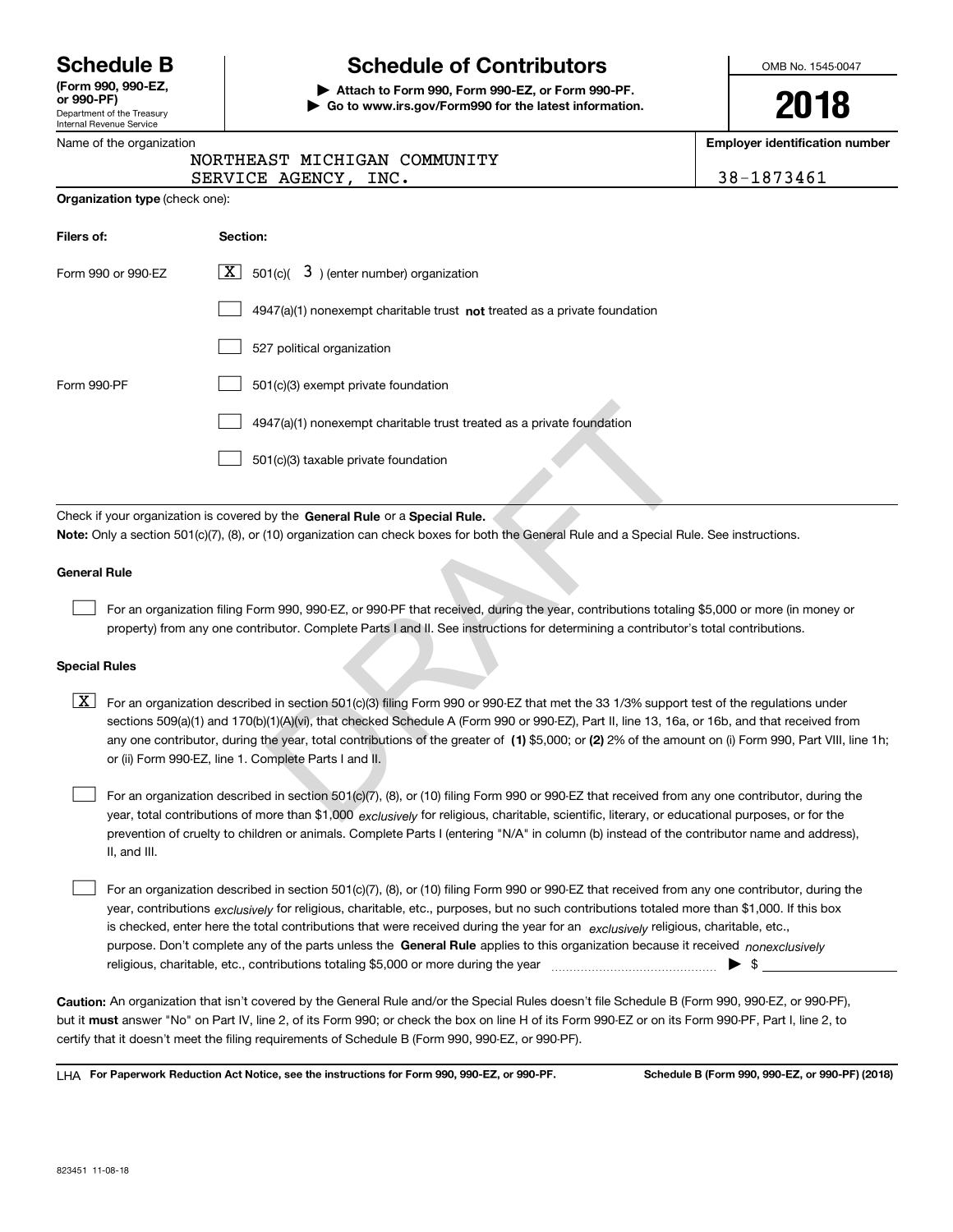## Schedule B (Form 990, 990-EZ, or 990-PF) (2018) **Page 2** Page 2

|                | Schedule B (Form 990, 990-EZ, or 990-PF) (2018)                                                       |                                   |  | Page 2                                           |  |
|----------------|-------------------------------------------------------------------------------------------------------|-----------------------------------|--|--------------------------------------------------|--|
|                | Name of organization                                                                                  |                                   |  | <b>Employer identification number</b>            |  |
|                | NORTHEAST MICHIGAN COMMUNITY                                                                          |                                   |  |                                                  |  |
|                | SERVICE AGENCY, INC.                                                                                  |                                   |  | 38-1873461                                       |  |
| Part I         | <b>Contributors</b> (see instructions). Use duplicate copies of Part I if additional space is needed. |                                   |  |                                                  |  |
| (a)            | (b)                                                                                                   | (c)                               |  | (d)                                              |  |
| No.            | Name, address, and ZIP + 4                                                                            | <b>Total contributions</b>        |  | Type of contribution                             |  |
|                | U.S. DEPARTMENT OF HEALTH AND HUMAN                                                                   |                                   |  |                                                  |  |
| 1              | <b>SERVICES</b>                                                                                       |                                   |  | $\vert$ X $\vert$<br>Person<br>Payroll           |  |
|                | 200 INDEPENDENCE AVE., S.W.                                                                           | 23,640,117.<br>\$                 |  | Noncash                                          |  |
|                |                                                                                                       |                                   |  | (Complete Part II for                            |  |
|                | WASHINGTON, DC 20201                                                                                  |                                   |  | noncash contributions.)                          |  |
|                |                                                                                                       |                                   |  |                                                  |  |
| (a)<br>No.     | (b)<br>Name, address, and ZIP + 4                                                                     | (c)<br><b>Total contributions</b> |  | (d)<br>Type of contribution                      |  |
|                |                                                                                                       |                                   |  |                                                  |  |
| $\overline{a}$ | MICHIGAN DEPARTMENT OF EDUCATION                                                                      |                                   |  | $\boxed{\text{X}}$<br>Person                     |  |
|                |                                                                                                       |                                   |  | Payroll<br>Noncash<br>$\boxed{\text{X}}$         |  |
|                | P.O. BOX 30008                                                                                        | 4,992,209.<br>\$                  |  | (Complete Part II for                            |  |
|                | LANSING, MI 48909                                                                                     |                                   |  | noncash contributions.)                          |  |
|                |                                                                                                       |                                   |  |                                                  |  |
| (a)            | (b)                                                                                                   | (c)                               |  | (d)                                              |  |
| No.            | Name, address, and ZIP + 4<br>MICHIGAN DEPARTMENT OF HEALTH AND                                       | <b>Total contributions</b>        |  | Type of contribution                             |  |
| 3              | HUMAN SERVICES                                                                                        |                                   |  | $\mathbf{X}$<br>Person                           |  |
|                |                                                                                                       |                                   |  | Payroll                                          |  |
|                | P.O. BOX 30195                                                                                        | 14,494,164.<br>\$                 |  | Noncash                                          |  |
|                | LANSING, MI 48909                                                                                     |                                   |  | (Complete Part II for<br>noncash contributions.) |  |
|                |                                                                                                       |                                   |  |                                                  |  |
| (a)            | (b)                                                                                                   | (c)                               |  | (d)                                              |  |
| No.            | Name, address, and ZIP + 4                                                                            | <b>Total contributions</b>        |  | Type of contribution                             |  |
| 4              | STATE OF MICHIGAN - AGING AND ADULT<br>SERVICES AGENCY                                                |                                   |  | $\vert$ X $\vert$<br>Person                      |  |
|                |                                                                                                       |                                   |  | <b>Payroll</b>                                   |  |
|                | P.O. BOX 30676                                                                                        | 4,267,826.<br>\$                  |  | Noncash                                          |  |
|                | LANSING, MI 48909                                                                                     |                                   |  | (Complete Part II for<br>noncash contributions.) |  |
|                |                                                                                                       |                                   |  |                                                  |  |
| (a)            | (b)                                                                                                   | (c)                               |  | (d)                                              |  |
| No.            | Name, address, and ZIP + 4                                                                            | <b>Total contributions</b>        |  | Type of contribution                             |  |
|                |                                                                                                       |                                   |  |                                                  |  |
|                |                                                                                                       |                                   |  | Person<br>Payroll                                |  |
|                |                                                                                                       | \$                                |  | Noncash                                          |  |
|                |                                                                                                       |                                   |  | (Complete Part II for                            |  |
|                |                                                                                                       |                                   |  | noncash contributions.)                          |  |
| (a)            | (b)                                                                                                   | (c)                               |  | (d)                                              |  |
| No.            | Name, address, and ZIP + 4                                                                            | <b>Total contributions</b>        |  | Type of contribution                             |  |
|                |                                                                                                       |                                   |  |                                                  |  |
|                |                                                                                                       |                                   |  | Person<br>Payroll                                |  |
|                |                                                                                                       | \$                                |  | Noncash                                          |  |
|                |                                                                                                       |                                   |  | (Complete Part II for                            |  |
|                |                                                                                                       |                                   |  | noncash contributions.)                          |  |

23 15300709 147695 431755 2018.06000 NORTHEAST MICHIGAN COMMUN 431755\_1

823452 11-08-18 **Schedule B (Form 990, 990-EZ, or 990-PF) (2018)**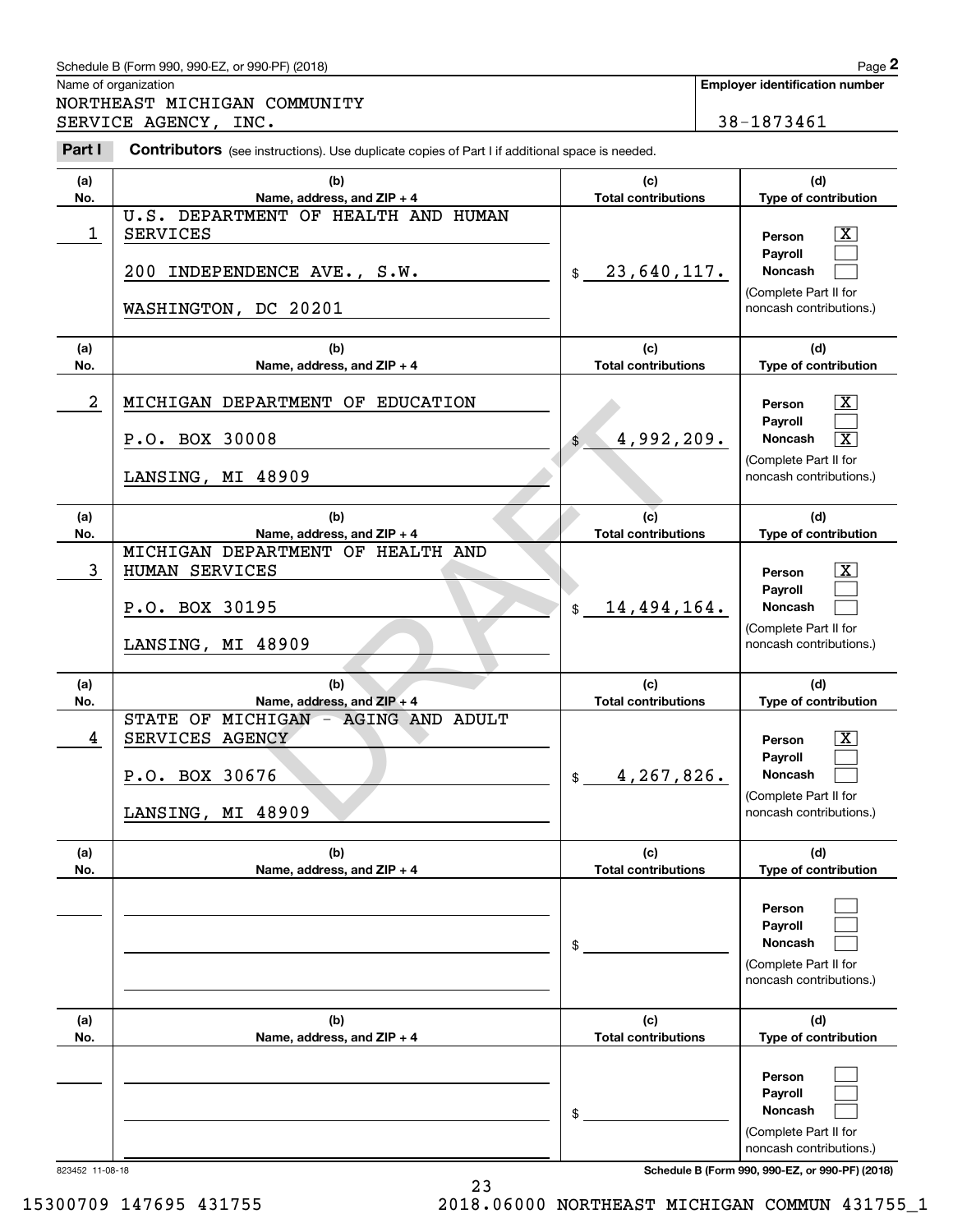|                              | Schedule B (Form 990, 990-EZ, or 990-PF) (2018)                                                     |                                                 |  | Page 3                                          |  |
|------------------------------|-----------------------------------------------------------------------------------------------------|-------------------------------------------------|--|-------------------------------------------------|--|
|                              | Name of organization<br>NORTHEAST MICHIGAN COMMUNITY                                                |                                                 |  | <b>Employer identification number</b>           |  |
|                              | SERVICE AGENCY, INC.                                                                                | 38-1873461                                      |  |                                                 |  |
| Part II                      | Noncash Property (see instructions). Use duplicate copies of Part II if additional space is needed. |                                                 |  |                                                 |  |
| (a)<br>No.<br>from<br>Part I | (b)<br>Description of noncash property given                                                        | (c)<br>FMV (or estimate)<br>(See instructions.) |  | (d)<br>Date received                            |  |
|                              | FOOD COMMODITIES                                                                                    |                                                 |  |                                                 |  |
| $\overline{\mathbf{c}}$      |                                                                                                     | 1,671,796.<br>\$                                |  | 09/30/19                                        |  |
|                              |                                                                                                     |                                                 |  |                                                 |  |
| (a)<br>No.<br>from<br>Part I | (b)<br>Description of noncash property given                                                        | (c)<br>FMV (or estimate)<br>(See instructions.) |  | (d)<br>Date received                            |  |
|                              |                                                                                                     | \$                                              |  |                                                 |  |
| (a)<br>No.<br>from<br>Part I | (b)<br>Description of noncash property given                                                        | (c)<br>FMV (or estimate)<br>(See instructions.) |  | (d)<br>Date received                            |  |
|                              |                                                                                                     | \$                                              |  |                                                 |  |
| (a)<br>No.<br>from<br>Part I | (b)<br>Description of noncash property given                                                        | (c)<br>FMV (or estimate)<br>(See instructions.) |  | (d)<br>Date received                            |  |
|                              |                                                                                                     | \$                                              |  |                                                 |  |
| (a)<br>No.<br>from<br>Part I | (b)<br>Description of noncash property given                                                        | (c)<br>FMV (or estimate)<br>(See instructions.) |  | (d)<br>Date received                            |  |
|                              |                                                                                                     | \$                                              |  |                                                 |  |
| (a)<br>No.<br>from<br>Part I | (b)<br>Description of noncash property given                                                        | (c)<br>FMV (or estimate)<br>(See instructions.) |  | (d)<br>Date received                            |  |
|                              |                                                                                                     | \$                                              |  |                                                 |  |
| 823453 11-08-18              |                                                                                                     |                                                 |  | Schedule B (Form 990, 990-EZ, or 990-PF) (2018) |  |

24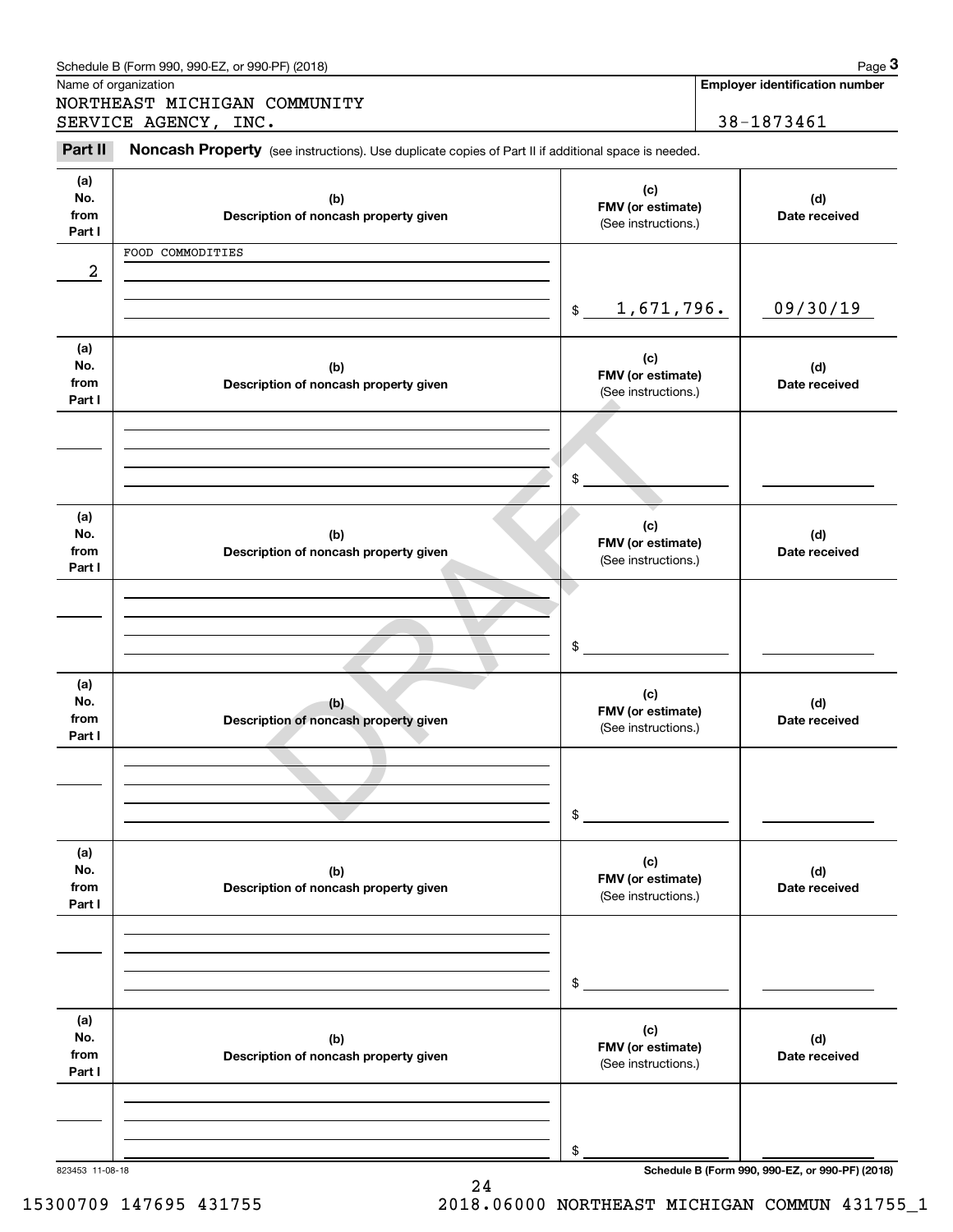|                 | Schedule B (Form 990, 990-EZ, or 990-PF) (2018)                                                                                                                                   |                      | Page 4                                                                                                                                                         |  |  |  |  |
|-----------------|-----------------------------------------------------------------------------------------------------------------------------------------------------------------------------------|----------------------|----------------------------------------------------------------------------------------------------------------------------------------------------------------|--|--|--|--|
|                 | Name of organization                                                                                                                                                              |                      | <b>Employer identification number</b>                                                                                                                          |  |  |  |  |
|                 | NORTHEAST MICHIGAN COMMUNITY                                                                                                                                                      |                      |                                                                                                                                                                |  |  |  |  |
|                 | SERVICE AGENCY, INC.                                                                                                                                                              |                      | 38-1873461                                                                                                                                                     |  |  |  |  |
| Part III        | from any one contributor. Complete columns (a) through (e) and the following line entry. For organizations                                                                        |                      | Exclusively religious, charitable, etc., contributions to organizations described in section 501(c)(7), (8), or (10) that total more than \$1,000 for the year |  |  |  |  |
|                 | completing Part III, enter the total of exclusively religious, charitable, etc., contributions of \$1,000 or less for the year. (Enter this info. once.) $\blacktriangleright$ \$ |                      |                                                                                                                                                                |  |  |  |  |
| $(a)$ No.       | Use duplicate copies of Part III if additional space is needed.                                                                                                                   |                      |                                                                                                                                                                |  |  |  |  |
| from<br>Part I  | (b) Purpose of gift                                                                                                                                                               | (c) Use of gift      | (d) Description of how gift is held                                                                                                                            |  |  |  |  |
|                 |                                                                                                                                                                                   |                      |                                                                                                                                                                |  |  |  |  |
|                 |                                                                                                                                                                                   |                      |                                                                                                                                                                |  |  |  |  |
|                 |                                                                                                                                                                                   |                      |                                                                                                                                                                |  |  |  |  |
|                 |                                                                                                                                                                                   |                      |                                                                                                                                                                |  |  |  |  |
|                 |                                                                                                                                                                                   | (e) Transfer of gift |                                                                                                                                                                |  |  |  |  |
|                 |                                                                                                                                                                                   |                      |                                                                                                                                                                |  |  |  |  |
|                 | Transferee's name, address, and ZIP + 4                                                                                                                                           |                      | Relationship of transferor to transferee                                                                                                                       |  |  |  |  |
|                 |                                                                                                                                                                                   |                      |                                                                                                                                                                |  |  |  |  |
|                 |                                                                                                                                                                                   |                      |                                                                                                                                                                |  |  |  |  |
|                 |                                                                                                                                                                                   |                      |                                                                                                                                                                |  |  |  |  |
| (a) No.<br>from | (b) Purpose of gift                                                                                                                                                               | (c) Use of gift      | (d) Description of how gift is held                                                                                                                            |  |  |  |  |
| Part I          |                                                                                                                                                                                   |                      |                                                                                                                                                                |  |  |  |  |
|                 |                                                                                                                                                                                   |                      |                                                                                                                                                                |  |  |  |  |
|                 |                                                                                                                                                                                   |                      |                                                                                                                                                                |  |  |  |  |
|                 |                                                                                                                                                                                   |                      |                                                                                                                                                                |  |  |  |  |
|                 | (e) Transfer of gift                                                                                                                                                              |                      |                                                                                                                                                                |  |  |  |  |
|                 |                                                                                                                                                                                   |                      |                                                                                                                                                                |  |  |  |  |
|                 | Transferee's name, address, and ZIP + 4<br>Relationship of transferor to transferee                                                                                               |                      |                                                                                                                                                                |  |  |  |  |
|                 |                                                                                                                                                                                   |                      |                                                                                                                                                                |  |  |  |  |
|                 |                                                                                                                                                                                   |                      |                                                                                                                                                                |  |  |  |  |
|                 |                                                                                                                                                                                   |                      |                                                                                                                                                                |  |  |  |  |
| (a) No.         |                                                                                                                                                                                   |                      |                                                                                                                                                                |  |  |  |  |
| from<br>Part I  | (b) Purpose of gift                                                                                                                                                               | (c) Use of gift      | (d) Description of how gift is held                                                                                                                            |  |  |  |  |
|                 |                                                                                                                                                                                   |                      |                                                                                                                                                                |  |  |  |  |
|                 |                                                                                                                                                                                   |                      |                                                                                                                                                                |  |  |  |  |
|                 |                                                                                                                                                                                   |                      |                                                                                                                                                                |  |  |  |  |
|                 |                                                                                                                                                                                   | (e) Transfer of gift |                                                                                                                                                                |  |  |  |  |
|                 |                                                                                                                                                                                   |                      |                                                                                                                                                                |  |  |  |  |
|                 | Transferee's name, address, and $ZIP + 4$                                                                                                                                         |                      | Relationship of transferor to transferee                                                                                                                       |  |  |  |  |
|                 |                                                                                                                                                                                   |                      |                                                                                                                                                                |  |  |  |  |
|                 |                                                                                                                                                                                   |                      |                                                                                                                                                                |  |  |  |  |
|                 |                                                                                                                                                                                   |                      |                                                                                                                                                                |  |  |  |  |
| (a) No.<br>from |                                                                                                                                                                                   |                      |                                                                                                                                                                |  |  |  |  |
| Part I          | (b) Purpose of gift                                                                                                                                                               | (c) Use of gift      | (d) Description of how gift is held                                                                                                                            |  |  |  |  |
|                 |                                                                                                                                                                                   |                      |                                                                                                                                                                |  |  |  |  |
|                 |                                                                                                                                                                                   |                      |                                                                                                                                                                |  |  |  |  |
|                 |                                                                                                                                                                                   |                      |                                                                                                                                                                |  |  |  |  |
|                 |                                                                                                                                                                                   |                      |                                                                                                                                                                |  |  |  |  |
|                 | (e) Transfer of gift                                                                                                                                                              |                      |                                                                                                                                                                |  |  |  |  |
|                 | Transferee's name, address, and ZIP + 4                                                                                                                                           |                      | Relationship of transferor to transferee                                                                                                                       |  |  |  |  |
|                 |                                                                                                                                                                                   |                      |                                                                                                                                                                |  |  |  |  |
|                 |                                                                                                                                                                                   |                      |                                                                                                                                                                |  |  |  |  |
|                 |                                                                                                                                                                                   |                      |                                                                                                                                                                |  |  |  |  |
| 823454 11-08-18 |                                                                                                                                                                                   |                      | Schedule B (Form 990, 990-EZ, or 990-PF) (2018)                                                                                                                |  |  |  |  |
|                 |                                                                                                                                                                                   | 25                   |                                                                                                                                                                |  |  |  |  |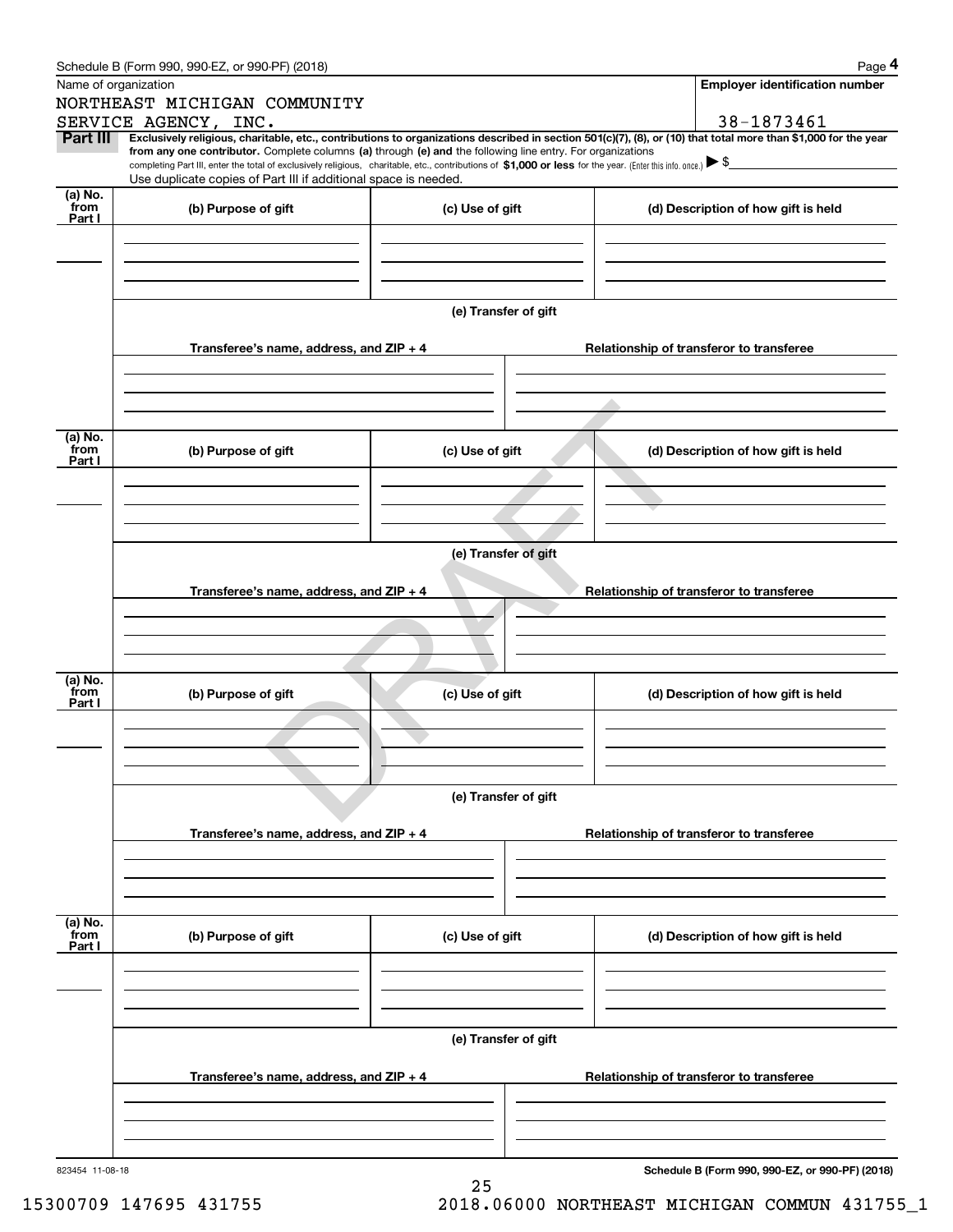|                            | <b>SCHEDULE D</b>                                                                    |                                                                                                                                                                           | <b>Supplemental Financial Statements</b>                 |  |                                       | OMB No. 1545-0047               |                |  |
|----------------------------|--------------------------------------------------------------------------------------|---------------------------------------------------------------------------------------------------------------------------------------------------------------------------|----------------------------------------------------------|--|---------------------------------------|---------------------------------|----------------|--|
|                            | (Form 990)                                                                           |                                                                                                                                                                           | Complete if the organization answered "Yes" on Form 990, |  |                                       |                                 |                |  |
| Department of the Treasury |                                                                                      | Part IV, line 6, 7, 8, 9, 10, 11a, 11b, 11c, 11d, 11e, 11f, 12a, or 12b.<br>Attach to Form 990.<br>Go to www.irs.gov/Form990 for instructions and the latest information. |                                                          |  |                                       |                                 | Open to Public |  |
|                            | Internal Revenue Service<br>NORTHEAST MICHIGAN COMMUNITY<br>Name of the organization |                                                                                                                                                                           |                                                          |  | <b>Employer identification number</b> | <b>Inspection</b>               |                |  |
|                            |                                                                                      | SERVICE AGENCY, INC.                                                                                                                                                      |                                                          |  |                                       | 38-1873461                      |                |  |
| Part I                     |                                                                                      | Organizations Maintaining Donor Advised Funds or Other Similar Funds or Accounts. Complete if the                                                                         |                                                          |  |                                       |                                 |                |  |
|                            |                                                                                      | organization answered "Yes" on Form 990, Part IV, line 6.                                                                                                                 |                                                          |  |                                       |                                 |                |  |
|                            |                                                                                      |                                                                                                                                                                           | (a) Donor advised funds                                  |  | (b) Funds and other accounts          |                                 |                |  |
| 1                          |                                                                                      |                                                                                                                                                                           |                                                          |  |                                       |                                 |                |  |
| 2                          |                                                                                      | Aggregate value of contributions to (during year)                                                                                                                         |                                                          |  |                                       |                                 |                |  |
| з                          |                                                                                      |                                                                                                                                                                           |                                                          |  |                                       |                                 |                |  |
| 4                          |                                                                                      |                                                                                                                                                                           |                                                          |  |                                       |                                 |                |  |
| 5                          |                                                                                      | Did the organization inform all donors and donor advisors in writing that the assets held in donor advised funds                                                          |                                                          |  |                                       | Yes                             | <b>No</b>      |  |
| 6                          |                                                                                      | Did the organization inform all grantees, donors, and donor advisors in writing that grant funds can be used only                                                         |                                                          |  |                                       |                                 |                |  |
|                            |                                                                                      | for charitable purposes and not for the benefit of the donor or donor advisor, or for any other purpose conferring                                                        |                                                          |  |                                       |                                 |                |  |
|                            |                                                                                      |                                                                                                                                                                           |                                                          |  |                                       | Yes                             | No             |  |
| Part II                    |                                                                                      | Conservation Easements. Complete if the organization answered "Yes" on Form 990, Part IV, line 7.                                                                         |                                                          |  |                                       |                                 |                |  |
| 1                          |                                                                                      | Purpose(s) of conservation easements held by the organization (check all that apply).                                                                                     |                                                          |  |                                       |                                 |                |  |
|                            |                                                                                      | Preservation of land for public use (e.g., recreation or education)                                                                                                       | Preservation of a historically important land area       |  |                                       |                                 |                |  |
|                            |                                                                                      | Protection of natural habitat                                                                                                                                             | Preservation of a certified historic structure           |  |                                       |                                 |                |  |
|                            |                                                                                      | Preservation of open space                                                                                                                                                |                                                          |  |                                       |                                 |                |  |
| 2                          |                                                                                      | Complete lines 2a through 2d if the organization held a qualified conservation contribution in the form of a conservation easement on the last                            |                                                          |  |                                       |                                 |                |  |
|                            | day of the tax year.                                                                 |                                                                                                                                                                           |                                                          |  |                                       | Held at the End of the Tax Year |                |  |
| а                          |                                                                                      |                                                                                                                                                                           |                                                          |  | 2a                                    |                                 |                |  |
| b                          |                                                                                      |                                                                                                                                                                           |                                                          |  | 2b                                    |                                 |                |  |
| c                          |                                                                                      | Number of conservation easements on a certified historic structure included in (a) manufacture included in (a)                                                            |                                                          |  | 2c                                    |                                 |                |  |
| d                          |                                                                                      | Number of conservation easements included in (c) acquired after 7/25/06, and not on a historic structure                                                                  |                                                          |  |                                       |                                 |                |  |
| 3                          |                                                                                      | Number of conservation easements modified, transferred, released, extinguished, or terminated by the organization during the tax                                          |                                                          |  | 2d                                    |                                 |                |  |
|                            | $year \blacktriangleright$                                                           |                                                                                                                                                                           |                                                          |  |                                       |                                 |                |  |
| 4                          |                                                                                      | Number of states where property subject to conservation easement is located $\blacktriangleright$                                                                         |                                                          |  |                                       |                                 |                |  |
| 5                          |                                                                                      | Does the organization have a written policy regarding the periodic monitoring, inspection, handling of                                                                    |                                                          |  |                                       |                                 |                |  |
|                            |                                                                                      | violations, and enforcement of the conservation easements it holds?                                                                                                       |                                                          |  |                                       | Yes                             | <b>No</b>      |  |
| 6                          |                                                                                      | Staff and volunteer hours devoted to monitoring, inspecting, handling of violations, and enforcing conservation easements during the year                                 |                                                          |  |                                       |                                 |                |  |
|                            |                                                                                      |                                                                                                                                                                           |                                                          |  |                                       |                                 |                |  |
| 7                          |                                                                                      | Amount of expenses incurred in monitoring, inspecting, handling of violations, and enforcing conservation easements during the year                                       |                                                          |  |                                       |                                 |                |  |
|                            | $\blacktriangleright$ \$                                                             |                                                                                                                                                                           |                                                          |  |                                       |                                 |                |  |
| 8                          |                                                                                      | Does each conservation easement reported on line 2(d) above satisfy the requirements of section 170(h)(4)(B)(i)                                                           |                                                          |  |                                       |                                 |                |  |
|                            |                                                                                      |                                                                                                                                                                           |                                                          |  |                                       | Yes                             | No             |  |
| 9                          |                                                                                      | In Part XIII, describe how the organization reports conservation easements in its revenue and expense statement, and balance sheet, and                                   |                                                          |  |                                       |                                 |                |  |
|                            |                                                                                      | include, if applicable, the text of the footnote to the organization's financial statements that describes the organization's accounting for                              |                                                          |  |                                       |                                 |                |  |
|                            | conservation easements.<br>Part III                                                  | Organizations Maintaining Collections of Art, Historical Treasures, or Other Similar Assets.                                                                              |                                                          |  |                                       |                                 |                |  |
|                            |                                                                                      | Complete if the organization answered "Yes" on Form 990, Part IV, line 8.                                                                                                 |                                                          |  |                                       |                                 |                |  |
|                            |                                                                                      | 1a If the organization elected, as permitted under SFAS 116 (ASC 958), not to report in its revenue statement and balance sheet works of art,                             |                                                          |  |                                       |                                 |                |  |
|                            |                                                                                      | historical treasures, or other similar assets held for public exhibition, education, or research in furtherance of public service, provide, in Part XIII,                 |                                                          |  |                                       |                                 |                |  |
|                            |                                                                                      | the text of the footnote to its financial statements that describes these items.                                                                                          |                                                          |  |                                       |                                 |                |  |
| b                          |                                                                                      | If the organization elected, as permitted under SFAS 116 (ASC 958), to report in its revenue statement and balance sheet works of art, historical                         |                                                          |  |                                       |                                 |                |  |
|                            |                                                                                      | treasures, or other similar assets held for public exhibition, education, or research in furtherance of public service, provide the following amounts                     |                                                          |  |                                       |                                 |                |  |
|                            | relating to these items:                                                             |                                                                                                                                                                           |                                                          |  |                                       |                                 |                |  |
|                            |                                                                                      |                                                                                                                                                                           |                                                          |  |                                       | $\sim$                          |                |  |
|                            |                                                                                      |                                                                                                                                                                           |                                                          |  | $\blacktriangleright$ \$              |                                 |                |  |
| 2                          |                                                                                      | If the organization received or held works of art, historical treasures, or other similar assets for financial gain, provide                                              |                                                          |  |                                       |                                 |                |  |
|                            |                                                                                      | the following amounts required to be reported under SFAS 116 (ASC 958) relating to these items:                                                                           |                                                          |  |                                       |                                 |                |  |
| а                          |                                                                                      |                                                                                                                                                                           |                                                          |  | \$                                    |                                 |                |  |
|                            |                                                                                      |                                                                                                                                                                           |                                                          |  | $\blacktriangleright$ s               |                                 |                |  |
|                            |                                                                                      | LHA For Paperwork Reduction Act Notice, see the Instructions for Form 990.                                                                                                |                                                          |  |                                       | Schedule D (Form 990) 2018      |                |  |
|                            | 832051 10-29-18                                                                      |                                                                                                                                                                           |                                                          |  |                                       |                                 |                |  |

| 26 |       |  |  |
|----|-------|--|--|
| 10 | 0.000 |  |  |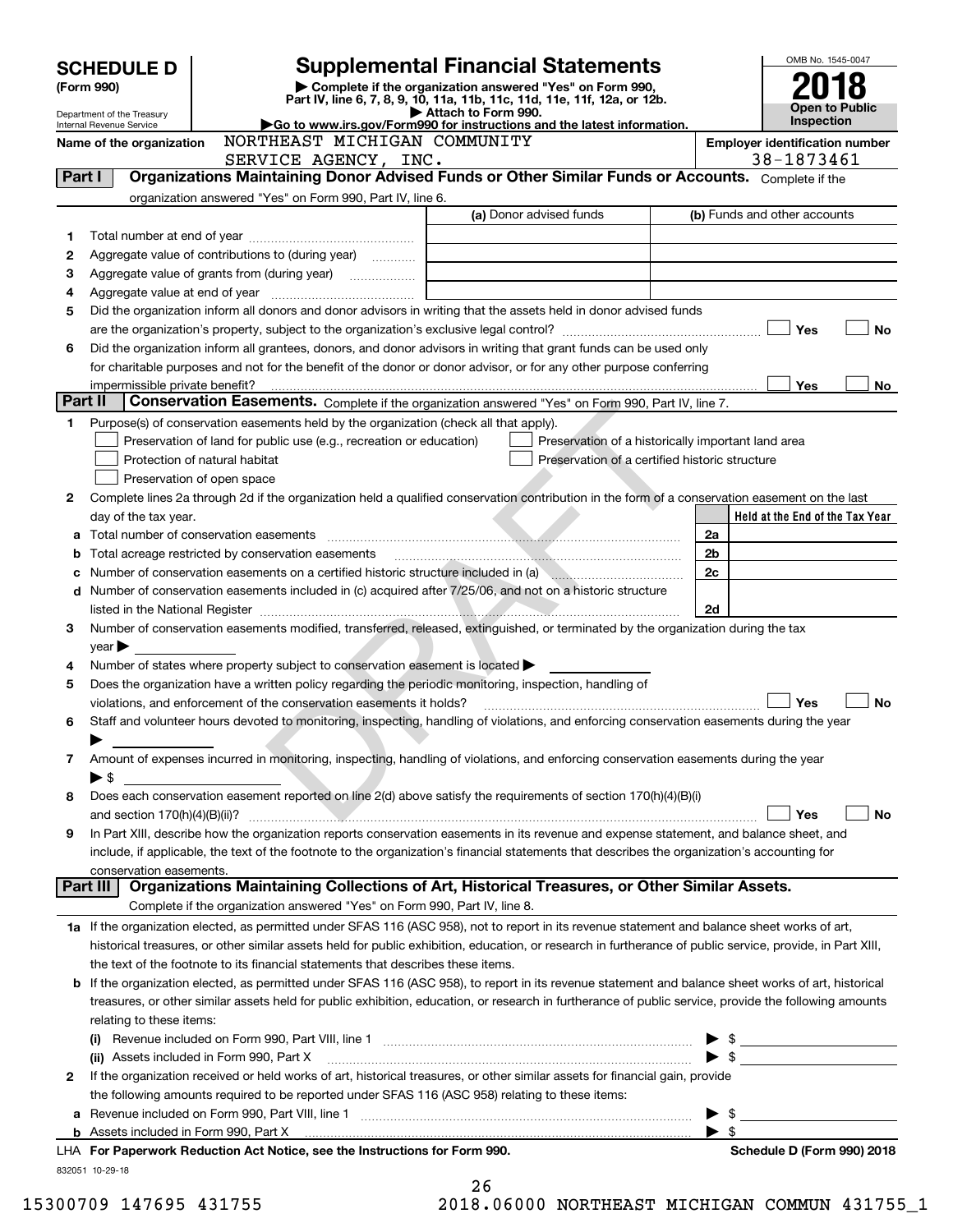|               |                                                                                                                                                                                                                                | NORTHEAST MICHIGAN COMMUNITY            |   |                |                                                                                                                                                                                                                               |                                 |                                            |           |
|---------------|--------------------------------------------------------------------------------------------------------------------------------------------------------------------------------------------------------------------------------|-----------------------------------------|---|----------------|-------------------------------------------------------------------------------------------------------------------------------------------------------------------------------------------------------------------------------|---------------------------------|--------------------------------------------|-----------|
|               | Schedule D (Form 990) 2018                                                                                                                                                                                                     | SERVICE AGENCY, INC.                    |   |                |                                                                                                                                                                                                                               |                                 | 38-1873461 $_{Page}$ 2                     |           |
|               | Part III   Organizations Maintaining Collections of Art, Historical Treasures, or Other Similar Assets (continued)                                                                                                             |                                         |   |                |                                                                                                                                                                                                                               |                                 |                                            |           |
| з             | Using the organization's acquisition, accession, and other records, check any of the following that are a significant use of its collection items                                                                              |                                         |   |                |                                                                                                                                                                                                                               |                                 |                                            |           |
|               | (check all that apply):                                                                                                                                                                                                        |                                         |   |                |                                                                                                                                                                                                                               |                                 |                                            |           |
| a             | Public exhibition                                                                                                                                                                                                              | d                                       |   |                | Loan or exchange programs                                                                                                                                                                                                     |                                 |                                            |           |
| b             | Scholarly research                                                                                                                                                                                                             |                                         |   |                | Other and the contract of the contract of the contract of the contract of the contract of the contract of the contract of the contract of the contract of the contract of the contract of the contract of the contract of the |                                 |                                            |           |
| с             | Preservation for future generations                                                                                                                                                                                            |                                         |   |                |                                                                                                                                                                                                                               |                                 |                                            |           |
|               | Provide a description of the organization's collections and explain how they further the organization's exempt purpose in Part XIII.                                                                                           |                                         |   |                |                                                                                                                                                                                                                               |                                 |                                            |           |
| 5             | During the year, did the organization solicit or receive donations of art, historical treasures, or other similar assets                                                                                                       |                                         |   |                |                                                                                                                                                                                                                               |                                 |                                            |           |
|               |                                                                                                                                                                                                                                |                                         |   |                |                                                                                                                                                                                                                               |                                 | Yes                                        | No        |
|               | <b>Part IV</b><br>Escrow and Custodial Arrangements. Complete if the organization answered "Yes" on Form 990, Part IV, line 9, or                                                                                              |                                         |   |                |                                                                                                                                                                                                                               |                                 |                                            |           |
|               | reported an amount on Form 990, Part X, line 21.                                                                                                                                                                               |                                         |   |                |                                                                                                                                                                                                                               |                                 |                                            |           |
|               | 1a Is the organization an agent, trustee, custodian or other intermediary for contributions or other assets not included                                                                                                       |                                         |   |                |                                                                                                                                                                                                                               |                                 |                                            |           |
|               | on Form 990, Part X? [11] matter continuum matter contract the contract of the contract of the contract of the                                                                                                                 |                                         |   |                |                                                                                                                                                                                                                               |                                 | Yes                                        | No        |
|               | <b>b</b> If "Yes," explain the arrangement in Part XIII and complete the following table:                                                                                                                                      |                                         |   |                |                                                                                                                                                                                                                               |                                 |                                            |           |
|               |                                                                                                                                                                                                                                |                                         |   |                |                                                                                                                                                                                                                               |                                 | Amount                                     |           |
|               | c Beginning balance measurements and the state of the state of the state of the state of the state of the state of the state of the state of the state of the state of the state of the state of the state of the state of the |                                         |   |                |                                                                                                                                                                                                                               | 1c                              |                                            |           |
|               |                                                                                                                                                                                                                                |                                         |   |                |                                                                                                                                                                                                                               | 1d                              |                                            |           |
|               | e Distributions during the year measurement contained and all the year of Distributions during the year measurement of the state of the state of the state of the state of the state of the state of the state of the state of |                                         |   |                |                                                                                                                                                                                                                               | 1e                              |                                            |           |
| Ť.            |                                                                                                                                                                                                                                |                                         |   |                |                                                                                                                                                                                                                               | 1f                              |                                            |           |
|               | 2a Did the organization include an amount on Form 990, Part X, line 21, for escrow or custodial account liability?                                                                                                             |                                         |   |                |                                                                                                                                                                                                                               | .                               | Yes                                        | No        |
|               | <b>b</b> If "Yes," explain the arrangement in Part XIII. Check here if the explanation has been provided on Part XIII                                                                                                          |                                         |   |                |                                                                                                                                                                                                                               |                                 |                                            |           |
| <b>Part V</b> | Endowment Funds. Complete if the organization answered "Yes" on Form 990, Part IV, line 10.                                                                                                                                    |                                         |   |                |                                                                                                                                                                                                                               |                                 |                                            |           |
|               |                                                                                                                                                                                                                                | (a) Current year                        |   | (b) Prior year | (c) Two years back                                                                                                                                                                                                            |                                 | (d) Three years back   (e) Four years back |           |
|               | 1a Beginning of year balance                                                                                                                                                                                                   |                                         |   |                |                                                                                                                                                                                                                               |                                 |                                            |           |
| b             |                                                                                                                                                                                                                                |                                         |   |                |                                                                                                                                                                                                                               |                                 |                                            |           |
|               | Net investment earnings, gains, and losses                                                                                                                                                                                     |                                         |   |                |                                                                                                                                                                                                                               |                                 |                                            |           |
|               |                                                                                                                                                                                                                                |                                         |   |                |                                                                                                                                                                                                                               |                                 |                                            |           |
|               | e Other expenditures for facilities                                                                                                                                                                                            |                                         |   |                |                                                                                                                                                                                                                               |                                 |                                            |           |
|               | and programs                                                                                                                                                                                                                   |                                         |   |                |                                                                                                                                                                                                                               |                                 |                                            |           |
|               | f Administrative expenses <i></i>                                                                                                                                                                                              |                                         |   |                |                                                                                                                                                                                                                               |                                 |                                            |           |
| g             | End of year balance <i>manually contained</i>                                                                                                                                                                                  |                                         |   |                |                                                                                                                                                                                                                               |                                 |                                            |           |
| 2             | Provide the estimated percentage of the current year end balance (line 1g, column (a)) held as:                                                                                                                                |                                         |   |                |                                                                                                                                                                                                                               |                                 |                                            |           |
|               | a Board designated or quasi-endowment >                                                                                                                                                                                        |                                         | % |                |                                                                                                                                                                                                                               |                                 |                                            |           |
|               | Permanent endowment >                                                                                                                                                                                                          | %                                       |   |                |                                                                                                                                                                                                                               |                                 |                                            |           |
|               | <b>c</b> Temporarily restricted endowment $\blacktriangleright$                                                                                                                                                                | %                                       |   |                |                                                                                                                                                                                                                               |                                 |                                            |           |
|               | The percentages on lines 2a, 2b, and 2c should equal 100%.                                                                                                                                                                     |                                         |   |                |                                                                                                                                                                                                                               |                                 |                                            |           |
|               | 3a Are there endowment funds not in the possession of the organization that are held and administered for the organization                                                                                                     |                                         |   |                |                                                                                                                                                                                                                               |                                 |                                            |           |
|               | by:                                                                                                                                                                                                                            |                                         |   |                |                                                                                                                                                                                                                               |                                 |                                            | Yes<br>No |
|               | (i)                                                                                                                                                                                                                            |                                         |   |                |                                                                                                                                                                                                                               |                                 | 3a(i)                                      |           |
|               | (ii)                                                                                                                                                                                                                           |                                         |   |                |                                                                                                                                                                                                                               |                                 | 3a(ii)                                     |           |
|               |                                                                                                                                                                                                                                |                                         |   |                |                                                                                                                                                                                                                               |                                 | 3b                                         |           |
|               | Describe in Part XIII the intended uses of the organization's endowment funds.                                                                                                                                                 |                                         |   |                |                                                                                                                                                                                                                               |                                 |                                            |           |
|               | Land, Buildings, and Equipment.<br><b>Part VI</b>                                                                                                                                                                              |                                         |   |                |                                                                                                                                                                                                                               |                                 |                                            |           |
|               | Complete if the organization answered "Yes" on Form 990, Part IV, line 11a. See Form 990, Part X, line 10.                                                                                                                     |                                         |   |                |                                                                                                                                                                                                                               |                                 |                                            |           |
|               | Description of property                                                                                                                                                                                                        | (a) Cost or other<br>basis (investment) |   |                | (b) Cost or other<br>basis (other)                                                                                                                                                                                            | (c) Accumulated<br>depreciation | (d) Book value                             |           |
|               |                                                                                                                                                                                                                                |                                         |   |                | 144,136.                                                                                                                                                                                                                      |                                 |                                            | 144,136.  |
|               |                                                                                                                                                                                                                                |                                         |   |                | 368,739.                                                                                                                                                                                                                      | 154,244.                        |                                            | 214,495.  |
|               |                                                                                                                                                                                                                                |                                         |   |                | 1,525,062.                                                                                                                                                                                                                    | 1,004,644.                      |                                            | 520,418.  |
|               |                                                                                                                                                                                                                                |                                         |   |                | $2,017,994$ .                                                                                                                                                                                                                 | 1,333,256.                      |                                            | 684,738.  |
|               |                                                                                                                                                                                                                                |                                         |   |                |                                                                                                                                                                                                                               |                                 |                                            |           |
|               |                                                                                                                                                                                                                                |                                         |   |                |                                                                                                                                                                                                                               | ▶                               | 1,563,787.                                 |           |
|               |                                                                                                                                                                                                                                |                                         |   |                |                                                                                                                                                                                                                               |                                 |                                            |           |

**Schedule D (Form 990) 2018**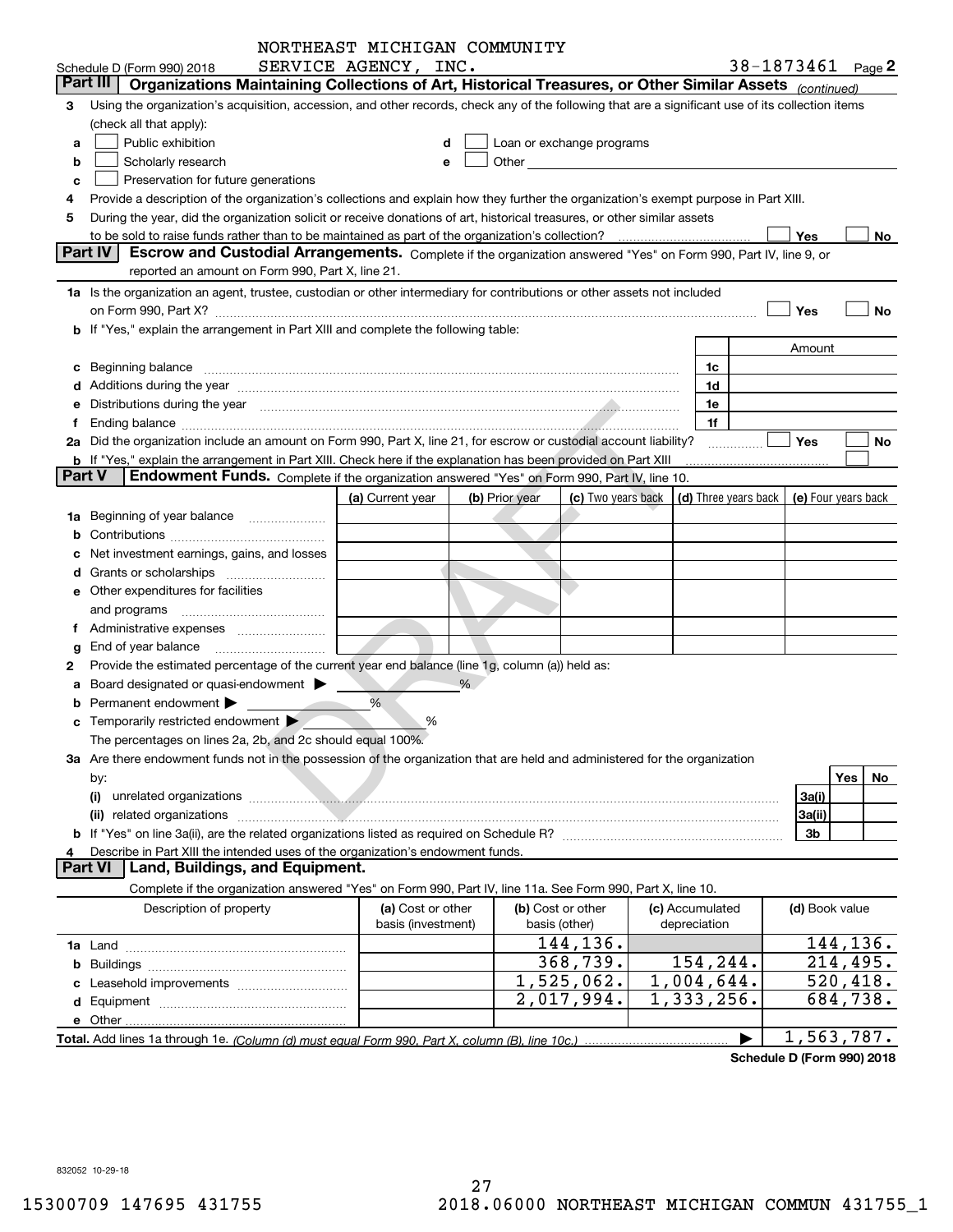|                      |  | NORTHEAST MICHIGAN COMMUNITY |
|----------------------|--|------------------------------|
| SERVICE AGENCY, INC. |  |                              |

## (a) Description of security or category (including name of security)  $\vert$  (b) Book value  $\vert$  (c) **(1)**ichedule D (Form 990) 2018 SERVICE AGENCY, INC **.**<br>**Part VII Investments - Other Securities.**<br>Complete if the organization answered "Yes" on Form 990, Part IV, line 11b. See Form 990, Part X, line 12. (b) Book value (c) Method of valuation: Cost or end-of-year market value Financial derivatives

|     | (1) Financial derivatives                                                              |  |
|-----|----------------------------------------------------------------------------------------|--|
|     | (2) Closely-held equity interests                                                      |  |
|     | $(3)$ Other                                                                            |  |
| (A) |                                                                                        |  |
|     | (B)                                                                                    |  |
|     | (C)                                                                                    |  |
| (D) |                                                                                        |  |
| (E) |                                                                                        |  |
| (F) |                                                                                        |  |
|     | (G)                                                                                    |  |
|     | (H)                                                                                    |  |
|     | Total. (Col. (b) must equal Form 990, Part X, col. (B) line 12.) $\blacktriangleright$ |  |

#### **Part VIII Investments - Program Related.**

Complete if the organization answered "Yes" on Form 990, Part IV, line 11c. See Form 990, Part X, line 13.

| (a) Description of investment                                                                                                                                                                                            | (b) Book value  | (c) Method of valuation: Cost or end-of-year market value |                |
|--------------------------------------------------------------------------------------------------------------------------------------------------------------------------------------------------------------------------|-----------------|-----------------------------------------------------------|----------------|
| (1)                                                                                                                                                                                                                      |                 |                                                           |                |
| (2)                                                                                                                                                                                                                      |                 |                                                           |                |
| (3)                                                                                                                                                                                                                      |                 |                                                           |                |
| (4)                                                                                                                                                                                                                      |                 |                                                           |                |
| (5)                                                                                                                                                                                                                      |                 |                                                           |                |
| (6)                                                                                                                                                                                                                      |                 |                                                           |                |
| (7)                                                                                                                                                                                                                      |                 |                                                           |                |
| (8)                                                                                                                                                                                                                      |                 |                                                           |                |
| (9)                                                                                                                                                                                                                      |                 |                                                           |                |
| Total. (Col. (b) must equal Form 990, Part X, col. (B) line 13.)<br><b>Part IX</b><br><b>Other Assets.</b><br>Complete if the organization answered "Yes" on Form 990, Part IV, line 11d. See Form 990, Part X, line 15. |                 |                                                           |                |
|                                                                                                                                                                                                                          | (a) Description |                                                           | (b) Book value |
| (1)                                                                                                                                                                                                                      |                 |                                                           |                |
| (2)                                                                                                                                                                                                                      |                 |                                                           |                |
| (3)                                                                                                                                                                                                                      |                 |                                                           |                |
| (4)                                                                                                                                                                                                                      |                 |                                                           |                |
| (5)                                                                                                                                                                                                                      |                 |                                                           |                |
| (6)                                                                                                                                                                                                                      |                 |                                                           |                |
| (7)                                                                                                                                                                                                                      |                 |                                                           |                |
| (8)                                                                                                                                                                                                                      |                 |                                                           |                |
| (9)                                                                                                                                                                                                                      |                 |                                                           |                |

#### **Part IX Other Assets.**

| (a) Description                                                 | (b) Book value |
|-----------------------------------------------------------------|----------------|
| (1)                                                             |                |
| (2)                                                             |                |
| (3)                                                             |                |
| (4)                                                             |                |
| (5)                                                             |                |
| (6)                                                             |                |
| (7)                                                             |                |
| (8)                                                             |                |
| (9)                                                             |                |
| Total, $(Column(h) must equal Form 990 Part X col (R) line 15)$ |                |

**Total.**  *(Column (b) must equal Form 990, Part X, col. (B) line 15.)* **Part X Other Liabilities.**

Complete if the organization answered "Yes" on Form 990, Part IV, line 11e or 11f. See Form 990, Part X, line 25.

| 1.  | (a) Description of liability                                            | (b) Book value |
|-----|-------------------------------------------------------------------------|----------------|
| (1) | Federal income taxes                                                    |                |
| (2) |                                                                         |                |
| (3) |                                                                         |                |
| (4) |                                                                         |                |
| (5) |                                                                         |                |
| (6) |                                                                         |                |
| (7) |                                                                         |                |
| (8) |                                                                         |                |
| (9) |                                                                         |                |
|     | Total. (Column (b) must equal Form 990, Part X, col. (B) line 25.)<br>. |                |

<mark>Total. (Column (b) must equal Form 990, Part X, col. (В) line 25.) …………… ▶ │<br>2. Liability for uncertain tax positions. In Part XIII, provide the text of the footnote to the organization's financial statements that rep</mark>

organization's liability for uncertain tax positions under FIN 48 (ASC 740). Check here if the text of the footnote has been provided in Part XIII  $~\boxed{\rm X}$ 

**Schedule D (Form 990) 2018**

832053 10-29-18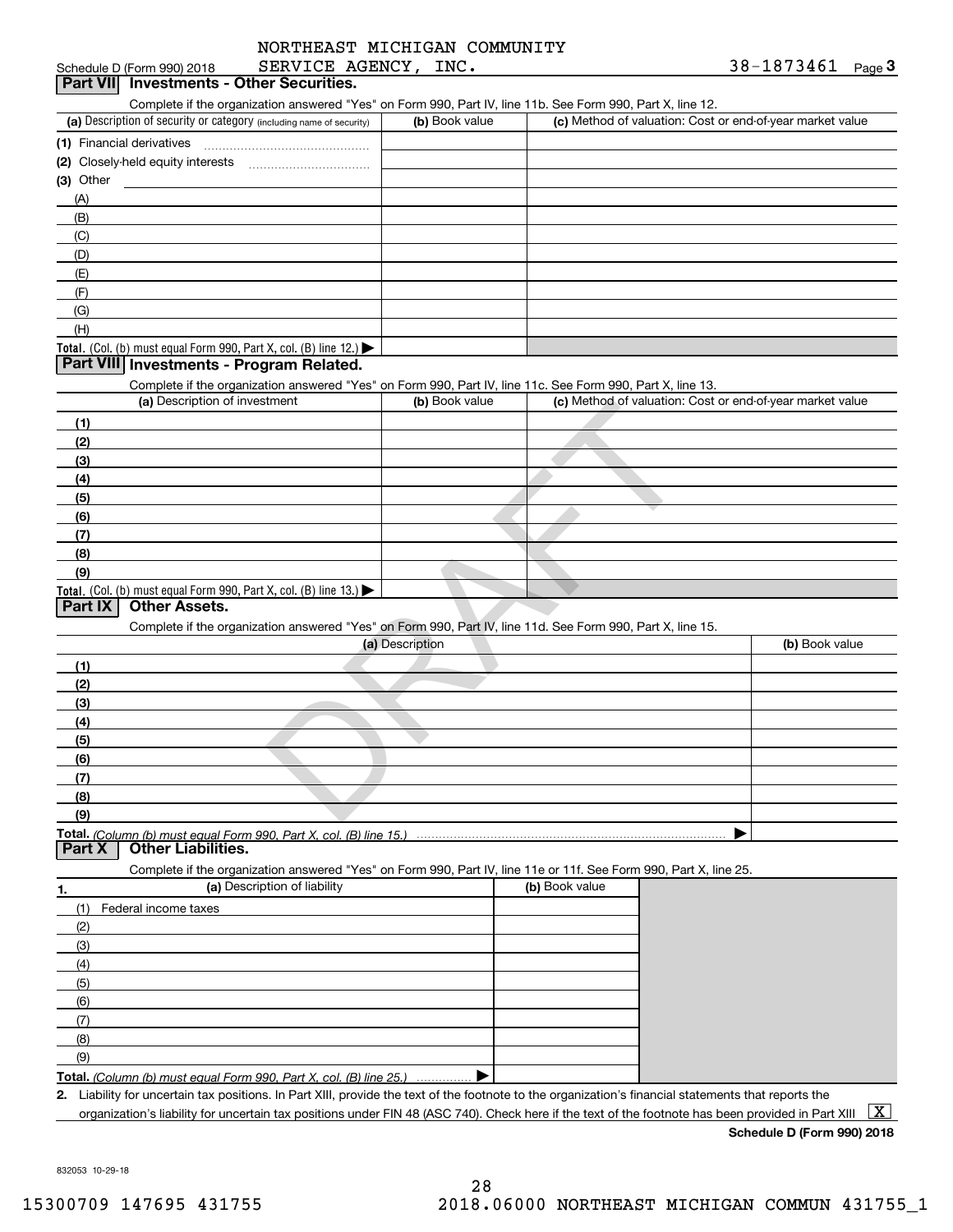|         | NORTHEAST MICHIGAN COMMUNITY                                                                                                                                                                                                         |                |                   |                |                |          |
|---------|--------------------------------------------------------------------------------------------------------------------------------------------------------------------------------------------------------------------------------------|----------------|-------------------|----------------|----------------|----------|
|         | SERVICE AGENCY, INC.<br>Schedule D (Form 990) 2018                                                                                                                                                                                   |                | 38-1873461 Page 4 |                |                |          |
| Part XI | Reconciliation of Revenue per Audited Financial Statements With Revenue per Return.                                                                                                                                                  |                |                   |                |                |          |
|         | Complete if the organization answered "Yes" on Form 990, Part IV, line 12a.                                                                                                                                                          |                |                   |                |                |          |
| 1       | Total revenue, gains, and other support per audited financial statements                                                                                                                                                             |                |                   | $\blacksquare$ | 52,653,908.    |          |
| 2       | Amounts included on line 1 but not on Form 990, Part VIII, line 12:                                                                                                                                                                  |                |                   |                |                |          |
| a       | Net unrealized gains (losses) on investments [11] matter contracts and in the unrealized saints (losses) on investments                                                                                                              | 2a             | 8,446.            |                |                |          |
| b       |                                                                                                                                                                                                                                      | 2 <sub>b</sub> | 589,942.          |                |                |          |
| с       |                                                                                                                                                                                                                                      | 2c             |                   |                |                |          |
| d       | Other (Describe in Part XIII.)                                                                                                                                                                                                       | 2d             |                   |                |                |          |
| е       | Add lines 2a through 2d                                                                                                                                                                                                              |                |                   | 2e             |                | 598,388. |
| 3       |                                                                                                                                                                                                                                      |                |                   | 3              | 52,055,520.    |          |
| 4       | Amounts included on Form 990, Part VIII, line 12, but not on line 1:                                                                                                                                                                 |                |                   |                |                |          |
| a       | Investment expenses not included on Form 990, Part VIII, line 7b                                                                                                                                                                     | 4a             |                   |                |                |          |
| b       | Other (Describe in Part XIII.)                                                                                                                                                                                                       | 4b             |                   |                |                |          |
|         | c Add lines 4a and 4b                                                                                                                                                                                                                |                |                   | 4c             |                |          |
| 5       | Total revenue. Add lines 3 and 4c. (This must equal Form 990. Part I. line 12.)                                                                                                                                                      |                |                   | 5              | 52,055,520.    |          |
|         | Part XII   Reconciliation of Expenses per Audited Financial Statements With Expenses per Return.                                                                                                                                     |                |                   |                |                |          |
|         | Complete if the organization answered "Yes" on Form 990, Part IV, line 12a.                                                                                                                                                          |                |                   |                |                |          |
| 1       | Total expenses and losses per audited financial statements                                                                                                                                                                           |                |                   | $\blacksquare$ | 51,990,704.    |          |
| 2       | Amounts included on line 1 but not on Form 990, Part IX, line 25:                                                                                                                                                                    |                |                   |                |                |          |
| a       |                                                                                                                                                                                                                                      | 2a             | 589,942.          |                |                |          |
| b       |                                                                                                                                                                                                                                      | 2 <sub>b</sub> |                   |                |                |          |
| c       |                                                                                                                                                                                                                                      | 2c             |                   |                |                |          |
| d       |                                                                                                                                                                                                                                      | 2d             |                   |                |                |          |
| е       | Add lines 2a through 2d <b>minimum contained a contract of the contract of the contract of the contract of the contract of the contract of the contract of the contract of the contract of the contract of the contract of the c</b> |                |                   | 2e             |                | 589,942. |
| 3       |                                                                                                                                                                                                                                      |                |                   | $\mathbf{a}$   | 51,400,762.    |          |
| 4       | Amounts included on Form 990, Part IX, line 25, but not on line 1:                                                                                                                                                                   |                |                   |                |                |          |
| a       | Investment expenses not included on Form 990, Part VIII, line 7b                                                                                                                                                                     | 4a             |                   |                |                |          |
| b       |                                                                                                                                                                                                                                      | 4 <sub>b</sub> |                   |                |                |          |
|         | c Add lines 4a and 4b                                                                                                                                                                                                                |                |                   | 4c             |                |          |
| 5.      |                                                                                                                                                                                                                                      |                |                   | 5              | 51,400,762.    |          |
|         | Part XIII Supplemental Information.                                                                                                                                                                                                  |                |                   |                |                |          |
|         | Provide the descriptions required for Part II, lines 3, 5, and 9; Part III, lines 1a and 4; Part IV, lines 1b and 2b; Part V, line 4; Part X, line 2; Part XI,                                                                       |                |                   |                |                |          |
|         | lines 2d and 4b; and Part XII, lines 2d and 4b. Also complete this part to provide any additional information.                                                                                                                       |                |                   |                |                |          |
|         |                                                                                                                                                                                                                                      |                |                   |                |                |          |
|         |                                                                                                                                                                                                                                      |                |                   |                |                |          |
|         | PART X, LINE 2:                                                                                                                                                                                                                      |                |                   |                |                |          |
|         |                                                                                                                                                                                                                                      |                |                   |                |                |          |
|         | NORTHEAST MICHIGAN COMMUNITY SERVICE AGENCY, INC.                                                                                                                                                                                    |                | (NEMCSA)          |                | IS REQUIRED TO |          |
|         |                                                                                                                                                                                                                                      |                |                   |                |                |          |
|         | ASSESS WHETHER IT IS MORE LIKELY THAN NOT THAT A TAX POSITION WILL BE                                                                                                                                                                |                |                   |                |                |          |

| NORTHEAST MICHIGAN COMMUNITY SERVICE AGENCY, INC. (NEMCSA) IS REQUIRED TO  |
|----------------------------------------------------------------------------|
| ASSESS WHETHER IT IS MORE LIKELY THAN NOT THAT A TAX POSITION WILL BE      |
| SUSTAINED UPON EXAMINATION ON THE TECHNICAL MERITS OF THE POSITION         |
| ASSUMING THE TAXING AUTHORITY HAS FULL KNOWLEDGE OF ALL INFORMATION.<br>IF |
| THE TAX POSITION DOES NOT MEET THE MORE LIKELY THAN NOT RECOGNITION        |
| THRESHOLD, THE BENEFIT OF THAT POSITION IS NOT RECOGNIZED IN THE FINANCIAL |
| STATEMENTS. NEMCSA HAS DETERMINED THERE ARE NO AMOUNTS TO RECORD AS        |
| ASSETS OR LIABILITIES RELATED TO UNCERTAIN TAX POSITIONS.                  |
|                                                                            |

832054 10-29-18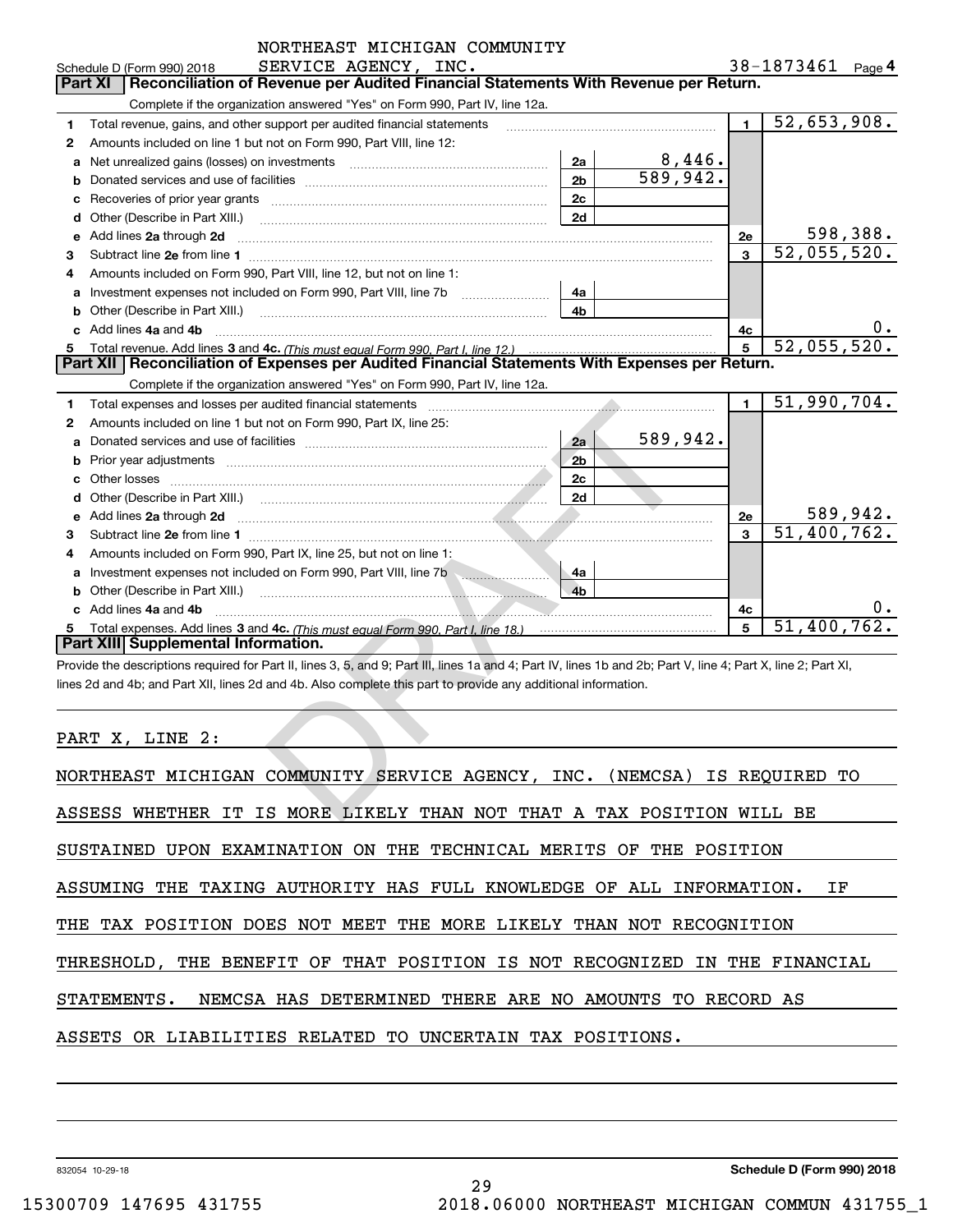|                                                                                            | NORTHEAST MICHIGAN COMMUNITY |                            |
|--------------------------------------------------------------------------------------------|------------------------------|----------------------------|
| Schedule D (Form 990) 2018 SERVICE AGE<br>Part XIII   Supplemental Information (continued) | SERVICE AGENCY, INC.         | 38-1873461 Page 5          |
|                                                                                            |                              |                            |
|                                                                                            |                              |                            |
|                                                                                            |                              |                            |
|                                                                                            |                              |                            |
|                                                                                            |                              |                            |
|                                                                                            |                              |                            |
|                                                                                            |                              |                            |
|                                                                                            |                              |                            |
|                                                                                            |                              |                            |
|                                                                                            |                              |                            |
|                                                                                            |                              |                            |
|                                                                                            |                              |                            |
|                                                                                            |                              |                            |
|                                                                                            |                              |                            |
|                                                                                            |                              |                            |
|                                                                                            |                              |                            |
|                                                                                            |                              |                            |
|                                                                                            |                              |                            |
|                                                                                            |                              |                            |
|                                                                                            |                              |                            |
|                                                                                            |                              |                            |
|                                                                                            |                              |                            |
|                                                                                            |                              |                            |
|                                                                                            |                              |                            |
|                                                                                            |                              |                            |
|                                                                                            |                              |                            |
|                                                                                            |                              |                            |
|                                                                                            |                              |                            |
|                                                                                            |                              |                            |
|                                                                                            |                              |                            |
|                                                                                            |                              |                            |
|                                                                                            |                              |                            |
|                                                                                            |                              |                            |
|                                                                                            |                              |                            |
|                                                                                            |                              |                            |
|                                                                                            |                              |                            |
|                                                                                            |                              |                            |
|                                                                                            |                              |                            |
|                                                                                            |                              |                            |
|                                                                                            |                              |                            |
|                                                                                            |                              |                            |
|                                                                                            |                              |                            |
|                                                                                            |                              |                            |
|                                                                                            |                              |                            |
|                                                                                            |                              |                            |
|                                                                                            |                              |                            |
|                                                                                            |                              |                            |
|                                                                                            |                              |                            |
|                                                                                            |                              |                            |
|                                                                                            |                              |                            |
|                                                                                            |                              | Schedule D (Form 990) 2018 |

832055 10-29-18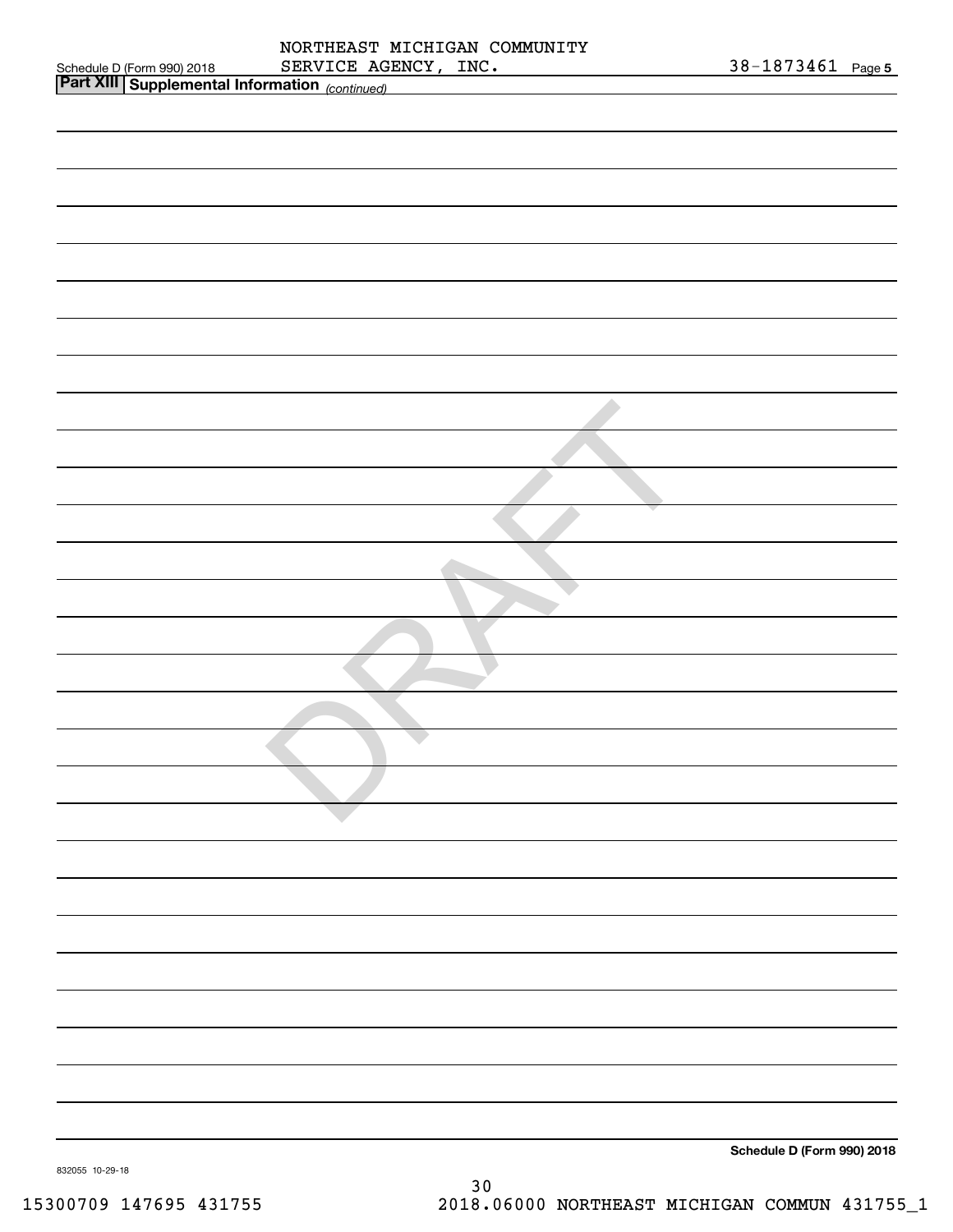| <b>SCHEDULE I</b><br><b>Grants and Other Assistance to Organizations,</b>                  |                                                                                                                                                                                                                                                                                                                                                    |                            |                                    |                             |                                         | OMB No. 1545-0047                             |                                          |  |                                                     |     |
|--------------------------------------------------------------------------------------------|----------------------------------------------------------------------------------------------------------------------------------------------------------------------------------------------------------------------------------------------------------------------------------------------------------------------------------------------------|----------------------------|------------------------------------|-----------------------------|-----------------------------------------|-----------------------------------------------|------------------------------------------|--|-----------------------------------------------------|-----|
| (Form 990)                                                                                 | Governments, and Individuals in the United States<br>Complete if the organization answered "Yes" on Form 990, Part IV, line 21 or 22.                                                                                                                                                                                                              |                            |                                    |                             |                                         |                                               |                                          |  | 2018                                                |     |
| Department of the Treasury<br>Internal Revenue Service                                     | Attach to Form 990.<br>Go to www.irs.gov/Form990 for the latest information.                                                                                                                                                                                                                                                                       |                            |                                    |                             |                                         |                                               |                                          |  | <b>Open to Public</b><br>Inspection                 |     |
| NORTHEAST MICHIGAN COMMUNITY<br>Name of the organization<br>SERVICE AGENCY, INC.           |                                                                                                                                                                                                                                                                                                                                                    |                            |                                    |                             |                                         |                                               |                                          |  | <b>Employer identification number</b><br>38-1873461 |     |
| Part I                                                                                     | <b>General Information on Grants and Assistance</b>                                                                                                                                                                                                                                                                                                |                            |                                    |                             |                                         |                                               |                                          |  |                                                     |     |
| $\mathbf{1}$<br>$\mathbf{2}$                                                               | Does the organization maintain records to substantiate the amount of the grants or assistance, the grantees' eligibility for the grants or assistance, and the selection<br>$\boxed{\text{X}}$ Yes<br>$\overline{\phantom{a}}$ No<br>Describe in Part IV the organization's procedures for monitoring the use of grant funds in the United States. |                            |                                    |                             |                                         |                                               |                                          |  |                                                     |     |
| Part II                                                                                    | Grants and Other Assistance to Domestic Organizations and Domestic Governments. Complete if the organization answered "Yes" on Form 990, Part IV, line 21, for any                                                                                                                                                                                 |                            |                                    |                             |                                         |                                               |                                          |  |                                                     |     |
|                                                                                            | recipient that received more than \$5,000. Part II can be duplicated if additional space is needed.                                                                                                                                                                                                                                                |                            |                                    |                             |                                         | (f) Method of                                 |                                          |  |                                                     |     |
|                                                                                            | 1 (a) Name and address of organization<br>or government                                                                                                                                                                                                                                                                                            | $(b)$ EIN                  | (c) IRC section<br>(if applicable) | (d) Amount of<br>cash grant | (e) Amount of<br>non-cash<br>assistance | valuation (book,<br>FMV, appraisal,<br>other) | (g) Description of<br>noncash assistance |  | (h) Purpose of grant<br>or assistance               |     |
| MID MICHIGAN COMMUNITY ACTION<br>AGENCY, INC. - 1574 EAST<br>WASHINGTON ROAD - FARWELL, MI |                                                                                                                                                                                                                                                                                                                                                    |                            |                                    |                             |                                         |                                               |                                          |  |                                                     |     |
| 48622                                                                                      |                                                                                                                                                                                                                                                                                                                                                    | $38 - 2056236$ $501(C)(3)$ |                                    | 1,726,530                   | 0                                       |                                               |                                          |  | EARLY CHILDHOOD EDUCATION                           |     |
| ALCONA COUNTY COMMISSION ON AGING<br>207 CHURCH STREET<br>LINCOLN, MI 48742                |                                                                                                                                                                                                                                                                                                                                                    | $38 - 2028913$ $501(C)(3)$ |                                    | 174,264                     | 0                                       |                                               |                                          |  | SERVICES FOR SENIORS                                |     |
| ALPENA AREA SENIOR CITIZENS<br>COUNCIL INC - 501 RIVER STREET -<br>ALPENA, MI 49707        |                                                                                                                                                                                                                                                                                                                                                    | $38-1878427$ $501(C)(3)$   |                                    | 311,643                     | $\mathbf{0}$                            |                                               |                                          |  | SERVICES FOR SENIORS                                |     |
| SUNRISE SIDE SENIOR SERVICES<br>P.O. BOX 36<br>OMER, MI 48749                              |                                                                                                                                                                                                                                                                                                                                                    | $38 - 2213493$ $501(C)(3)$ |                                    | 217,945.                    | 0.                                      |                                               |                                          |  | SERVICES FOR SENIORS                                |     |
| CHEBOYGAN COUNTY COUNCIL ON AGING<br>1531 SAND ROAD<br>CHEBOYGAN, MI 49721                 |                                                                                                                                                                                                                                                                                                                                                    | $38 - 6296274$ 501(C)(3)   |                                    | 241,412.                    | $\mathbf{0}$                            |                                               |                                          |  | SERVICES FOR SENIORS                                |     |
| CRAWFORD COUNTY COMMISSION ON<br>AGING - 308 LAWNDALE STREET -<br>GRAYLING, MI 49738       |                                                                                                                                                                                                                                                                                                                                                    |                            | 38-6004907 CRAWFORD COUNTY         | 185,391.                    | $\mathbf{0}$                            |                                               |                                          |  | SERVICES FOR SENIORS                                |     |
| $\mathbf{2}$                                                                               | Enter total number of section $501(c)(3)$ and government organizations listed in the line 1 table                                                                                                                                                                                                                                                  |                            |                                    |                             |                                         |                                               |                                          |  |                                                     | 15. |
| 3                                                                                          | 0.<br>Enter total number of other organizations listed in the line 1 table                                                                                                                                                                                                                                                                         |                            |                                    |                             |                                         |                                               |                                          |  |                                                     |     |

**For Paperwork Reduction Act Notice, see the Instructions for Form 990. Schedule I (Form 990) (2018)** LHA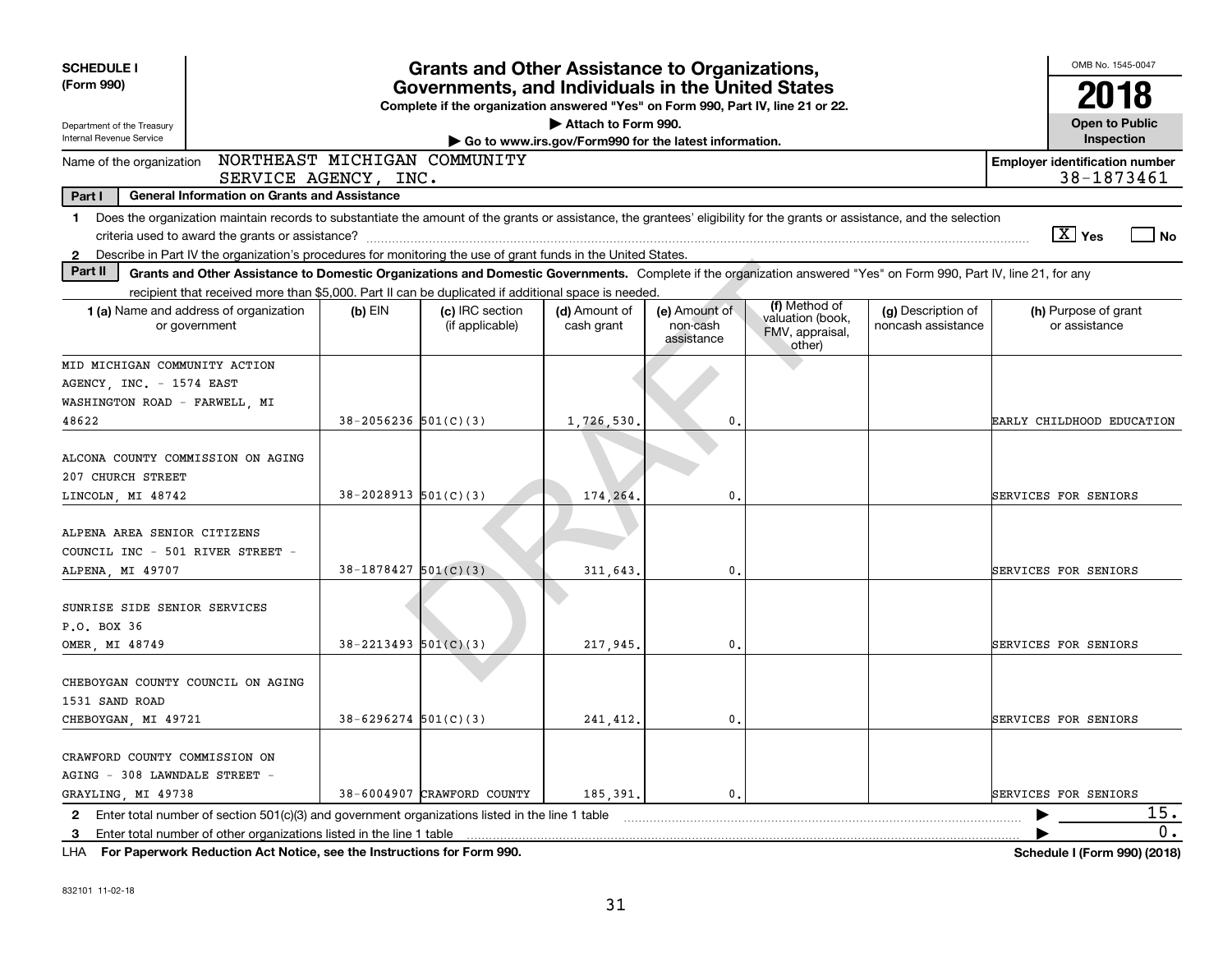Schedule I (Form 990) Page 1 SERVICE AGENCY, INC.

| Continuation of Grants and Other Assistance to Governments and Organizations in the United States (Schedule I (Form 990), Part II.)<br>Part II |                            |                                  |                             |                                         |                                                                |                                           |                                       |  |
|------------------------------------------------------------------------------------------------------------------------------------------------|----------------------------|----------------------------------|-----------------------------|-----------------------------------------|----------------------------------------------------------------|-------------------------------------------|---------------------------------------|--|
| (a) Name and address of<br>organization or government                                                                                          | $(b)$ EIN                  | (c) IRC section<br>if applicable | (d) Amount of<br>cash grant | (e) Amount of<br>non-cash<br>assistance | (f) Method of<br>valuation<br>(book, FMV,<br>appraisal, other) | (g) Description of<br>non-cash assistance | (h) Purpose of grant<br>or assistance |  |
| IOSCO COUNTY COMMISSION ON AGING<br>INC - P.O. BOX 160 - HALE, MI                                                                              |                            |                                  |                             |                                         |                                                                |                                           |                                       |  |
| 48739                                                                                                                                          | $38 - 2015470$ $501(C)(3)$ |                                  | 289,328.                    | 0.                                      |                                                                |                                           | SERVICES FOR SENIORS                  |  |
| MONTMORENCY COUNTY COMMISSION ON<br>AGING - P.O. BOX 788 - ATLANTA, MI                                                                         |                            |                                  |                             |                                         |                                                                |                                           |                                       |  |
| 49709                                                                                                                                          | $38 - 2046898$ 501(C)(3)   |                                  | 196,879.                    | $\mathbf{0}$ .                          |                                                                |                                           | SERVICES FOR SENIORS                  |  |
| OGEMAW COMMISSION ON AGING<br>1528 SOUTH M-33                                                                                                  |                            |                                  |                             |                                         |                                                                |                                           |                                       |  |
| WEST BRANCH, MI 48661                                                                                                                          | $38-3381063$ $501(C)(3)$   |                                  | 319,025.                    | $\mathbf{0}$                            |                                                                |                                           | SERVICES FOR SENIORS                  |  |
| OSCODA COUNTY COUNCIL ON AGING<br>429 N. MT. TOM ROAD                                                                                          |                            |                                  |                             |                                         |                                                                |                                           |                                       |  |
| MIO, MI 48647                                                                                                                                  | $38 - 2045047$ 501(C)(3)   |                                  | 141,720                     | $\mathbf 0$ .                           |                                                                |                                           | SERVICES FOR SENIORS                  |  |
| OTSEGO COUNTY COMMISSION ON AGING<br>120 GRANDVIEW BOULEVARD                                                                                   |                            |                                  |                             |                                         |                                                                |                                           |                                       |  |
| GAYLORD, MI 49735                                                                                                                              | $38 - 2058876$ 501(C)(3)   |                                  | 302,501                     | $\mathfrak{o}$ .                        |                                                                |                                           | SERVICES FOR SENIORS                  |  |
| PRESQUE ISLE COUNTY COUNCIL ON<br>AGING - 6520 DARGA HIGHWAY -                                                                                 |                            |                                  |                             |                                         |                                                                |                                           |                                       |  |
| POSEN, MI 49776                                                                                                                                | $38 - 2049370$ 501(C)(3)   |                                  | 162,183                     | 0                                       |                                                                |                                           | SERVICES FOR SENIORS                  |  |
| ROSCOMMON COUNTY COMMISSION ON<br>AGING - 2625 TOWNLINE ROAD -                                                                                 |                            |                                  |                             |                                         |                                                                |                                           |                                       |  |
| HOUGHTON LAKE, MI 48629                                                                                                                        | $38-3372580$ $501(C)(3)$   |                                  | 400,444.                    | $\mathfrak o$ .                         |                                                                |                                           | SERVICES FOR SENIORS                  |  |
| LEGAL SERVICES OF NORTHERN<br>MICHIGAN INC - 130 WEST SPRUCE                                                                                   |                            |                                  |                             |                                         |                                                                |                                           |                                       |  |
| STREET; P.O. BOX 710 - SAULT STE.<br>MARIE, MI 49783                                                                                           | $38-1817336$ $501(C)(3)$   |                                  | 27,382.                     | $\mathbf{0}$ .                          |                                                                |                                           | SERVICES FOR SENIORS                  |  |
|                                                                                                                                                |                            |                                  |                             |                                         |                                                                |                                           |                                       |  |
| DISTRICT HEALTH DEPARTMENT NO. 4<br>100 WOODS CIRCLE, SUITE 200                                                                                |                            |                                  |                             |                                         |                                                                |                                           |                                       |  |
| ALPENA, MI 49707                                                                                                                               | 38-3145897 STATE OF MI     |                                  | 19.947.                     | $\mathfrak{o}$ .                        |                                                                |                                           | <b>SERVICES FOR SENIORS</b>           |  |

**Schedule I (Form 990)**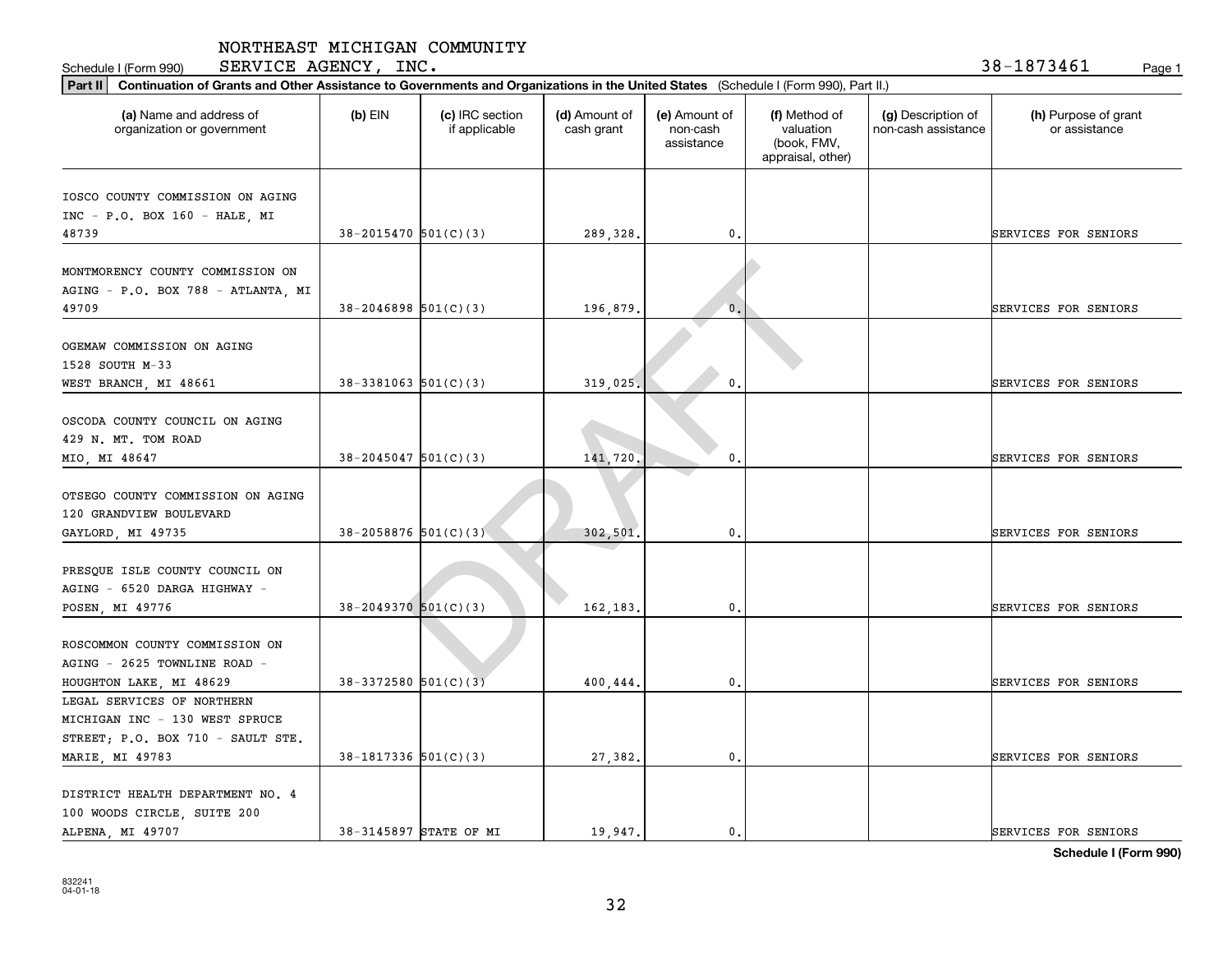**2**Schedule I (Form 990) (2018) Page SERVICE AGENCY, INC. 38-1873461

**Part III** | Grants and Other Assistance to Domestic Individuals. Complete if the organization answered "Yes" on Form 990, Part IV, line 22. Part III can be duplicated if additional space is needed.

| (a) Type of grant or assistance                                                                                                                      | (b) Number of<br>recipients                                         | (c) Amount of<br>cash grant | (d) Amount of non-<br>cash assistance | (e) Method of valuation<br>(book, FMV, appraisal, other) | (f) Description of noncash assistance |  |  |  |
|------------------------------------------------------------------------------------------------------------------------------------------------------|---------------------------------------------------------------------|-----------------------------|---------------------------------------|----------------------------------------------------------|---------------------------------------|--|--|--|
|                                                                                                                                                      |                                                                     |                             |                                       |                                                          |                                       |  |  |  |
| EARLY CHILDHOOD PROGRAMS ASSISTANCE                                                                                                                  | 3328                                                                | 12,903.                     | $\mathbf{0}$                          |                                                          |                                       |  |  |  |
|                                                                                                                                                      |                                                                     |                             |                                       |                                                          |                                       |  |  |  |
| COMMUNITY BASED CARE PROGRAMS ASSISTANCE                                                                                                             | 848                                                                 | 10,369,476.                 | $\mathfrak{o}$ .                      |                                                          |                                       |  |  |  |
|                                                                                                                                                      |                                                                     |                             |                                       |                                                          |                                       |  |  |  |
| AGING PROGRAMS ASSISTANCE                                                                                                                            | 148                                                                 | 164,906.                    | $\,0$ .                               |                                                          |                                       |  |  |  |
|                                                                                                                                                      |                                                                     |                             |                                       |                                                          |                                       |  |  |  |
| CLIENT SERVICE PROGRAMS ASSISTANCE                                                                                                                   | 11415                                                               | 1,477,672.                  |                                       | 1,562,861. STATE OF MI VALUE                             | FOOD COMMODITIES                      |  |  |  |
|                                                                                                                                                      |                                                                     |                             |                                       |                                                          |                                       |  |  |  |
| Supplemental Information. Provide the information required in Part I, line 2; Part III, column (b); and any other additional information.<br>Part IV |                                                                     |                             |                                       |                                                          |                                       |  |  |  |
| PART I, LINE 2:                                                                                                                                      |                                                                     |                             |                                       |                                                          |                                       |  |  |  |
| THE ORGANIZATION PERFORMS A DETAILED PROGRAMMATIC AND FISCAL REVIEW ON SITE                                                                          |                                                                     |                             |                                       |                                                          |                                       |  |  |  |
| TO EACH CONTRACTOR ON AN ANNUAL BASIS. UNDERLYING DOCUMENTATION IS ANALYZED                                                                          |                                                                     |                             |                                       |                                                          |                                       |  |  |  |
|                                                                                                                                                      | AND ADHERENCE TO FEDERAL, STATE AND LOCAL RULES AND REGULATIONS ARE |                             |                                       |                                                          |                                       |  |  |  |
| VERIFIED BY MANAGEMENT. ADDITIONALLY, EACH CONTRACTOR IS REQUIRED TO SUBMIT                                                                          |                                                                     |                             |                                       |                                                          |                                       |  |  |  |

FINANCIAL REPORTS ON A MONTHLY BASIS AND AUDITED FINANCIAL STATEMENTS ON AN

ANNUAL BASIS.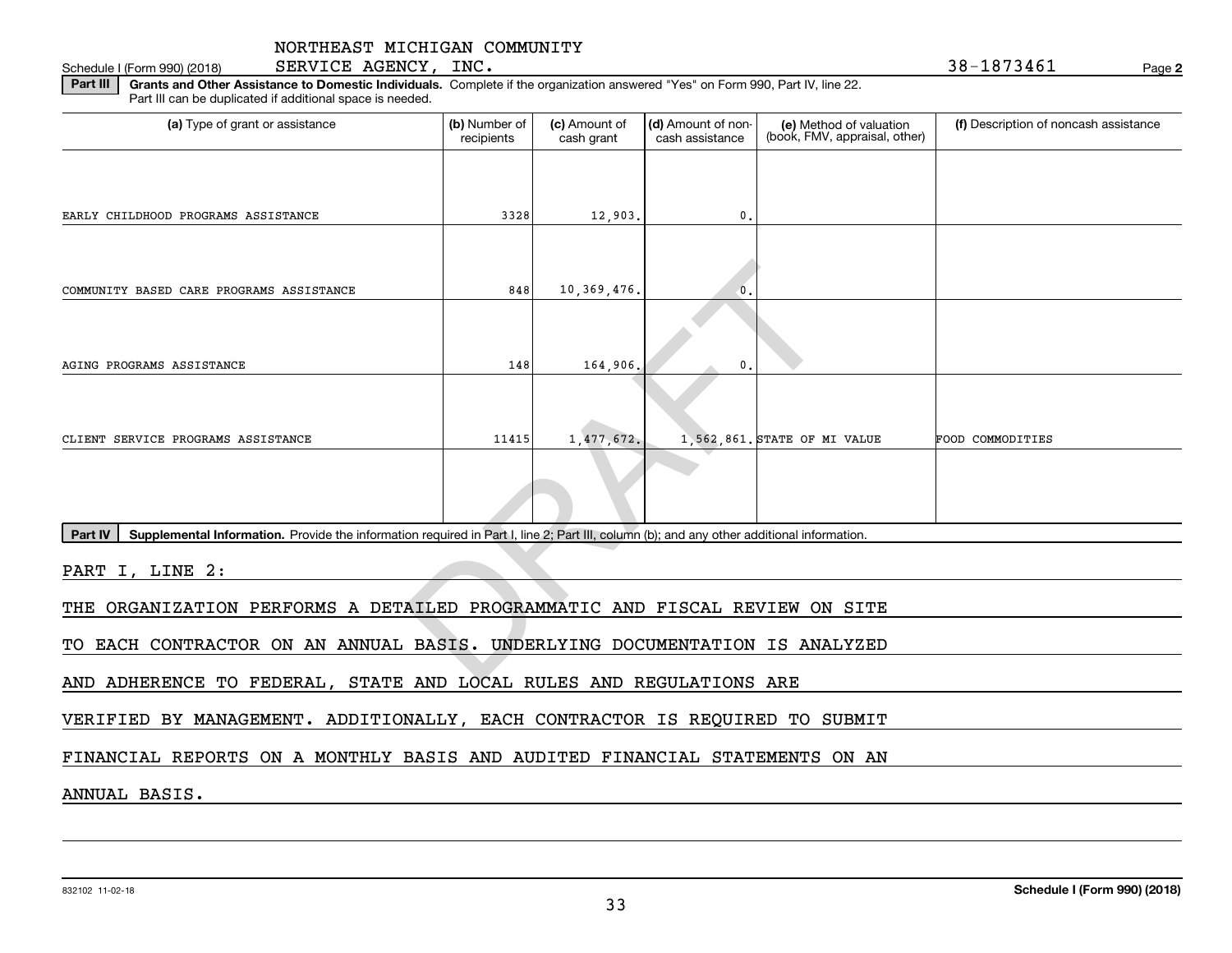|        | <b>SCHEDULE M</b><br><b>Noncash Contributions</b>                                |                                                                                                                   |                         | OMB No. 1545-0047 |                                                                                                                                |                                       |                              |            |    |  |
|--------|----------------------------------------------------------------------------------|-------------------------------------------------------------------------------------------------------------------|-------------------------|-------------------|--------------------------------------------------------------------------------------------------------------------------------|---------------------------------------|------------------------------|------------|----|--|
|        | (Form 990)                                                                       |                                                                                                                   |                         |                   |                                                                                                                                |                                       |                              |            |    |  |
|        |                                                                                  |                                                                                                                   |                         |                   | > Complete if the organizations answered "Yes" on Form 990, Part IV, lines 29 or 30.                                           |                                       |                              | 2018       |    |  |
|        | Department of the Treasury<br>Internal Revenue Service                           | Attach to Form 990.                                                                                               |                         |                   |                                                                                                                                |                                       | <b>Open to Public</b>        |            |    |  |
|        | Go to www.irs.gov/Form990 for instructions and the latest information.           |                                                                                                                   |                         |                   |                                                                                                                                | Inspection                            |                              |            |    |  |
|        | Name of the organization<br>NORTHEAST MICHIGAN COMMUNITY<br>SERVICE AGENCY, INC. |                                                                                                                   |                         |                   |                                                                                                                                | <b>Employer identification number</b> |                              |            |    |  |
| Part I |                                                                                  | <b>Types of Property</b>                                                                                          |                         |                   |                                                                                                                                |                                       | 38-1873461                   |            |    |  |
|        |                                                                                  |                                                                                                                   | (a)                     | (b)               | (c)                                                                                                                            |                                       | (d)                          |            |    |  |
|        |                                                                                  |                                                                                                                   | Check if                | Number of         | Noncash contribution                                                                                                           |                                       | Method of determining        |            |    |  |
|        |                                                                                  |                                                                                                                   | applicable              | contributions or  | amounts reported on<br>litems contributed  Form 990, Part VIII, line 1g                                                        |                                       | noncash contribution amounts |            |    |  |
| 1      |                                                                                  |                                                                                                                   |                         |                   |                                                                                                                                |                                       |                              |            |    |  |
| 2      |                                                                                  |                                                                                                                   |                         |                   |                                                                                                                                |                                       |                              |            |    |  |
| з      |                                                                                  | Art - Fractional interests                                                                                        |                         |                   |                                                                                                                                |                                       |                              |            |    |  |
| 4      |                                                                                  |                                                                                                                   |                         |                   |                                                                                                                                |                                       |                              |            |    |  |
| 5      |                                                                                  | Clothing and household goods                                                                                      |                         |                   |                                                                                                                                |                                       |                              |            |    |  |
| 6      |                                                                                  |                                                                                                                   |                         |                   |                                                                                                                                |                                       |                              |            |    |  |
| 7      |                                                                                  |                                                                                                                   |                         |                   |                                                                                                                                |                                       |                              |            |    |  |
| 8      |                                                                                  |                                                                                                                   |                         |                   |                                                                                                                                |                                       |                              |            |    |  |
| 9      |                                                                                  |                                                                                                                   |                         |                   |                                                                                                                                |                                       |                              |            |    |  |
| 10     |                                                                                  | Securities - Closely held stock                                                                                   |                         |                   |                                                                                                                                |                                       |                              |            |    |  |
| 11     | Securities - Partnership, LLC, or                                                |                                                                                                                   |                         |                   |                                                                                                                                |                                       |                              |            |    |  |
|        |                                                                                  |                                                                                                                   |                         |                   |                                                                                                                                |                                       |                              |            |    |  |
| 12     |                                                                                  |                                                                                                                   |                         |                   |                                                                                                                                |                                       |                              |            |    |  |
| 13     | Qualified conservation contribution -                                            |                                                                                                                   |                         |                   |                                                                                                                                |                                       |                              |            |    |  |
|        | Historic structures                                                              |                                                                                                                   |                         |                   |                                                                                                                                |                                       |                              |            |    |  |
| 14     |                                                                                  | Qualified conservation contribution - Other                                                                       |                         |                   |                                                                                                                                |                                       |                              |            |    |  |
| 15     |                                                                                  |                                                                                                                   |                         |                   |                                                                                                                                |                                       |                              |            |    |  |
| 16     |                                                                                  | Real estate - Commercial                                                                                          |                         |                   |                                                                                                                                |                                       |                              |            |    |  |
| 17     |                                                                                  |                                                                                                                   |                         |                   |                                                                                                                                |                                       |                              |            |    |  |
| 18     |                                                                                  |                                                                                                                   |                         |                   |                                                                                                                                |                                       |                              |            |    |  |
| 19     |                                                                                  |                                                                                                                   | $\overline{\mathbf{x}}$ | 1                 | 1,671,796. STATE OF MI VALUE                                                                                                   |                                       |                              |            |    |  |
| 20     |                                                                                  |                                                                                                                   |                         |                   |                                                                                                                                |                                       |                              |            |    |  |
| 21     |                                                                                  |                                                                                                                   |                         |                   |                                                                                                                                |                                       |                              |            |    |  |
| 22     |                                                                                  |                                                                                                                   |                         |                   |                                                                                                                                |                                       |                              |            |    |  |
| 23     |                                                                                  |                                                                                                                   |                         |                   |                                                                                                                                |                                       |                              |            |    |  |
| 24     |                                                                                  |                                                                                                                   |                         |                   |                                                                                                                                |                                       |                              |            |    |  |
| 25     | Other                                                                            |                                                                                                                   |                         |                   |                                                                                                                                |                                       |                              |            |    |  |
| 26     | Other                                                                            |                                                                                                                   |                         |                   |                                                                                                                                |                                       |                              |            |    |  |
| 27     | Other                                                                            |                                                                                                                   |                         |                   |                                                                                                                                |                                       |                              |            |    |  |
| 28     | Other                                                                            |                                                                                                                   |                         |                   |                                                                                                                                |                                       |                              |            |    |  |
| 29     |                                                                                  | Number of Forms 8283 received by the organization during the tax year for contributions                           |                         |                   |                                                                                                                                |                                       |                              |            |    |  |
|        |                                                                                  | for which the organization completed Form 8283, Part IV, Donee Acknowledgement                                    |                         |                   | 29                                                                                                                             |                                       |                              | 0          |    |  |
|        |                                                                                  |                                                                                                                   |                         |                   |                                                                                                                                |                                       |                              | <b>Yes</b> | No |  |
|        |                                                                                  |                                                                                                                   |                         |                   | 30a During the year, did the organization receive by contribution any property reported in Part I, lines 1 through 28, that it |                                       |                              |            |    |  |
|        |                                                                                  |                                                                                                                   |                         |                   | must hold for at least three years from the date of the initial contribution, and which isn't required to be used for          |                                       |                              |            |    |  |
|        |                                                                                  | exempt purposes for the entire holding period?                                                                    |                         |                   |                                                                                                                                |                                       | 30a                          |            | х  |  |
|        |                                                                                  | <b>b</b> If "Yes," describe the arrangement in Part II.                                                           |                         |                   |                                                                                                                                |                                       |                              |            |    |  |
| 31     |                                                                                  |                                                                                                                   |                         |                   | Does the organization have a gift acceptance policy that requires the review of any nonstandard contributions?                 |                                       | 31                           | х          |    |  |
|        |                                                                                  | 32a Does the organization hire or use third parties or related organizations to solicit, process, or sell noncash |                         |                   |                                                                                                                                |                                       |                              |            |    |  |
|        | contributions?                                                                   |                                                                                                                   |                         |                   |                                                                                                                                |                                       | 32a                          |            | х  |  |
|        | <b>b</b> If "Yes," describe in Part II.                                          |                                                                                                                   |                         |                   |                                                                                                                                |                                       |                              |            |    |  |
| 33     |                                                                                  |                                                                                                                   |                         |                   | If the organization didn't report an amount in column (c) for a type of property for which column (a) is checked,              |                                       |                              |            |    |  |
|        | describe in Part II.                                                             |                                                                                                                   |                         |                   |                                                                                                                                |                                       |                              |            |    |  |

**For Paperwork Reduction Act Notice, see the Instructions for Form 990. Schedule M (Form 990) 2018** LHA

832141 10-18-18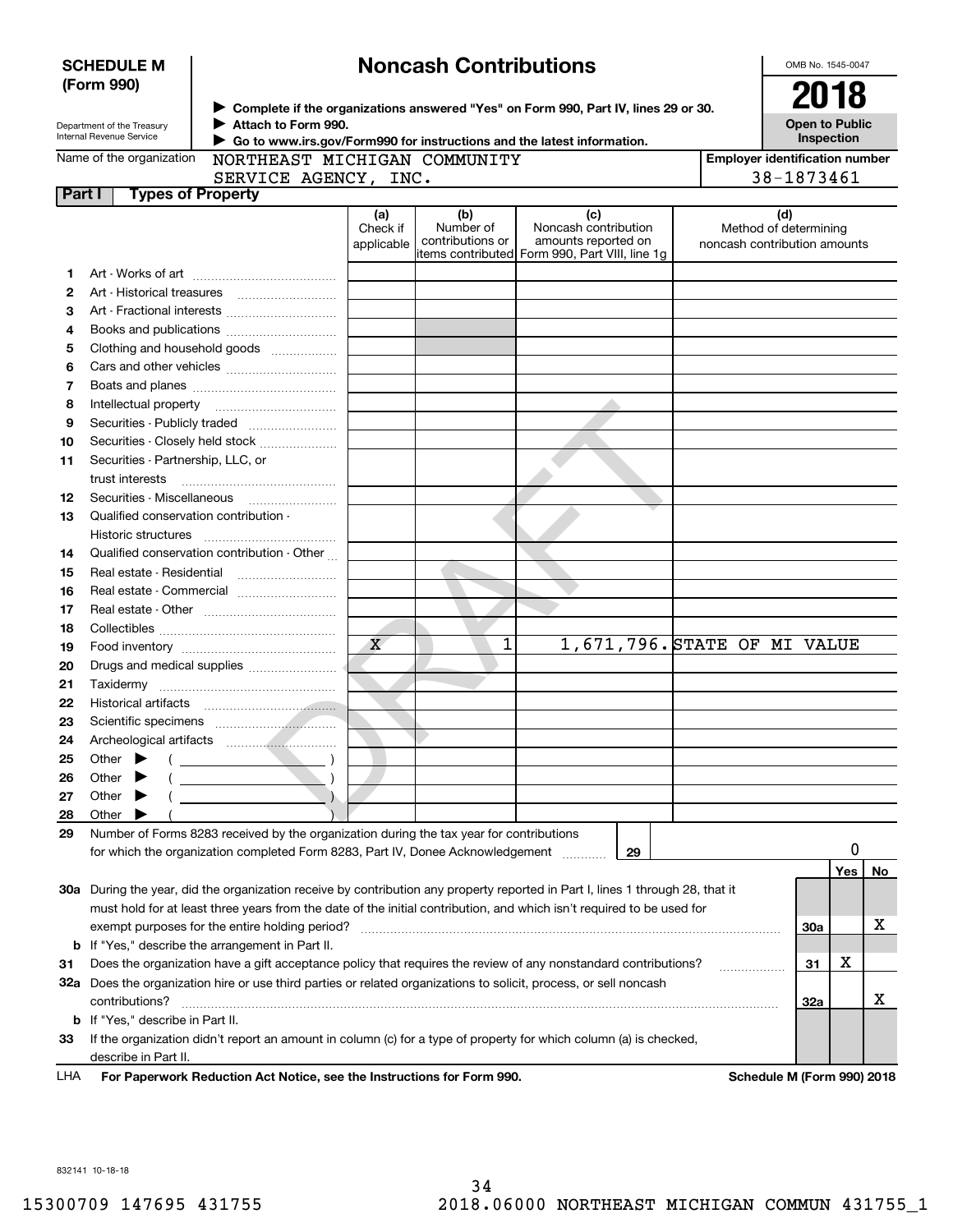| NORTHEAST MICHIGAN COMMUNITY                                                                                                                                                                                                                                                    |                            |
|---------------------------------------------------------------------------------------------------------------------------------------------------------------------------------------------------------------------------------------------------------------------------------|----------------------------|
| SERVICE AGENCY, INC.<br>Schedule M (Form 990) 2018                                                                                                                                                                                                                              | 38-1873461<br>Page 2       |
| Part II<br>Supplemental Information. Provide the information required by Part I, lines 30b, 32b, and 33, and whether the organization<br>is reporting in Part I, column (b), the number of contributions, the number of items received, or a combination of both. Also complete |                            |
| this part for any additional information.                                                                                                                                                                                                                                       |                            |
|                                                                                                                                                                                                                                                                                 |                            |
| SCHEDULE M, PART I, COLUMN (B):                                                                                                                                                                                                                                                 |                            |
| REPORTED IN COLUMN (B) FOR FOOD INVENTORY IS THE NUMBER OF CONTRIBUTORS                                                                                                                                                                                                         |                            |
|                                                                                                                                                                                                                                                                                 |                            |
| OF FOOD COMMODITIES.                                                                                                                                                                                                                                                            |                            |
|                                                                                                                                                                                                                                                                                 |                            |
|                                                                                                                                                                                                                                                                                 |                            |
|                                                                                                                                                                                                                                                                                 |                            |
|                                                                                                                                                                                                                                                                                 |                            |
|                                                                                                                                                                                                                                                                                 |                            |
|                                                                                                                                                                                                                                                                                 |                            |
|                                                                                                                                                                                                                                                                                 |                            |
|                                                                                                                                                                                                                                                                                 |                            |
|                                                                                                                                                                                                                                                                                 |                            |
|                                                                                                                                                                                                                                                                                 |                            |
|                                                                                                                                                                                                                                                                                 |                            |
|                                                                                                                                                                                                                                                                                 |                            |
|                                                                                                                                                                                                                                                                                 |                            |
|                                                                                                                                                                                                                                                                                 |                            |
|                                                                                                                                                                                                                                                                                 |                            |
|                                                                                                                                                                                                                                                                                 |                            |
|                                                                                                                                                                                                                                                                                 |                            |
|                                                                                                                                                                                                                                                                                 |                            |
|                                                                                                                                                                                                                                                                                 |                            |
|                                                                                                                                                                                                                                                                                 |                            |
|                                                                                                                                                                                                                                                                                 |                            |
|                                                                                                                                                                                                                                                                                 |                            |
|                                                                                                                                                                                                                                                                                 |                            |
|                                                                                                                                                                                                                                                                                 |                            |
|                                                                                                                                                                                                                                                                                 |                            |
|                                                                                                                                                                                                                                                                                 |                            |
|                                                                                                                                                                                                                                                                                 |                            |
|                                                                                                                                                                                                                                                                                 |                            |
|                                                                                                                                                                                                                                                                                 |                            |
|                                                                                                                                                                                                                                                                                 |                            |
|                                                                                                                                                                                                                                                                                 |                            |
|                                                                                                                                                                                                                                                                                 |                            |
|                                                                                                                                                                                                                                                                                 |                            |
|                                                                                                                                                                                                                                                                                 |                            |
|                                                                                                                                                                                                                                                                                 |                            |
|                                                                                                                                                                                                                                                                                 |                            |
|                                                                                                                                                                                                                                                                                 |                            |
|                                                                                                                                                                                                                                                                                 |                            |
| 832142 10-18-18                                                                                                                                                                                                                                                                 | Schedule M (Form 990) 2018 |
| 35                                                                                                                                                                                                                                                                              |                            |
|                                                                                                                                                                                                                                                                                 |                            |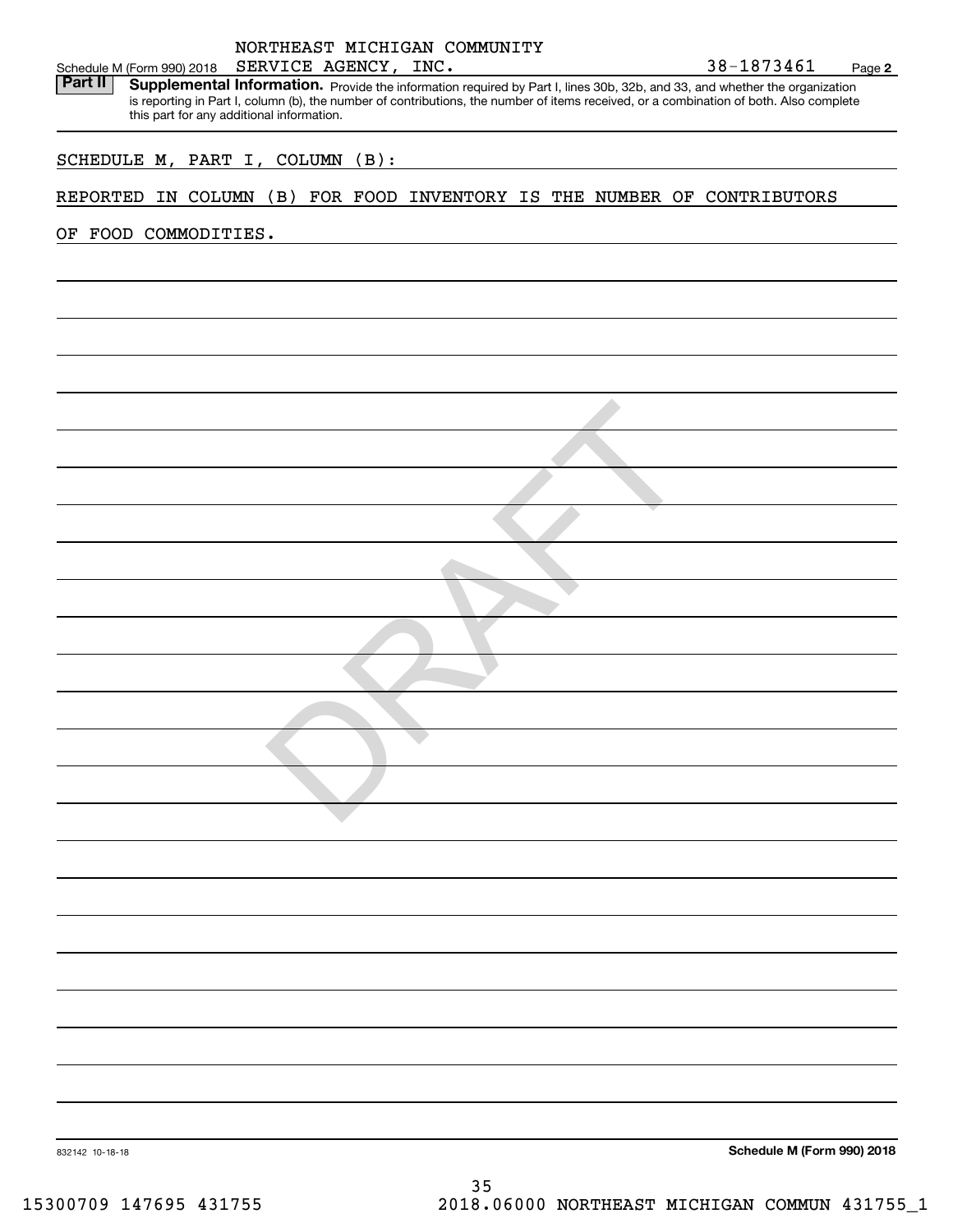**(Form 990 or 990-EZ)**

Department of the Treasury Internal Revenue Service Name of the organization

## **SCHEDULE O Supplemental Information to Form 990 or 990-EZ**

**Complete to provide information for responses to specific questions on Form 990 or 990-EZ or to provide any additional information. | Attach to Form 990 or 990-EZ. | Go to www.irs.gov/Form990 for the latest information.**



**Employer identification number** SERVICE AGENCY, INC.  $\vert$  38-1873461

FORM 990, PART I, LINE 1, DESCRIPTION OF ORGANIZATION MISSION:

NORTHEAST MICHIGAN COMMUNITY

WITHIN ITS CONSTITUTIONAL COUNTIES; MOBILIZE PUBLIC & PRIVATE RESOURCES

TO PROVIDE SOCIAL & ECONOMIC OPPORTUNITIES THAT FOSTER SELF-SUFFICIENCY

FOR LOW INCOME PERSONS; MOTIVATE & PREPARE THE LOW-INCOME, ELDERLY,

PERSONS WITH DISABILITIES OR OTHERWISE DISADVANTAGED TO ACHIEVE

ECONOMIC INDEPENDENCE THROUGH THE PROVISION OF A WIDE RANGE OF RELEVANT

& INNOVATIVE SERVICES IN PARTNERSHIP WITH OTHER AGENCIES &

ORGANIZATIONS; DEVELOP A SENSE OF DIGNITY & STRENGTH AMONG THE LOW

INCOME, ELDERLY, PERSONS WITH DISABILITIES OR OTHERWISE DISADVANTAGED ES IN PARTNERSHIP WITH OTHER AGENCIES &<br>LOP A SENSE OF DIGNITY & STRENGTH AMONO<br>RSONS WITH DISABILITIES OR OTHERWISE DI<br>G & PARTICIPATION OF THE LOW-INCOME, EI<br>AGED, THROUGH THE ELEVEN COUNTY AREA.<br>LINE 4D, OTHER PROGRAM S

THROUGH THE PLANNING & PARTICIPATION OF THE LOW-INCOME, ELDERLY OR

OTHERWISE DISADVANTAGED, THROUGH THE ELEVEN COUNTY AREA.

FORM 990, PART III, LINE 4D, OTHER PROGRAM SERVICES:

AGING PROGRAMS -

SERVICE DESIGNED TO LOCATE, MOBILIZE AND MANAGE A VARIETY OF HOME CARE

AND OTHER SERVICES NEEDED BY FRAIL ELDERLY PERSONS AGED 60 AND OLDER AT

HIGH RISK OF ENTERING A NURSING HOME FACILITY. PROVIDED CARE

MANAGEMENT SERVICES TO 148 PARTICIPANTS. THROUGH SUBCONTRACTING WITH

COMMUNITY PARTNERS SUCH AS COUNCILS/COMMISSIONS ON AGING, SERVICES

PROVIDED IN THE TWELVE COUNTY SERVICE AREA INCLUDE HOMEMAKING, PERSONAL

CARE, RESPITE, LEGAL, CAREGIVER, ADULT DAY CARE, MEDICATION MANAGEMENT,

AND NUTRITION PROGRAMS. THESE AGING PROGRAMS SERVED 11,194

PARTICIPANTS AND PROVIDED 767,392 UNITS OF SERVICE.

EXPENSES \$ 3,712,764. INCLUDING GRANTS OF \$ 3,159,029. REVENUE \$ 2,941.

YOUTH SERVICES PROGRAMS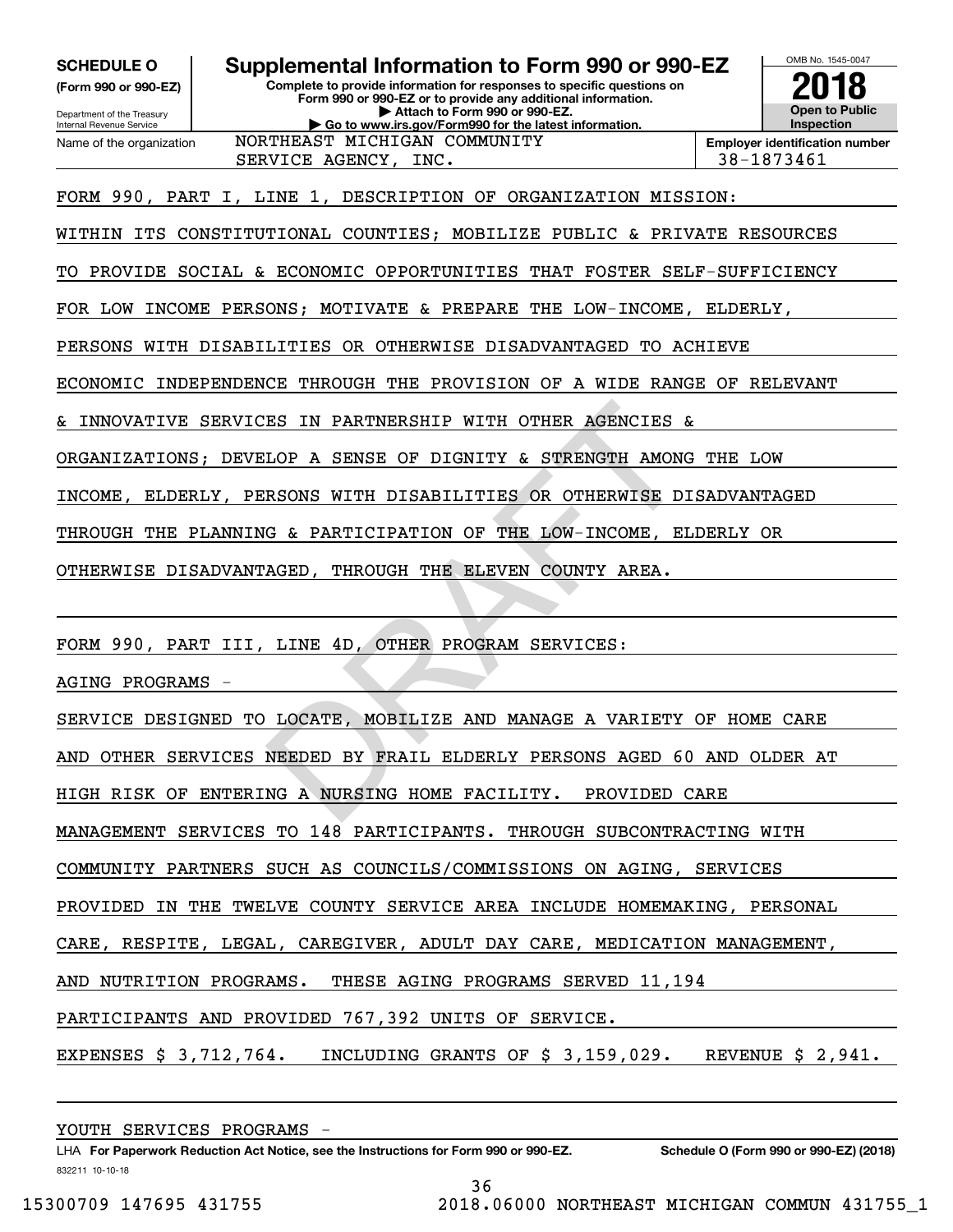| Schedule O (Form 990 or 990-EZ) (2018)                                                    | Page 2                                              |
|-------------------------------------------------------------------------------------------|-----------------------------------------------------|
| Name of the organization  NORTHEAST  MICHIGAN  COMMUNITY<br>SERVICE AGENCY, INC.          | <b>Employer identification number</b><br>38-1873461 |
| SCHOOL SUCCESS PARTNERSHIP PROGRAM PROVIDED SERVICES TO 820 STUDENTS                      |                                                     |
| FORMALLY AND 2,863 INFORMALLY IDENTIFIED AS AT RISK FOR ACADEMIC                          |                                                     |
| FAILURE; SERVICE AREA ENCOMPASSES 10 COUNTIES AND INCLUDES 28 K-12                        |                                                     |
| SITES, FOUR ALTERNATIVE EDUCATION SITES, TWO PAROCHIAL ELEMENTARY                         |                                                     |
| SCHOOL SITES, AND ONE ADULT EDUCATION SITE; REDUCED TRUANCY RATES BY                      |                                                     |
| 98.1%; 78% OF STUDENTS INCREASED MATH SKILLS, AND 79% INCREASED READING                   |                                                     |
| SKILLS; CONNECTED FAMILIES WITH RESOURCES TO REMOVE BARRIERS TO                           |                                                     |
| ACADEMIC SUCCESS AND INCREASED PARENTAL INVOLVEMENT WITH THEIR CHILD'S                    |                                                     |
| EDUCATION. SCHOOL SUCCESS LIAISONS MADE 67,589 CONTACTS WITH NE                           |                                                     |
| MICHIGAN COMMUNITY STUDENTS, FAMILIES, SCHOOL PERSONNEL AND COMMUNITY                     |                                                     |
| AGENCIES; 100% OF PRINCIPALS/SUPERINTENDENTS, AND 99% OF PARENTS WOULD                    |                                                     |
| RECOMMEND THE SCHOOL SUCCESS PROGRAM TO THEIR PEERS.                                      |                                                     |
| EXPENSES $\frac{1}{5}$ 1,712,590. INCLUDING GRANTS OF $\frac{1}{5}$ 0.<br>REVENUE \$ 225. |                                                     |
|                                                                                           |                                                     |
| VOLUNTEER PROGRAMS -                                                                      |                                                     |
| FOSTER GRANDPARENT PROGRAM (FGP): 49 FGP VOLUNTEERS IN THE 12-COUNTY                      |                                                     |
| AREA PROVIDED ONE-ON-ONE TUTORING TO 196 STUDENTS DURING THE COURSE OF                    |                                                     |
| A SCHOOL YEAR RESULTING IN GAINS IN SOCIAL BEHAVIOR, AND/OR EMOTIONAL                     |                                                     |
| DEVELOPMENT, AND IMPROVED ACADEMIC PERFORMANCE IN LITERACY AND/OR MATH.                   |                                                     |

FOSTER GRANDPARENT PROGRAM (FGP): 49 FGP VOLUNTEERS IN THE 12-COUNTY AREA PROVIDED ONE-ON-ONE TUTORING TO 196 STUDENTS DURING THE COURSE OF A SCHOOL YEAR RESULTING IN GAINS IN SOCIAL BEHAVIOR, AND/OR EMOTIONAL DEVELOPMENT, AND IMPROVED ACADEMIC PERFORMANCE IN LITERACY AND/OR MATH. LOW INCOME (WITHIN 200% OF POVERTY) VOLUNTEERS 55 AND OLDER SERVED 49,157 HOURS AND BENEFITED FROM AN HOURLY STIPEND AND MEAL WHILE IN SERVICE, MILEAGE REIMBURSEMENT, AND EXCESS INSURANCE FOR MEDICAL, VOLUNTEER LIABILITY, AND AUTOMOBILE LIABILITY.

832212 10-10-18 **Schedule O (Form 990 or 990-EZ) (2018)** SENIOR COMPANION PROGRAM (SCP): 40 SCP VOLUNTEERS IN THE 12-COUNTY AREA PROVIDED INDEPENDENT LIVING SERVICES AND/OR RESPITE SERVICES TO 143 SENIORS RESULTING IN THE ABILITY FOR SENIORS TO REMAIN INDEPENDENTLY IN THEIR OWN HOME AND REPORT REDUCED FEELINGS OF INCREASED SOCIAL SUPPORT. 37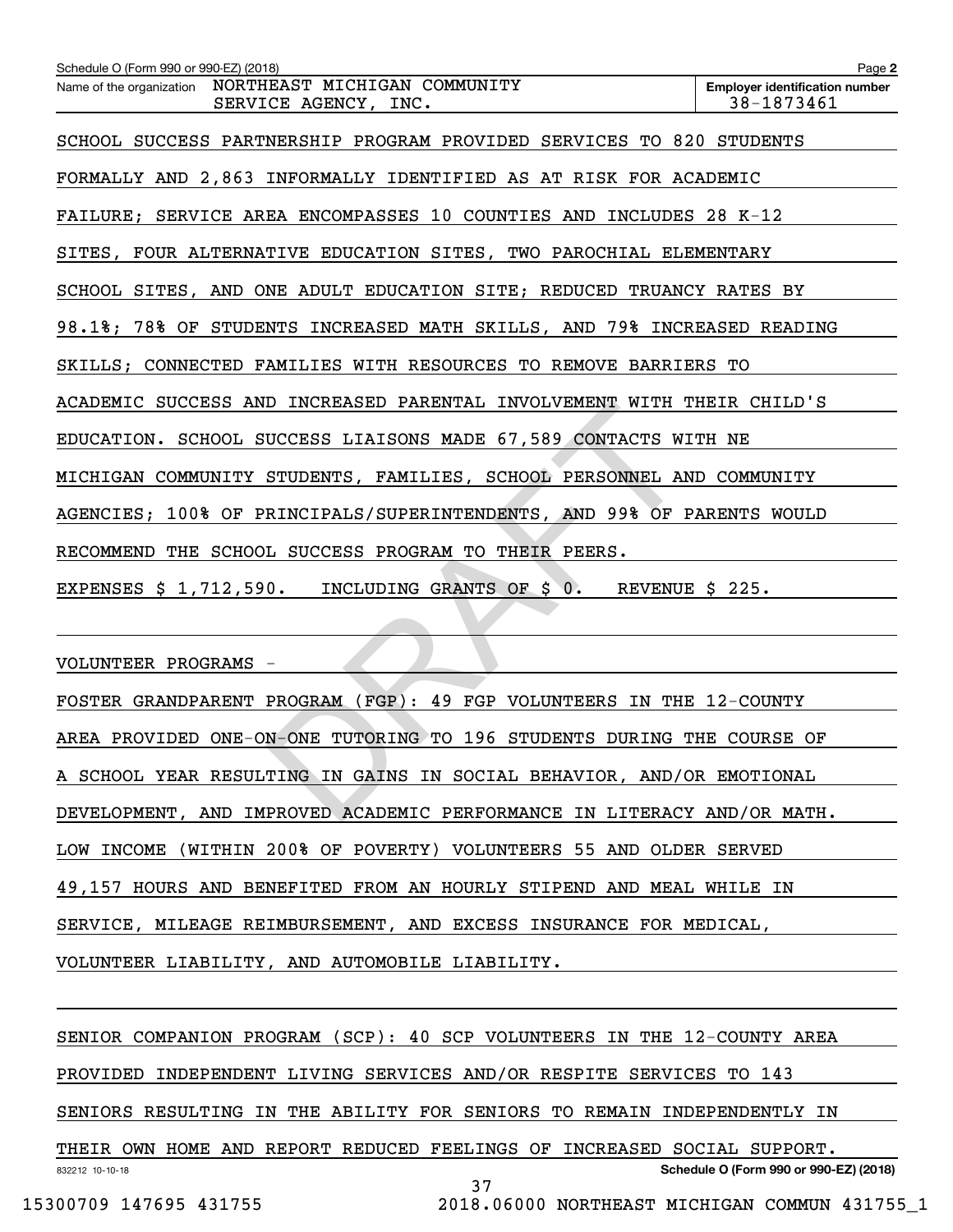| Name of the organization  NORTHEAST MICHIGAN COMMUNITY | <b>Employer identification number</b> |
|--------------------------------------------------------|---------------------------------------|
| SERVICE AGENCY, INC.                                   | 38-1873461                            |

LOW INCOME (WITHIN 200% POVERTY) VOLUNTEERS 55 AND OLDER SERVED 40,266

HOURS AND BENEFITED FROM AN HOURLY STIPEND AND MEAL WHILE IN SERVICE,

MILEAGE REIMBURSEMENT, AND EXCESS INSURANCE FOR MEDICAL, VOLUNTEER

LIABILITY, AND AUTOMOBILE LIABILITY.

EXPENSES \$ 849,317. INCLUDING GRANTS OF \$ 0. REVENUE \$ 2,395.

COMMUNITY DEVELOPMENT PROGRAMS

EXPENSES \$ 210,616. INCLUDING GRANTS OF \$ 0. REVENUE \$ 0.

FORM 990, PART VI, SECTION A, LINE 4:

THE ORGANIZATION AMENDED ITS BYALWS TO MAKE UPDATES TO THE COMPOSITION AND QUALIFICATIONS OF THE MEMBERSHIP ON THE GOVERNING BOARD, INCLUDING THE PUBLIC SECTOR, CONSUMER SECTOR AND PRIVATE SECTOR.

FORM 990, PART VI, SECTION B, LINE 11B:

AN INDEPENDENT CPA FIRM PREPARES THE FORM 990 AND PROVIDES THE AGENCY WITH A DRAFT COPY FOR REVIEW BY THE AUDIT/FINANCE COMMITTEE. ALL BOARD MEMBERS ARE ALSO PROVIDED A COPY OF THE DRAFT FORM 990. AFTER THE COMMITTEE HAS REVIEWED THE DRAFT, THE FORM 990 WITH CHANGES (IF NECESSARY) IS PRESENTED TO THE FULL BOARD OF DIRECTORS FOR APPROVAL. ALL CHANGES ADDRESSED BY EITHER THE COMMITTEE OR THE FULL BOARD ARE THEN SHARED WITH THE CPA FIRM. THE CPA FIRM THEN FINALIZES THE FORM 990, WITH THE CHANGES MADE AND RETURNS THE FINALIZED COPY TO THE AGENCY FOR FINAL REVIEW. AGENCY VERIFIES THE CHANGES AND THE EXECUTIVE DIRECTOR/CEO SIGNS FORM 8879-EO AUTHORIZING THE CPA FIRM TO E-FILE THE FINALIZED FORM 990. INCLUDING GRANTS OF \$ 0. REVENUE \$<br>SECTION A, LINE 4:<br>ENDED ITS BYALWS TO MAKE UPDATES TO THE<br>HE MEMBERSHIP ON THE GOVERNING BOARD, I<br>UMER SECTOR AND PRIVATE SECTOR.<br>SECTION B, LINE 11B:<br>FIRM PREPARES THE FORM 990 AND PROV

FORM 990, PART VI, SECTION B, LINE 12C:

832212 10-10-18 **Schedule O (Form 990 or 990-EZ) (2018)** ON AN ANNUAL BASIS EACH BOARD MEMBER IS REQUIRED TO SUBMIT A CONFLICT OF 38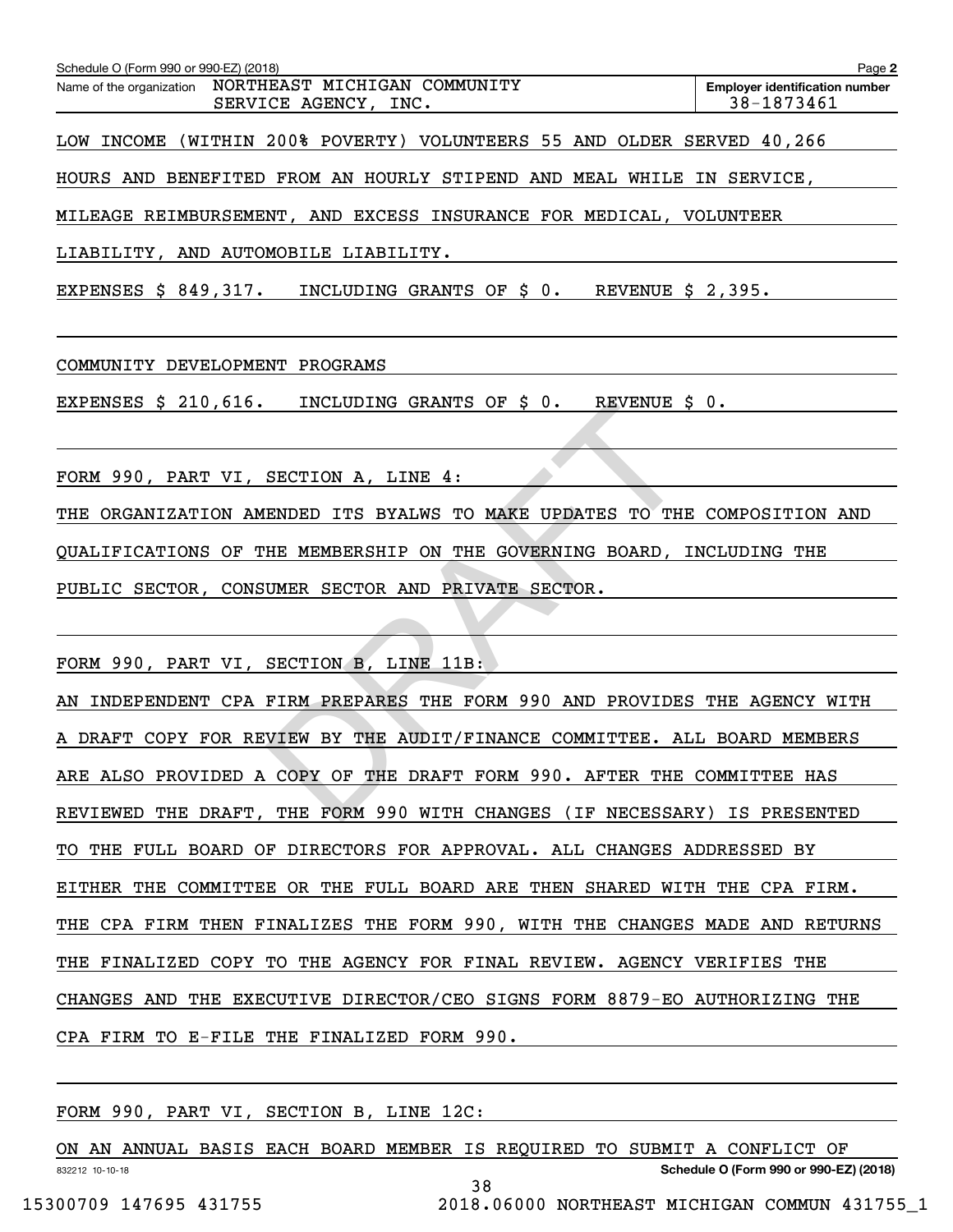| Schedule O (Form 990 or 990-EZ) (2018)                                           | Page 2                                              |
|----------------------------------------------------------------------------------|-----------------------------------------------------|
| NORTHEAST MICHIGAN COMMUNITY<br>Name of the organization<br>SERVICE AGENCY, INC. | <b>Employer identification number</b><br>38-1873461 |
| INTEREST DISCLOSURE STATEMENT ATTESTING THAT HE/SHE HAS READ AND AGREES TO       |                                                     |
| COMPLY WITH THE AGENCY'S NEPOTISM AND CONFLICT OF INTEREST POLICIES AND          |                                                     |
| FURTHER ATTESTING THAT HE/SHE IS NOT INVOLVED IN ANY ACTIVITIES THAT MAY BE      |                                                     |
| CONSIDERED A CONFLICT, EXCEPT AS IDENTIFIED. THE STATEMENTS ARE                  | DATED<br>AND                                        |
| RETAINED BY THE AGENCY'S BOARD SECRETARY. BOARD MEMBERS EXCLUDE THEMSELVES       |                                                     |
| FROM VOTING ON ANY BOARD ITEMS WHERE A CONFLICT OF INTEREST HAS BEEN             |                                                     |
| DISCLOSED, AS APPLICABLE. IN ADDITION, AT EACH BOARD MEETING, AS AN AGENDA       |                                                     |
| ITEM, THE MEMBERS ARE VERBALLY ASKED IF THERE ARE ANY NEW/CHANGED                |                                                     |
| CONFLICT(S) OF INTEREST WHICH WOULD PRECLUDE THE MEMBER FROM VOTING ON A         |                                                     |
| GIVEN TOPIC.                                                                     |                                                     |

FORM 990, PART VI, SECTION B, LINE 15:

THE WAGE AND COMPENSATION COMMITTEE OF THE AGENCY CONDUCTS A WAGE COMPARABILITY STUDY EVERY FIVE (5) YEARS (WITH THE RESULTS PRESENTED TO THE BOARD OF DIRECTORS). ALL POSITIONS/CLASSIFICATIONS ARE REVIEWED AND COMPARED TO LIKE ENTITIES THROUGH STUDIES SUCH AS THE SALARY AND BENEFIT SURVEY FOR HEAD START, MICHIGAN NON-PROFIT AGENCY AS WELL AS INTERNET BASED SERVICES SUCH AS SALARY.COM. IN ADDITION, THE EXECUTIVE DIRECTOR/CEO'S SALARY IS VOTED UPON BY THE BOARD OF DIRECTORS AND THE TERMS AND CONDITIONS ARE CONTRACTUALLY BOUND. OTHER POSITIONS SUCH AS THE CHIEF FINANCIAL OFFICER, AND THE EARLY CHILDHOOD SERVICES DIRECTOR ALSO HAVE CONTRACTS, TERMS OF WHICH ARE NEGOTIATED AND GOVERNED BY THE EXECUTIVE DIRECTOR/CEO. THEIR CONTRACTS USUALLY MIMIC THE INCREASES AFFORDED TO REGULAR EMPLOYEES. RE VERBALLY ASKED IF THERE ARE ANY NEW,<br>REST WHICH WOULD PRECLUDE THE MEMBER FI<br>SECTION B, LINE 15:<br>SECTION B, LINE 15:<br>SECTION B, LINE 15:<br>SECTION B, LINE 15:<br>SECTION B, LINE 15:<br>SECTION COMMITTEE OF THE AGENCY CONDUCTS<br>E

832212 10-10-18 **Schedule O (Form 990 or 990-EZ) (2018)** FORM 990, PART VI, SECTION C, LINE 19: NORTHEAST MICHIGAN COMMUNITY SERVICE AGENCY, INC.'S FINANCIAL STATEMENTS AND TAX RETURNS ARE AVAILABLE ON THE AGENCY'S WEBSITE: WWW.NEMCSA.ORG. THE CONFLICT OF INTEREST POLICY AND OTHER GOVERNING DOCUMENTS ARE AVAILABLE 39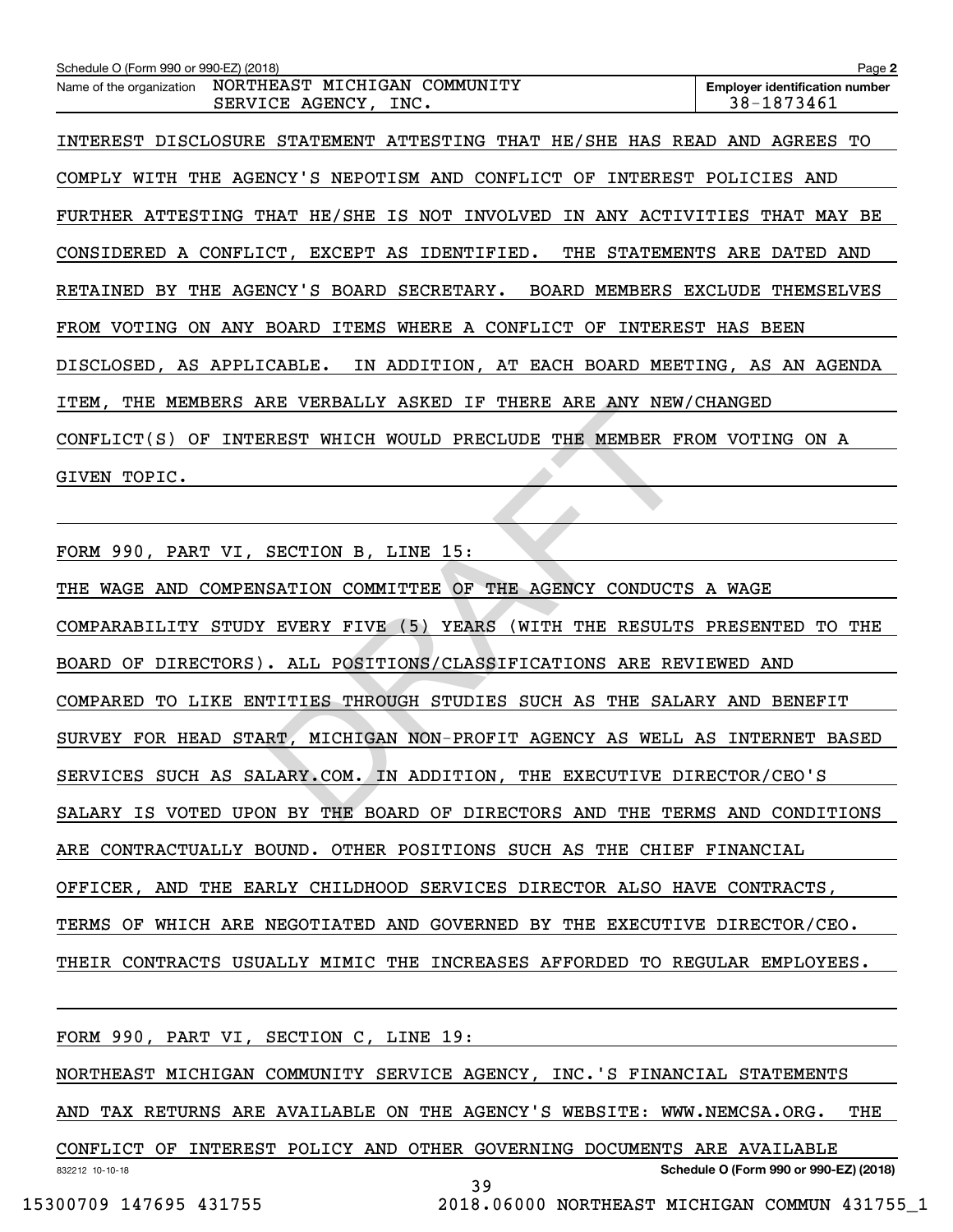UPON REQUEST.

FORM 990, PART IX, LINE 17

THE ORGANIZATION PROVIDES TRANSPORTATION TO THE CHILDREN THAT IT

SERVES. IN THESE COSTS ARE THE FUEL, REPAIRS AND MAINTENANCE THAT

DIRECTLY CONTRIBUTE TO THE ORGANIZATION PROVIDING HIGH-QUALITY SERVICES

TO THE PUBLIC. THE ORGANIZATION HAS 12 LICENSED SCHOOL BUSES THAT

TRANSPORT APPROXIMATELY 1,700 CHILDREN ENROLLED IN THE EARLY CHILDHOOD

PROGRAM. THESE COSTS PER IRS INSTRUCTION ARE INCLUDED ON LINE 17 OF TELY 1,700 CHILDREN ENROLLED IN THE EARST SPER IRS INSTRUCTION ARE INCLUDED ON I

PART IX AND LABELED AS TRAVEL.